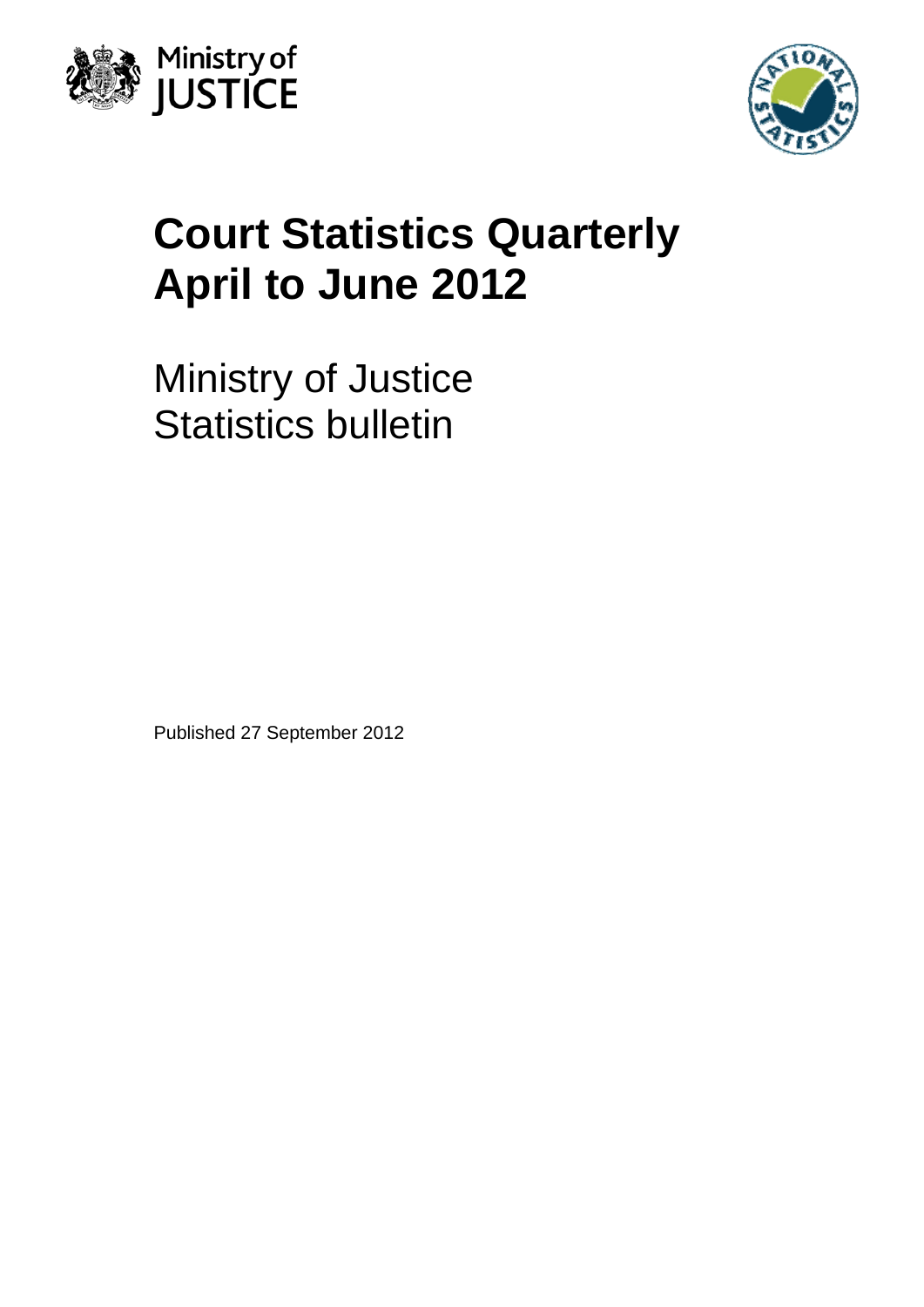Alternative format versions of this report are available on request from the Ministry of Justice by emailing [statistics.enquiries@justice.gsi.gov.uk](mailto:statistics.enquiries@justice.gsi.gov.uk).

© Crown copyright Produced by the Ministry of Justice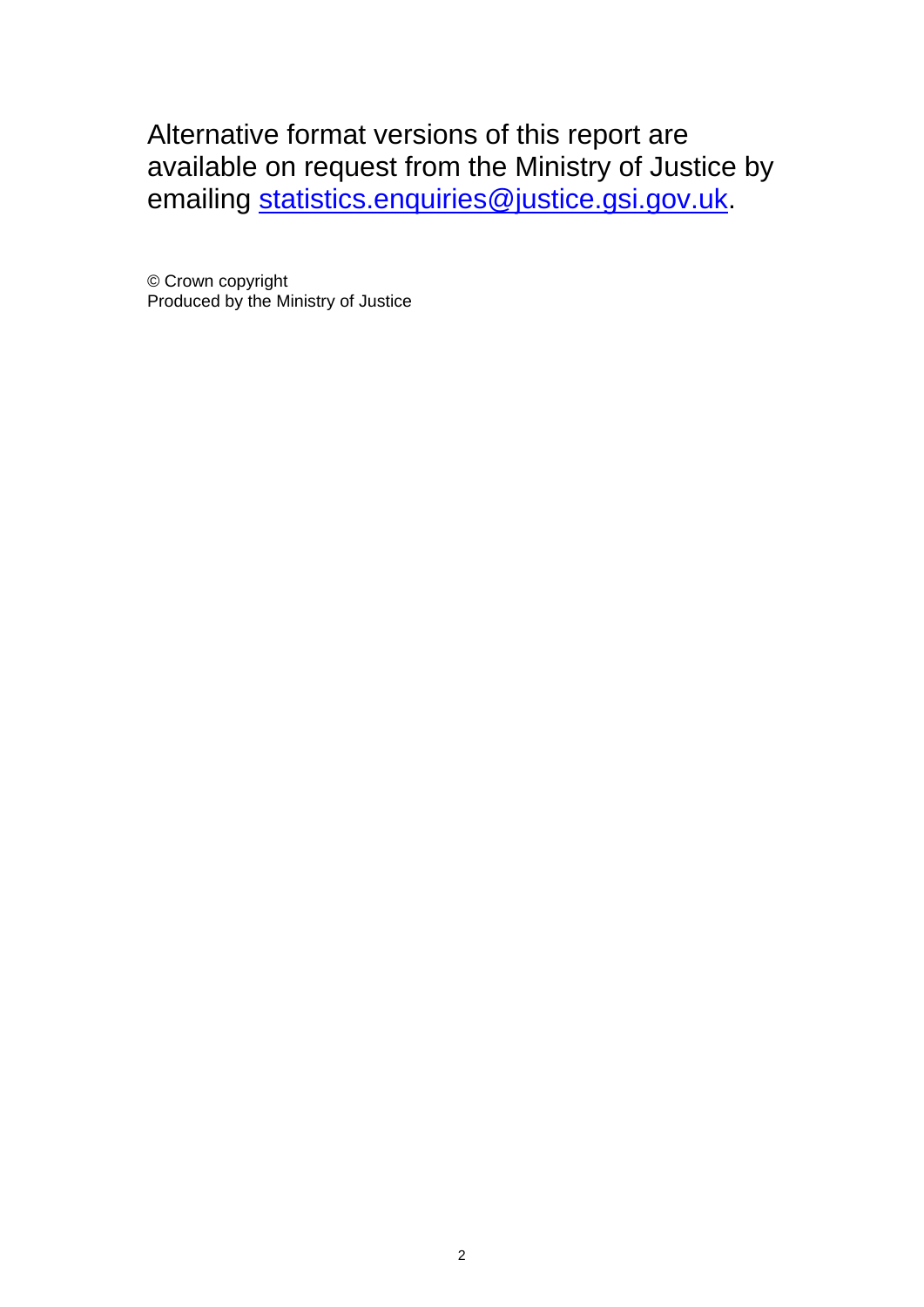# **Contents**

| Introduction                                                             | 4  |
|--------------------------------------------------------------------------|----|
| Main findings                                                            | 6  |
| Civil (non-family) matters                                               | 6  |
| <b>Family matters</b>                                                    | 8  |
| <b>Criminal matters</b>                                                  | 9  |
| Enforcement of financial impositions                                     | 11 |
| Background                                                               | 12 |
| Commentary                                                               | 13 |
| Chapter One: Civil (non-family) matters [Tables 1.1 - 1.8]               | 13 |
| Chapter Two: Family matters [Tables $2.1 - 2.10$ ]                       | 21 |
| Chapter Three: Criminal matters [Tables $3.1 - 3.14$ ]                   | 34 |
| Chapter Four: Enforcement of financial impositions [Tables $4.1 - 4.3$ ] | 44 |
| Annex A: Data sources and data quality                                   | 47 |
| <b>Annex B: Quarterly Tribunals Statistics</b>                           | 53 |
| Annex C: Family law                                                      | 56 |
| Annex D: Criminal court system                                           | 67 |
| Glossary                                                                 | 79 |
| Civil (non-family) matters                                               | 79 |
| <b>Family matters</b>                                                    | 80 |
| <b>Criminal matters</b>                                                  | 81 |
| <b>Explanatory notes</b>                                                 | 85 |
| Contacts                                                                 | 86 |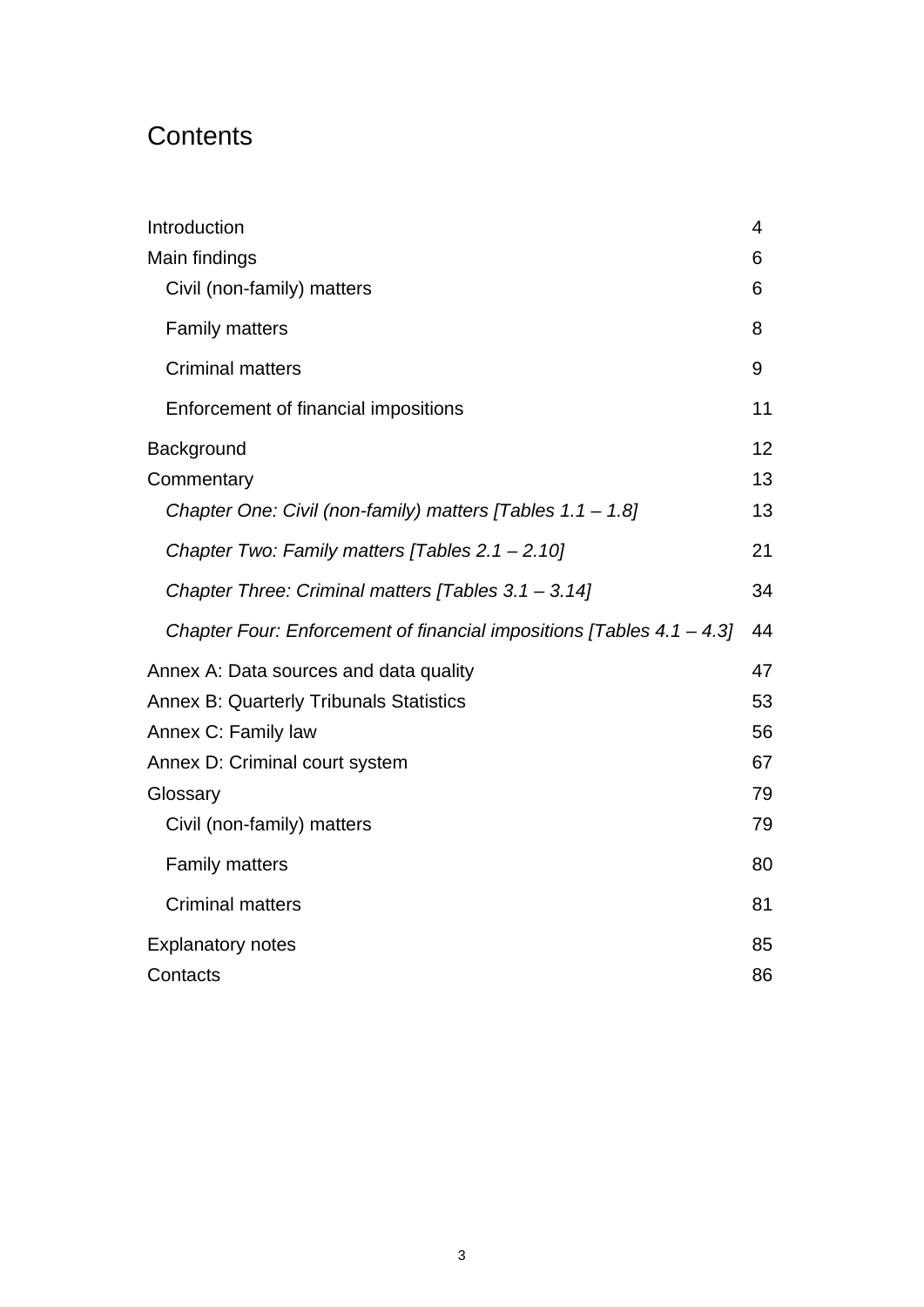# <span id="page-3-0"></span>Introduction

This report presents statistics on activity in the county, family, magistrates' and Crown courts of England and Wales. It gives provisional figures for the latest quarter (April to June 2012) with accompanying commentary and analysis.

The report also includes a detailed description for each type of jurisdiction to familiarise the reader with civil and criminal justice terms and aid overall understanding of the statistics. Please check **[Annex C](#page-55-0)** for information on family law and **[Annex D](#page-66-0)** for information on the criminal court system. For the civil (non-family) matters there is also a schematic summary of specified money cases as an example within the commentary section.

The figures themselves give a summary overview of the volume of cases dealt with by these courts over time, with statistics also broken down for the main types of case involved. The statistics are used to monitor court workloads, to assist in the development of policy, and their subsequent monitoring and evaluation.

Calendar year court statistics are published annually by the Ministry of Justice (MoJ) in the statistics report [Judicial and Court Statistics \(JCS\)](http://www.justice.gov.uk/downloads/statistics/courts-and-sentencing/jcs-2011/judicial-court-stats-2011.pdf), which contains more detailed breakdowns of the figures, along with additional data on the activity of other types of court such as the Supreme Court and High Court. The last publication of JCS was released in June 2012 and contains information from 2011. It is available at [www.justice.gov.uk/statistics/courts](http://www.justice.gov.uk/statistics/courts-and-sentencing/judicial-annual-2011)[and-sentencing/judicial-annual-2011](http://www.justice.gov.uk/statistics/courts-and-sentencing/judicial-annual-2011)

These statistic bulletins, along with the Excel tables and the commaseparated values (CSV) file formats for each chapter, are available from the MoJ website. Following the merger of the Court Statistics Quarterly (CSQ) and Company Winding Up and Bankruptcy Petition Statistics publications announced on 12 May 2011, a separate CSV file is included with this bulletin covering insolvency actions from 1999 onwards by Her Majesty's Courts and Tribunals Service (HMCTS) region, Government Office Region and county courts.

#### [www.justice.gov.uk/statistics/courts-and-sentencing/judicial-quarterly](http://www.justice.gov.uk/statistics/courts-and-sentencing/judicial-quarterly)

Statistics on the work of the tribunals in England and Wales and non-devolved tribunals in Scotland and Northern Ireland during the period April to June 2012 are also published by the MoJ at the same time as this report. These quarterly tribunals statistics, along with annual statistics, can be found in separate reports on the MoJ website, at:

[www.justice.gov.uk/statistics/tribunals/quarterly](http://www.justice.gov.uk/statistics/tribunals/quarterly) and [www.justice.gov.uk/statistics/tribunals/annual-stats](http://www.justice.gov.uk/statistics/tribunals/annual-stats)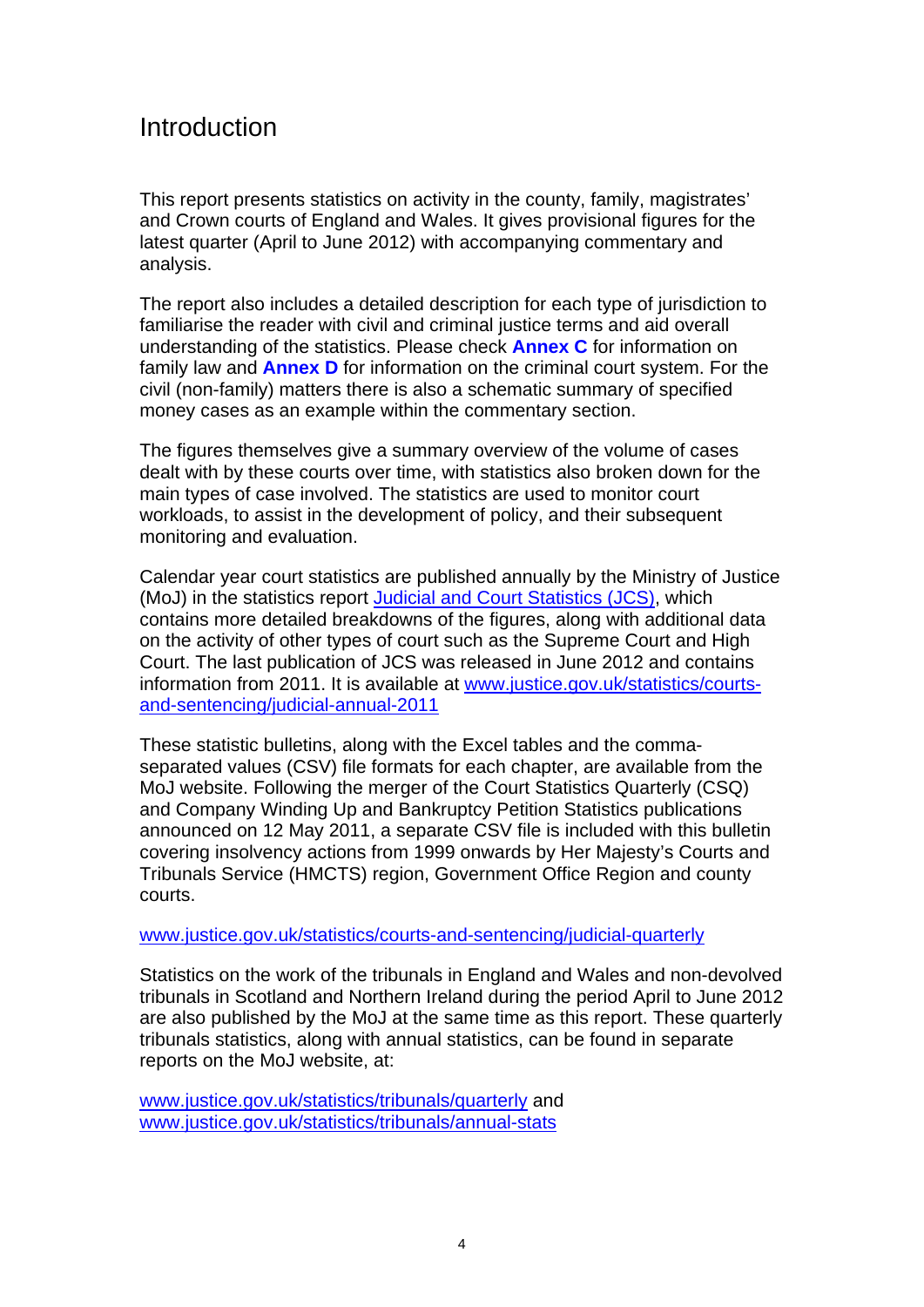**[Annex A](#page-46-0)** provides summary information on data sources for the figures given in this report, along with a brief discussion on data quality. **[Annex B](#page-52-0)** provides high-level findings for tribunals which are administered by HMCTS..

There is also a **[Glossary](#page-78-0)** section which provides brief definitions for the terms used in this report.

Information about statistical revisions, forthcoming changes and the symbols and conventions used in the bulletin are given in the **[Explanatory notes](#page-84-0)** section.

If you have any feedback, questions or requests for further information about this statistics bulletin, please direct them to the appropriate contact given at the end of this report.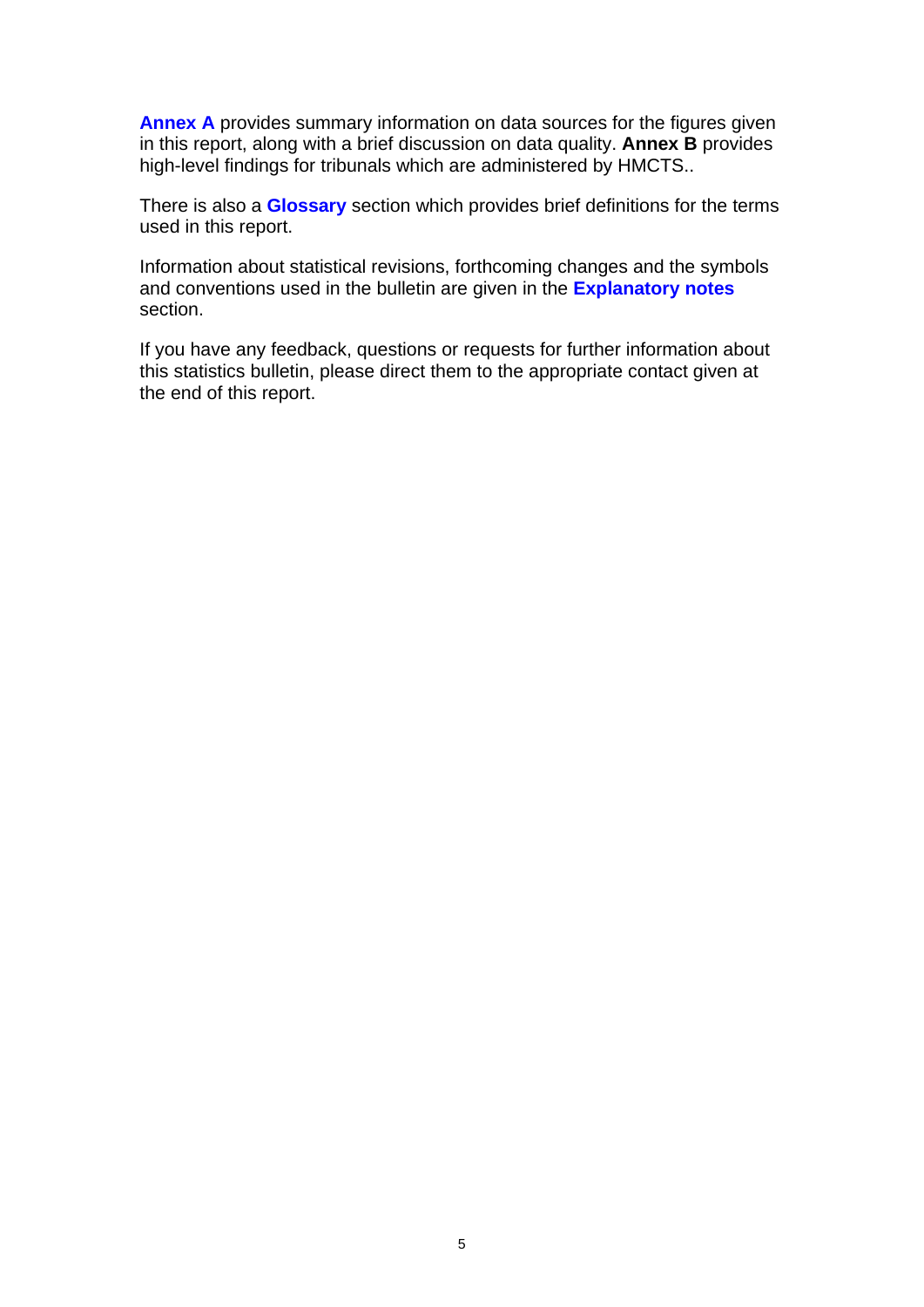# <span id="page-5-0"></span>Main findings

The statistics in this publication are used to monitor the type and volume of cases that are received and processed through the court system of England and Wales. The analyses in this report are mainly comparisons made between the latest quarter and the equivalent quarter of previous years. Seasonal variations affecting the workload of the courts may impact on comparisons with other periods. Because the figures for the latest quarter are provisional, the numbers and trends highlighted in the commentary may be subject to revision in the future.

# <span id="page-5-1"></span>**Civil (non-family) matters**

Civil (non-family) cases in the county courts typically relate to debt, the repossession of property, personal injury and insolvency. Between 2008 and 2011 there were notable declines in claims issued, small claim hearings, trials, and applications for enforcement after a county court judgment has been obtained.

 **Claims issued:** There were **337,861 claims and petitions issued** during the second quarter of 2012, seven per cent fewer than in the same quarter of 2011. This continues the general downward trend from the peak in 2006 (545,885 claims on average per quarter) which is mainly due to decreases among specified money (typically debt related) claims, claims for the recovery of land, and insolvency petitions (Figure A).

#### **Figure A: Claims issued in the county courts, by type of case, England and Wales, 2000 to 2011**

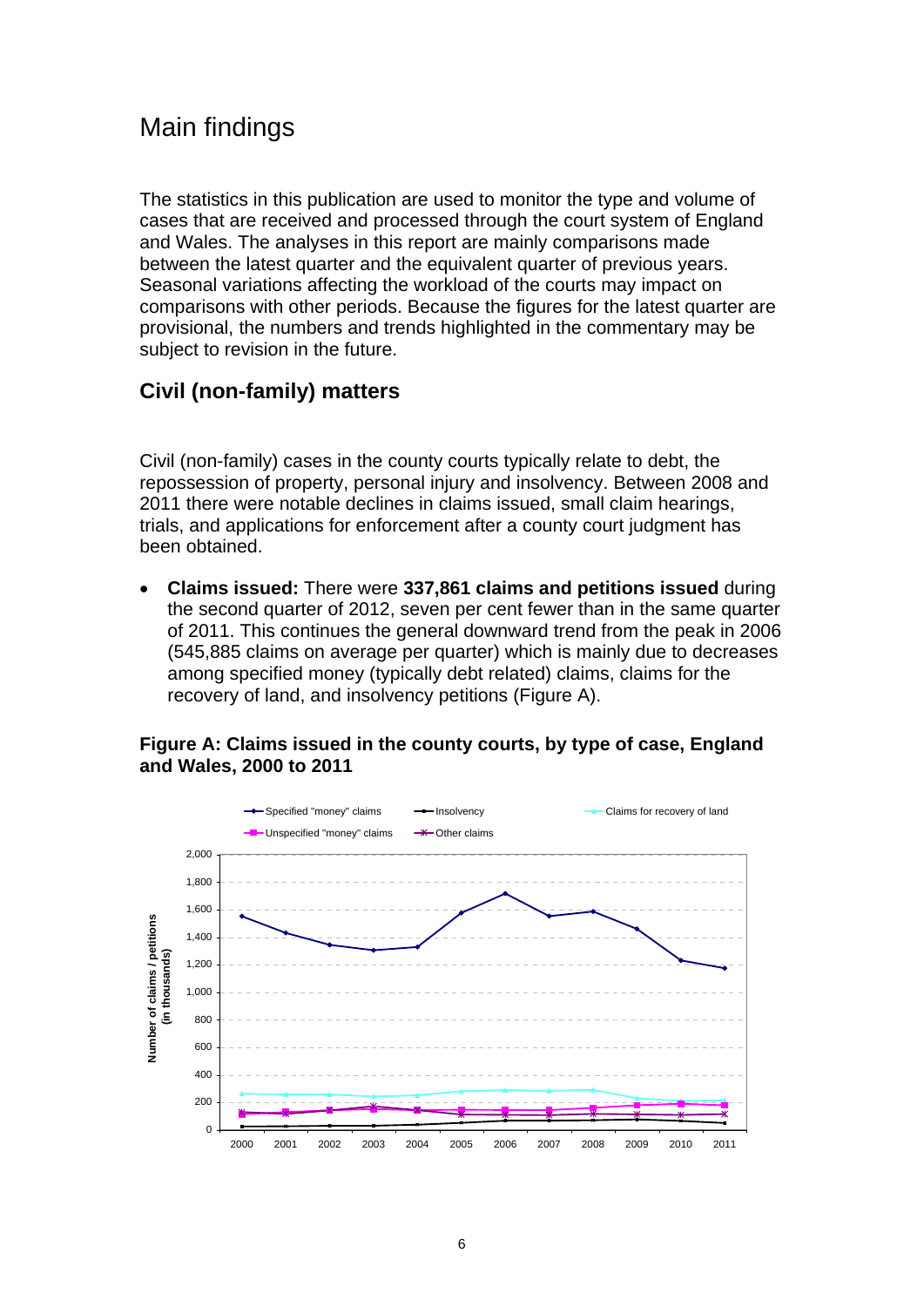Only a small proportion of claims are defended, with defended cases that are not settled or withdrawn generally resulting in a small claim hearing or trial. Because many claims are not defended or are withdrawn or settled outside of court, only 3.7 per cent of claims brought before a County Court go to a trial or hearing<sup>[1](#page-6-0)</sup>.

- **Claims defended:** There were **56,381 defences made** in the second quarter of 2012, 16 per cent fewer than in the same quarter of 2011 and continuing the general downward trend since the peak in defences in 2007. The fall in claims defended since 2007 reflects in part the reduction in claims issued over the same time-period.
- **Small claim hearings:** This track is generally for cases with a claim value of up to £5,000 which do not require substantial preparation by the parties involved**. 8,434 small claim hearings** took place in the second quarter of 2012, a decrease of six per cent compared to the same quarter of 2011. On average, small claim hearings occurred 30 weeks after the claim was originally made, the same as in the same quarter of 2011.
- **Fast track and multi track trials:** Fast track is generally for cases with a claim value of between £5,000 and £25,000; multi track is generally for cases with a value exceeding £25,000. **3,658 fast track** and **multi track trials** were disposed of, a decrease of seven per cent compared with the same quarter of 2011. On average, trials occurred 56 weeks after the claim was originally made, up from 55 weeks in the same quarter of 2011 and continuing the general upward trend seen since 2008.

Once a judgement has been made, further steps may need to be taken to enforce it. There are various methods of enforcing a judgment.

- **Warrants of execution:** During the second quarter of 2012**, 22,957 warrants of execution were issued**, a decrease of 25 per cent on the second quarter of 2011. This continues the steep decline from the second quarter of 2009 and also the longer term downward trend from 2000.
- **Attachment of earnings orders:** The attachment of earnings order enables payment through the debtor's employer. **16,149 applications were made for attachment of earnings orders**, an increase of 45 per cent on the same quarter of 2011. **12,708 attachment of earnings orders were made,** an increase of 14 per cent on the same quarter of 2011.

1

<span id="page-6-0"></span> $1$  This is a proxy measure, because it does not take into account the delay between a claim being made and a claim going to hearing or trial. It also does not include civil claims that are dealt with outside of the county courts.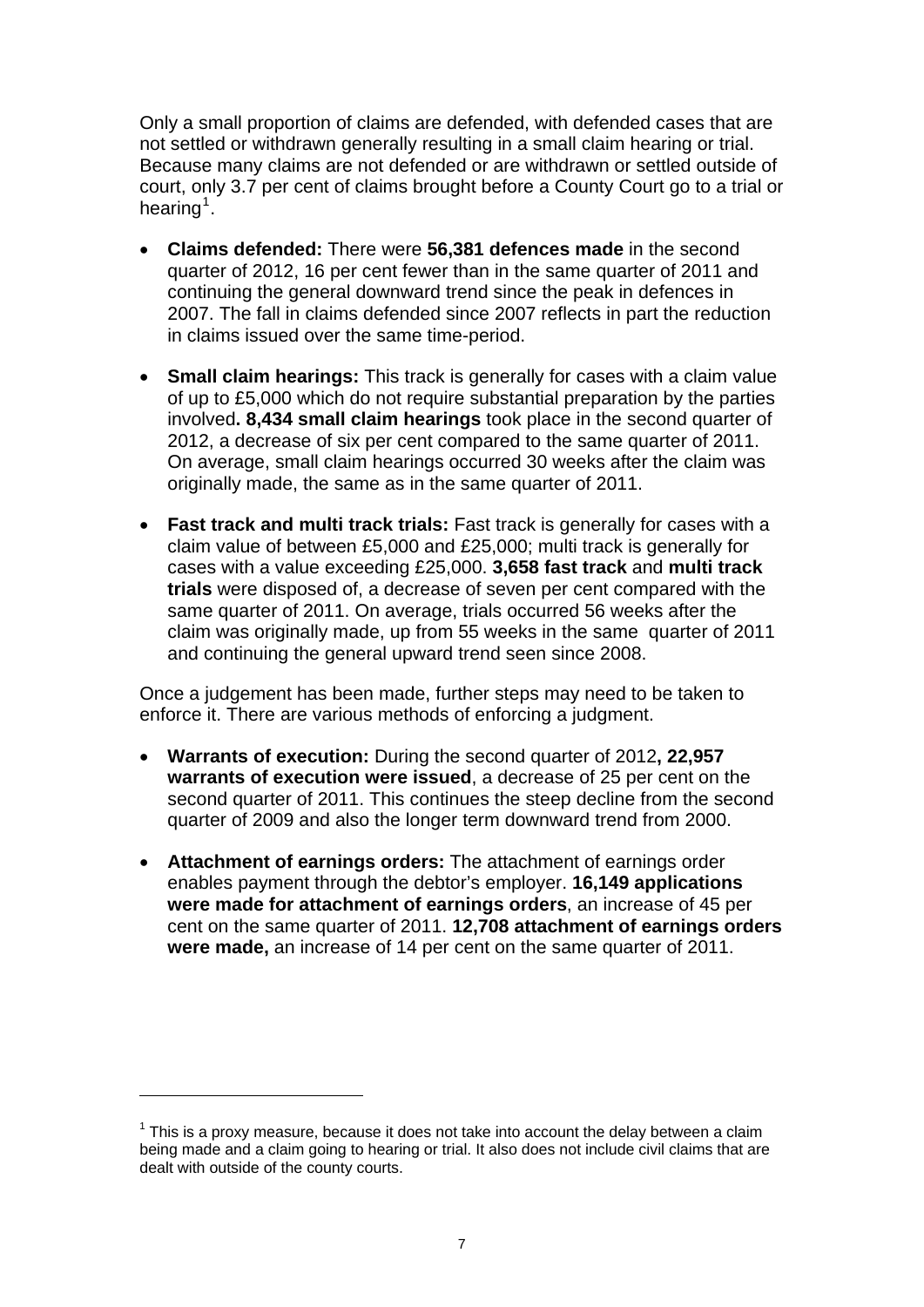### <span id="page-7-0"></span>**Family matters**

Family cases deal with issues such as parental disputes, child protection cases, divorce and separation, and cases of domestic violence. Longer historic time trends show that for most family-related court cases, except Public and Private law Children Act cases, the number of applications and disposals have shown a general downward trend over the last decade or so.

- **Public law children's matters:** The number of children involved in public law applications made by local authorities jumped in 2009 from around 20,000 per year to almost 26,000 per year following the publicity surrounding the Baby P case. Since then, the numbers have continued to increase through to early 2012, but have now shown a small decrease. There were **7,032 children involved in public law applications** made in the second quarter of 2012; a one per cent decrease on the same period for 2011. The average timeliness for care and supervision public law proceedings in the second quarter of 2012 was 51.5 weeks.
- **Private law children's matters:** The number of children involved in private law applications, which generally follow a breakdown in their parents' relationship, rose to a peak in 2009 and has since fallen back to around 110,000 per year, a similar level to that last seen in 2006. This quarter shows a reversal of the downward trend, with **27,204 children involved in private law applications** made in the second quarter of 2012; a 14 per cent increase from the same period for 2011.
- **Divorces:** Divorce rates peaked in 2003, and have fallen since then, levelling off at around 120,000 divorces per year since 2008. The decline generally reflects the smaller married population and a higher average age at marriage. The younger a person marries, the higher the probability of getting divorced so the trend to delay marriage has partly contributed to the observed general decline in divorce over the last 20 years. There were **29,551 decrees absolute granted for the dissolution of marriage** in the second quarter of 2012; an increase of two per cent compared to the same period of 2011.
- **Domestic violence:** Both applications and orders made for domestic violence have been declining since 2002. There were **5,248 domestic violence applications** in the second quarter of 2012; almost unchanged from the same period in the previous year. The number of **domestic violence orders made** however decreased over this time by five per cent to **5,405** in the second quarter of 2012, compared with the corresponding quarter in 2011. Please note, in contrast to previous publications, these figures for domestic violence applications and orders cover all tiers of court, not just county courts.
- **Forced marriage protection orders (FMPOs):** Following their introduction in 2008 the number of FMPOs made have stabilised at around 150 per year. In the second quarter of 2012, **50 orders were made**.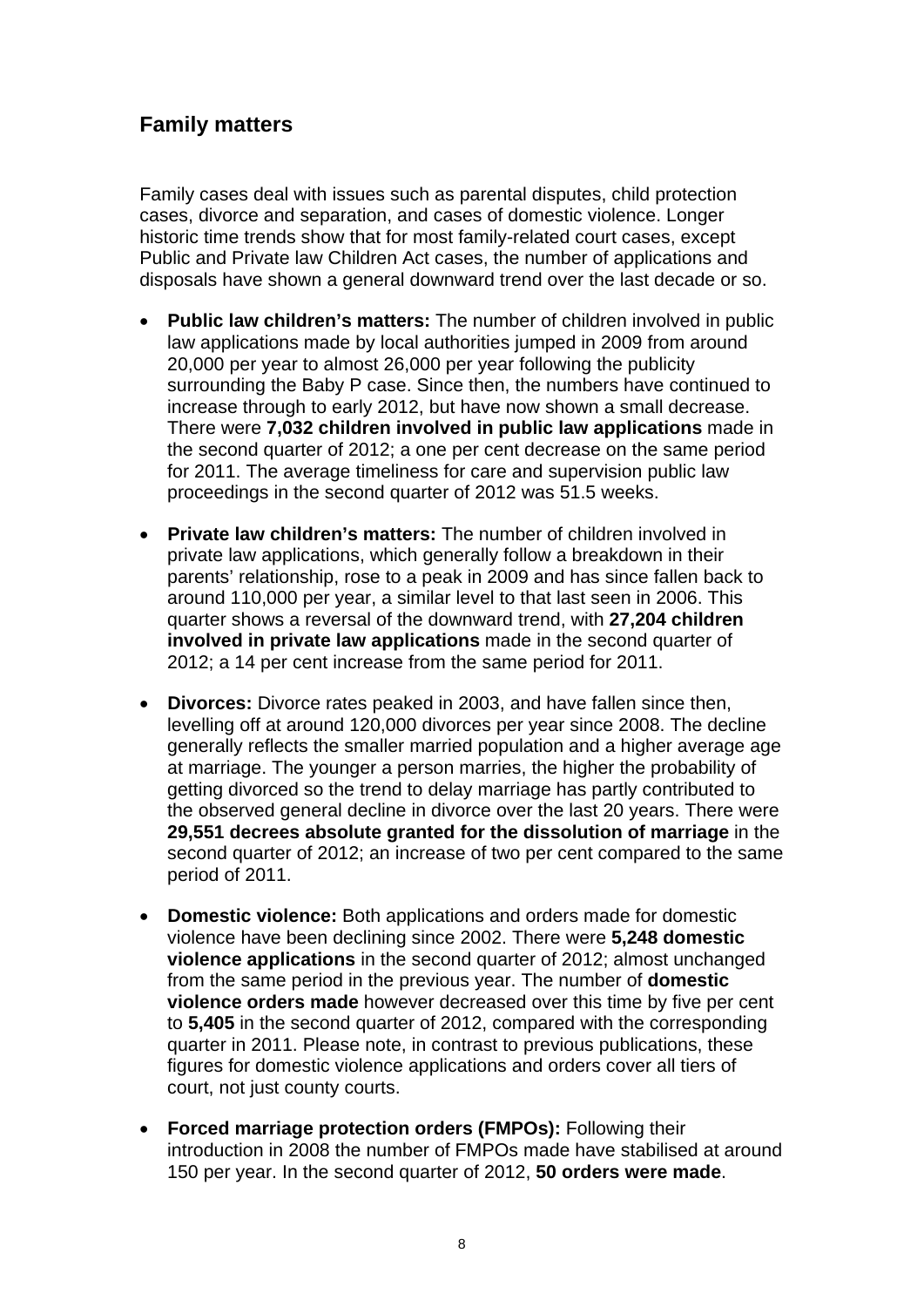### <span id="page-8-0"></span>**Criminal matters**

Virtually all criminal court cases start in a magistrates' court. The less serious offences are handled entirely in magistrates' courts and are heard in a summary trial. More serious offences are passed on to the Crown Court, either for sentencing after the defendant has been found guilty in a magistrates' court, or for a full trial with a judge and jury. The Crown Court also receives appeals against decisions of the magistrates' courts.

#### **The criminal court workload**

- There were **405,621 criminal proceedings** completed in magistrates' courts in the second quarter of 2012, around four per cent fewer than in the same period of 2011. This continues the general downward trend observed since 2008, which is mainly due to decreasing volumes of summary motoring and indictable proceedings.
- In the second quarter of 2012, **31,933 cases were received** by the Crown Court, from the magistrates' courts. This is a decrease of 11 per cent compared to the same period last year, continuing the downward trend since 2010.
- The total value of fines paid in magistrates' courts was **£74 million** in the second quarter of 2012, compared with £69 million in the corresponding quarter of the previous year.

#### **Effectiveness of trial hearing**

- In the second quarter of 2012, **37,776 trials were recorded in magistrates' courts,** with 44 per cent recorded as effective, 17 per cent did not commence on the due date and required re-listing (ineffective) and 39 per cent did not commence on a scheduled date but were not re-listed as they had reached a conclusion (cracked).
- **9,192 trials were recorded in the Crown Court**, a decrease of eight per cent compared with the same period in 2011. This continues the downward trend observed since 2010. Of these trials listed, 48 per cent were recorded as effective, 37 per cent were recorded as cracked and 15 per cent were recorded as ineffective.
- Rates of effective, cracked and ineffective trials in the courts have remained relatively stable since 2006. Statistics are presented on the reasons for ineffective trials in this publication in Tables 3.4 (magistrates' court) and 3.6 (Crown Court).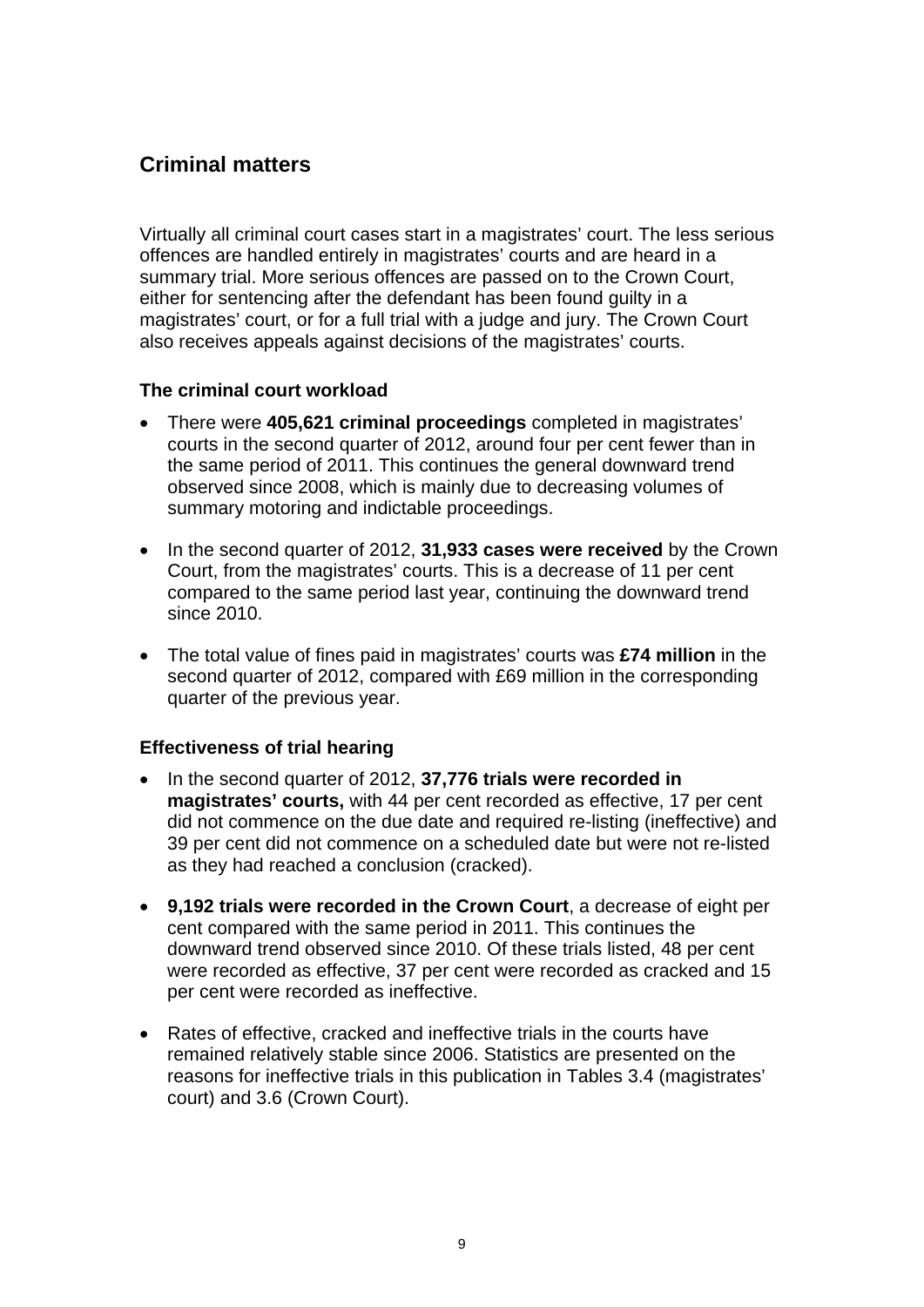#### **Timeliness of criminal proceedings**

- On average (mean), the time taken between when an offence was committed and the criminal case was completed was **158 days**. This is a four per cent increase compared to the same period in the previous year, caused by the increase time taken from offence to the first court hearing in summary cases.
- However, around half of defendants had their case completed within 137 days of committing an offence or less.
- The time spent from offence to first hearing in the magistrates' courts was the longest for summary motoring cases and the shortest for indictable/triable either-way cases. The average offence to completion time for indictable/triable either-way cases,which can be heard in the Crown Court, was **156 days**, compared to **142 days** for summary nonmotoring cases and **179 days** for summary motoring cases (Figure B).

#### **Figure B: Average time taken from offence to completion, for all defendants in completed criminal proceedings by offence type, England and Wales, Q2 2012**



 Of trials heard in the Crown Court, defendants pleading not guilty wait longer in the Crown Court compared with those defendants who plead guilty. The average time a defendant waits in the Crown Court for substantive hearing was **25 weeks (175 days)** when a defendant entered a not guilty plea compared with **12 weeks (85 days)** for defendants where a guilty plea was entered.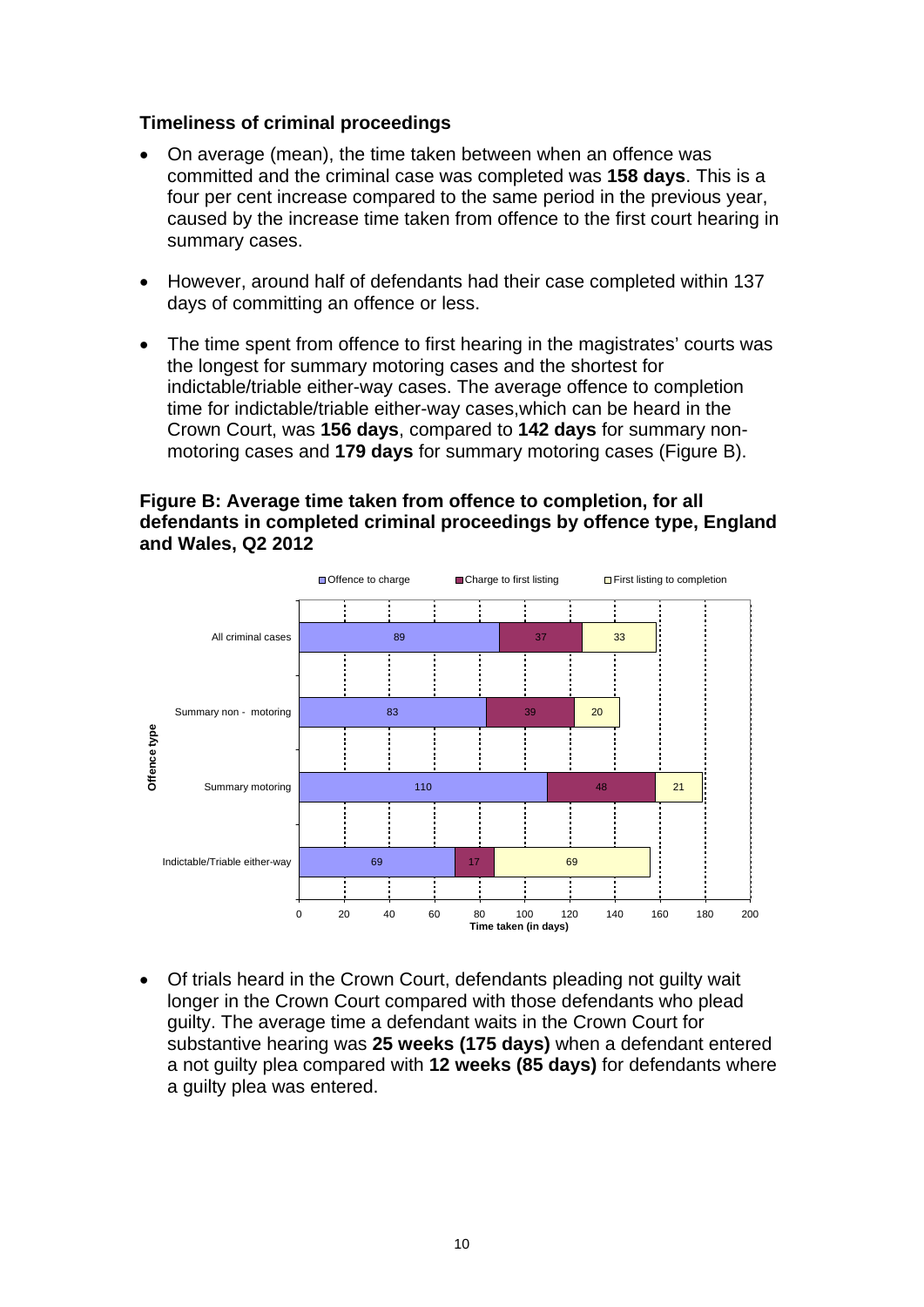#### **Fines:**

 The total value of fines paid has been increasing over the last eight. In the second quarter of 2012, the amount paid in England and Wales was **£74 million**, a seven per cent increase compared with the same quarter of 2011.

### <span id="page-10-0"></span>**Enforcement of financial impositions**

Financial impositions are ordered by the criminal courts for payment by defendants at sentencing and include court fines such as motoring fines, prosecutors' costs, compensation orders, penalty notices and victim surcharges. Financial penalties are the most commonly used sentencing

#### **Financial impositions and amounts paid**

• In the fourth quarter of 2011, **around £92 million** was imposed by the criminal courts, of which around £12 million (13 per cent) was paid within one month of the imposition month, around £31 million (33 per cent) was paid within three months and around £39 million (42 per cent) was paid within six month of the imposition month.

#### **Outstanding financial impositions:**

 At the end of the second quarter of 2012, the total amount of financial impositions outstanding in England and Wales was **£590 million**. This represents a three per cent fall on the monies owed at the end of 2011.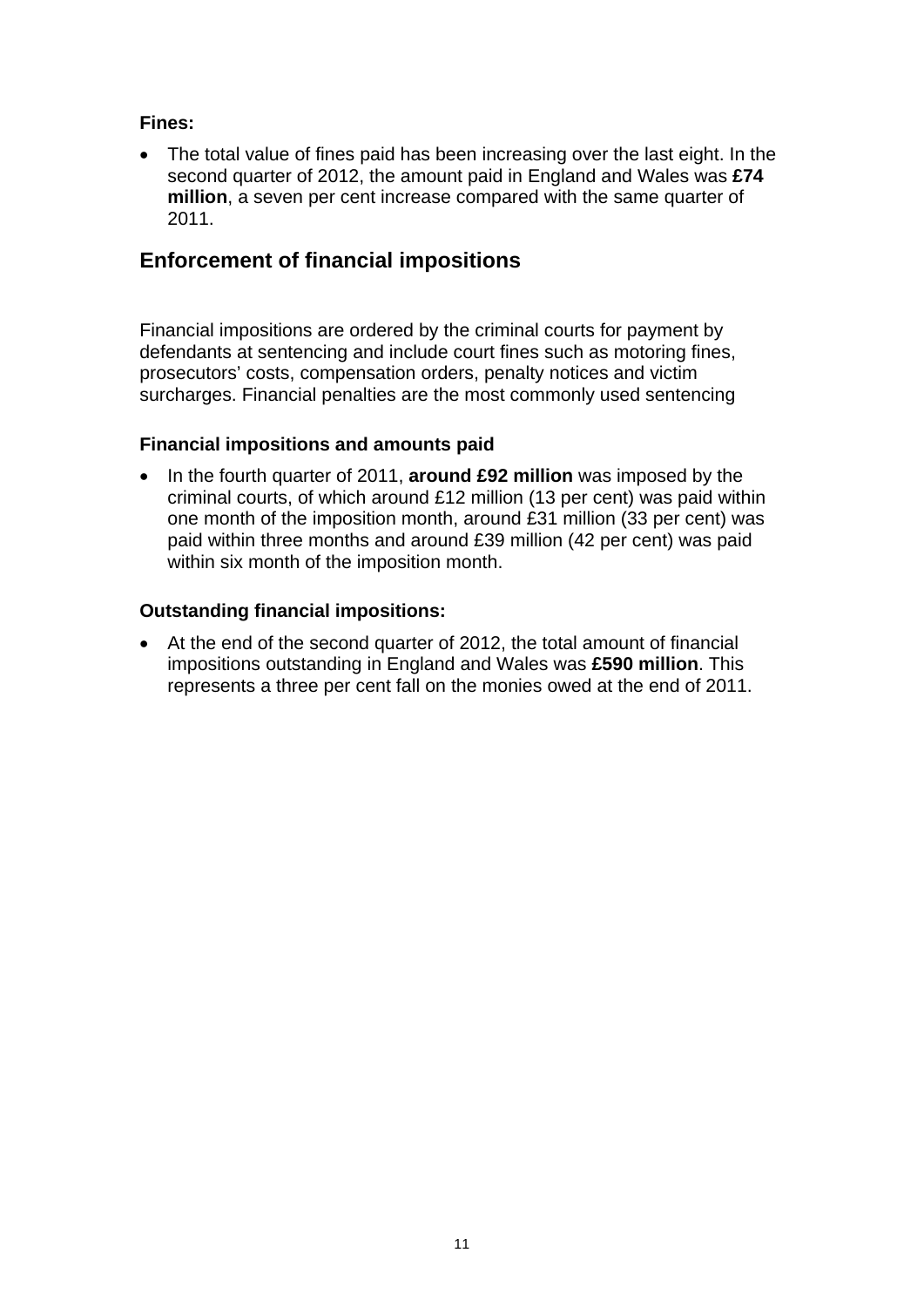# <span id="page-11-0"></span>**Background**

The vast majority of criminal and civil cases in England and Wales are dealt with at the Crown, magistrates' and county courts.

The vast majority of civil cases, which do not involve family matters or failure to pay council tax or child maintenance, are handled in the county courts. These cases are typically related to debt, the repossession of property, personal injury and insolvency. Once a claim has been served, the usual options for the defendant are to do nothing, pay up, admit the claim and ask for more time to pay up, and/or dispute the claim. The vast majority of claims are either not defended, or they are settled or are withdrawn before a hearing or trial. Particularly important, complex or substantial cases are dealt with in the High Court.

All family matters are dealt with at Family Proceedings Courts (which are part of the magistrates' courts), at county courts, or in the Family Division of the High Court. Family courts deal with matters such as: parental disputes, local authority intervention to protect children, matrimonial cases such as divorce petitions, the financial provisions for children after divorce or relationship breakdown, domestic violence remedies and adoption.

Virtually all criminal court cases start in a magistrates' court. The less serious offences are handled entirely in magistrates' courts. More serious offences are passed on to the Crown Court, either for sentencing after the defendant has been found guilty in a magistrates' court, or for a full trial with a judge and jury. The Crown Court also receives appeals against decisions of the magistrates' courts.

Cases in the magistrates' courts are heard by either two or three lay magistrates (local people who volunteer their services, who may not have formal legal qualifications but would have undertaken a training programme to develop the necessary skills) or by one District Judge (legally qualified, paid, full-time professionals, who are usually based in the larger cities and normally hear the more complex or sensitive cases). Crown Court cases may be heard by Circuit Judges, Recorders or a High Court Judge, depending on the seriousness of the offence.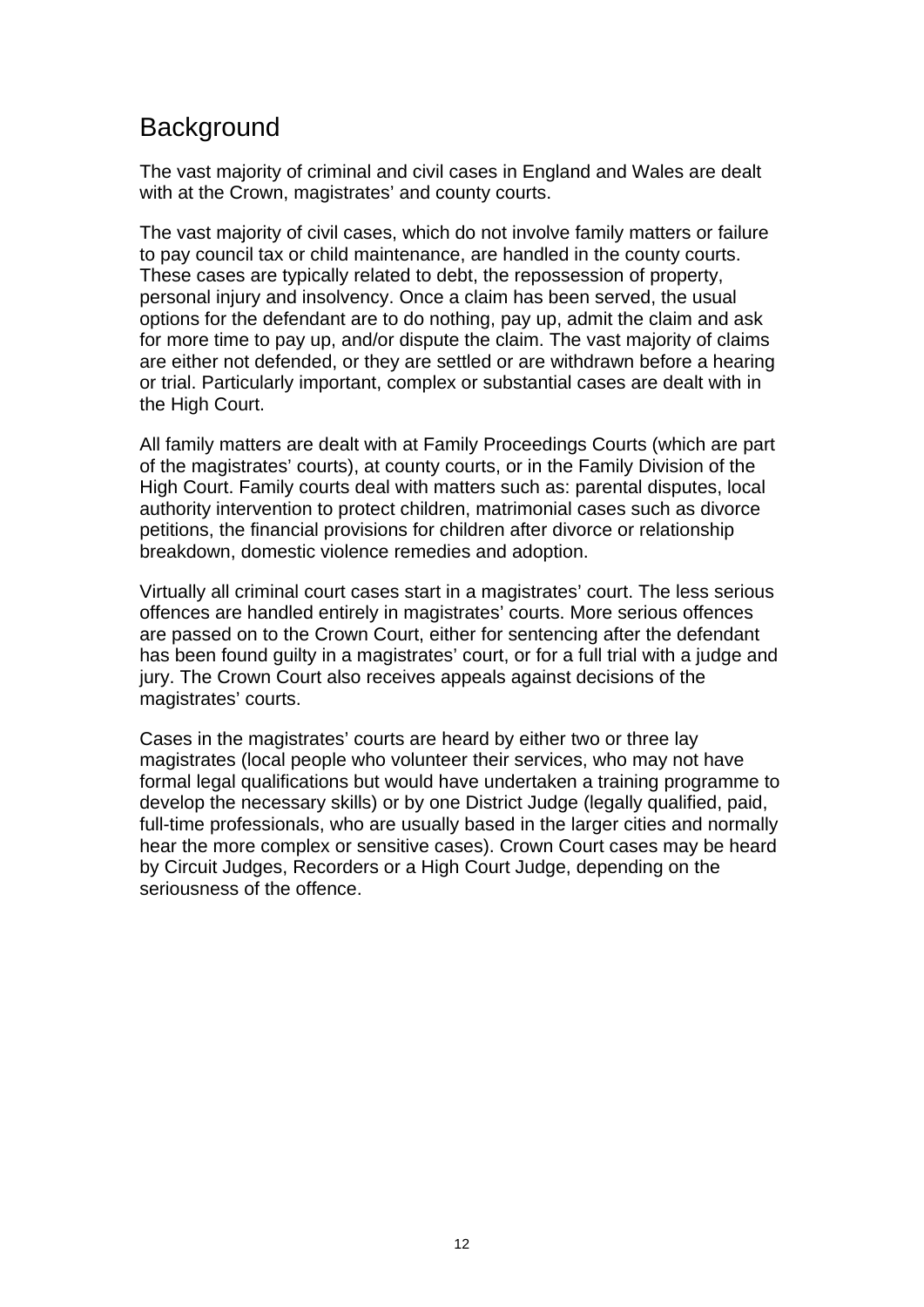# <span id="page-12-0"></span>**Commentary**

## <span id="page-12-1"></span>*Chapter One: Civil (non-family) matters [Tables 1.1 – 1.8]*

The majority of civil cases, which do not involve family matters or failure to pay council tax, are dealt with by the county courts. These cases are typically related to debt (these generally being issued for a specified amount of money), the repossession of property, personal injury (these generally being issued for an unspecified amount of money), and insolvency. Particularly important, complex or substantial cases are instead dealt with in the High Court. All county courts are assigned at least one District Judge, and some at least one Circuit Judge.

As an example of how civil cases are processed, Figure 1.1 on the next page provides a schematic summary of the process that specified money cases, one type of civil case, can go through, although not every case will go through every stage. The process for other types of cases may vary from those shown in Figure 1.1.

#### **Claims issued**

The process of taking a person(s) or company to court regarding a civil (nonfamily) matter begins with a person (the claimant) either completing a claim form and taking it to a court or completing a claim form online. In addition, claimants who issue a large number of claims each year, such as banks, credit card and store card issuers, utility companies and debt recovery companies, can file them to the Claim Production Centre (CPC).

In the second quarter of 2012 there were 337,861 claims (or petitions) issued, a decrease of seven per cent compared with the second quarter of 2011. The number of claims fell between 2000 and 2003, rose between 2003 and 2006, and has fallen since then. The latest results continue this downward trend (Figure 1.2).

The claims issued in the second quarter of 2012 comprised:

- 251,733 money claims, an eight per cent decrease compared to the second quarter of 2011. 209,665 of these were claims for specified amounts of money and 42,068 for unspecified amounts of money, representing decreases of nine per cent and three per cent respectively compared to the same quarter a year earlier. The trends in the volumes of money claims and claims for specified amounts are generally similar to those for the entire caseload.
- The numbers of money claims for unspecified amounts have generally been on an upward trend since 2000. However, there has been a decrease over the last two years, which is partly attributable to the introduction of the new protocol for road traffic accident personal injury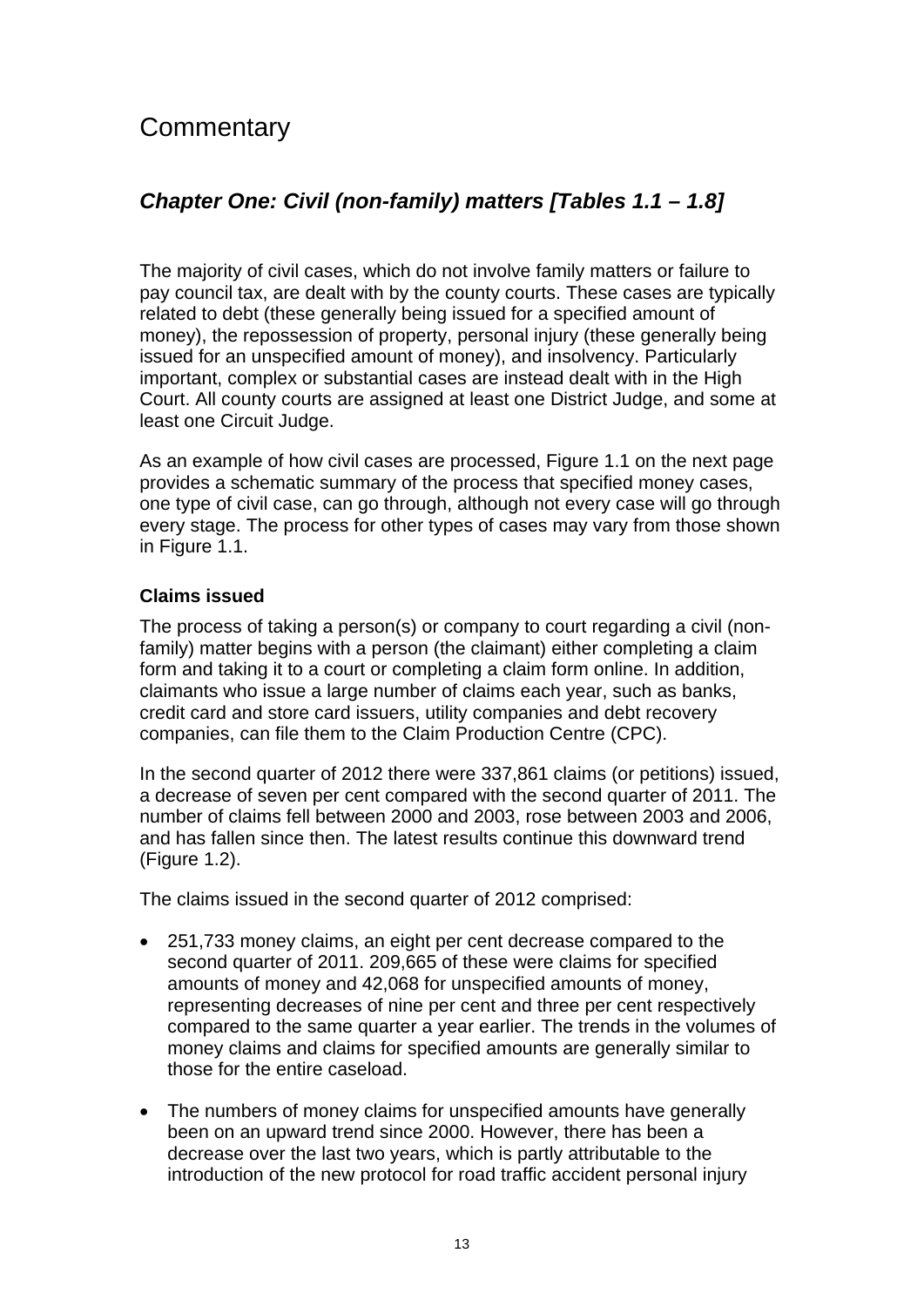**Figure 1.1: A simplified description of the main court processes for specified money cases** 

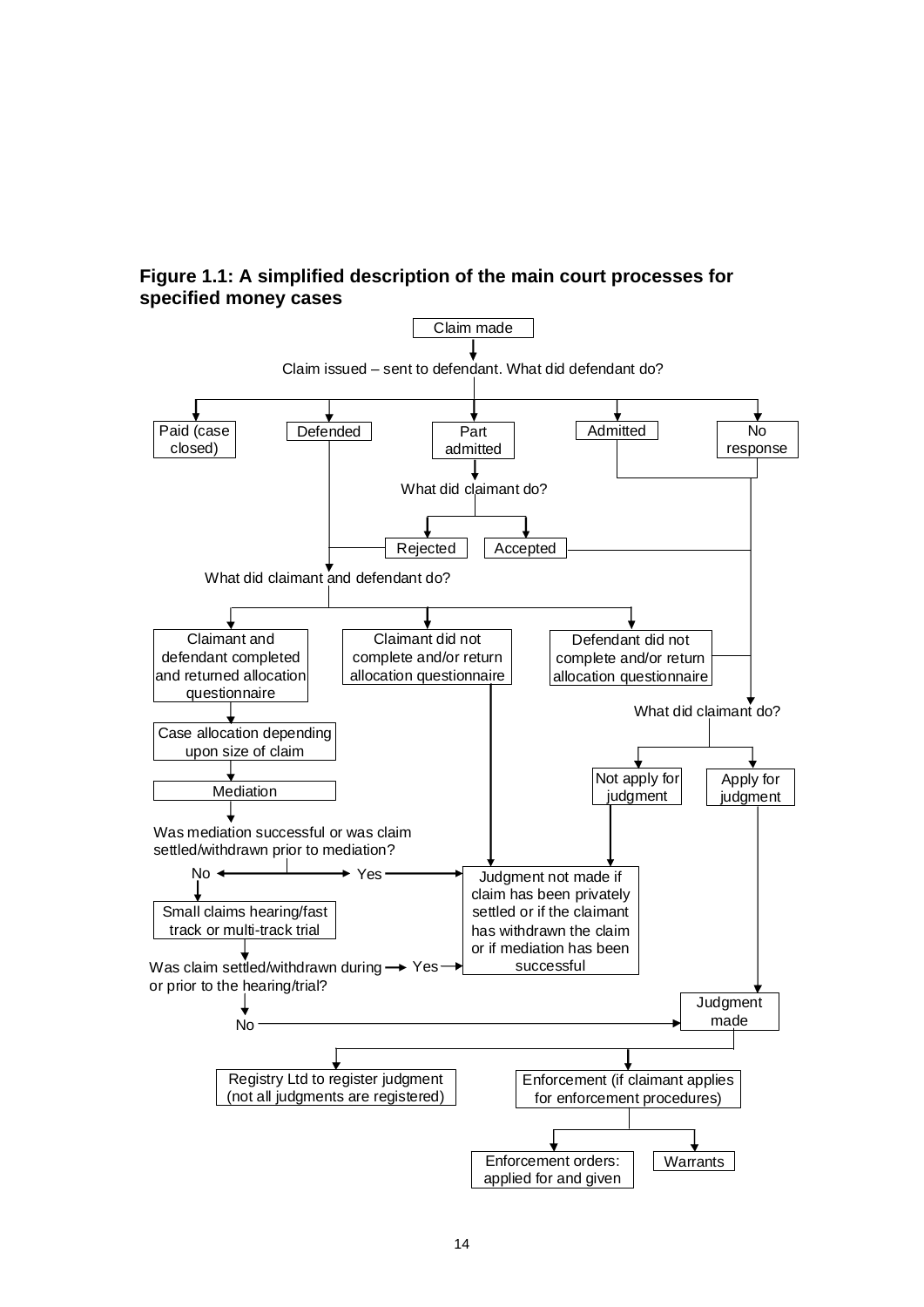- 76,390 non-money claims, a decrease of two per cent compared to the second quarter of 2011. These have remained around 80,000 per quarter from 2009 onwards after dropping from their reasonably constant level around 100,000 between 2000 and 2008. Most of the 17 per cent decrease between 2008 and 2009 reflected the 22 per cent fall in mortgage and landlord possession claims. This coincided with lower interest rates, a proactive approach from mortgage lenders in managing consumers in financial difficulties, and various interventions, such as introduction of the Mortgage Pre-Action Protocol<sup>[2](#page-14-0)</sup> that encouraged more pre-action contact between lender and borrower.
- 12,880 insolvency petitions were issued in the second quarter of 2012 in the county courts, District Registries of the High Court and the Royal Courts of Justice, 24 per cent less than in the same quarter of 2011. This continues the decrease since the peak in 2009, with volumes dropping by 47 per cent since the second quarter of 2009, after more than doubling between 2000 and 2009.

From the third quarter of 2011 onwards, the insolvency petition figures were gathered from the same source as the other claim issues data. Due to extra quality assurance procedures that were applied as a result, the figures from the third quarter of 2011 onwards are approximately three per cent lower overall than if they had been produced under the previous compilation process. Please see **Annex A** for more details.

Adjusting for the change in source of the figures from the third quarter of 2011 onwards, there was a 27 per cent decrease in bankruptcy petitions presented by debtors, a 8 per cent fall in bankruptcy petitions presented by creditors, and a 13 per cent decrease in company winding up petitions (to dissolve a company that cannot pay its debts) compared with the second quarter of 2011.

1

<span id="page-14-0"></span> $2$  For more information on the Mortgage Pre-Action Protocol please see the Recent Developments section of the Mortgage and landlord possessions bulletin at [www.justice.gov.uk/downloads/statistics/civiljustice/mortgage-landlord-2012-q1/mortgage](http://www.justice.gov.uk/downloads/statistics/civiljustice/mortgage-landlord-2012-q1/mortgage-landlord-possession-stats-q2-2012.pdf)[landlord-possession-stats-q2-2012.pdf](http://www.justice.gov.uk/downloads/statistics/civiljustice/mortgage-landlord-2012-q1/mortgage-landlord-possession-stats-q2-2012.pdf)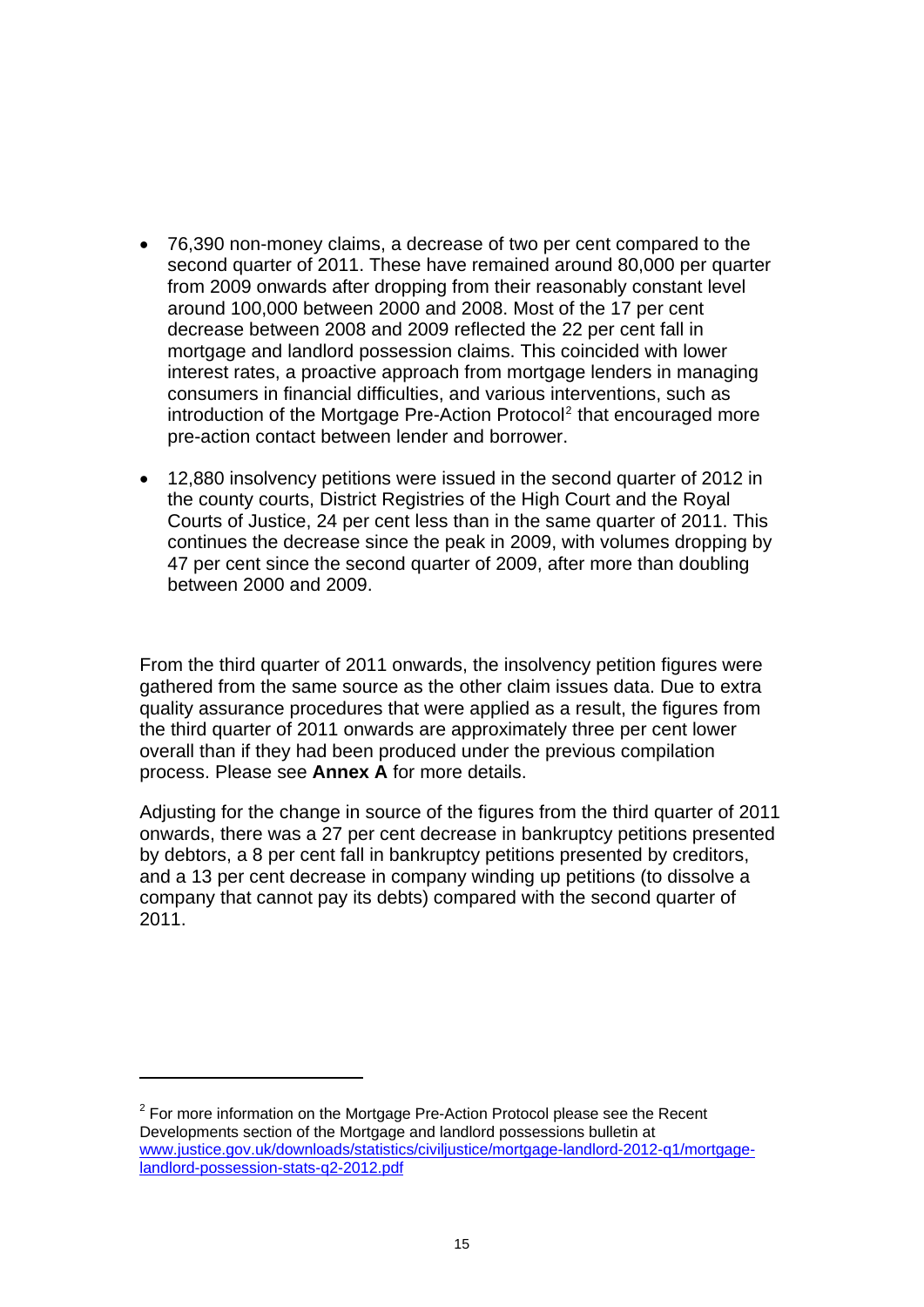

**Figure 1.2: Claims issued in the county courts, by type of case, England and Wales, 2000 to 2011** 

#### **Case progression, hearings and judgments**

Whether the claim is issued online or through the county courts, a copy of the claim form along with a response pack is sent to (served on) the defendant who has 14 days to respond to the claim. The defendant can do nothing, pay up (either the full amount of the claim or in part), admit the claim and ask for more time to pay (in full or part), and/or dispute (defend) the claim (in full or part).

In the second quarter of 2012, 56,381 defences were made, a decrease of 16 per cent compared with the second quarter of 2011 and continuing the general downward trend since the peak in defences in 2007.

If the claim is defended, the usual procedure is for further information to be provided by the parties, following which the case is allocated by a judge to one of three case-management tracks. In total, there were 36,019 allocations to one of these tracks in the second quarter of 2012, a 10 per cent decrease compared with the same quarter in 2011. However, allocations to track have generally increased since 2000. In the second quarter of 2012 the make-up of allocations was as follows:

 14,900 to the small claim track, a decrease of 22 per cent compared to the second quarter of 2011. This track is generally for cases with a claim value of up to £5,000 which do require less preparation by the parties involved than the more complex cases allocated to the fast or multi track. The hearings are designed to be accessible to people who do not have representation by a solicitor or counsel, and are dealt with in about an hour.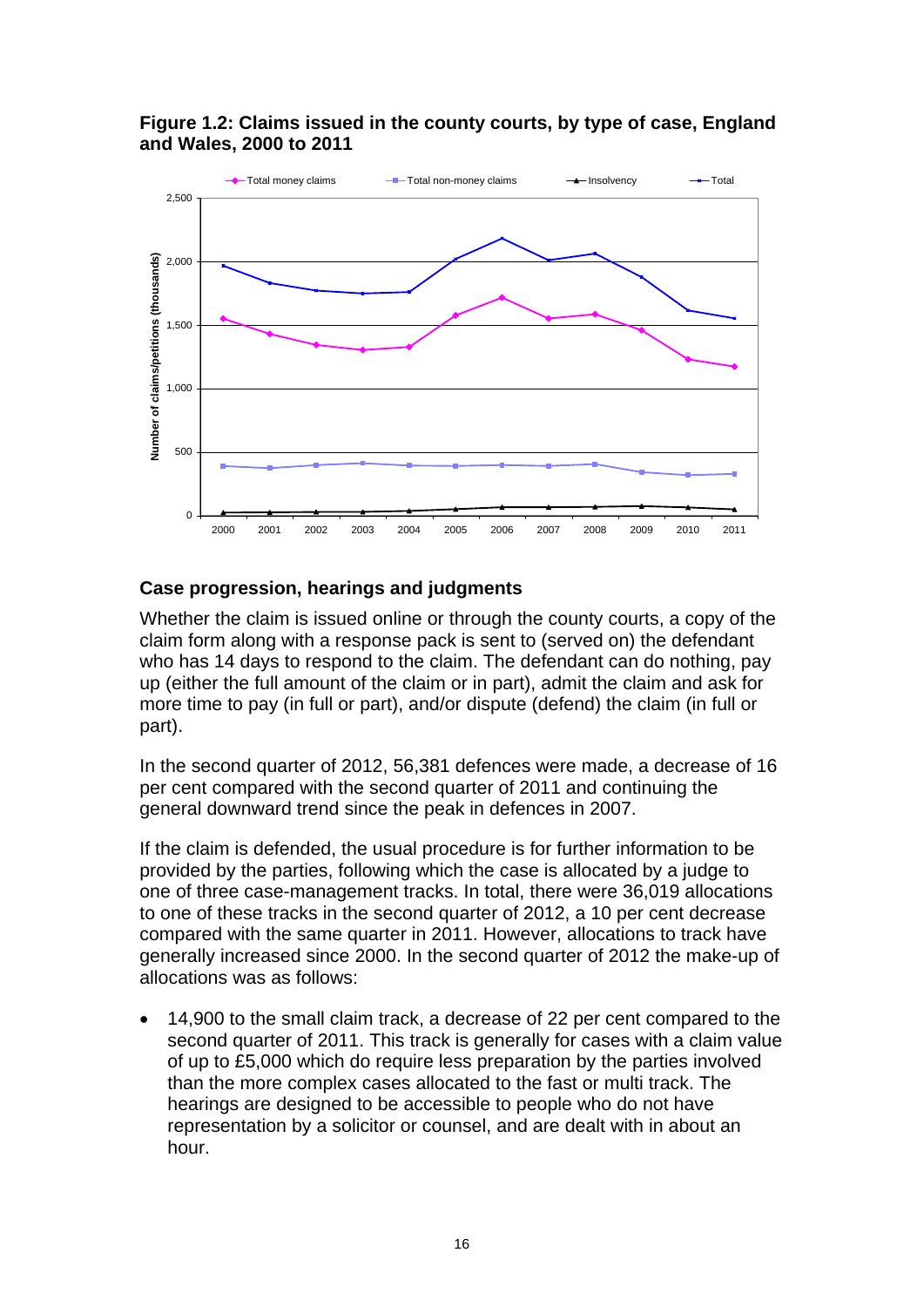- 15,953 to the fast track, an increase of three per cent compared to the same quarter of 2011. This track is generally for cases with a claim value of between £5,000 and not more than £25,000, with issues not complex enough to merit more than a one day trial.
- 5,166 to the multi track, a decrease of five per cent compared to the second quarter of 2011. This track is generally for cases with a claim value exceeding £25,000 with more complex issues. They generally last more than one day at trial.

Defended cases which are not settled or withdrawn generally result in a small claim hearing or trial (Figure 1.3). In total, there were 12,092 trials and small claim hearings in the second quarter of 2012, six per cent lower than in the second quarter of 2011 and continuing the decline seen from 2007 onwards. This comprised:

- 3,658 fast track and multi track trials, seven per cent lower than in the second quarter of 2011. On average, trials occurred 56 weeks after the claim was originally made, up from 55 weeks in the second quarter of 2011. The increase from the second quarter of 2011 reflected rises in the average times taken to allocation (from 21 weeks to 22 weeks).
- 8,434 small claim hearings, a decrease of four per cent compared with the second quarter of 2011. On average, small claim hearings occurred 30 weeks after the claim was originally made and the time between issue and hearing has been around this level since 2008.
- $\bullet$  [3](#page-16-0).7 per cent of claims made went to hearing or trial<sup>3</sup>. This is in line with recent results, which have ranged from 2.8 per cent to 4.3 per cent in the last four years.

1

<span id="page-16-0"></span> $3$  This is a proxy estimate, which does not take account of the delay between a claim being made and a claim going to hearing or trial.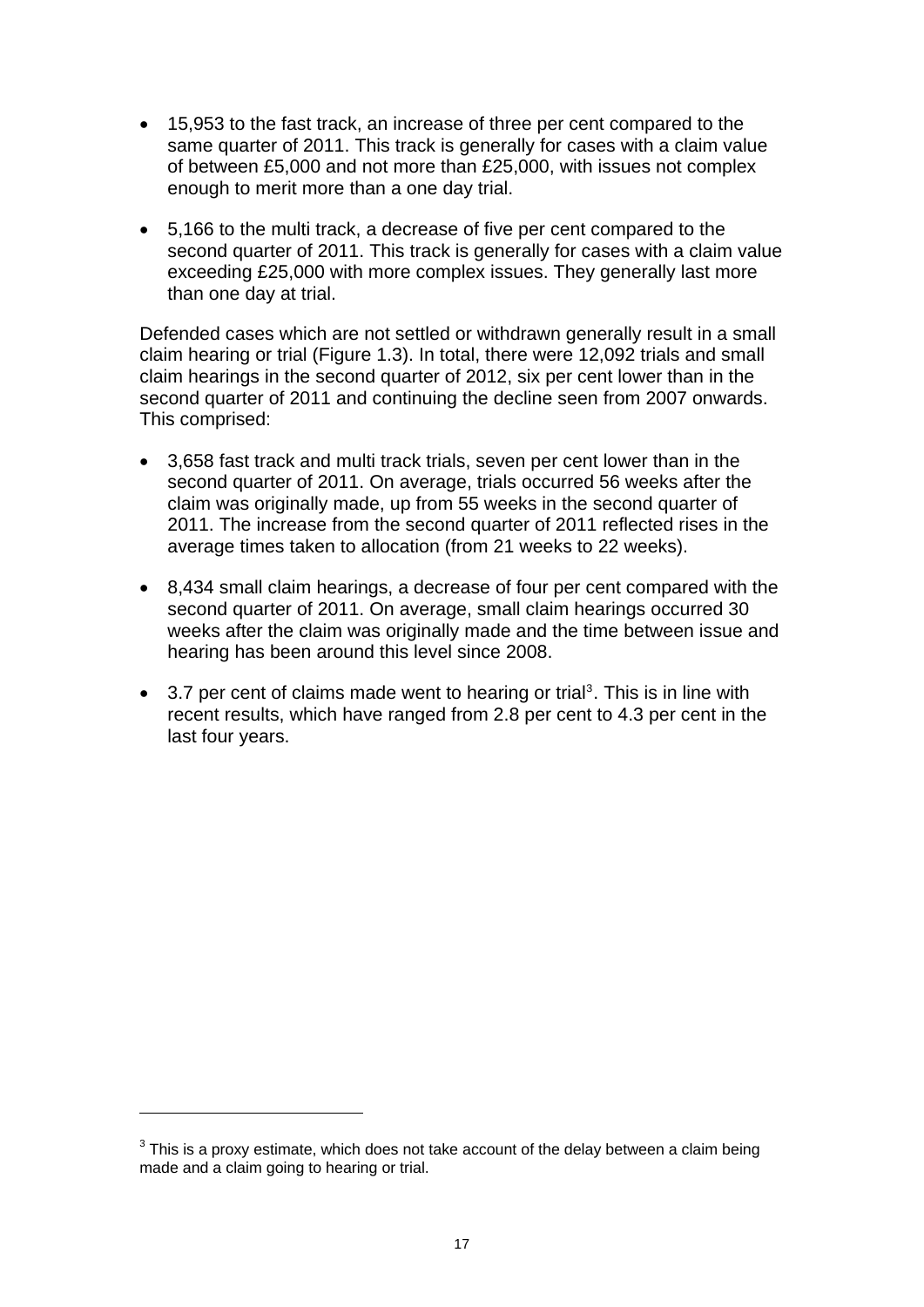



#### **Enforcement**

There are various methods of enforcing a judgment through the county courts. The most common method of enforcing a monetary judgment is the warrant of execution against a debtor's goods. This is where, unless the amount owed is paid, items owned by the debtor can be recovered by a bailiff acting on behalf of the court and sold.

During the second quarter of 2012, 22,957 warrants of execution were issued, a decrease of 25 per cent on the second quarter of 2011. This continues the steep decline from the second quarter of 2009 and also the longer term downward trend from 2000.

To enforce non-monetary decisions made by the county courts, various types of warrants can be issued. During the second quarter of 2012:

- 30,740 warrants of possession were issued to repossess property, two per cent less than in the equivalent quarter of 2011 and 26 per cent lower than in the second quarter of the peak year of 2008. The trends in these are generally similar to those in mortgage and landlord claims issued.
- 13,194 repossessions of properties were made by county court bailiffs, a four per cent decrease on the second quarter of 2011 but 25 per cent lower than the same quarter of the peak year 2008. 4,846 of the properties were on behalf of mortgage lenders, 22 per cent less than in the second quarter of 2011.
- 608 warrants of delivery were issued to obtain the return of particular goods or items, a decrease from 652 in the second quarter of 2011.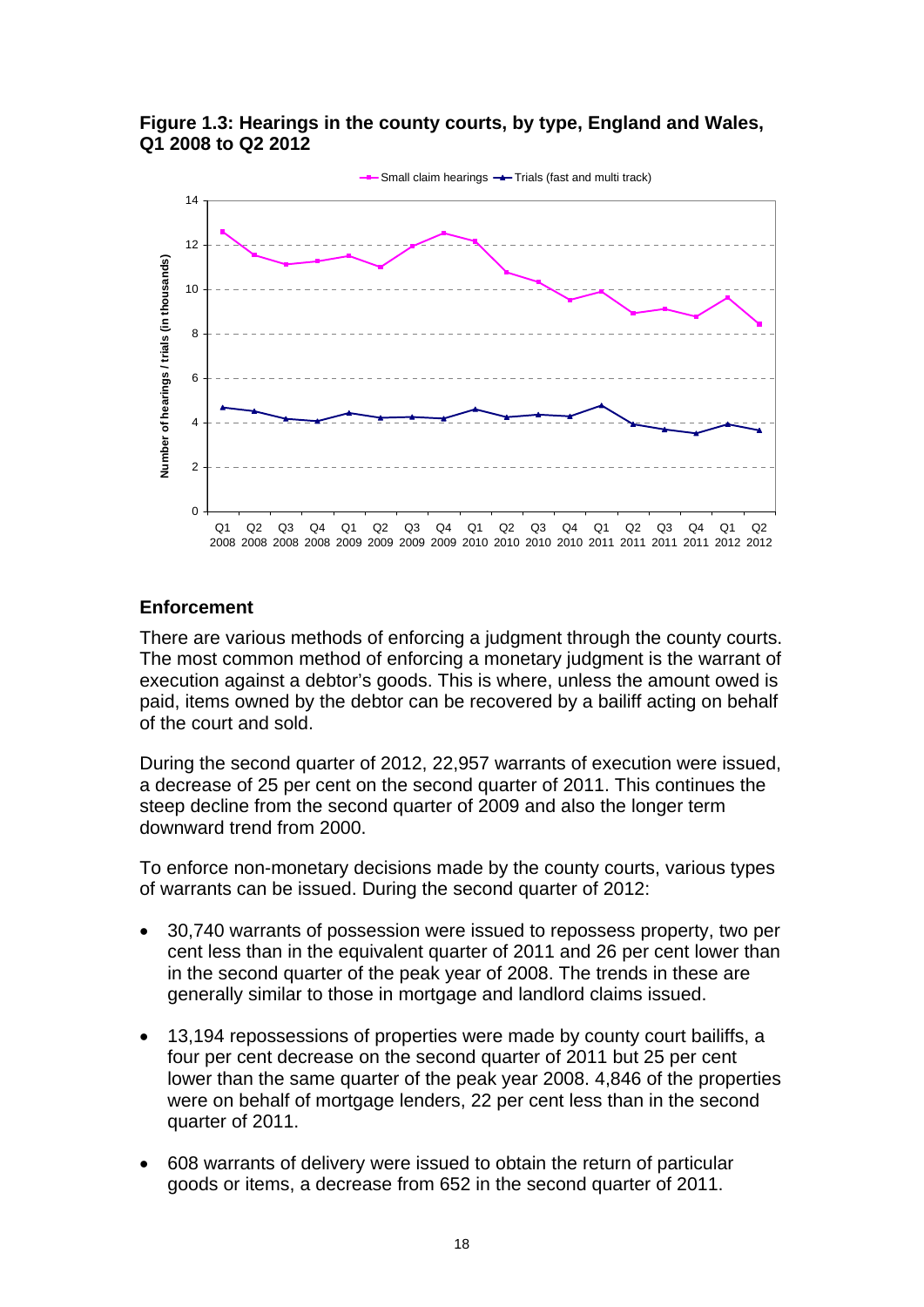232 warrants of committal were issued, an increase from 199 in the second quarter of 2011. These warrants enforce an order for which the penalty for failure to comply is imprisonment by authorising the bailiff to arrest and deliver the person to prison or the court.

Alternatively various types of court orders can be obtained (Figure 1.4). The attachment of earnings order enables payment through the debtor's employer. The third party debt order enables payment by freezing and then seizing money owed by a third party to the debtor. The charging order obtains security for the payment against the debtor's assets. This may be followed by an order for sale which forces the sale of these assets.

During the second quarter of 2012:

- 16,149 applications were made for attachment of earnings orders, an increase of 45 per cent on the same quarter of 2011. This represents the largest volume since the second quarter of 2009 after generally declining over the last few years.
- 14,400 applications were made for charging orders, a fall of 30 per cent on the second quarter of 2011, and a 66 per cent decrease since the same quarter of 2008, the year in which they peaked following a 10 fold rise from 2000. There were 82 orders for sale in the second quarter of 2012, down from 97 in the same quarter of 2011.
- 888 applications were made for third party debt orders, 11 per cent less than in the second quarter of 2011 and continuing the downward trend after peaking in 2008.

#### **Figure 1.4: Enforcement applications in the county courts, by type, England and Wales, Q1 2008 to Q2 2012**

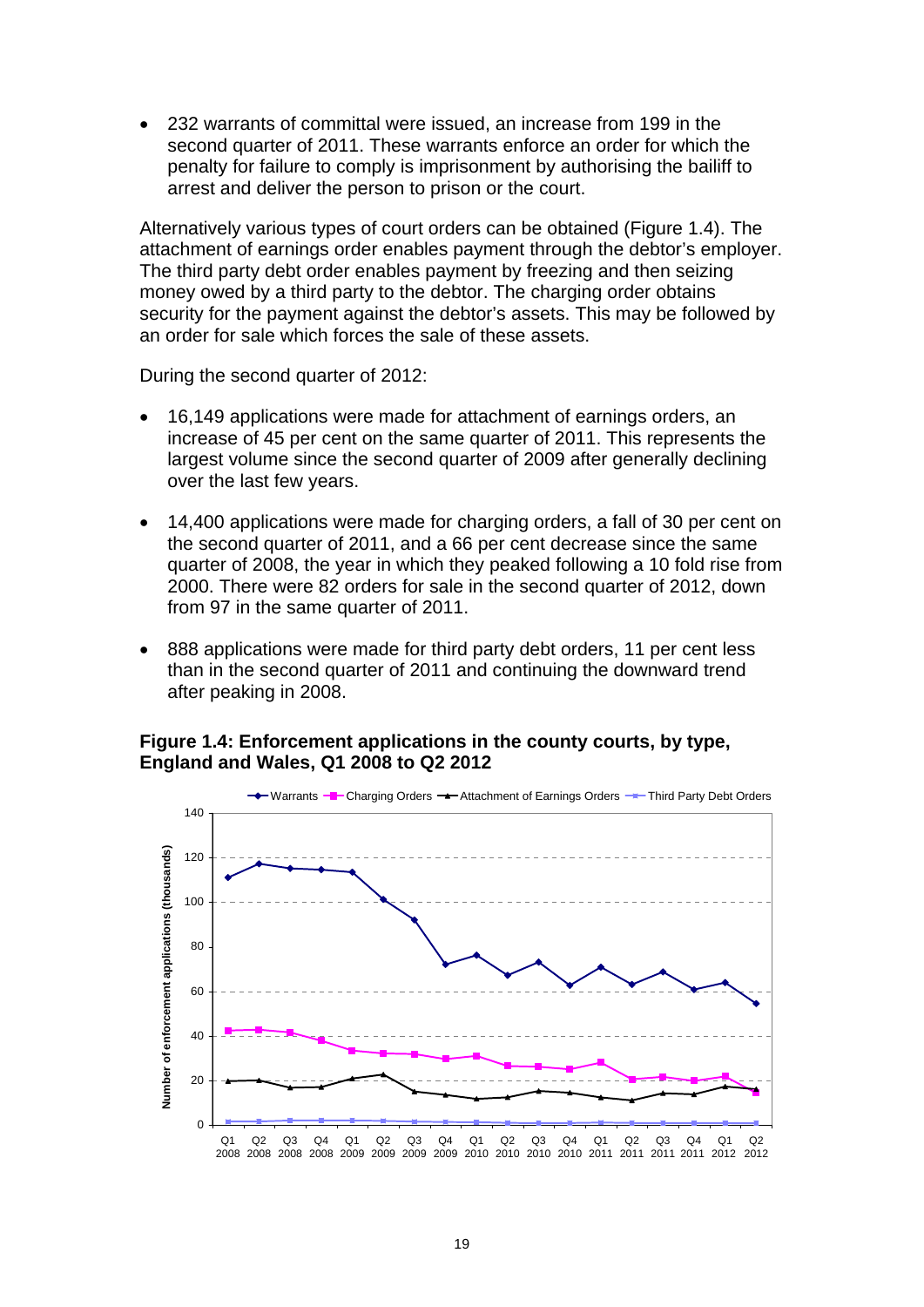In certain circumstances, a debtor may apply to a county court to combine debts with a total not exceeding £5,000 into a single administration order, which allows a District Judge to make an order for the debtor to make regular payments to the court. The court will then distribute the money to the creditors. There were 76 applications made for administration orders in the second quarter of 2011, down from 107 in the same quarter of 2011 and continuing a long downward trend from an average of 1,588 per quarter in 2000.

To assist in determining which of the above is the most appropriate method of enforcing a judgment creditors can apply for an order to obtain information from the judgment debtors. This requires debtors to provide details of their means. There were 5,214 orders made to obtain information from debtors in the second quarter of 2012, a decrease of six per cent compared with the second quarter of 2011 and continuing the long downward trend from 2000.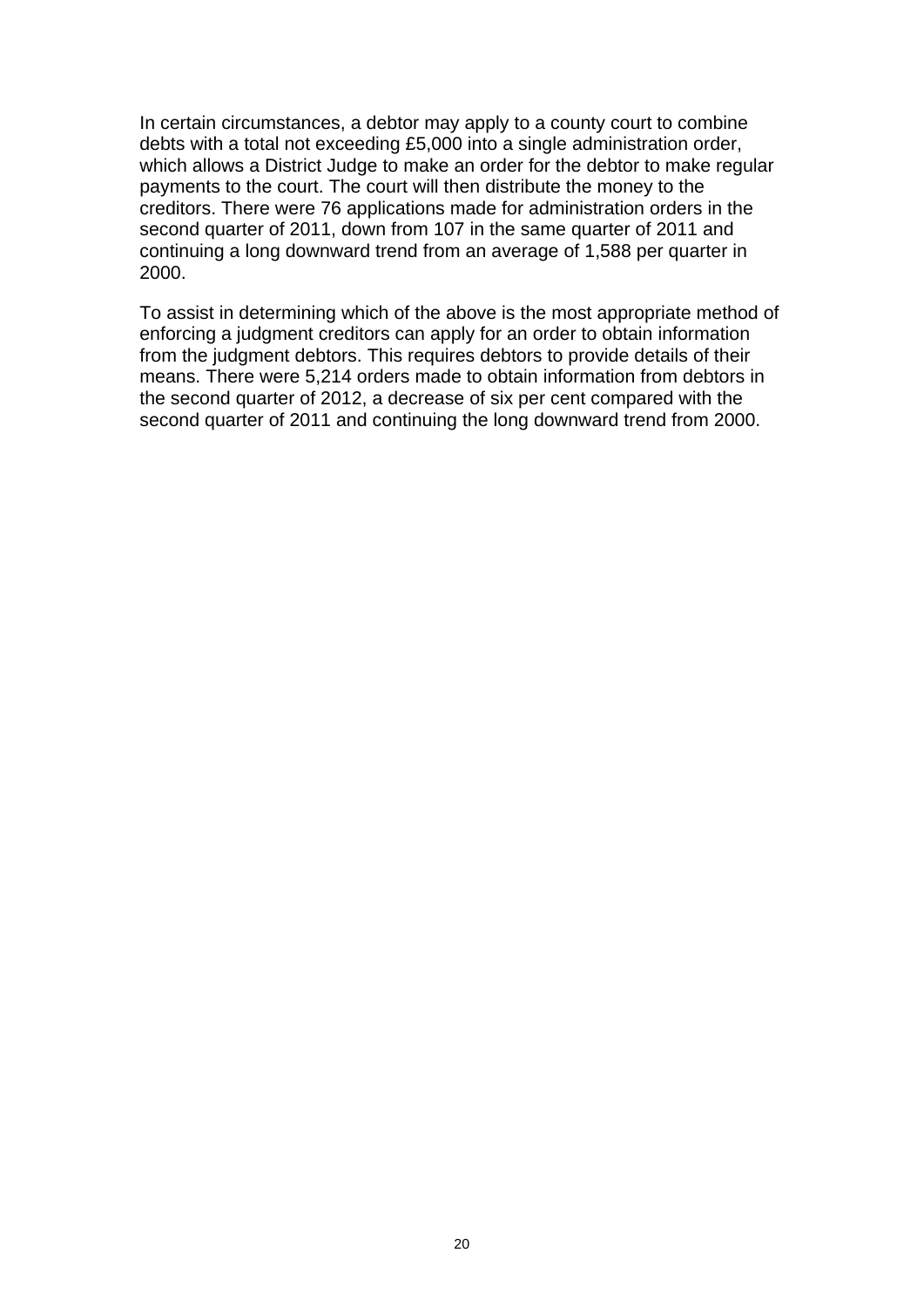### <span id="page-20-0"></span>*Chapter Two: Family matters [Tables 2.1 – 2.10]*

Family matters are dealt with in England and Wales under the Children Act 1989 at Family Proceedings Courts (which are part of the Magistrates' Courts), at County Courts or in the Family Division of the High Court. Family courts deal with matters such as: parental disputes, local authority intervention to protect children, matrimonial cases such as divorce petitions, the financial provisions for children after divorce or relationship breakdown, domestic violence remedies and adoption.

#### **Public Law**

Public law cases are those brought by local authorities or an authorised person (currently only the National Society for the Prevention of Cruelty to Children) to protect the child and ensure they get the care they need. They can apply for a range of different orders. Types of order include a care or supervision order which determines whether the child should be looked after or supervised by the local authority, or an emergency protection order which allows an individual or local authority to take a child away from a place where they are in immediate danger to a place of safety.

The number of children involved in public law applications made by local authorities jumped in 2009 from around 20,000 per year to almost 26,000 per year following the publicity surrounding the Baby P case. Since then the numbers continued to increase through to early 2012, but have this quarter shown a small decrease.

There were 7,032 children involved in public law applications made in the second quarter of 2012, a one per cent decrease from the equivalent period in 2011, when 7,114 children were involved (Figure 2.1). The number of applications made, which can cover more than one child, also fell slightly to 4,101 from 4,149 in the second quarter of 2011.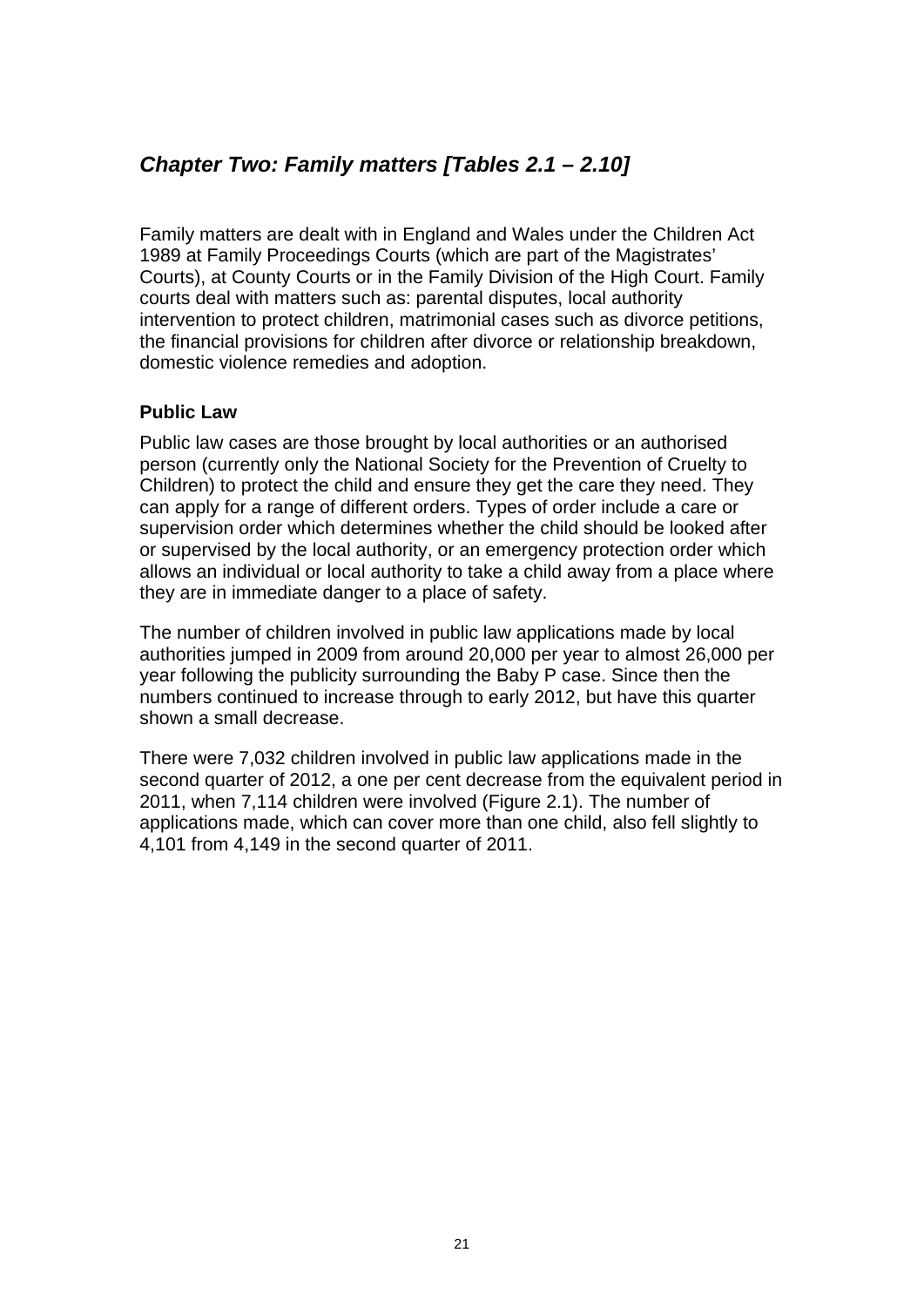

**Figure 2.1: Public Law applications made by tier of court, Q1 2008 to Q2 2012** 

There were 9,173 children involved in public law orders made in the second quarter of 2012, up 25 per cent from the equivalent period of 2011. The number of orders made may be higher than the number of applications made, as some orders relate to applications made in an earlier time period, and an application for one type can result in an order or orders of a different type being made.

Figure 2.2 shows that the most common types of order applied for in the second quarter of 2012 were care (69 per cent of children involved in applications), emergency protection (6 per cent) and supervision (4 per cent). The proportions for orders made were different as an application for one type can result in an order of a different type being made. Care orders were still the most common (36 of children involved in orders made). The next most common was supervision (16 per cent of children involved) and the third most common was residence (14 per cent).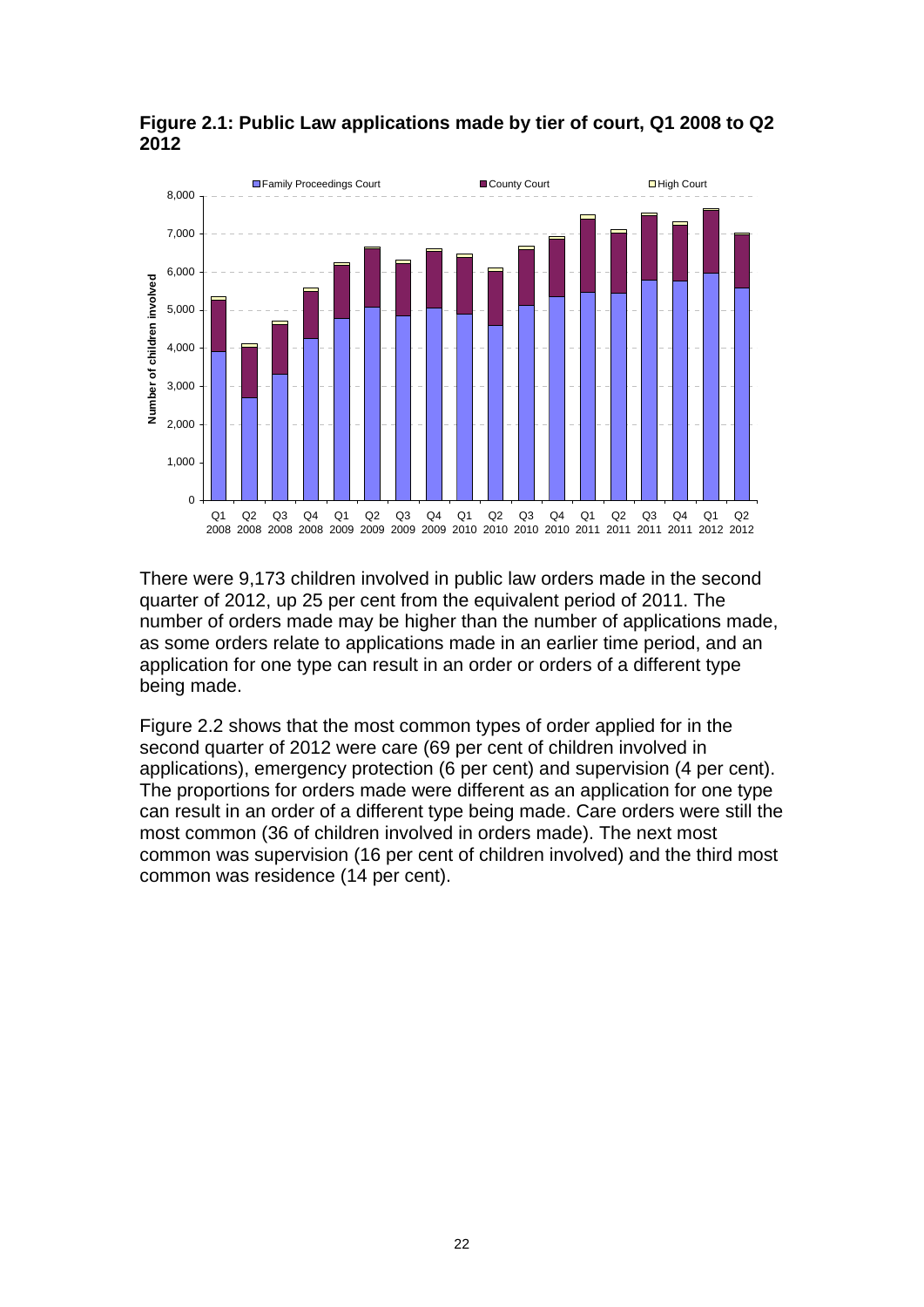#### **Figure 2.2: Public law applications and orders made, showing proportion of children involved in each order type, Q2 2012**



EPO = Emergency protection order, SG = Special guardianship order, Parental resp = Parental responsibility order

#### **Private Law**

Private law cases are those court cases between two or more parties who are trying to resolve a private dispute. This is generally where parents have split up and there is a disagreement about contact with the children or with which parent they should live. A range of different types of court order can be applied for. For example, a residence order settles where the child should live, while a contact order specifies the conditions under which the divorced or separated parents may spend time with a child.

The number of children involved in private law applications rose to a peak in 2009 and has since fallen back to around 110,000 per year, a similar level to that last seen in 2006. This quarter shows a reversal of the downward trend, with 27,204 children involved in private law applications in Q2 2012, an increase of 14 per cent from 23,821 in the equivalent period of 2011. (Figure 2.3).

The number of applications made, which can cover more than one child, also rose to 12,962 in the second quarter of 2012 from 11,129 in the same period of 2011.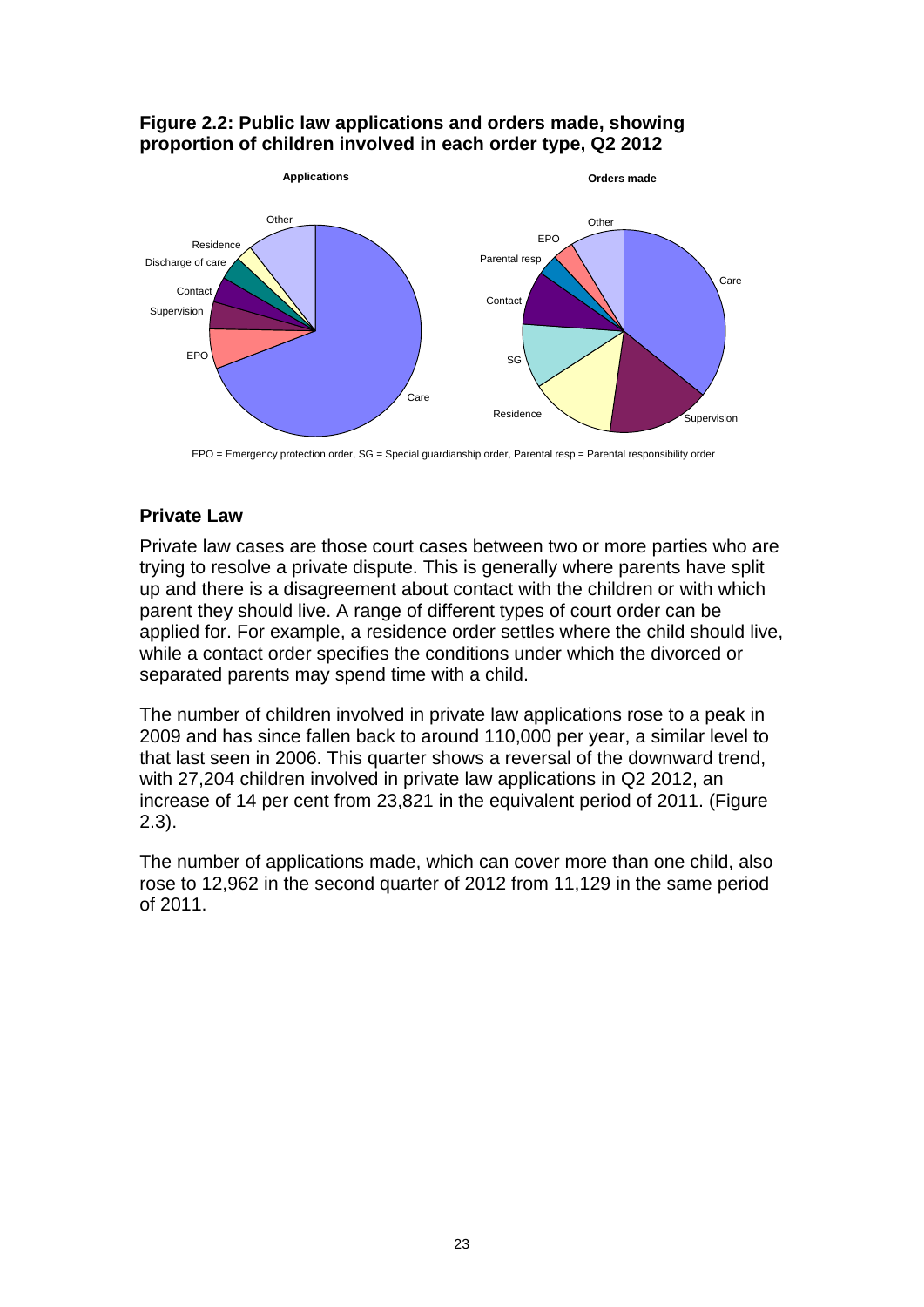

**Figure 2.3: Private law applications made by tier of court, Q1 2008 to Q2 2012** 

There were 43,550 children involved in private law orders made in the second quarter of 2012, about the same as in the equivalent period of 2011. The number of orders made is higher than the number of applications, as some orders relate to applications made in an earlier time period, and an application for one type can result in an order or orders of a different type being made.

Figure 2.4 shows that the most common types of order applied for in the second quarter of 2012 were contact (36 per cent of children involved in applications), residence (31 per cent) and prohibited steps (17 per cent). These were also the most common orders made, although the proportions varied as an application for one type can result in an order of a different type being made. In the second quarter of 2012 a contact order was made for 59 per cent of the children involved in orders made, a residence order was made for 23 per cent and a prohibited steps order was made for 10 per cent.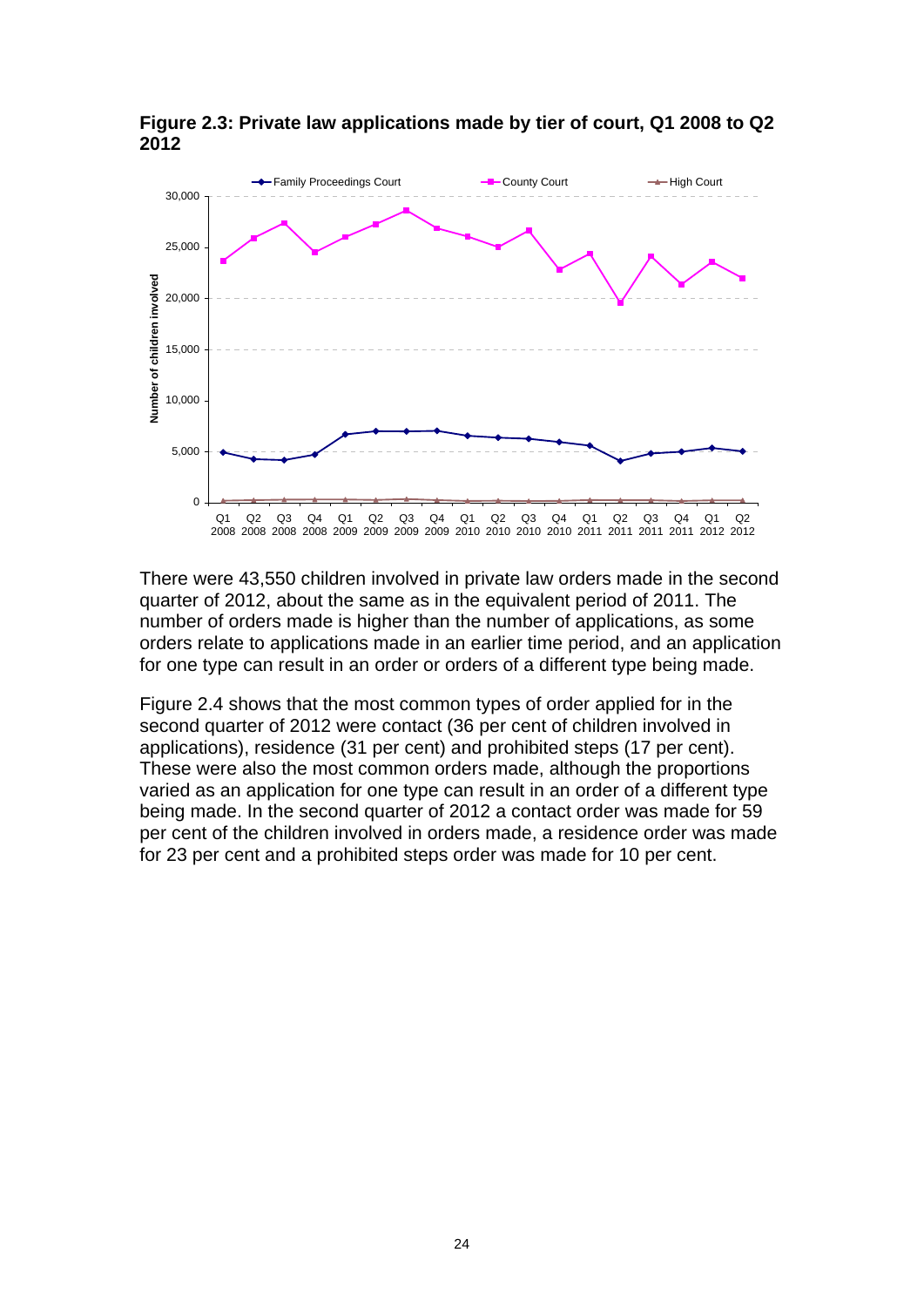#### **Figure 2.4: Private law applications and orders made, showing proportion of children involved in each order type, Q2 2012**



#### **Timeliness of care proceedings**

Statistics on the time taken to complete care and supervision cases in the family courts of England and Wales are given in Table 2.4. This table presents summary statistics showing the time, in weeks, between the date an application for a care or supervision order was lodged and the date a care, supervision, or other substantive order was made in the case, for those cases disposed of during each quarter.

The average time for a disposal to be made was 51.5 weeks, a decrease after remaining fairly stable during the previous 18 months. Separate figures for county and High Courts and family proceedings courts are shown in Figure 2.5.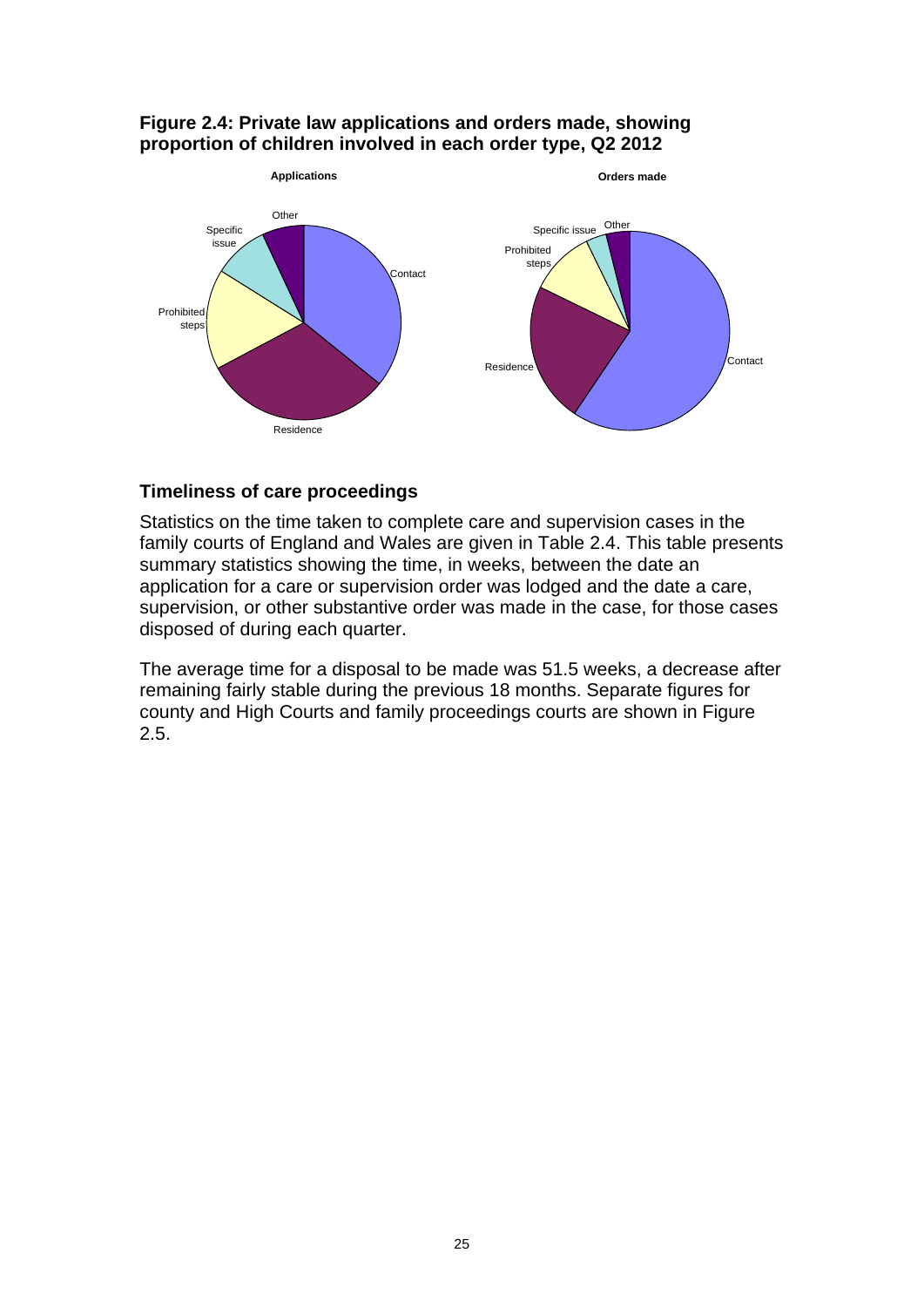

**Figure 2.5: Timeliness for Care and Supervision proceedings by tier of court, Q2 2010 to Q2 2012** 

The median time to complete a case was 46.4 weeks in the second quarter of 2012. This indicates that for all children involved in care and supervision proceedings concluding in the second quarter of 2012, half (or 2,568) waited 46.4 weeks or less from application to a substantive disposal, and the other half waited at least 46.4 weeks. This median value is different to the average (mean) quoted in the paragraph above as it is not influenced by the few very long case durations. Figure 2.6 shows how many children experienced each timeliness band in their case proceedings during the second quarter of 2012.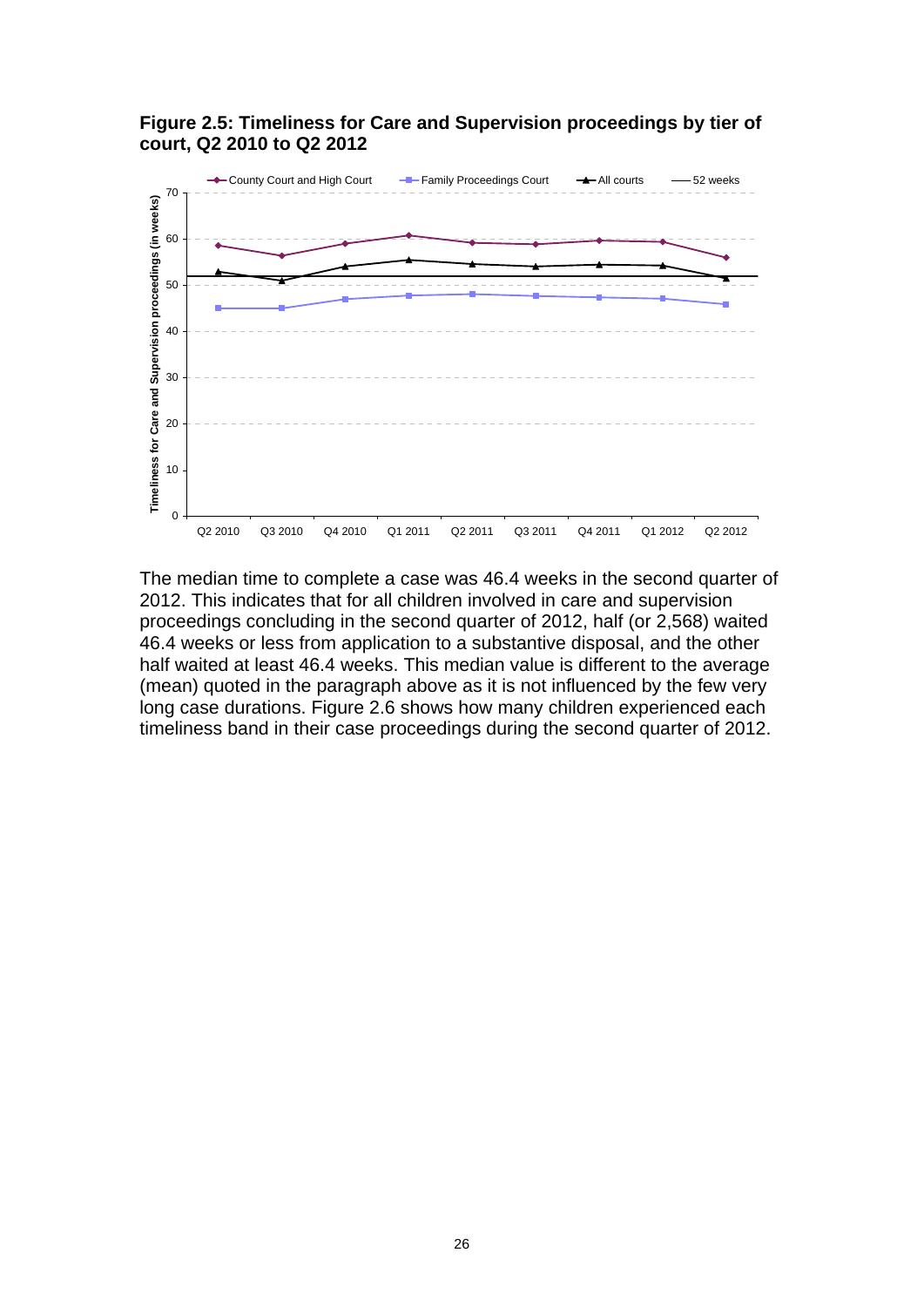**Figure 2.6: Timeliness for Care and Supervision proceedings showing number of children involved in each timeliness band, all court tiers, Q2 2012** 



#### **Legal representation**

Figures on the legal representation of parties in family-related court cases are shown in Table 2.5. This gives the number of disposals made during each quarter and the average duration between application and disposal, for divorce, public law, private law and domestic violence cases, according to whether the applicant(s), respondent(s), both or neither had legal representation during the case.

The legal representation status reflects whether the applicant/respondent's legal representative has been recorded or left blank. Therefore, parties without legal representation are not necessarily self-represented. It is important to note that whether or not a case is contested may affect the legal representation status of the parties and the thus timeliness of the case.

In general, across all case types, cases where both parties, or the respondent only, had legal representation took considerably longer than those cases where only the applicant was represented or where both parties were without legal representation.

In the second quarter of 2012 the average case duration for divorce cases varied between 35 weeks (no representation) and 67 weeks (respondent only represented) - see Figure 2.7 below. For public law, average case duration was between 20 weeks (no representation) and 52 weeks (both parties represented). The average case duration for private law cases varied between 11 weeks (applicant only represented) and 20 weeks (respondent only represented). The average case duration for domestic violence cases was much shorter, at around one week for all representation categories.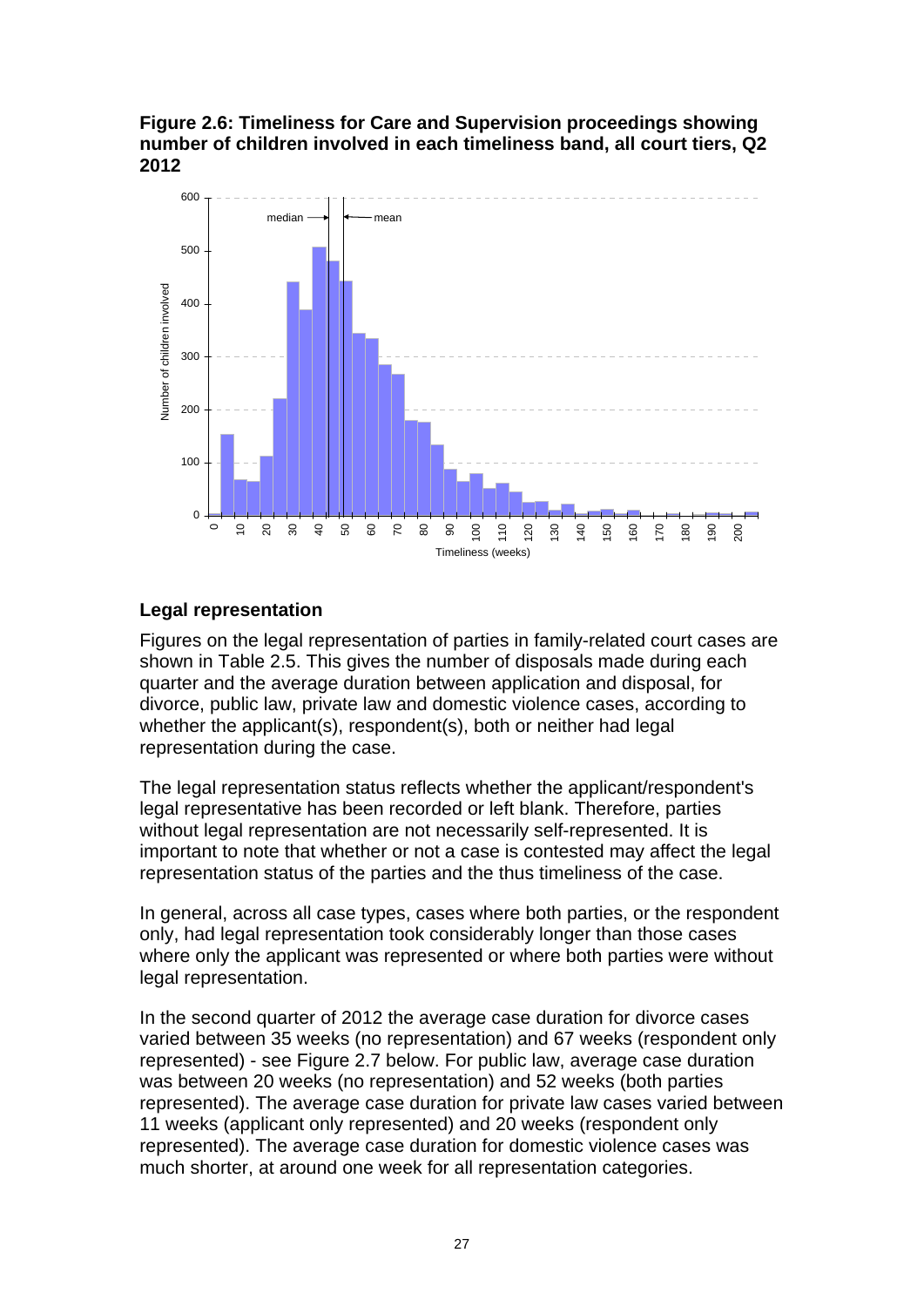#### **Figure 2.7 Timeliness of cases according to legal representation of participants, by case type, Q2 2012**



#### **Matrimonial matters**

There are two ways to legally end a marriage. An individual can apply for a divorce which will give them a decree absolute ending a valid marriage, or a decree of nullity, which declares that the marriage itself is void. No application can be made for divorce within the first year of marriage. An alternative to divorce is a decree of judicial separation. This does not legally end the marriage but clears the parties from the obligation to live together, and allows the court to exercise all the powers which it has to divide the matrimonial property just as it can in the case of a divorce.

Divorce rates peaked in 2003, and have fallen since then, levelling off at around 120,000 divorces per year since 2008 (Figure 2.8). The decline generally reflects the smaller married population and a higher average age at marriage. The younger a person marries, the higher the probability of getting divorced so the trend to delay marriage has partly contributed to the observed general decline in divorce over the last 20 years. There were 30,492 petitions filed for dissolution of marriage in the second quarter of 2012; an increase of 3 per cent compared with the equivalent period of 2011. The number of decrees absolute granted increased by two per cent to 29,551 in the second quarter of 2012 from 28,951 in the equivalent quarter of 2011.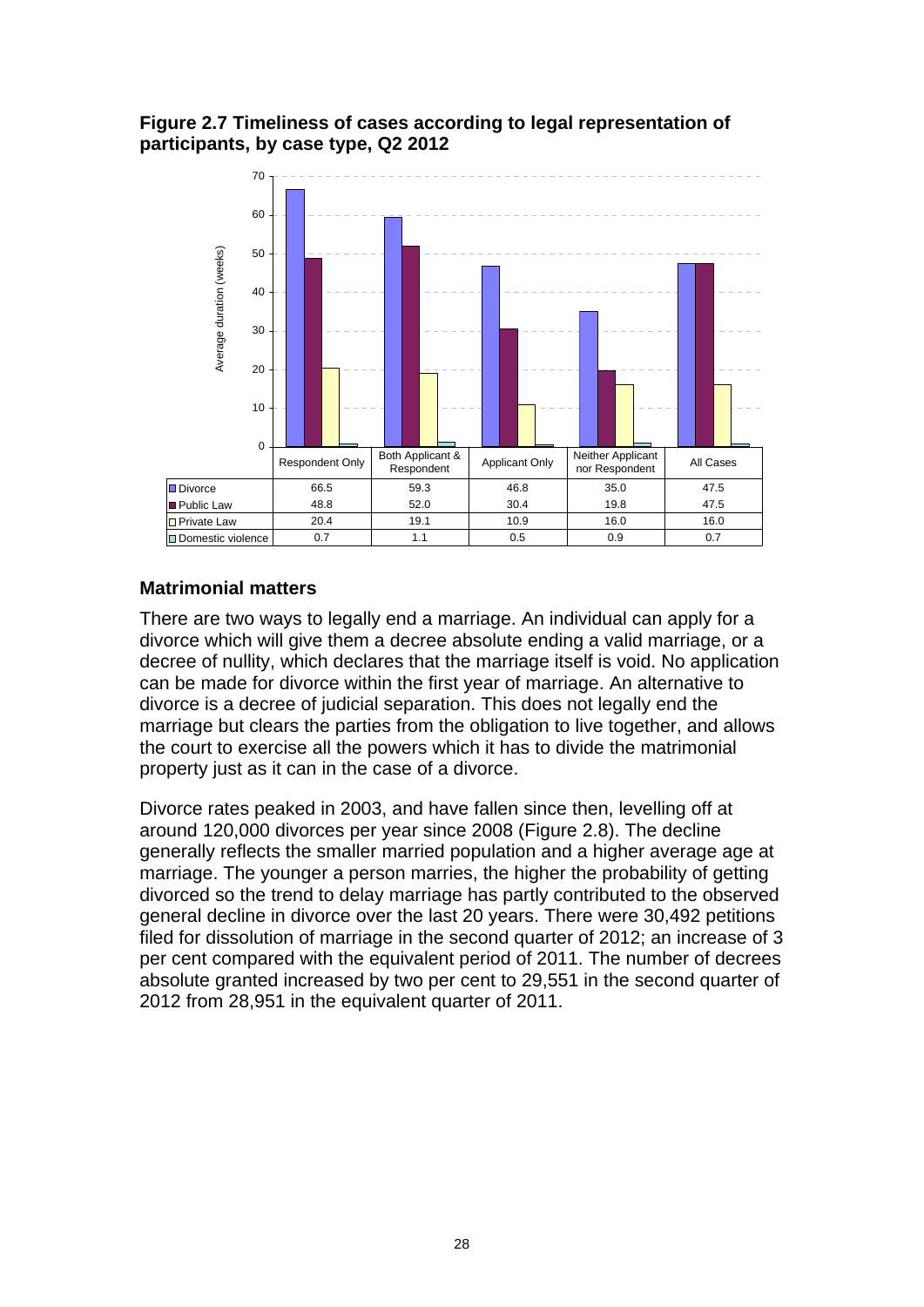

**Figure 2.8 Dissolution of marriage - decrees absolute granted, 2002 to 2011** 

#### **Ancillary relief – financial disputes post-divorce / separation**

During a divorce, a marriage annulment, or a judicial separation, there may still be a need for the court to settle disputes over money or property. The court can make a financial order, known as ancillary relief. These orders include dealing with the arrangements for the sale or transfer of property, maintenance payments, a lump sum payment or the sharing of a pension.

Following a decline in late 2008, there had been little change in the number of orders made to settle financial disputes post-divorce or post-separation, at around 20,000 per quarter. During the second quarter of 2012, 19,467 orders were made, 5 per cent higher than in the equivalent period of 2011 (Figure 2.9). Over two-thirds of these were not contested, almost one quarter were initially contested but then consented, and only 7 per cent were contested throughout the case. Of orders that were contested at some point, nearly 60 per cent were in respect of children.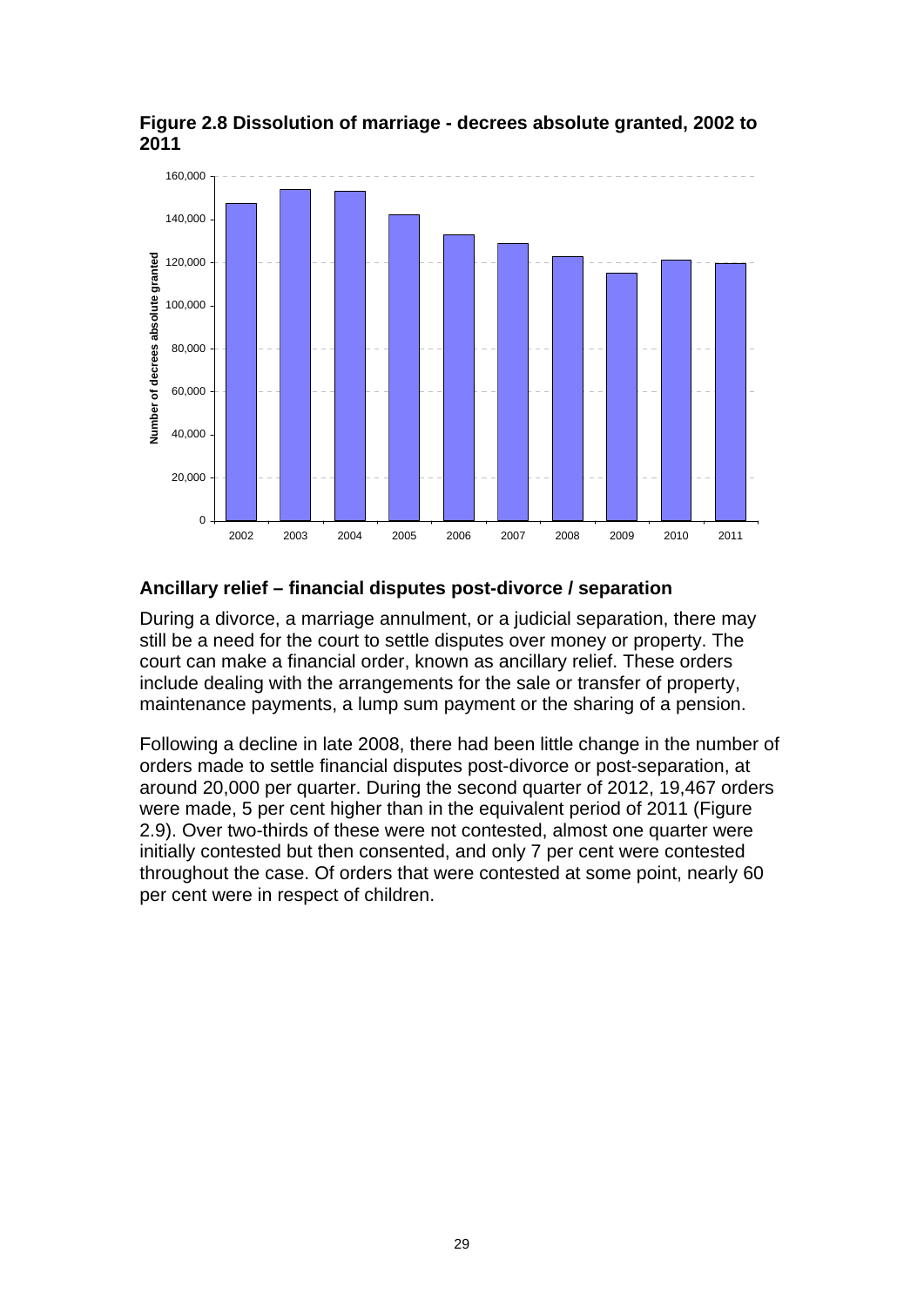

**Figure 2.9: Disposal of ancillary relief applications, Q1 2008 to Q2 2012** 

#### **Domestic violence**

The Family Law Act 1996 provides domestic violence remedies in county courts and magistrates' courts, with the vast majority carried out in the former. Two types of order can be applied for: a non-molestation order – which prevents the applicant and/or any relevant children from being molested by someone who has previously been violent towards them; or an occupation order – which can define rights of the occupation of the home by the parties involved.

Since July 2007, failing to obey the restrictions of a non-molestation order has been a criminal offence for which someone could be prosecuted. A power of arrest is therefore no longer required on these orders.

Both applications and orders made for domestic violence have been declining since 2002. Over this time both non-molestation and occupation orders have fallen, but a greater fall has been seen in occupation orders – in 2002 these made up one-third of the orders made, but in 2011 only 14 per cent of orders were for occupation.

Please note that in contrast to previous publications, the figures below for domestic violence applications and orders cover all tiers of court, not just county courts.

There were 5,248 applications for domestic violence remedies in the second quarter of 2012, almost unchanged from the same quarter of the previous year. Of these applications 77 per cent were for non-molestation remedies. The great majority of applications (82 per cent) were made *ex-parte* – that is, the application was brought by the applicant without notifying the other party involved.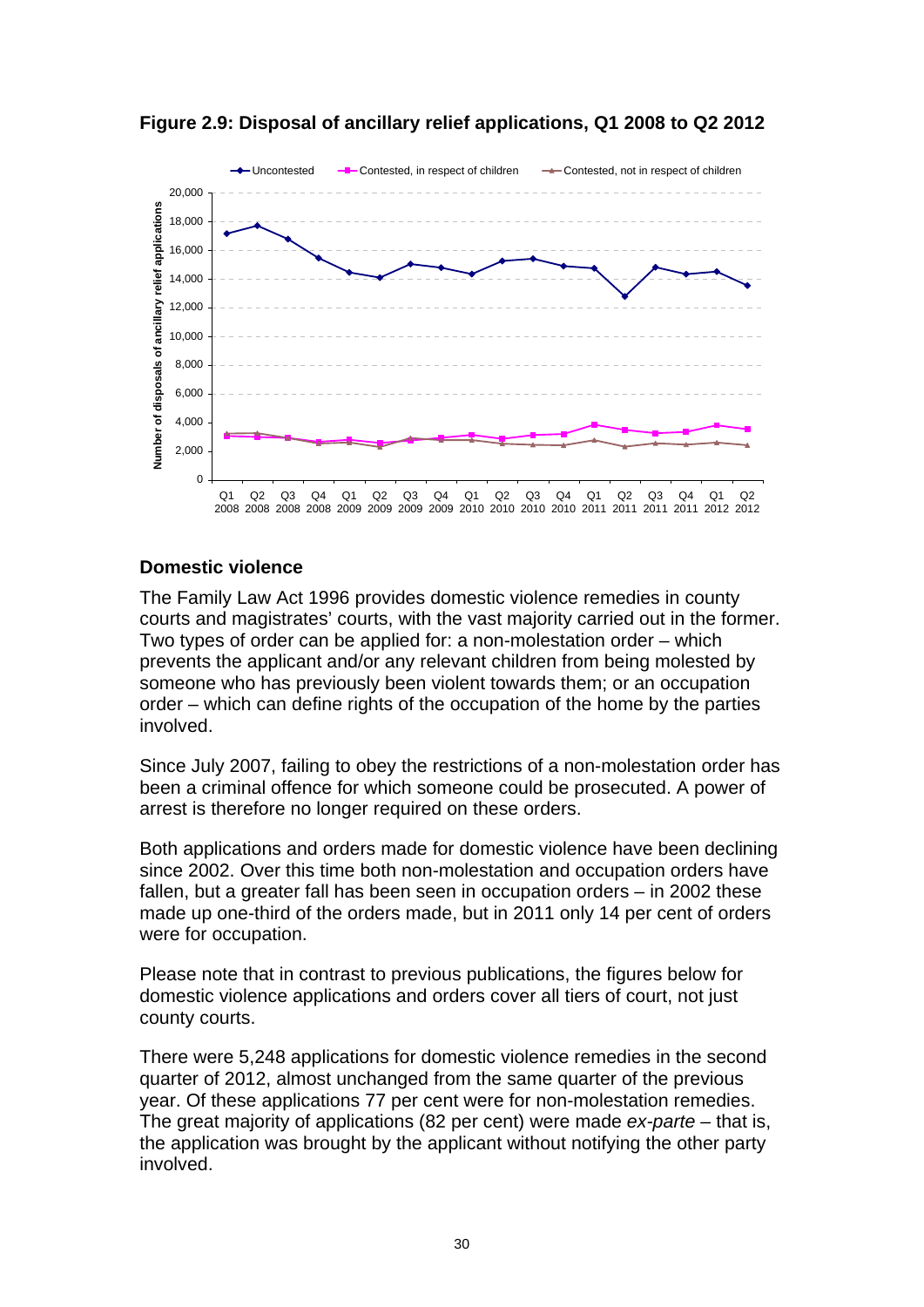

**Figure 2.10: Domestic violence applications, Q1 2008 to Q2 2012** 

Figures 2.10 and 2.11 show that there is a seasonal pattern for domestic violence applications and orders. The lowest levels are in the October-December quarter each year, then increasing each quarter through to a high in the July-September quarter. This pattern is superimposed on the overall downward trend since 2002.

The number of domestic violence orders made continued its overall downward trend, with 5,405 orders made in the second quarter of 2012, down 5 per cent from the same quarter of 2011. Of these orders made 87 per cent were for non-molestation. There were 680 occupation orders made in the second quarter of 2012 and almost half (46 per cent) of these had a power of arrest attached to the order.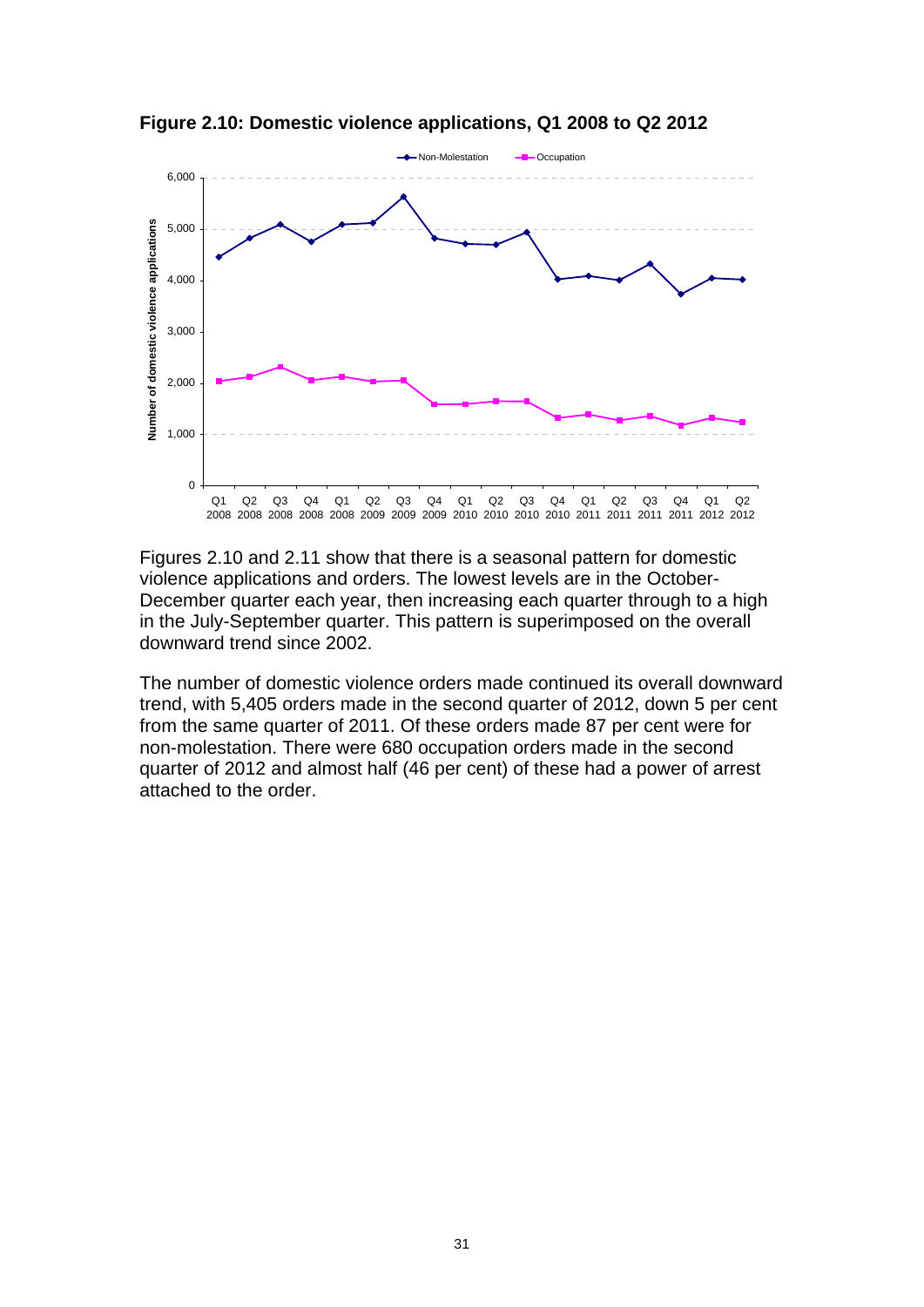

**Figure 2.11: Domestic violence disposals made, Q1 2008 to Q2 2012** 

It should be noted that the statistics presented in this bulletin relate to applications for, and grants of, the above domestic violence order types by the family courts. They do not relate to prosecutions or convictions for criminal offences regarding matters of domestic violence, nor do they cover prosecutions or convictions for breaching a non-molestation order.

#### **Forced Marriage Protection Orders**

The Forced Marriage (Civil Protection) Act 2007 came into force on 25 November 2008. The Act amended Part IV of the Family Law Act to enable 15 designated county courts (as well as the High Court) to make Forced Marriage Protection Orders to prevent forced marriages from occurring and to offer protection to victims who might have already been forced into a marriage.

The number of applications and orders made for FMPOs is small (Figure 2.12). For the second quarter of 2012 there were 41 applications compared with 21 in the same period in 2011, while there were 50 orders made in the first quarter of 2012, up from 25 in the corresponding quarter of 2011.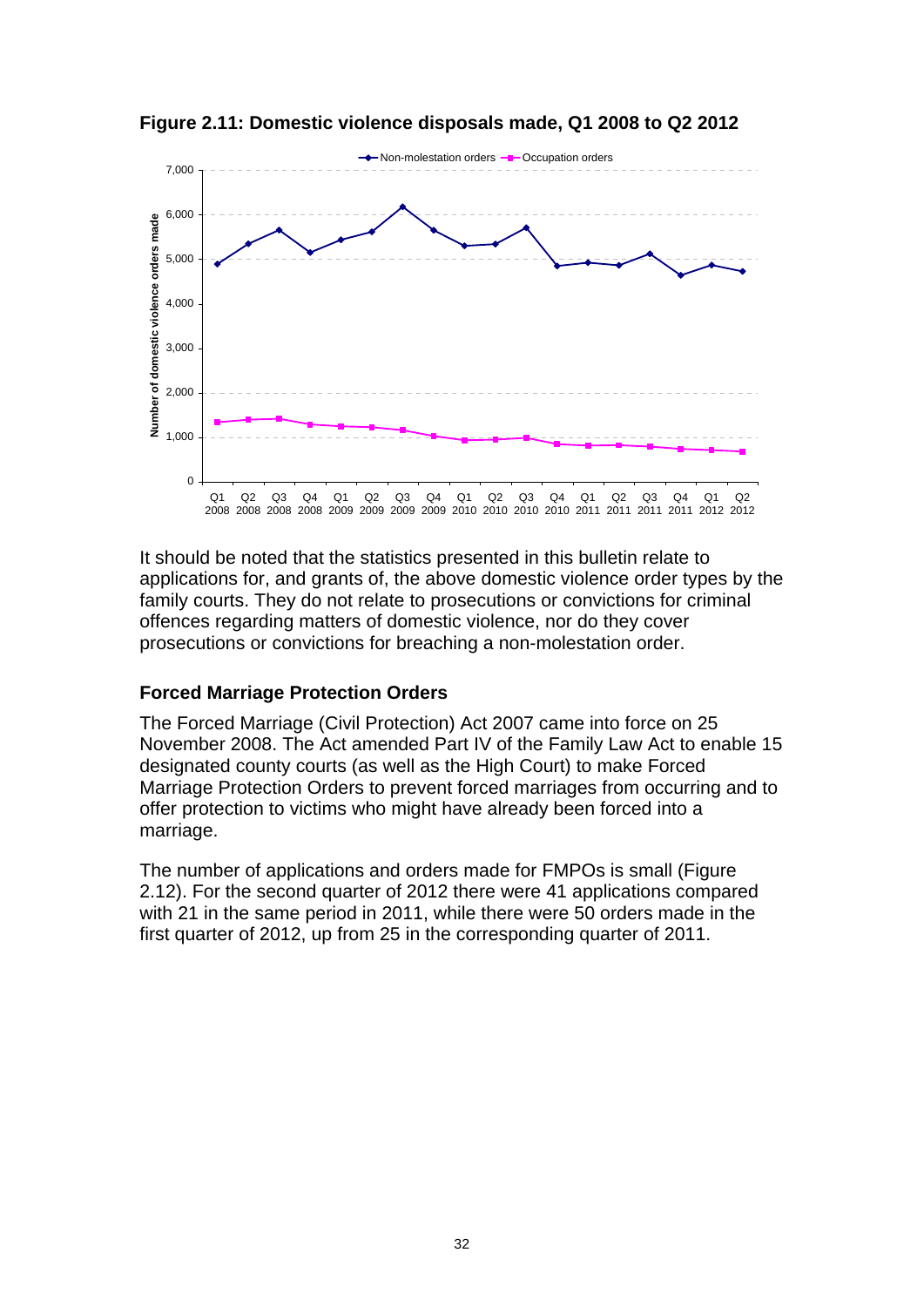

**Figure 2.12: Forced marriage protection applications and orders made, Q4 2008 to Q2 2012**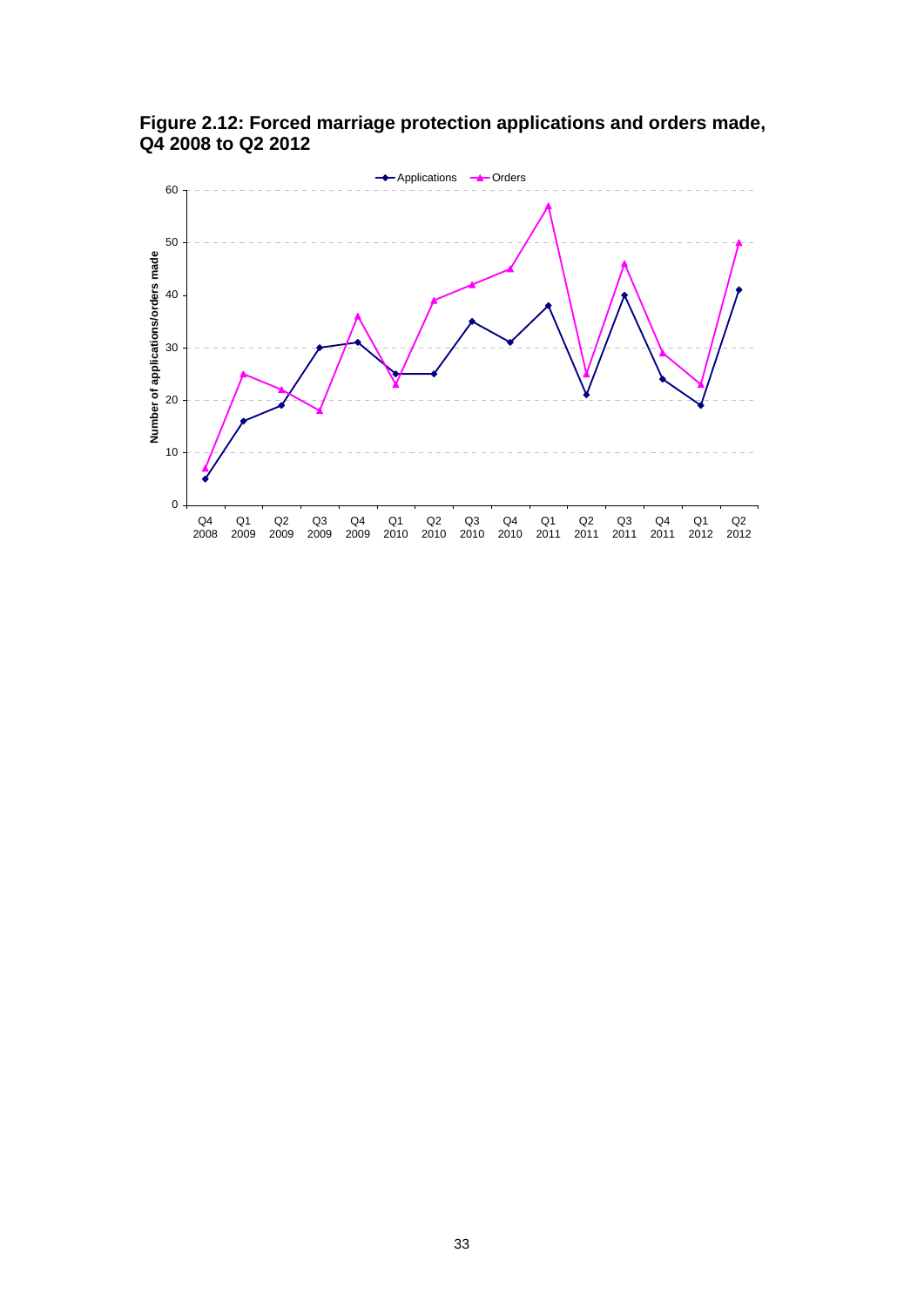### <span id="page-33-0"></span>*Chapter Three: Criminal matters [Tables 3.1 – 3.14]*

This chapter presents statistics on criminal cases dealt with in the magistrates' courts and Crown Court. Information on the data sources used for these statistics can be found in **Annex A**. This bulletin contains statistics regarding the enforcement of financial penalties, which can be found in **Chapter 4, Enforcement of financial impositions.** Explanations for some of the main terms used in this section can be found in the **Glossary.**

In the second quarter of 2012, there were 245 magistrates' courts and 76 different Crown Court locations across England and Wales. Once a defendant has been charged or the laying of information has occurred, the criminal court cases start in the magistrates' courts, with serious criminal cases filtering beyond the magistrates' courts to the Crown Court.

#### **Completed criminal proceedings in the magistrates' courts**

Statistics are only available for criminal proceedings completing in the magistrates' courts, which no longer require further administration in the magistrates' courts. Statistics are not available for cases received and awaiting further administration by magistrates' courts.

#### **Figure 3.1: Criminal cases completed in the magistrates' courts, 2008 Q1 to 2012 Q2**



Figure 3.1 provides data on the number of cases completed in the magistrates' court by the type of case. In the second quarter of 2012, 405,621 criminal proceedings were completed in magistrates' courts. This represents a four per cent decrease on the same quarter of the previous year and continues the general downward trend observed since 2008.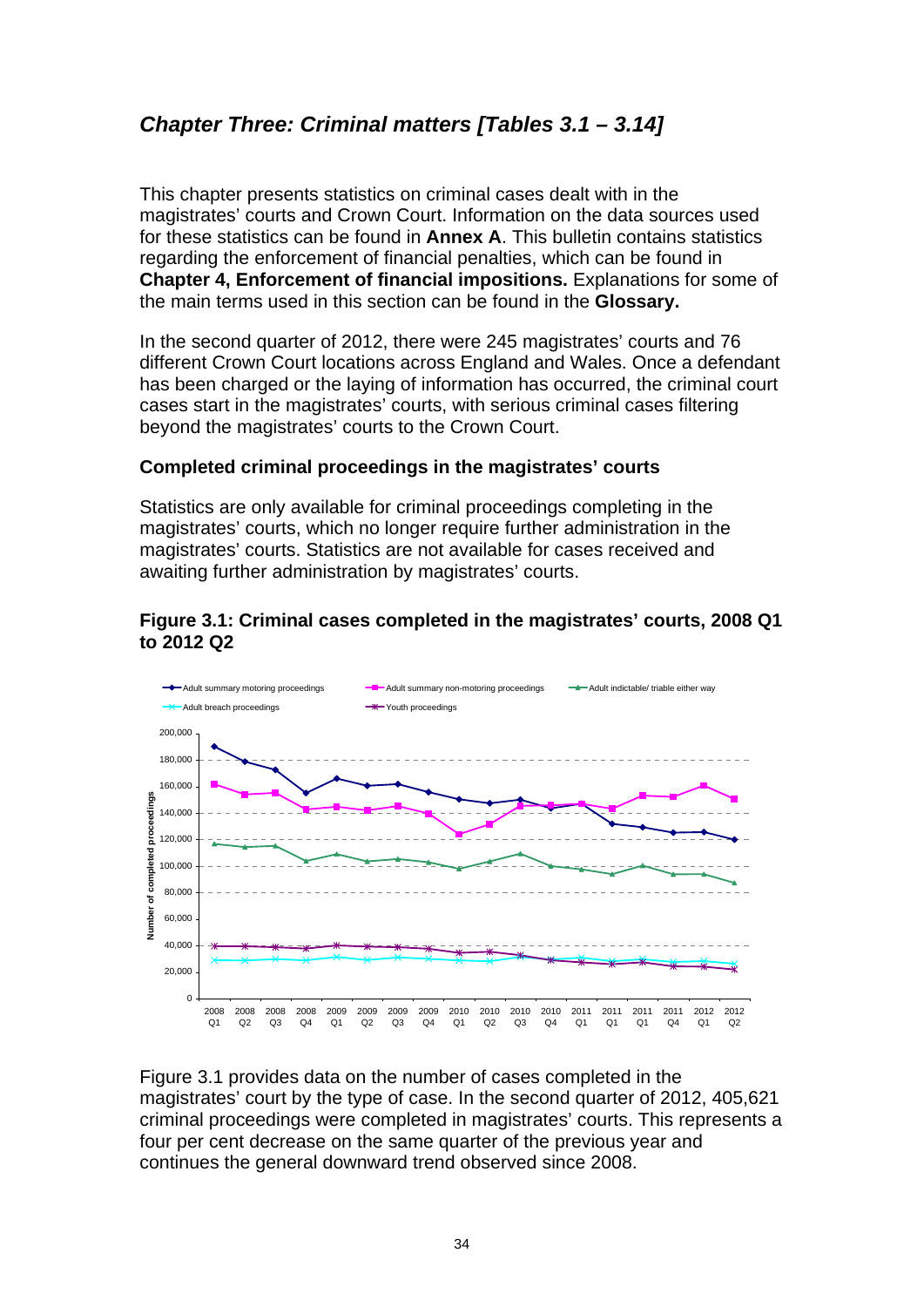One of the main drivers of the falling number of completed magistrate's courts proceedings is due to fewer adult summary motoring offences being dealt by the courts. Between 2008 and 2011, the number of adult summary motoring offences proceedings completed by the courts decreased by 23 per cent.

Adult summary proceedings, which cover the relatively minor offences, are dealt with entirely within the magistrates' courts, and make up around twothirds of cases. In the second quarter of 2012, there were 119,850 summary motoring proceedings, and 150,498 summary non-motoring cases (Figure 3.1). Since the same quarter of the previous year, summary motoring proceedings have fallen by nine per cent while summary non-motoring proceedings increased by five per cent.

There were 87,222 indictable/ triable-either-way proceedings, a decrease of seven per cent compared with the same quarter of 2011, continuing the downward trend since 2008 (Figure 3.1). Indictable/ triable-either-way proceedings comprise 22 per cent of completed criminal proceedings in the magistrates' courts.

There were also 26,191 adult breach cases (six per cent of all criminal proceedings) and 21,860 youth proceedings (five per cent of all criminal proceedings) in the second quarter of 2012 (Figure 3.1).

In arriving at these totals, every separate offence that is dealt with during the course of a case is counted. However, if two or more offences from a case are dealt with on the same day, then only one is counted (generally the most serious offence is selected) for statistics by case type.

#### **Cases in the Crown Court**

In the Crown Court, the number of cases received from the magistrates' courts increased between 2004 and 2010 as a result of a greater proportion of either way cases being committed to the Crown court. Similarly the number of cases completed in the Crown Court also increased to deal with the increased work load.

However, as shown in Figure 3.2, since June 2010 the volume of cases received has been falling due to fewer either way cases being committed to the Crown Court from the magistrates' courts.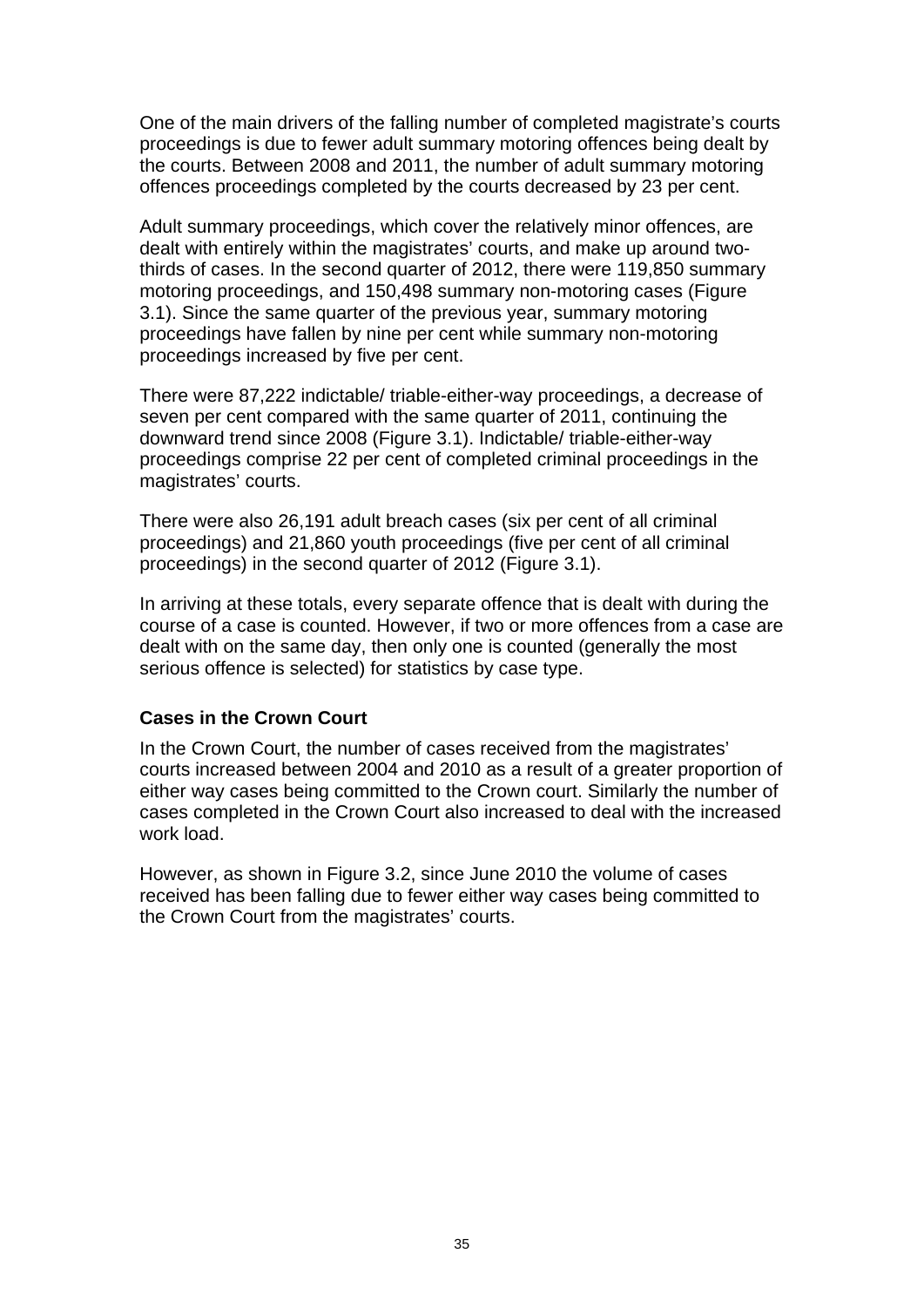

**Figure 3.2: Crown Court receipts, by case type, 2008 Q1 to 2012 Q2** 

#### **Committed for Trials**

In the second quarter of 2012, 11,636 cases were committed for trial, a decrease of 19 per cent compared to the same period last year (Figure 3.2). This continues the downward trend observed since 2010. Between 2006 and 2010, the number committed for trials cases increased steadily from 2006, peaking in 2010 and then fell back slightly in 2011.

In this quarter, 13,080 committed for trial cases were completed within the Crown Court, a decrease of nine per cent compared to the same period last year, continuing the downward trend since 2010. There were 17,073 cases outstanding at the end of the second quarter of 2012. This is a 18 per cent decrease on the same quarter of the previous year as a result of more cases being completed than received by the court, and is the lowest volume of outstanding cases since 2008.

#### **Sent for Trial**

The number of sent for trial receipts increased steadily from 2006 and peaked in 2009 at 34,869 and have fallen back slightly since. In the second quarter of 2012, 7,675 cases were sent for trial, a decrease of five per cent on the same quarter in 2011, continuing the downward trend (Figure 3.2). Around 8,111 cases were completed, an increase of two per cent on the same quarter in 2011. In addition, 14,713 cases were outstanding at the end of the second quarter of 2012, a five per cent decrease from the same quarter of the previous year.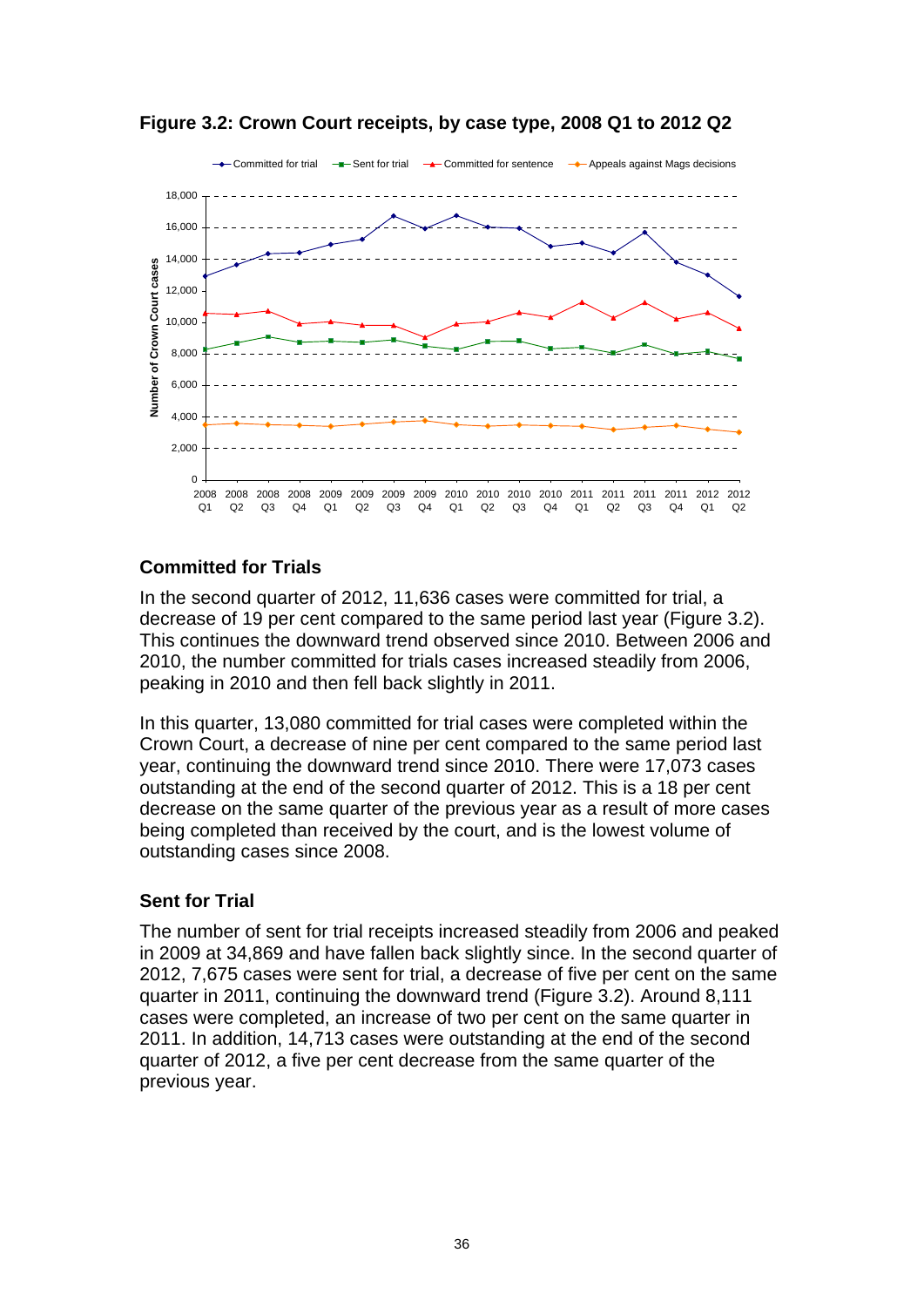## **Committed for Sentence**

Over the past decade, the number of cases committed for sentencing in the Crown Court following either a plea or trial in magistrates' courts has increased by nearly 69 per cent and is continuing to increase.

In the second quarter of 2012, 9,607 cases were committed for sentence in the Crown Court (Figure 3,2), and 9,729 cases were completed during this period. 4,755 cases remained outstanding at the end of the second quarter.

Compared to the same period in 2011, the number of committed for sentence cases received decreased by six per cent, the number of cases completed decreased by five per cent and the number of cases outstanding decreased by 14 per cent.

## **Appeals**

During the second quarter of 2012, the Crown Court received 3,015 appeals against magistrates' courts' decisions (Figure 3.2), and completed 3,160 appeals cases, leaving around 2,655 appeals outstanding at the end of the quarter. Compared with the same quarter of 2011, the number of appeals received in the Crown Court decreased by five per cent, the number of appeals completed fell by less than five per cent and the number of cases outstanding decreased by eight per cent.

The number of cases outstanding at the end of each period may not be equal to the sum of cases outstanding at the start of the period and those received during the period, minus cases completed. This is due to the timing of data extraction and counting rules applied to this data.

## **Effectiveness of Trial hearings**

In total 46,968 trial hearings were scheduled in both the magistrates' courts and Crown Court in the second quarter of 2012. Of these trials, 45 per cent of trials went ahead on the day and were effective, 16 per cent were ineffective and required re-scheduling. The remaining 39 per cent of trials concluded on the day of the trial and no longer required a trial, as a result the trial cracked.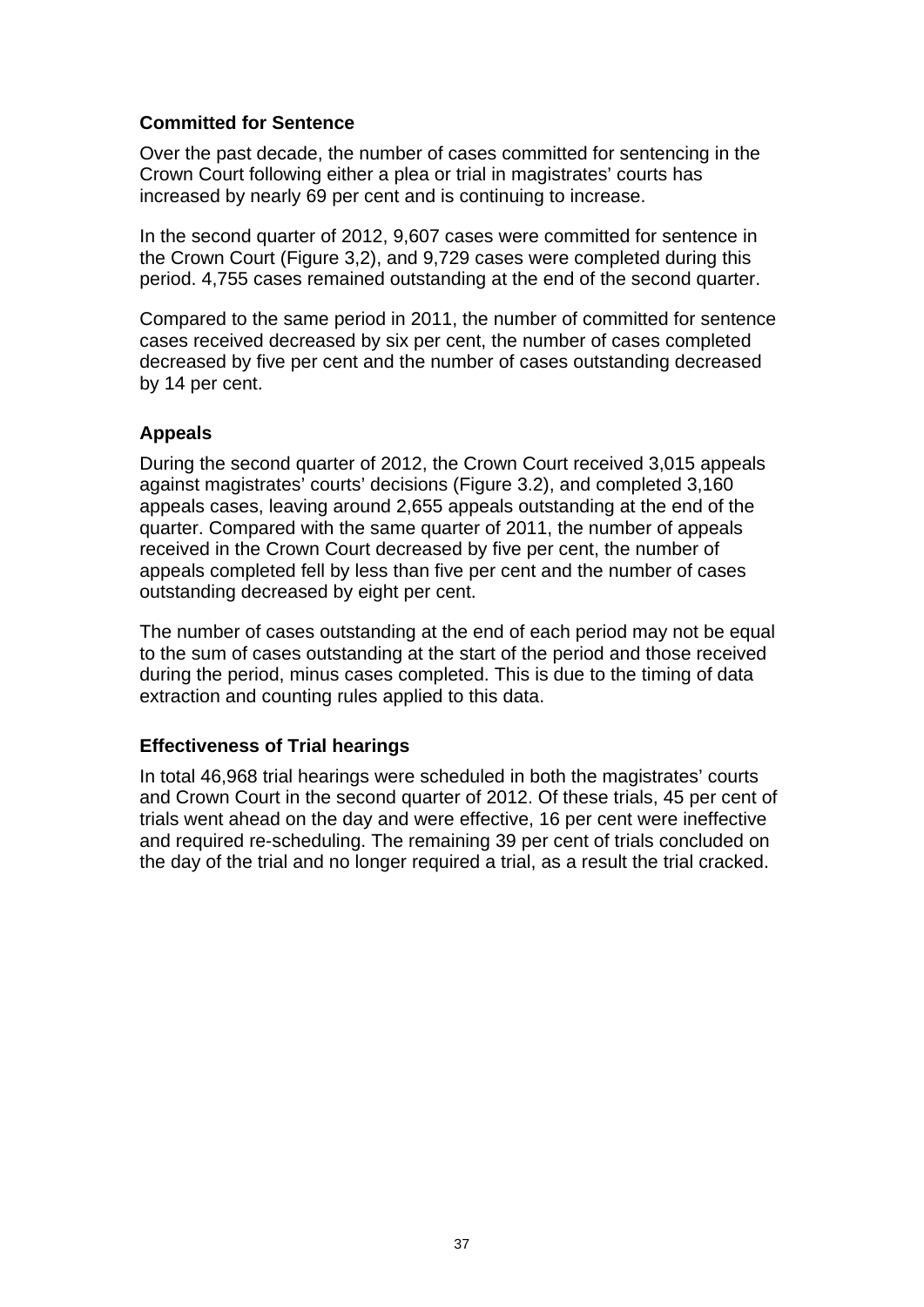

#### **Figure 3.3: Effectiveness of recorded trials in magistrates' courts, 2008 Q1 to 2012 Q2**

## **Trials in the magistrates' courts**

In the second quarter of 2012, 37,776 trial hearings were listed in magistrates' courts. Of these trials, 44 per cent were recorded as effective, 17 per cent were ineffective and 39 per cent were recorded as cracked (Figure 3.3).

Between 2005 and 2006, there was a step change in the proportion of ineffective trials from 22 per cent to 19 per cent due to the Public Service Agreement to reduce the rate of ineffective trials to 19.4 per cent nationally in the magistrates' courts by the end of March 2007. In 2006 this target was met and since then rates of effective, cracked and ineffective trials in the magistrates' courts have changed little. Since 2010, the rate of ineffective trials has fallen by one percentage point and the rate of cracked trials has increased by one percentage point.

The main reasons for ineffective trials in the magistrates' courts in the second quarter of 2012 were due to the court's availability (29 per cent of all ineffective trials), absence of the defendant (20 per cent) and the absence of a prosecution witness (15 per cent). The court may not be available for trials because of cases over-running, the availability of judges, over-listing and equipment or accommodation failure.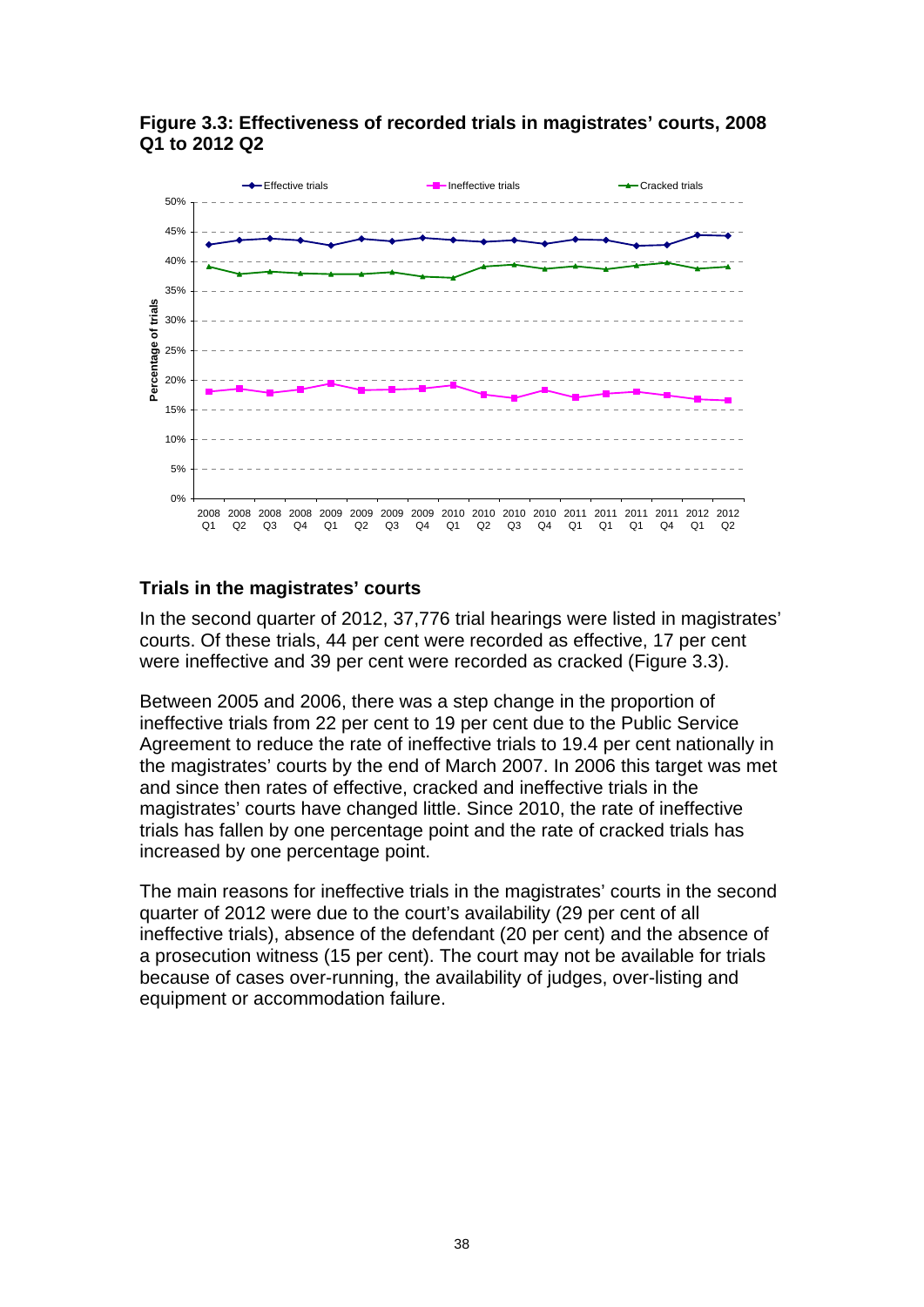

**Figure 3.4: Effectiveness of recorded trials in the Crown Courts, 2008 Q1 to 2012 Q2** 

#### Trials in the Crown Court

In the second quarter of 2012, 9,192 trials were recorded in the Crown Court, a decrease of eight per cent compared with the same period in 2011 (Table 3.5). Between 2008 and 2010, the number of trials recorded in the Crown Court increased by 20 per cent as a result of the increasing number of trial receipts in the Crown Court; this increase was reversed by a fall of four per cent in 2011.

Of these trials listed, 48 per cent were recorded as effective, 37 per cent were recorded as cracked and 15 per cent were recorded as ineffective (Figure 3.4). Since June 2010, the rate of effective trials has increased as a result of fewer cracked trials.

In the second quarter of 2012, court administrative reasons accounted for 25 per cent of ineffective trials. These problems include cases over-running, the availability of judges, over-listing, and equipment or accommodation failure. Other reasons for ineffective trials included the absence of defendants (18 per cent), the absence of the prosecution witness (19 per cent), the defence not being ready (12 per cent) and the prosecution not being ready (15 per cent).

#### **Defendants' plea in the Crown Court**

Defendants can enter a guilty plea at various stages in a criminal proceeding. For most defendants, the first opportunity to plea will be at the first hearing in the magistrates' courts or in the Crown Court for indictable only cases.

For defendants tried in the Crown Court, a guilty plea is recorded if a defendant either: (a) pleads guilty to all counts; (b) pleads guilty to some counts, not guilty to others and no jury is sworn in respect of the not guilty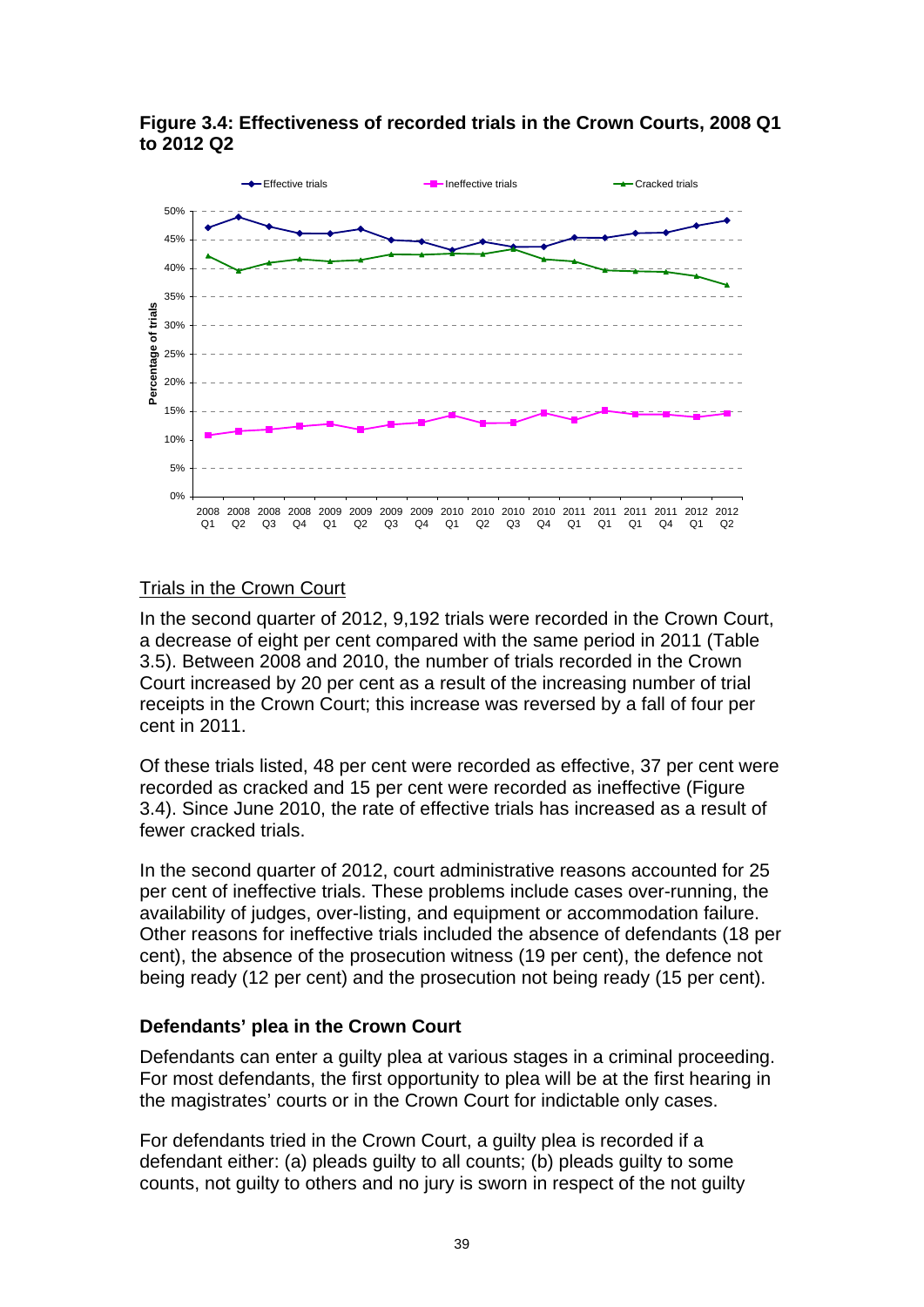counts; or (c) pleads not guilty to some or all counts, but offers a guilty plea to alternatives which are accepted (providing no jury is sworn in respect of other counts). A case is treated as a guilty plea only if pleas of guilty are recorded in respect of all defendants.

In the second quarter of 2012, the Crown Court dealt with 23,528 defendants involved in committed or sent for trial cases, a decrease of seven per cent compared with the same quarter of 2011, continuing the recent downward trend (Table 3.7). Of these, 67 per cent pleaded guilty to all counts and 30 per cent pleaded not guilty to at least one count, and three per cent did not enter a plea $4$ .

The guilty plea rate is the number of defendants pleading guilty to all counts as a proportion of all defendants with a plea. In the second quarter of 2012, the guilty plea rate was 69 per cent, a one percentage point reduction compared to the same quarter in the previous year. The guilty plea rate increased from 56 per cent in 2001 to 70 per cent in 2008 and has remained broadly flat since.

### **Enforcement**

1

Fines are the most commonly used sentence in magistrates' courts. The total value of fines paid has risen over the last eight years by 23 per cent. In the second quarter of 2012, the amount paid in England and Wales was £74 million, a seven per cent increase compared with the same quarter of 2011.

Further information on the enforcement of financial penalties is available in chapter 4.

#### **Timeliness of criminal proceedings**

For defendants acquitted or sentenced during the second quarter of 2012, the average offence to completion time for all criminal cases was 158 days, an increase of four per cent compared to the same quarter of the previous year (Figure 3.5).

However, half of defendants completed their case within 137 days of the offence. The median time provides a measure of the typical time taken by providing the time that lies exactly in the middle for all cases. Since the distribution of the time taken includes a large number of cases with a relatively shorter time between offence and completion, and a smaller number of longer-running cases, the median provides a useful measure for understanding how long half theses cases take to process.

On average, the longest time is spent between offence to charge or summons and the shortest time is spent between first listing to completion in the courts.

Of those 158 days, there were, on average:

<span id="page-39-0"></span> $4$  Due to rounding the percentages may not sum to 100%.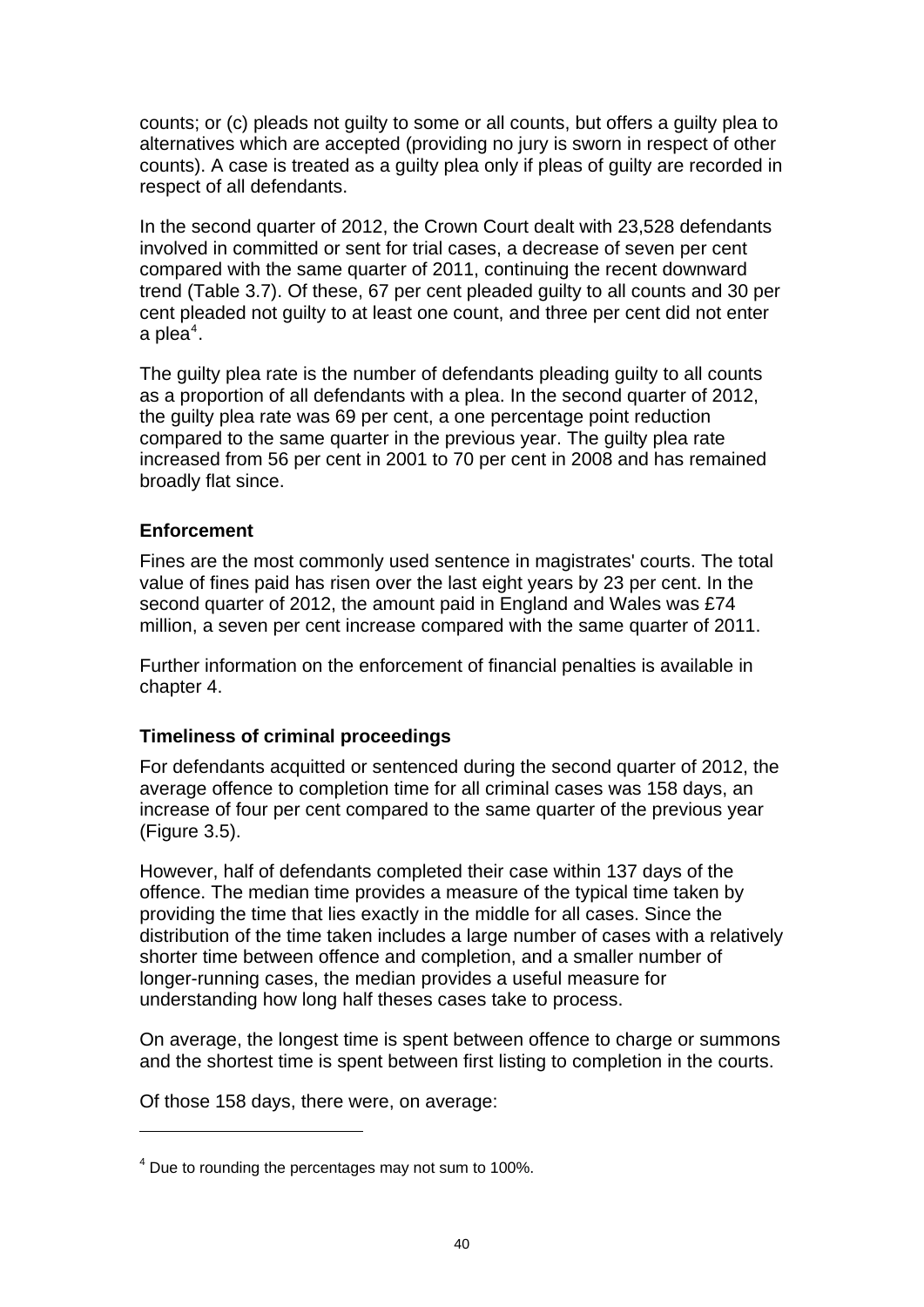- 89 days between the date of the offence and the date the defendant was charged or summonsed to court;
- 37 days between the date the defendant was charged or summonsed to court and the first listing of the case in a magistrates' court;
- 33 days between the first listing of the case in a magistrates' court and the final completion of the case in either a magistrates' court or the Crown Court.

#### **Figure 3.5: The average offence to completion time, all criminal proceedings, Q2 2012**



The overall average offence to completion time has been increasing over the last couple of years due to the longer time taken from offence to first listing for summary cases heard in the magistrates' courts.

Summary motoring cases take the longest time from offence to completion, followed by indictable/ triable either-way and summary non-motoring cases.

Indictable/triable either-way proceedings took an average of 156 days from offence to the date the defendant's case was completed at either the magistrates' courts or Crown Court, an increase of one per cent compared to the same quarter of the previous year.

Summary motoring proceedings took an average of 179 days from the date an offence was committed to the date the defendant's case was completed. This represents a five per cent increase on the same quarter of 2011, and is mainly driven by the increase in the average time taken from offence to first listing (an increase of 150 days to 158 days).

In comparison, summary non-motoring proceedings took an average of 142 days from the date an offence was committed to the date the defendant's case was completed, a five per cent increase on the same quarter of the previous year. This was also mainly driven by the average time taken from offence to first listing, from 116 to 122 days.

On average, the duration of a case from offence to completion varies substantially based on the offence committed. This is shown in Figure 3.6 where, in the second quarter of 2012, criminal proceedings dealing with theft and handling of stolen offences had their cases completed in the shortest time, concluding on average within 87 days of the offence being committed. On average, criminal proceedings involving fraud and forgery offences, and sexual offences took the longest time to conclude, at 512 days and 509 days respectively. However, for both fraud and forgery and sexual offences, the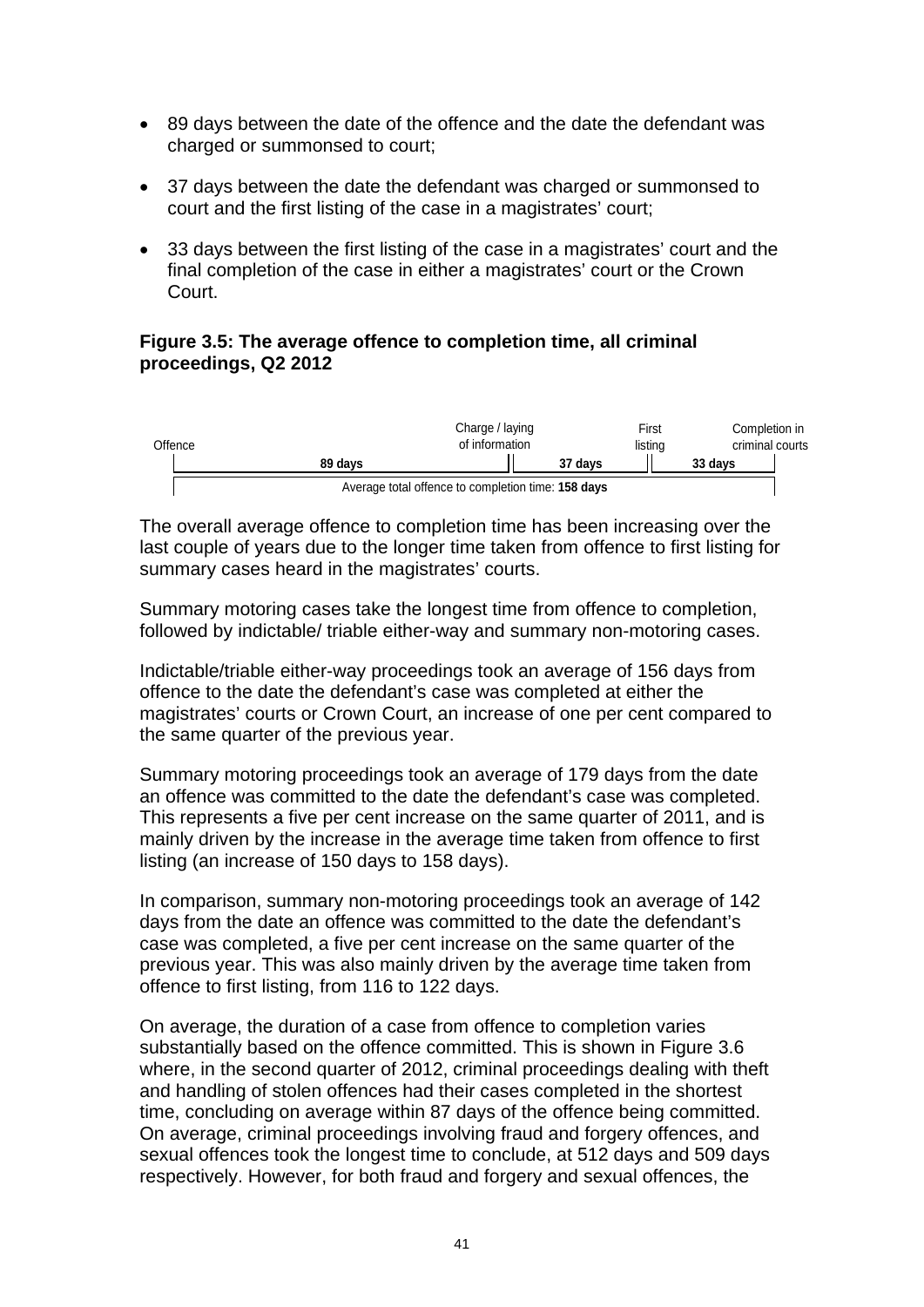majority of the additional time is spent between offence and charge. This is likely to be caused by a number of reasons, one being these offences are often being reported to the police some time after the actual offence took place or take some time to detect.



## **Figure 3.6: Timeliness of criminal proceedings in criminal courts, by offence group, Q2 2012**

## **Time spent in the Crown Court**

This bulletin also contains more detailed statistics giving information about the timeliness of proceedings when dealt with in the Crown Court specifically. These relate to the average waiting time and the average hearing time statistics reported in tables 3.13 and 3.14. For criminal proceedings dealt with in the Crown Court, these times are included within the overall offence to completion time statistics presented in the first subsection of this chapter.

## **Average waiting time**

'Average waiting time' refers to the average time between the date of sending or committal to the Crown Court and the start of the substantive Crown Court hearing. In the second quarter of 2012, the average waiting time for defendants dealt with in 'committed for trial' cases was 14 weeks, compared to 13.9 weeks in the first quarter of the previous year.

The average waiting time was 19.6 weeks for defendants who were dealt with in 'sent for trial', the same time as the first quarter of the previous year. In those 'committed for trial' and 'sent for trial' cases where a not guilty plea was entered, the average waiting time for defendants was 24.2 weeks, a slight decrease from the same quarter of the previous year. The average waiting time was 12.2 weeks for those defendants who entered a guilty plea, also a slight decrease from the first quarter of 2011.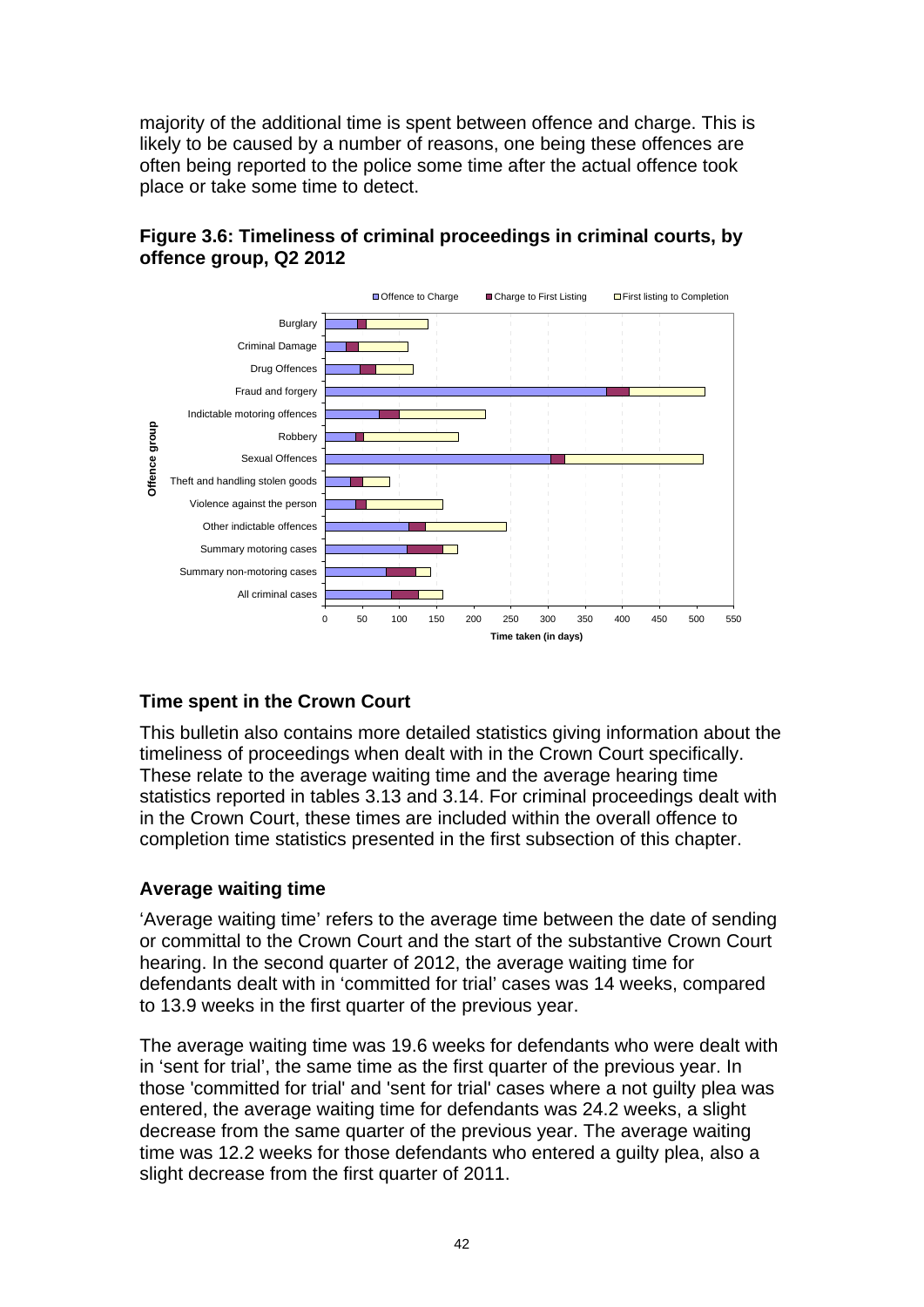The average waiting time was 6.1 weeks for defendants who were committed to the Crown Court for sentence, a 7 per cent increase on the first quarter of 2011, and 8.9 weeks for defendants appealing against magistrates' decisions.

#### **Average hearing time**

The 'average hearing time' relates to the average duration of all hearings heard in the Crown Court, including preliminary hearings, main hearings, and hearings where a sentence is given to a defendant.

In the second quarter of 2012 the average hearing time was 14 hours and 36 minutes for cases where a not guilty plea was entered, an increase of 24 per cent compared with the first quarter of the previous year. The average hearing time was one hour and 30 minutes for cases where a guilty plea was entered, 30 minutes for cases committed for sentence and just over one hour for appeals.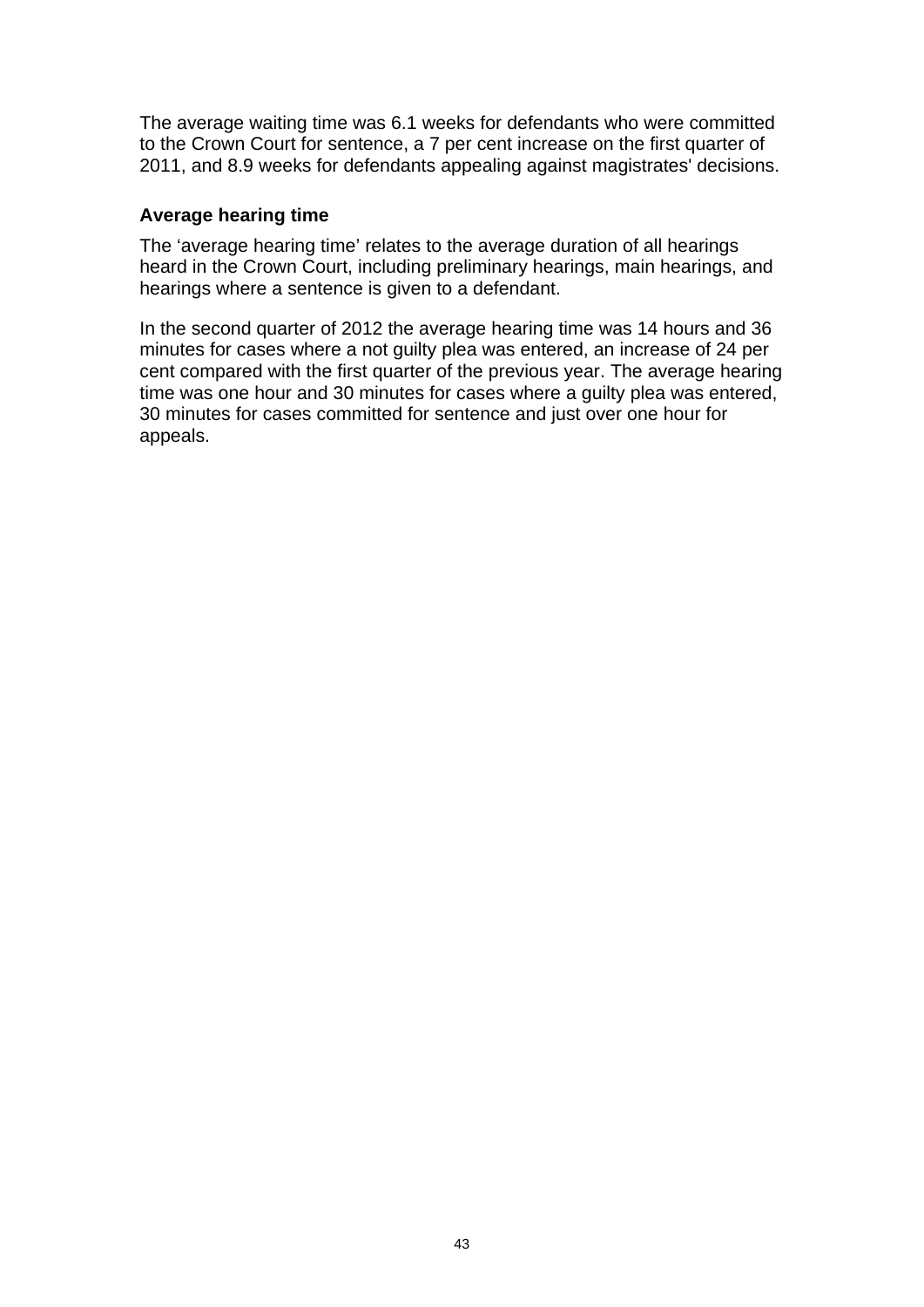## *Chapter Four: Enforcement of financial impositions [Tables 4.1 – 4.3]*

This chapter presents experimental statistics on the collection of financial impositions through the accounting centres in the magistrates' courts, and will be presented in Court Statistics Quarterly whilst the data and statistics are developed.

This information has been collected since April 2011 and is sourced from accounting information held on the Libra Management Information System (MIS). At the time of publication, complete information on the status of accounts and impositions after 6 months is only available for the third quarter of 2011.

Financial impositions are ordered by the criminal courts for payment by defendants at sentencing and include court fines such as motoring fines, prosecutors' costs, compensation orders, penalty notices and victim surcharges. Financial penalties are the most commonly used sentencing and forms a significant part of Her Majesty's Courts and Tribunal's (HMCTS) business. The financial imposition statistics presented here do not include confiscation orders.

#### **Financial impositions and amounts paid**

Table 4.1 presents the amount of financial impositions made by the criminal courts against defendants in each period and the amounts collected against these impositions. Financial impositions, particularly court fines, are in most cases due immediately after a defendant is sentenced.

In the fourth quarter of 2011, around £92 million was imposed by the criminal courts, of which, around £12 million (13 per cent) was paid within one month of the imposition month, around £31 million (33 per cent) was paid within three months and around £39 million (42 per cent) was paid within six months of the imposition month.

Each year there are a number of financial impositions that are cancelled. These can be either administratively cancelled or legally cancelled. Legal cancellation can be applied after the case has been reconsidered by a judge or a magistrate, but administrative cancellations are only applied in accordance with a strict write off policy. At the end of August 2012 (within 11 months of the imposition month), around £9 million (nine per cent) of financial impositions ordered in the fourth quarter of 2011 were cancelled.

In the second quarter of 2012, around £102 million was imposed and around £13 million was paid within one month of the imposition month and £32 million was paid within three months of the imposition month. Due to the timing of the publication we are not able to report accurately the amount of impositions paid within six months for financial impositions in the second quarter of 2012.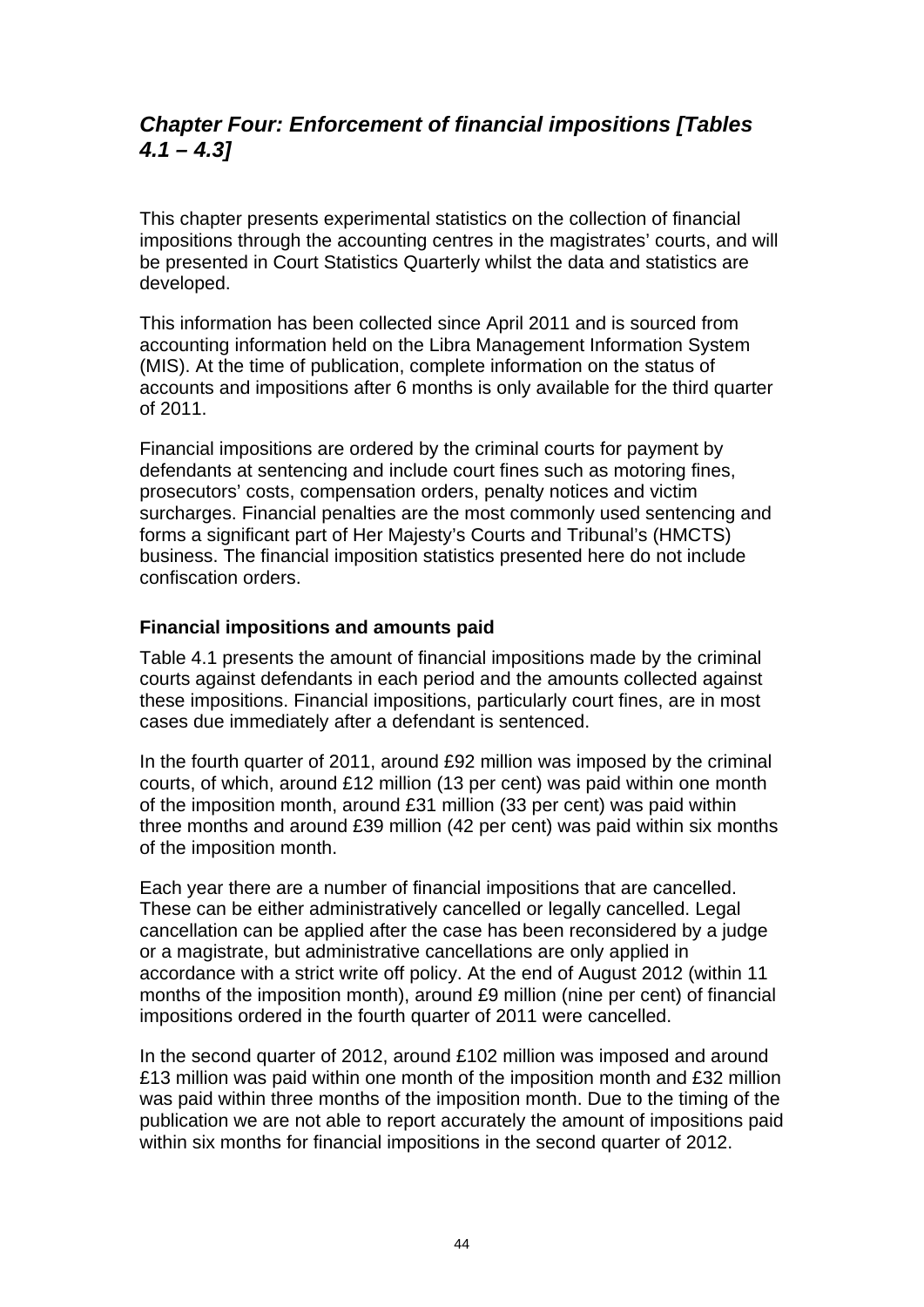These statistics will be developed further to provide a longer time series for payments made within 18 months.

The measures presented in table 4.1 differ from the HMCTS payment rate of financial penalties published in Court Statistics Quarterly January to March 2011 (Annex A) available at:

#### [www.justice.gov.uk/downloads/statistics/courts-and-sentencing/court-stats-quarterly](http://www.justice.gov.uk/downloads/statistics/courts-and-sentencing/court-stats-quarterly-q1-2011.pdf)[q1-2011.pdf](http://www.justice.gov.uk/downloads/statistics/courts-and-sentencing/court-stats-quarterly-q1-2011.pdf)

The payment rate is an HMCTS Performance Indicator for monitoring of the collection of financial penalties and is calculated as the value of financial penalties collected in year as a percentage of the value of financial impositions made in the same year. The monies collected may relate to financial penalties imposed in that or earlier years.

The figures presented in table 4.1 only measure the collections of financial penalties against those imposed for a specific period. These new measures have been introduced following review and recommendation by the National Audit Office to monitor the time taken to pay fines and financial penalties

These figures differ from the total enforcement fine paid figure shown in Table 3.8, which shows the total amount of paid regardless of the age of the imposition.

#### **Enforcement accounts opened and closed**

Enforcement accounts record financial impositions against a defendant and the collection of monies owed.

An account is opened when an imposition is made following a court order and is closed when the imposition against the accounts has been paid in or the imposition is cancelled.

Accounts may relate to one or more impositions and defendants may have one or more accounts. The consolidation of impositions into fewer accounts will largely depend on local practices in the accounting centres.

In the fourth quarter of 2011, 312,612 accounts were opened. Of the accounts opened, 36,867 accounts (12 per cent) were closed within one month of the imposition month, 100,949 accounts (32 per cent) were closed within three months and 131,374 accounts (42 per cent) were closed within 6 months.

In the second quarter of 2012, 298,280 accounts were opened, of which, 33,676 accounts (11 per cent) were closed within one month of the imposition month and 85,449 accounts (32 per cent) were closed within three months of the imposition month. Due to the timing of the publication we are not able to report accurately the accounts closed within six months. These statistics will be developed further to provide a longer time series for payments made within 18 months.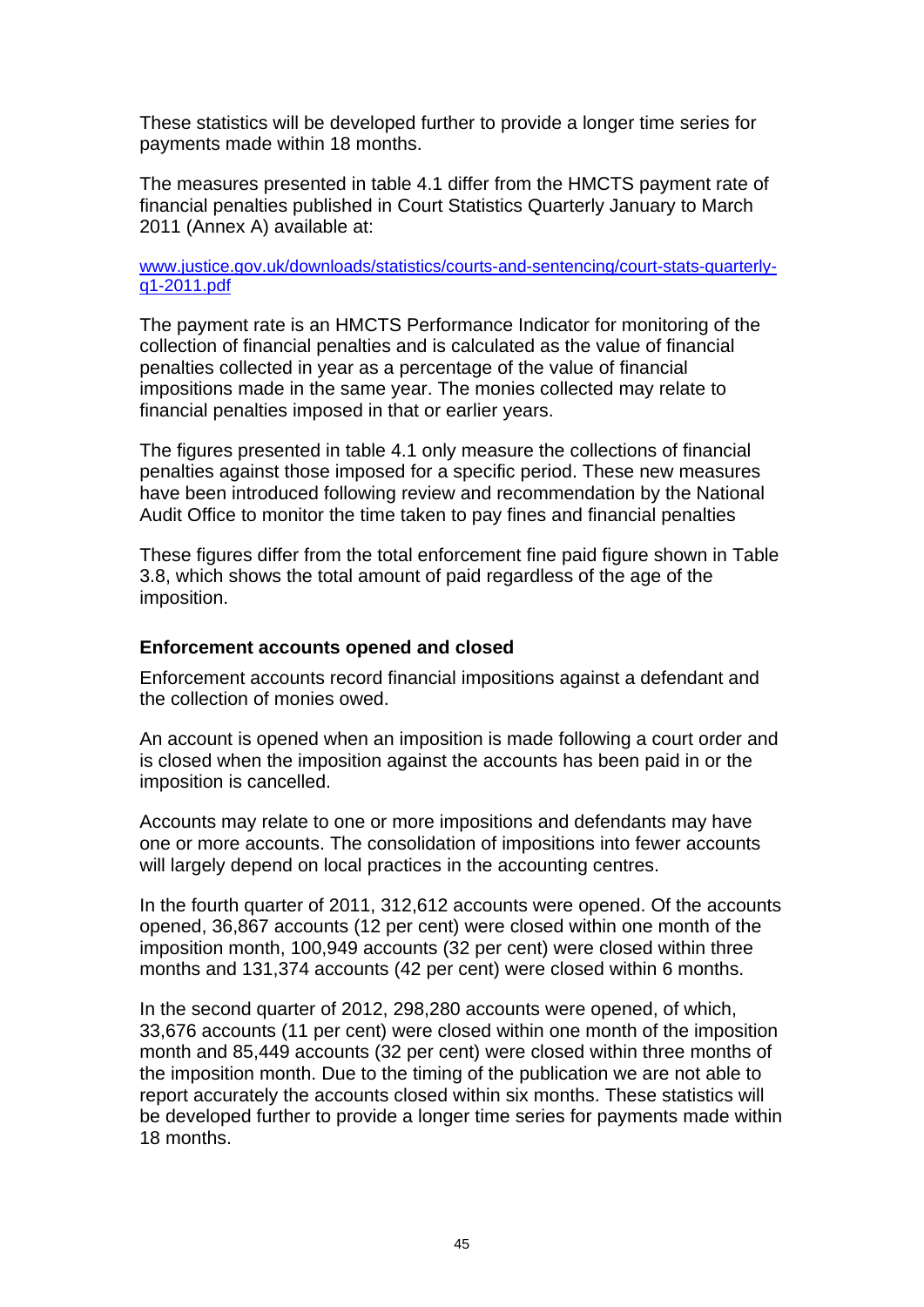#### **Outstanding financial impositions**

At the end of the second quarter of 2012, the total amount of financial impositions outstanding in England and Wales was £590 million. This represents a three per cent fall on the monies owed at the second quarter of 2011.

The total amount outstanding is irrespective of the age or payment term and excludes all impositions paid and both legal and administrative cancellations. The payment terms in some cases may include arrangements for defendants to pay amounts owed over duration of time.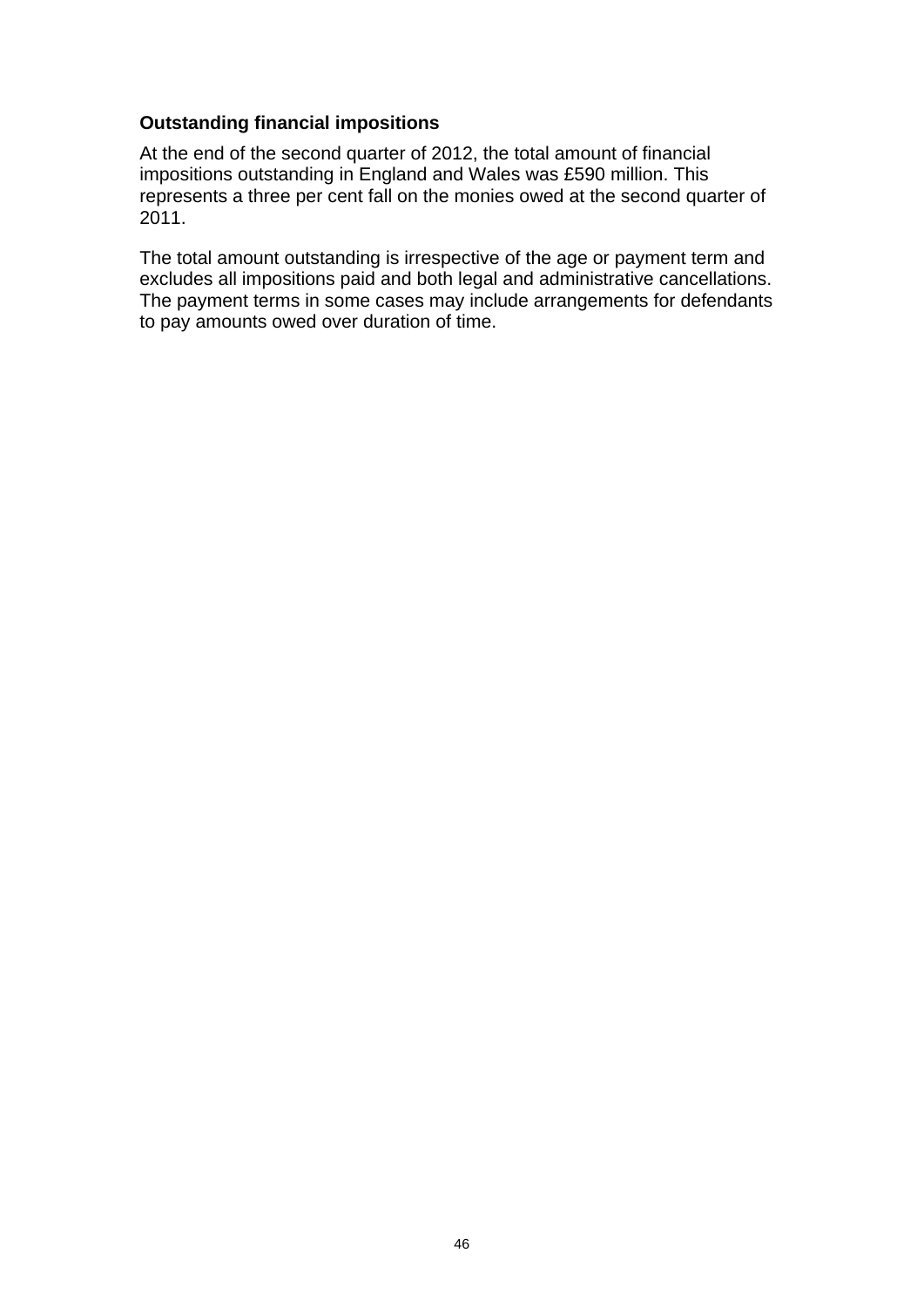## Annex A: Data sources and data quality

This annex gives brief details of data sources for the figures given in this report, along with a brief discussion on data quality. Further information can be found in [Judicial and Court Statistics 2011](http://www.justice.gov.uk/downloads/statistics/courts-and-sentencing/jcs-2011/judicial-court-stats-2011.pdf) via the MoJ website at

[www.justice.gov.uk/statistics/courts-and-sentencing/judicial-annual](http://www.justice.gov.uk/statistics/courts-and-sentencing/judicial-annual)

#### **Civil (non-family) matters**

This information has principally been produced using the Management Information System (MIS), a data warehousing facility drawing data directly from court-based administrative systems. Most data shown in the tables have been sourced from the county court administrative system CaseMan, used by court staff for case management purposes. This contains good quality information about the incidence and dates of major events in a case's progress through the court system. Statistical quality assurance procedures include the identification and removal of duplicate entries for the same event in a case, and checks that data have been collated for all courts to ensure completeness.

From Q3 2011 onwards, the numbers of insolvency petitions have been sourced from CaseMan. For previous quarters these figures were sourced from manual counts made by court staff. Primarily due to the removal of duplicate entries, which is possible with the CaseMan administrative data, the figures for Q3 2011 onwards are approximately three per cent lower overall (both including and excluding the Royal Courts of Justice) than if they had been sourced from the manual returns. Looking at specific categories of insolvency case, company winding up petitions are around half of one per cent lower, creditors bankruptcy petitions are approximately four per cent lower, and debtors bankruptcy petitions are around three per cent lower. This should be taken into consideration when making comparisons of insolvency figures for Q3 2011 onwards with those from previous periods.

The following data are considered to be of lower quality:

The numbers of insolvency petitions (up to Q2 2011), applications for administration orders, administration orders made and orders for sale are sourced from manual counts made by court staff. Since April 2009 these have been recorded in the HMCTS Performance database, a web-based data monitoring system allowing direct inputting of performance data by court staff. Prior to April 2009 they were inputted into the Business Management System, designed for the purpose of monitoring and assessing court workloads. Quality assurance measures are in place to ensure that data are of sufficient quality, including querying with courts where their counts look unusually high or low and obtaining corrected figures if errors are identified.

The numbers of small claims hearings, trials and repossessions of property by county court bailiffs are sourced from the CaseMan and Possession Claim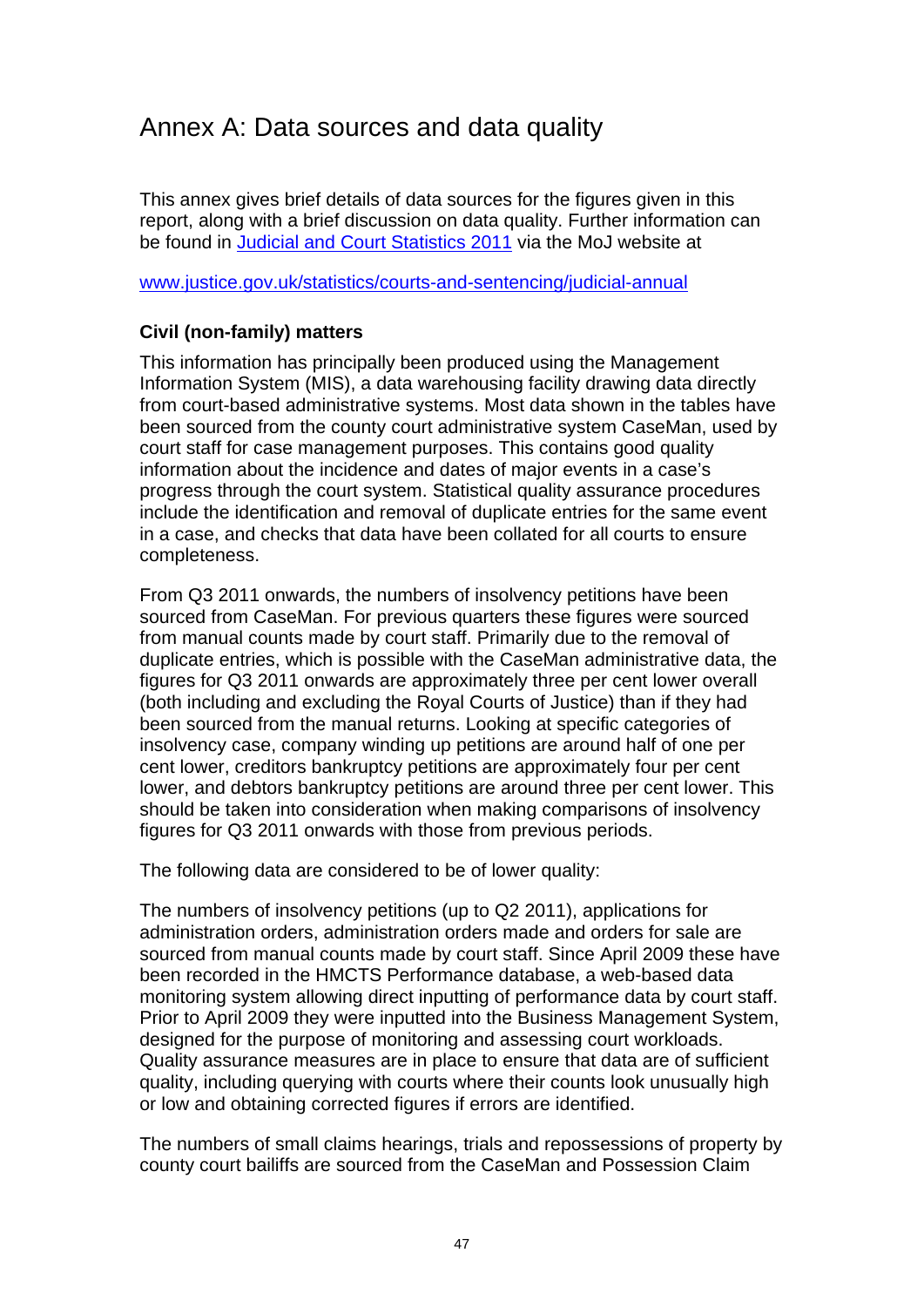Online systems. The accuracy of the trial/small claim hearing counts is dependent on court staff entering the correct hearing types and outcome codes onto the system. The accuracy of the repossession figures is dependent on court staff entering the correct warrant outcome codes onto the system.

Information on civil cases managed outside of the county courts are not presented in this bulletin with the exception of insolvency cases managed in the Royal Courts of Justice.

### **Family matters**

The data on the family matters has been sourced from the family court administrative system FamilyMan, used by court staff for case management purposes and contains good quality information about a case's progress through the family courts. Some data are also sourced from the HMCTS Performance database. Statistical quality assurance procedures include the identification and removal of duplicate entries for the same case on the administrative systems, and checks that data have been collated for all courts to ensure completeness.

Some points to note about counting rules in the statistics are as follows:

- A disposal which occurs in one quarter or year may relate to an application which was initially made in an earlier period.
- An application of one type may lead to an order of a different type being made.

The statistics on matrimonial, ancillary relief and domestic violence proceedings are counted by case. The statistics on public law and private law proceedings relate to the number of children which are subject to applications: for example, if two children are the subject of a single case then the children would be counted separately in the statistics. Different types of orders may be made in respect of different children involved in a case.

**Public law and private law Children Act figures** are given in Tables 2.1- 2.3. Starting at the end of 2009, an upgrade to the administrative system in all county courts and Family Proceedings Courts was rolled out nationally. This upgrade was completed in December 2010 following a staggered rollout.

**Timeliness figures for care and supervision proceedings** are given in Table 2.4. Since the start of 2011 full data is held in the HMCTS Performance database and this source is used in this publication. Median values in addition to average durations have been included for the first time in this bulletin.

**Legal representation** data is held in the FamilyMan system. The data indicates whether or not the applicant(s) and respondent(s) in a case had a legal representative. This can be matched with data on the length of the case to determine average case duration according to whether there was legal representation for the applicant, the respondent, both or neither, and this data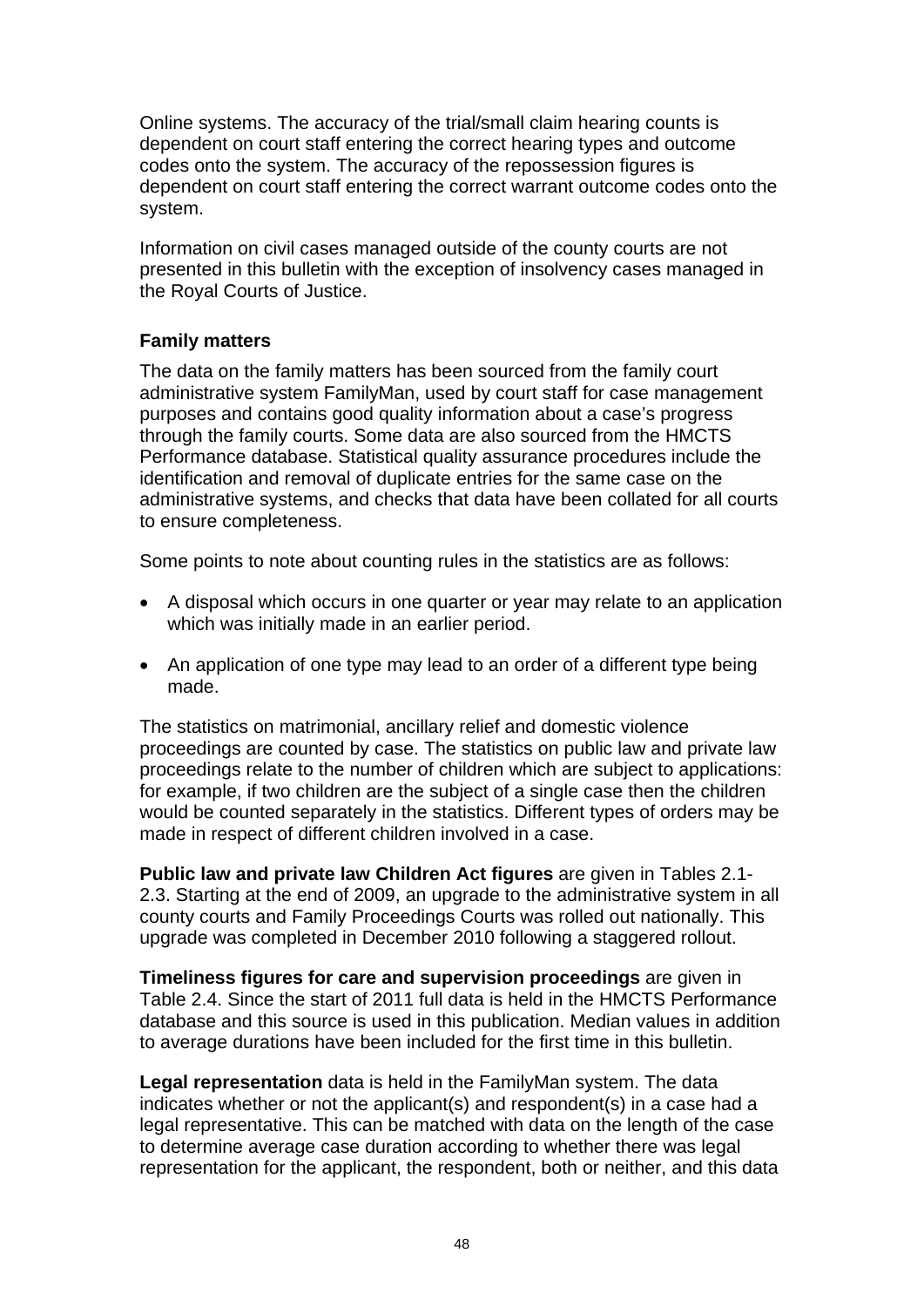is shown in Table 2.5. However, the representation data held may be incomplete, and may not reflect any changes that occur as a case progresses. The absence of recorded representation in the dataset therefore does not necessarily indicate a self-represented party (or 'litigant in person'). It is also important to note that whether or not a case is contested may affect the timeliness of the case, and also the legal representation status.

Figures on the number of **matrimonial proceedings** are given in Table 2.6. Statistics on the number of divorces occurring each year in England and Wales are also published by the Office for National Statistics (ONS). The MoJ's divorce statistics are sourced directly from the FamilyMan system, while the ONS data are compiled from 'D105' forms used by the courts to record decrees absolute, which are supplied to ONS for compiling the central index of decrees absolute. There are small differences between the number of divorces as recorded by the two sets of statistics. Statisticians at the MoJ and ONS worked together with HMCTS to understand these differences and reconcile them where possible. Please see the joint statement produced by the MoJ and ONS on the differences in these divorce statistics attached to the Jan-Mar 2012 edition of the Court Statistics Quarterly bulletin for further details.

The information on **Forced Marriage Protection Orders** in Table 2.10 was taken from the HMCTS Performance database. This is a regularly updated, web-based performance system which enables aggregation to national level of returns from individual courts.

## **Criminal matters**

## **Magistrates' courts**

The statistics on completed proceedings in Table 3.1 are sourced from the HMCTS performance database, which was rolled out across magistrates' courts during 2008 and is populated based on information contained on the Libra MIS. This contains good quality information about magistrates' courts' caseloads. Data provided by the courts must be checked and verified at case level by court staff before being submitted on HMCTS performance database and the centrally collated data are subject to further checks including the investigation of apparent anomalies in the data.

The MoJ's publication *Criminal Justice Statistics (CJS)* also contains data on the criminal cases in the magistrates' courts. The figures are derived from the same core source as those presented in this report (the Libra system), but they are not directly comparable as there are known differences between them. These are due to a number of factors, including differences in the data collation methods and counting methodologies used, which reflect different underlying drivers of the analyses being performed. By way of broad illustration, *CJS* counts numbers of defendants and focuses on the final outcomes of criminal court proceedings, whilst CSQ counts numbers of cases and focuses on flows through the court system. Work is currently under way to investigate and review the differences between the two sets of statistics and their compilation processes with a view to aligning them in the future.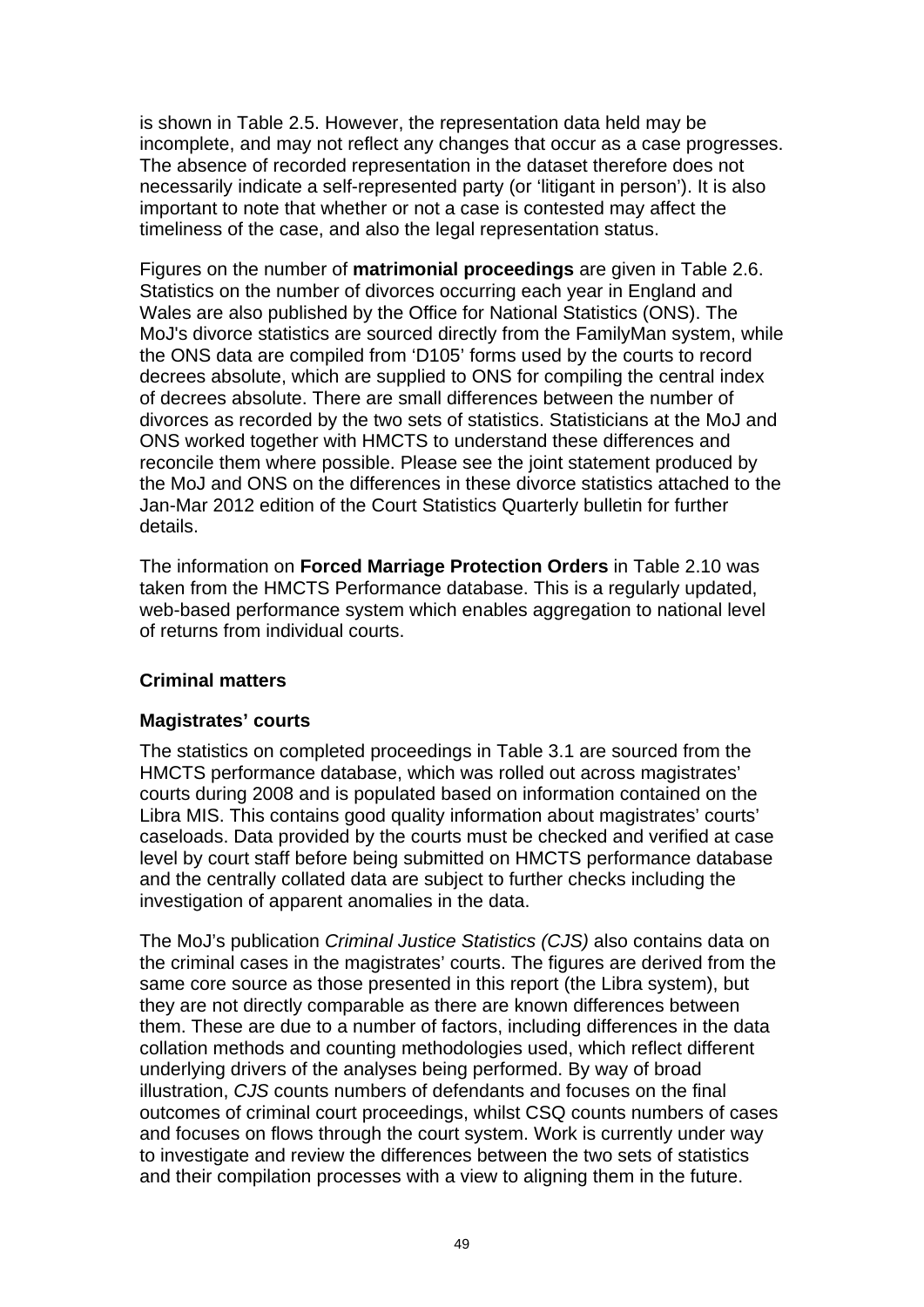The statistics on the effectiveness of recorded trials and the enforcement of financial penalties are also sourced from the HMCTS performance database.

The experimental statistics on the timeliness of criminal proceedings completed in the magistrates' courts in table 3.9 to 3.11 are sourced from an extract taken from the Libra MIS. More information can be found in the "Timeliness of criminal proceedings" section of this Annex.

## **The Crown Court**

This information has been produced using the MIS, a data warehousing facility drawing data directly from court-based administrative systems. Most data shown in this bulletin have been sourced from the Crown Court administrative system CREST, used by court staff for case management purposes. This contains good quality information about the incidence and dates of major events as each case progress in the Crown Court. Statistical quality assurance procedures include the identification and removal of duplicate entries, checks of apparent anomalies and checks for completeness.

The MoJ's publication *CJS* also contains data on the criminal cases in the Crown Court. The figures are derived from the same core source as those presented in this report (the CREST system), but they are not directly comparable as there are known differences between them. These are due to a number of factors, including differences in the data collation methods and counting methodologies used, which reflect different underlying drivers of the analyses being performed. By way of broad illustration, *CJS* counts numbers of defendants and focuses on the final outcomes of criminal court proceedings, whilst *CSQ* counts numbers of cases and focuses on flows through the court system. Work is currently under way to investigate and review the differences between the two sets of statistics and their compilation processes with a view to aligning them in the future.

## **Timeliness of criminal proceedings**

Statistics on the timeliness of criminal proceedings completed in the criminal courts (magistrates' courts and the Crown Court) in tables 3.9 to 3.12 are sourced from linking together extracts taken from CREST and the Libra MIS.

The datasets are produced by firstly collecting all Crown Court cases disposed of in the specified quarter and looking for a match for the defendant with the same offence in the magistrates' court data. Records are linked based on a combination of variables including given name, middle name, family name, date of birth, sex, postcode, a committal date, and two identifiers: the Arrest/Summons Number (ASN) and Pre-Trials Issue Unique Reference Number (PTIURN). Where the case is fully disposed in the magistrates' courts during the specified time period, the timeliness data for such cases is collected from the Libra MIS extract and added to the dataset.

A range of quality assurance measures have been carried out on the data. These include ensuring the data are complete, case events follow a logical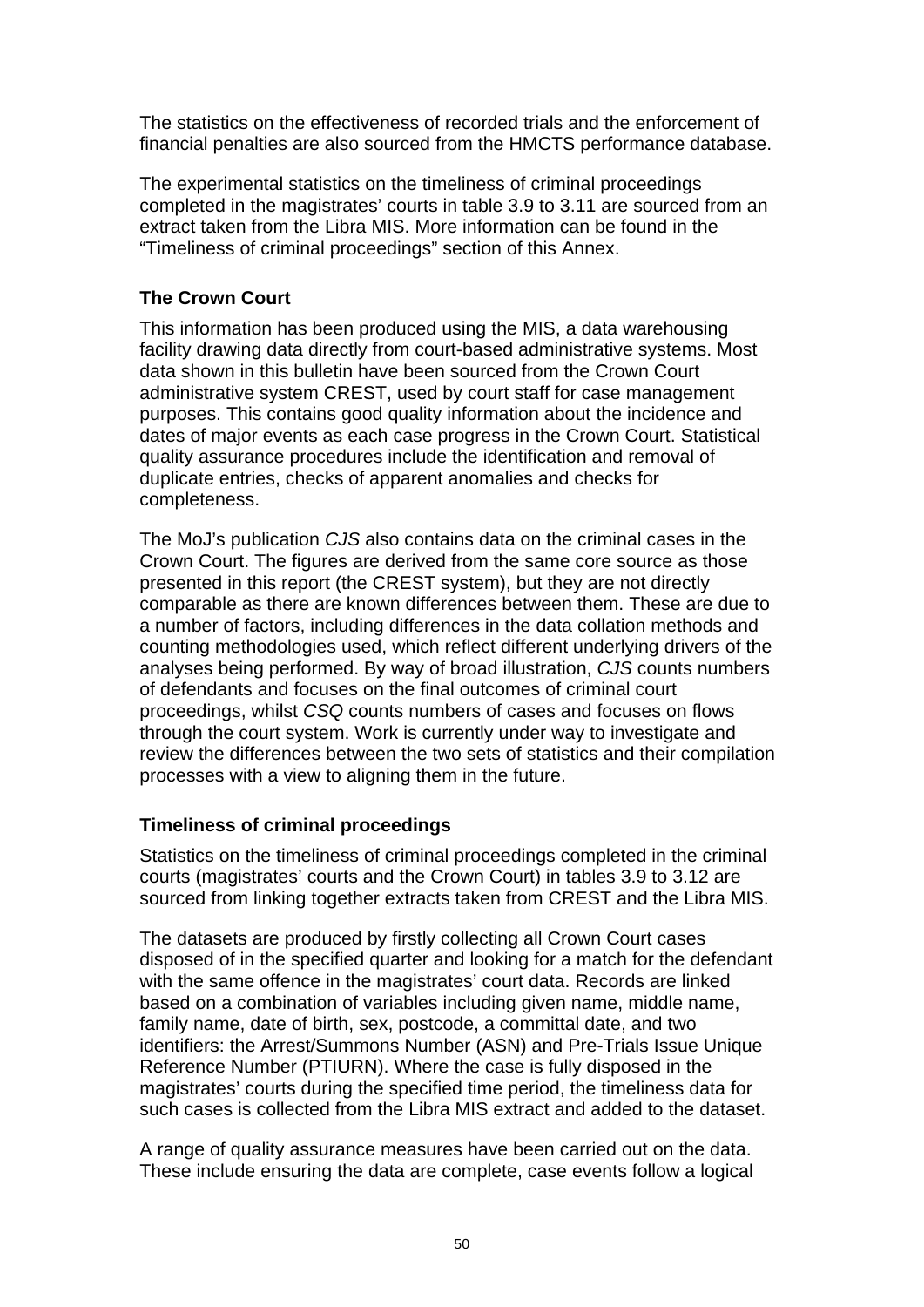date sequence with recorded offence information, and all breach cases are excluded. Times are analysed for anomalies or error, including the removal of cases with recorded durations of over ten years to ensure the average times reported are not distorted by incorrect data. Data cleaning is also carried out prior to matching the magistrates' and Crown Court datasets to ensure that minor differences between the recording of similar entries on the two systems do not materially affect the ability to match records.

The CREST system and Libra MIS reports provide good quality data and a high rate of data linking, with typically around 95 per cent of Crown Court records on CREST being successfully linked to a defendant recorded at a magistrates' court case on the Libra MIS extract.

The statistics on the timeliness of criminal proceedings completed in the magistrates' courts in tables 3.9 to 3.11 are sourced from the Libra MIS extract. Previously, statistics on the duration of criminal proceedings in the magistrates' courts were taken from the quarterly *Time Intervals Survey (TIS)*, which was based on a sample of cases, namely those which completed during a specified week each quarter. Due to recent improvements in the quality of data held on magistrates' courts administrative systems, with effect from June 2011 the *TIS* has been discontinued, and replaced by these new administratively sourced statistics. The Libra MIS extract provides good quality information on the timeliness of all criminal cases which complete in magistrates' courts, whether they are finally dealt with or passed on to the Crown Court for trial. As a result of this change in source, the statistics are now be based on all criminal proceedings dealt with in the magistrates' courts and not a sample as previously provided in the *TIS*.

Detailed information on previous magistrates' courts' timeliness sourced from the *TIS* can be found on the MoJ website at:

[www.justice.gov.uk/statistics/criminal-justice/magistrates-times](http://www.justice.gov.uk/statistics/criminal-justice/magistrates-times)

#### **Enforcement of financial impositions**

The measures reported in this annex, have been developed by HMCTS in response to recommendations made by the National Audit Office for measuring the enforcement of financial impositions.

The management information on from tables 4.1 to 4.3 are sourced from the HMCTS' Performance database, and is populated based on information contained on the Libra Management Information (accounting system) on the collection of amount owed and collected from April 2011. This data system contains good quality information about financial imposition and collection of monies owed for England and Wales. Although the information is available regionally, there will be some transfers of accounts across regions which can lead to inconsistencies in accounts opened and closed regionally.

Data provided by the magistrates' courts accounting centres is checked and verified at account level by court staff within three days of the date of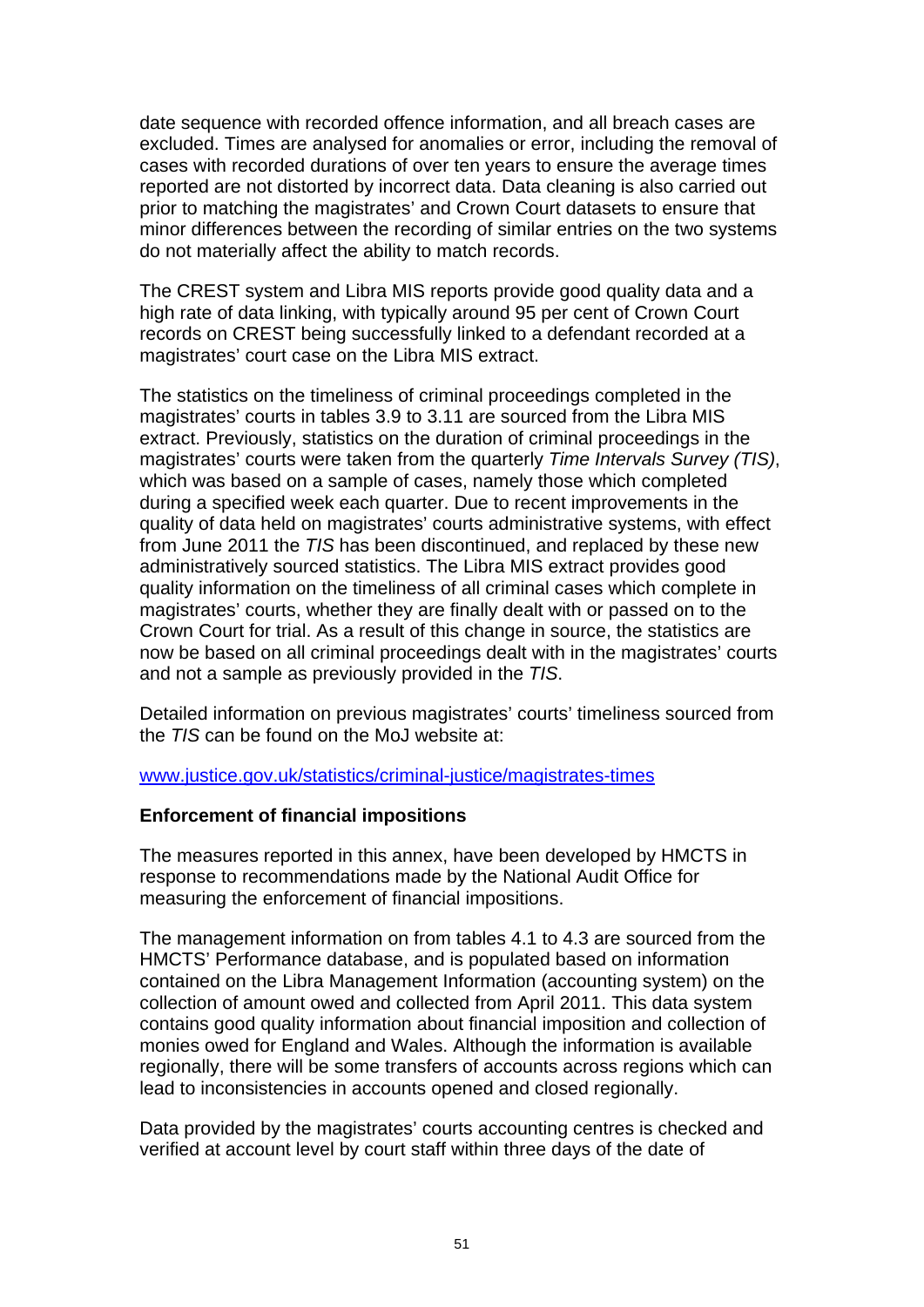imposition, and the centrally collated data are subject to further checks including the investigation of apparent anomalies in the data.

The total outstanding may differ slightly from previously released information on cases outstanding based on the Debt Analysis Report (DAR), due to the timing of data extraction. The DAR data is uploaded locally at the end of the month, whereas the Libra sourced information is automatically collected at the end of the period at the same time.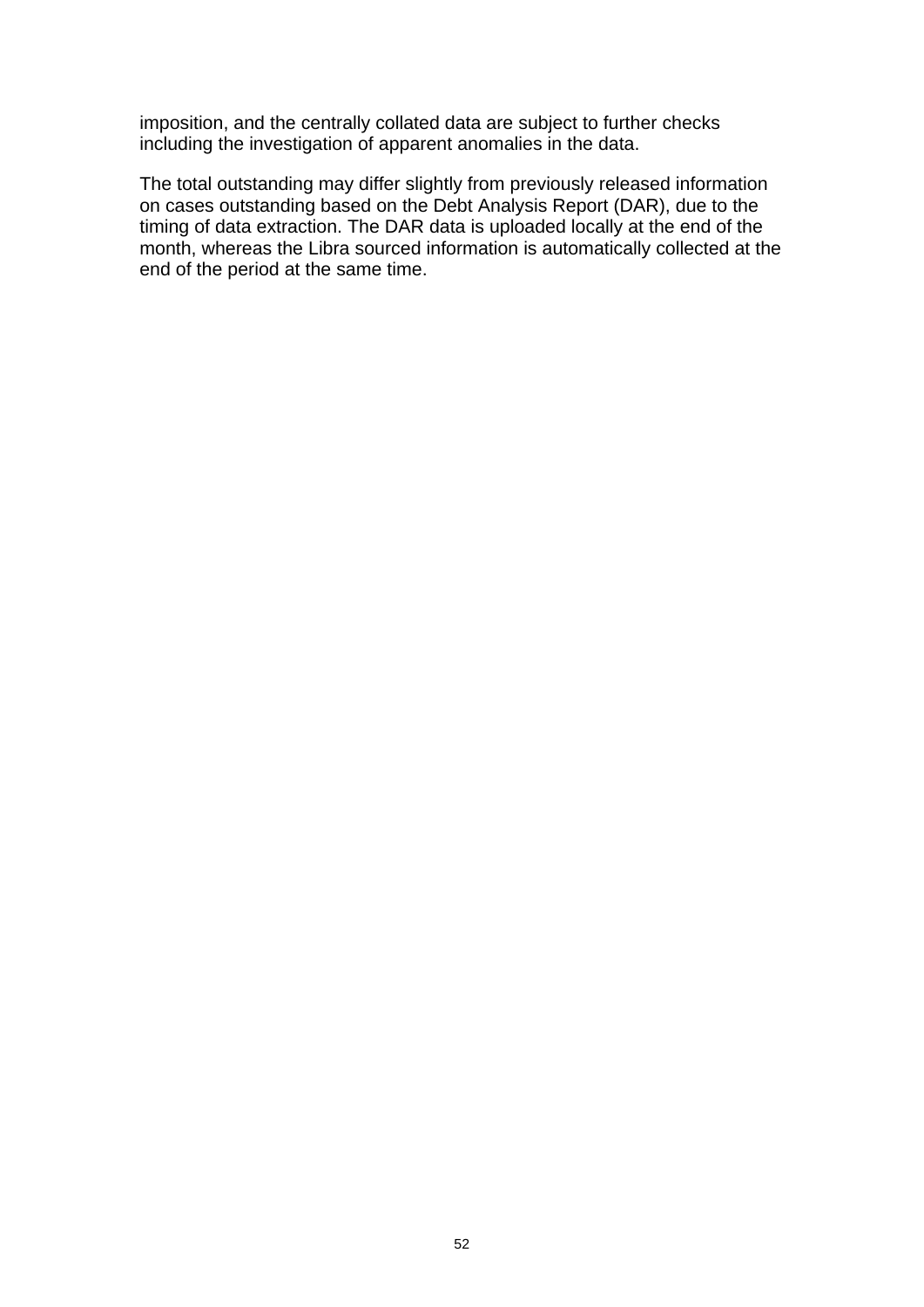# Annex B: Quarterly Tribunals Statistics

Her Majesty's Courts and Tribunals Service (HMCTS) was created on 1 April 2011. It is an agency of the MoJ and is responsible for the administration of the criminal, civil and family courts and tribunals in England and Wales and non-devolved tribunals in Scotland and Northern Ireland.

'Quarterly Tribunals Statistics: April to June 2012' have been published and are available at [www.justice.gov.uk/statistics/tribunals/quarterly](http://www.justice.gov.uk/statistics/tribunals/quarterly)

The report covers all jurisdictions, including summary data on performance, receipt and disposal figures and caseload outstanding and timeliness. This executive summary page provides high-level findings for the tribunals which are administered by HMCTS during the quarter April to June 2012.

### **All Tribunals Combined**

The statistics for the quarter 1 April to 30 June 2012 include details for new Tribunals which joined HMCTS since July 2012<sup>[5](#page-52-0)</sup>. In this report, changes compared with earlier periods are made excluding figures for new Tribunals, so that comparisons are on a like-for-like basis.

- Between April and June 2012 (quarter 1), there were 187,700 receipts or claims. Excluding receipts for those Tribunals that joined HMCTS in 2011-12, this represents a 3% rise over the same quarter of the previous year. If multiple claims to Employment Tribunals (which can vary substantially) are also excluded, the number of cases received in the first quarter of 2012-13 was 7% more than at the same point in the previous year.
- There were 166,700 disposals in April to June 2012. Excluding details for the new tribunals, this was a decrease of 8% on the same quarter of 2011-12 and reverses the past upward trend.
- For all tribunals combined, the caseload outstanding at 30 June 2012 was 775,600 – 3% higher than the 756,100 figure recorded at 31 March 2012. The caseload outstanding has risen for all of the largest Tribunals: by 16% for Immigration and Asylum; by 3% for Social Security and Child Support and by 2% for Employment Tribunals (ET) multiple claims. It fell by 3% for single ET claims.

## **Social Security and Child Support**

1

Social Security and Child Support (SSCS) appeals jurisdiction, part of the First Tier Tribunal arranges and carries out independent hearings for appeals

<span id="page-52-0"></span><sup>&</sup>lt;sup>5</sup> Details of these and of other Tribunals that have joined HMCTS since 2006-07 are in the Data Quality and Sources section of this report.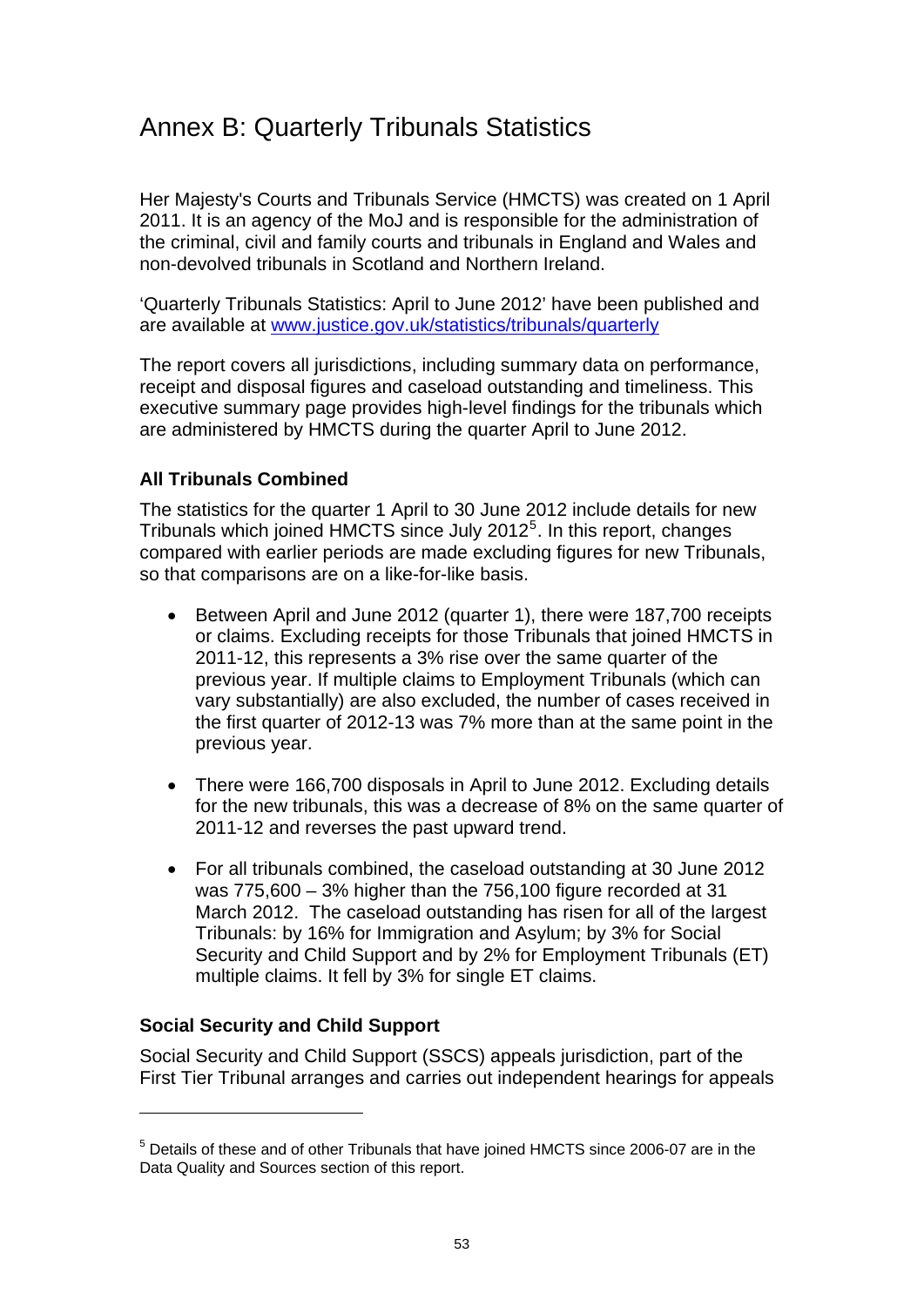on decisions made by the Department for Work and Pensions (including Jobcentre Plus, Child Maintenance Group and Disability and Carers Service), as well as other government departments (HM Revenue and Customs) and local authorities.

- For SSCS, there were 102,300 receipts between April and June 2012 representing 55% of cases received by all Tribunals. When compared with the same quarter for the previous year, the number of receipts went up by 14% and this was mainly as a result of the increased number of Employment and Support Allowance appeals (a 40% increase).
- There were 102,000 disposals made by SSCS, 5% fewer than those in the April to June quarter of 2011.
- Between April and June 2011, and the same period of 2012, the number of ESA disposals rose by 2%, to 52,300. Correspondingly, the number of Incapacity Benefit (IB) disposals fell by 93% or 8,000 over the same period to reach 620. The fall in disposals of IB claims reflects the fact that no new claims to Incapacity Benefit have been accepted since February 2011, as the benefit has been replaced by ESA.
- Despite the overall fall in the number of disposals for SSCS, there was also an 18% increase (when compared with April to June 2011) in disposals associated with Attendance Allowance/Disability Living Allowance.
- There were 82,300 SSCS hearing clearances (those cases disposed of at hearing) during April to June 2012, around 300 fewer than in the same quarter of 2011-12.

## **Employment Tribunals**

The employment tribunals are independent judicial bodies which determine disputes between employers and employees over employment rights.

- Between April and June 2012, Employment Tribunals received 42,000 claims in total – 12% fewer than in the same quarter of 2011-12. The number of receipts of multiple claims fell by 15% and the number of single claims went down by 5%.
- In April to June 2012, there were 25,500 disposals made by Employment Tribunals - a 4% fall on the number for the same quarter of 2011-12. The number of single disposed cases decreased by 3% and those for multiple cases went down by 4%.

#### **Immigration and Asylum**

All references to Immigration and Asylum refer to the First-tier Tribunal (Immigration and Asylum Chamber). It is an independent Tribunal dealing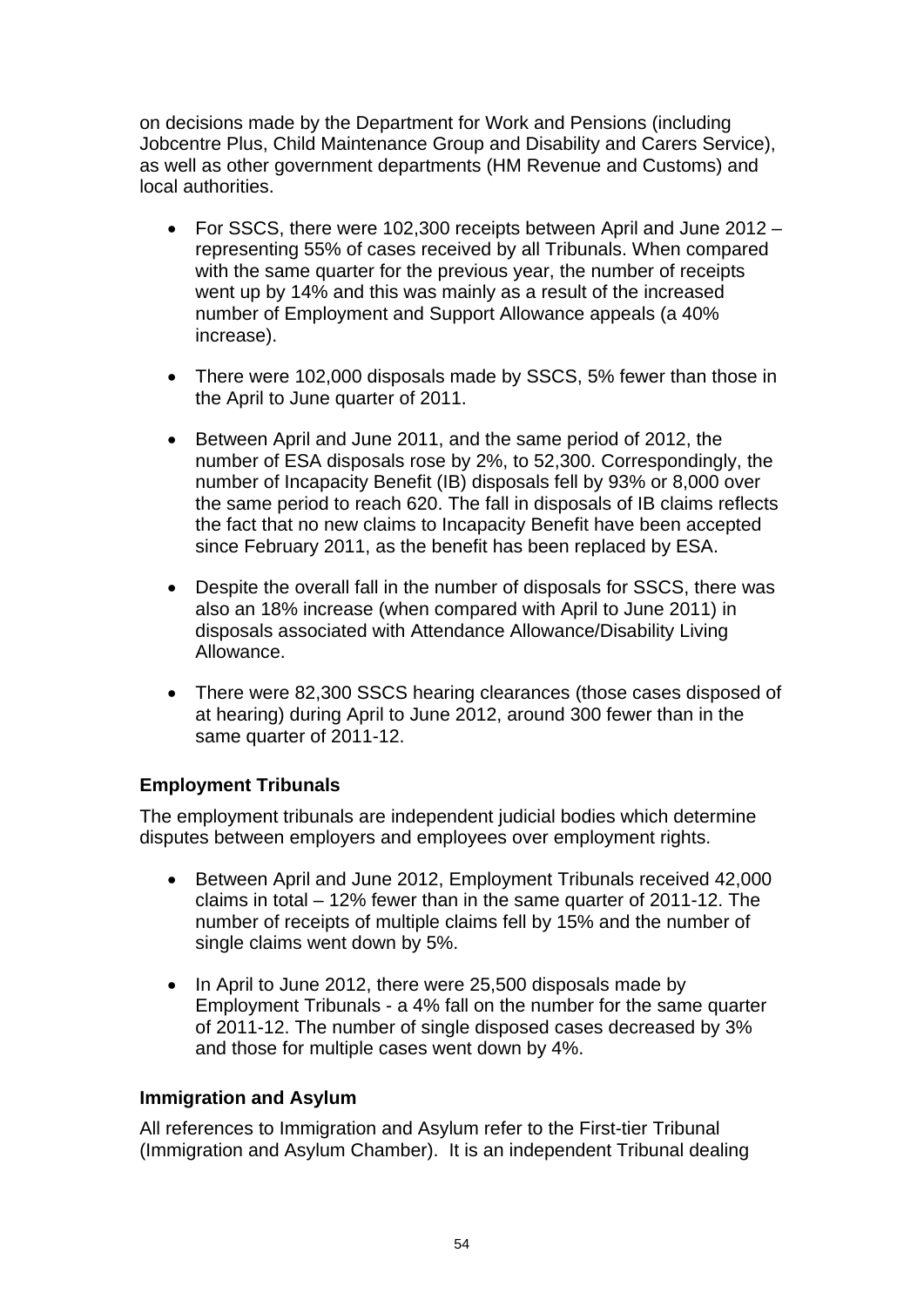with appeals against decisions made by the Home Secretary and her officials in immigration, asylum and nationality matters.

- Compared with the same quarter of 2011-12, there was a fall of 5% in the overall number of Immigration and Asylum receipts, to 25,500. This fall was not apparent for all case types, with an increase of 7% in the number of receipts of Entry Clearance appeals.
- The number of Immigration and Asylum disposals was 22,500 between April and June 2012, 33% fewer than in the same quarter of 2011-12.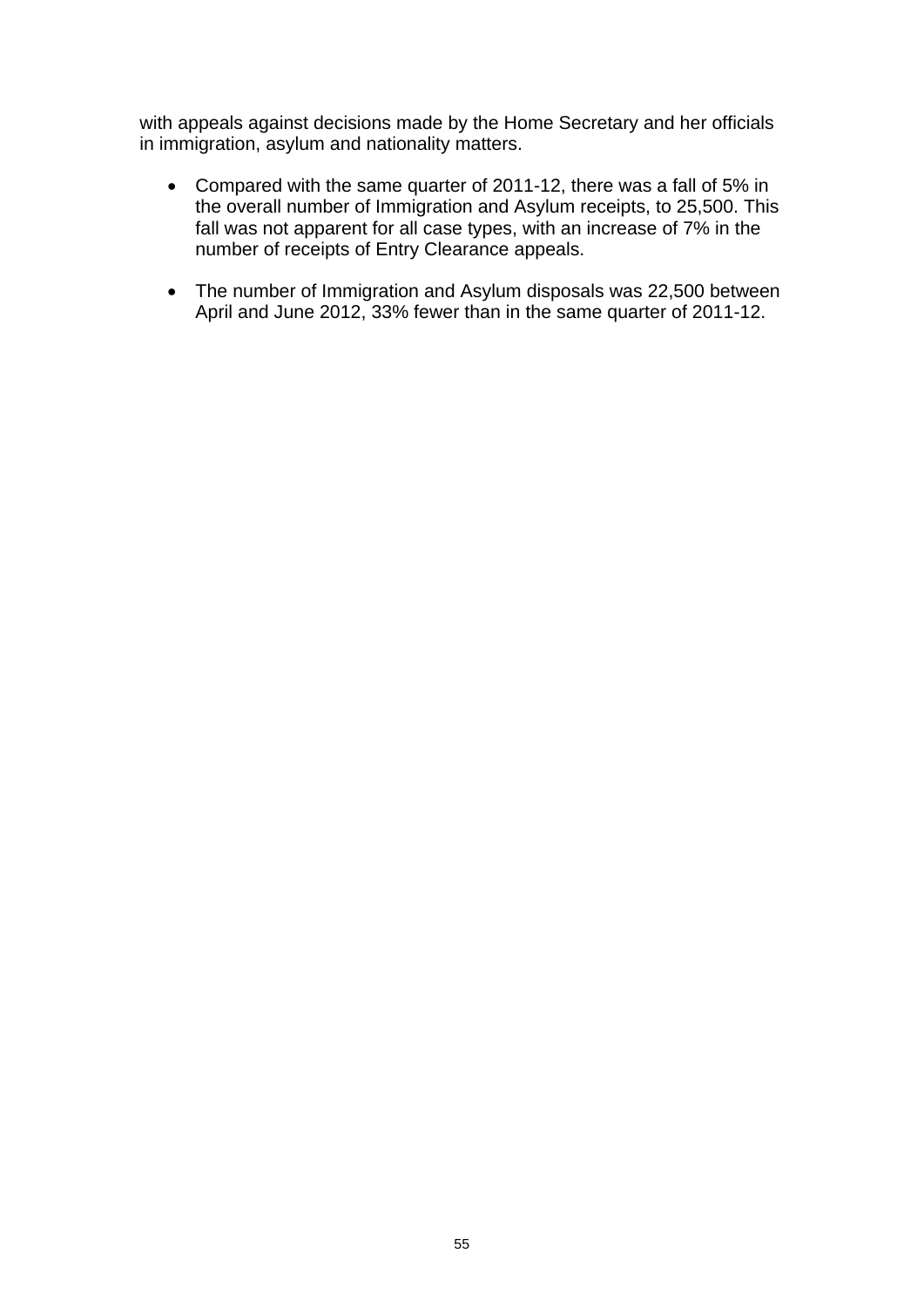# Annex C: Family law

Family law is the area of law that deals with: local authority intervention to protect children (public law), parental disputes concerning the upbringing of children (private law), decrees relating to marriage or civil partnerships, such as divorce petitions, financial provisions for children after divorce or relationship breakdown, domestic violence remedies, and adoption.

All family matters are dealt with at Family Proceedings Courts (which are part of the magistrates' courts), county courts or in the Family Division of the High Court. Magistrates undergo specialist training before they sit in Family Proceedings Courts where procedures are very different from the criminal courts. Most matters affecting children are dealt with under the Children Act 1989 in all three levels of courts.

### **Public Law**

Public law cases are those brought by local authorities or an authorised person (currently only the National Society for the Prevention of Cruelty to Children) to protect the child and ensure they get the care they need. The applicant can apply for a range of different orders. The main types of order are a care or supervision order which determines whether the child should be looked after or supervised by the local authority and an emergency protection order which allows an individual or local authority to take a child away from a place where they are in immediate danger to a place of safety. The vast majority of Public law applications are for care orders. Figure C1 shows the main court processes for Children Act Public Law cases.

#### Care orders

A care order brings the child into the care of the applicant local authority and cannot be made in favour of any other party. The care order gives the local authority parental responsibility for the child and gives the local authority the power to determine the extent to which the child's parents and others with parental responsibility (who do not lose their parental responsibility on the making of the order) may meet their responsibility. The making of a care order with respect to a child who is the subject of any section 8 order discharges that order.

#### Supervision orders

A supervision order places the child under the supervision of the local authority or probation officer. While a supervision order is in force, it is the duty of the supervisor to advise, assist and befriend the child and take the necessary action to give effect to the order, including whether or not to apply for its variation or discharge.

#### Emergency Protection Orders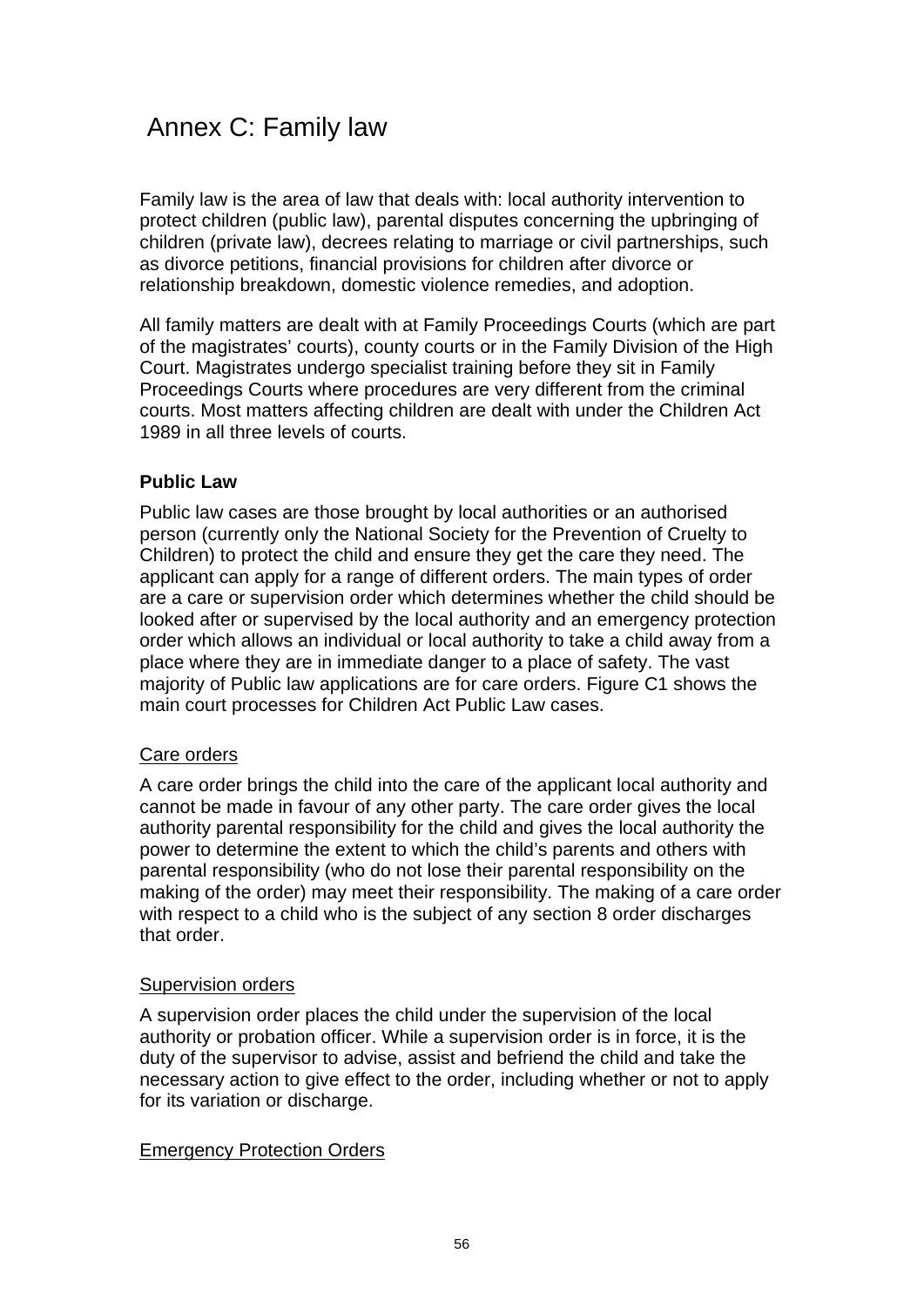An emergency protection order is used to secure the immediate safety of a child by removing the child to a place of safety, or by preventing the child's removal from a place of safety. Anyone, including a local authority, can apply for an emergency protection order if, for example, they believe that access to the child is being unreasonably refused.

Under the relevant allocation of proceedings rules for family law, public law cases must start in the Family Proceedings Courts but may be transferred to the county courts in the following circumstances:

- to minimise delay
- to consolidate with other family proceedings
- where the matter is exceptionally grave or complex.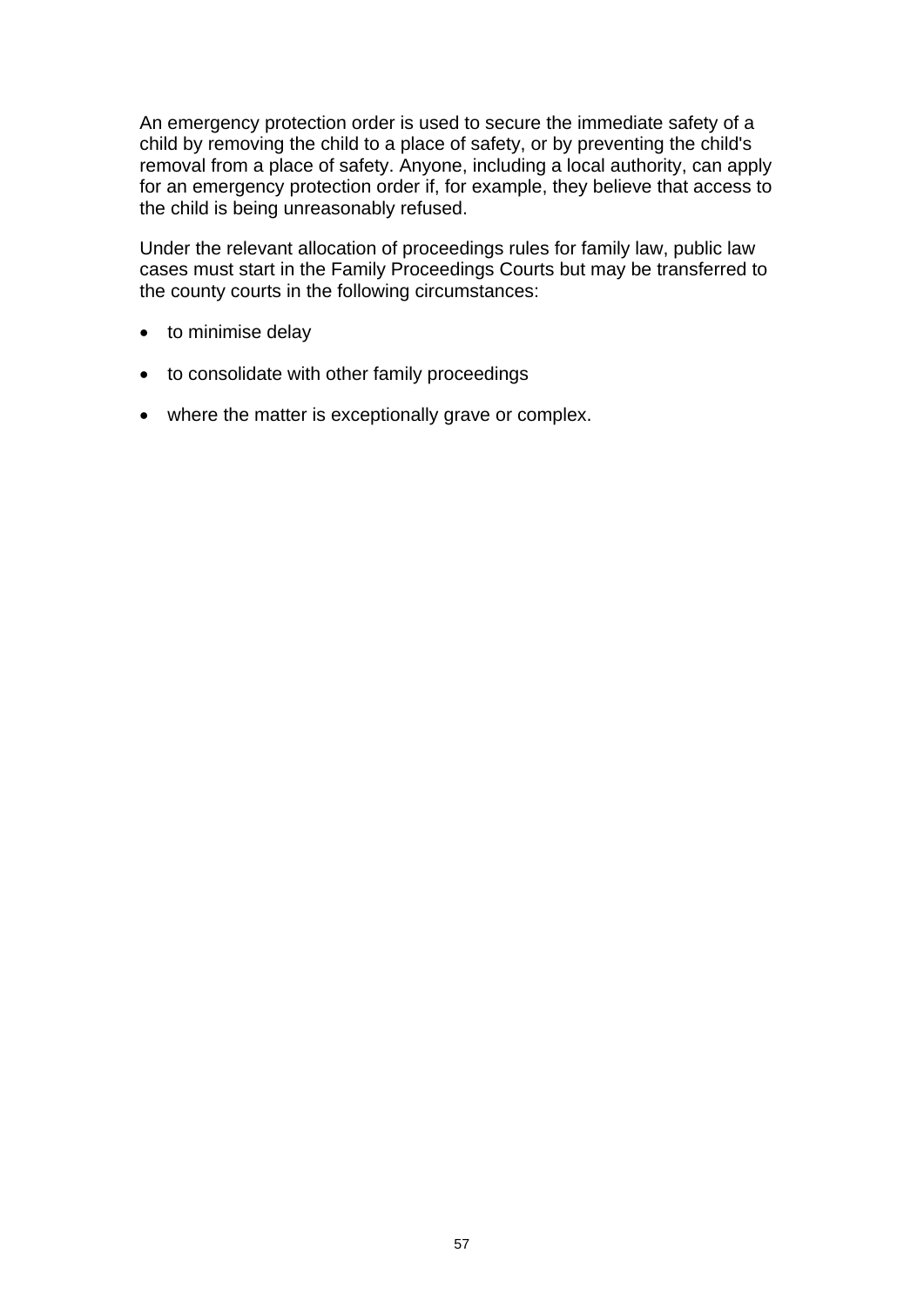



#### **Private Law**

Private law cases are those court cases between two or more private individuals who are trying to resolve a dispute. This is generally where parents have split up and there is a disagreement about contact with the children or with which parent they should live. A range of different types of court order can be applied for, including parental responsibility, "Section 8" orders (referring to the relevant section of the Children Act 1989), financial applications and special guardianship orders. The vast majority of Private law applications are for Section 8 orders, which include for example, a residence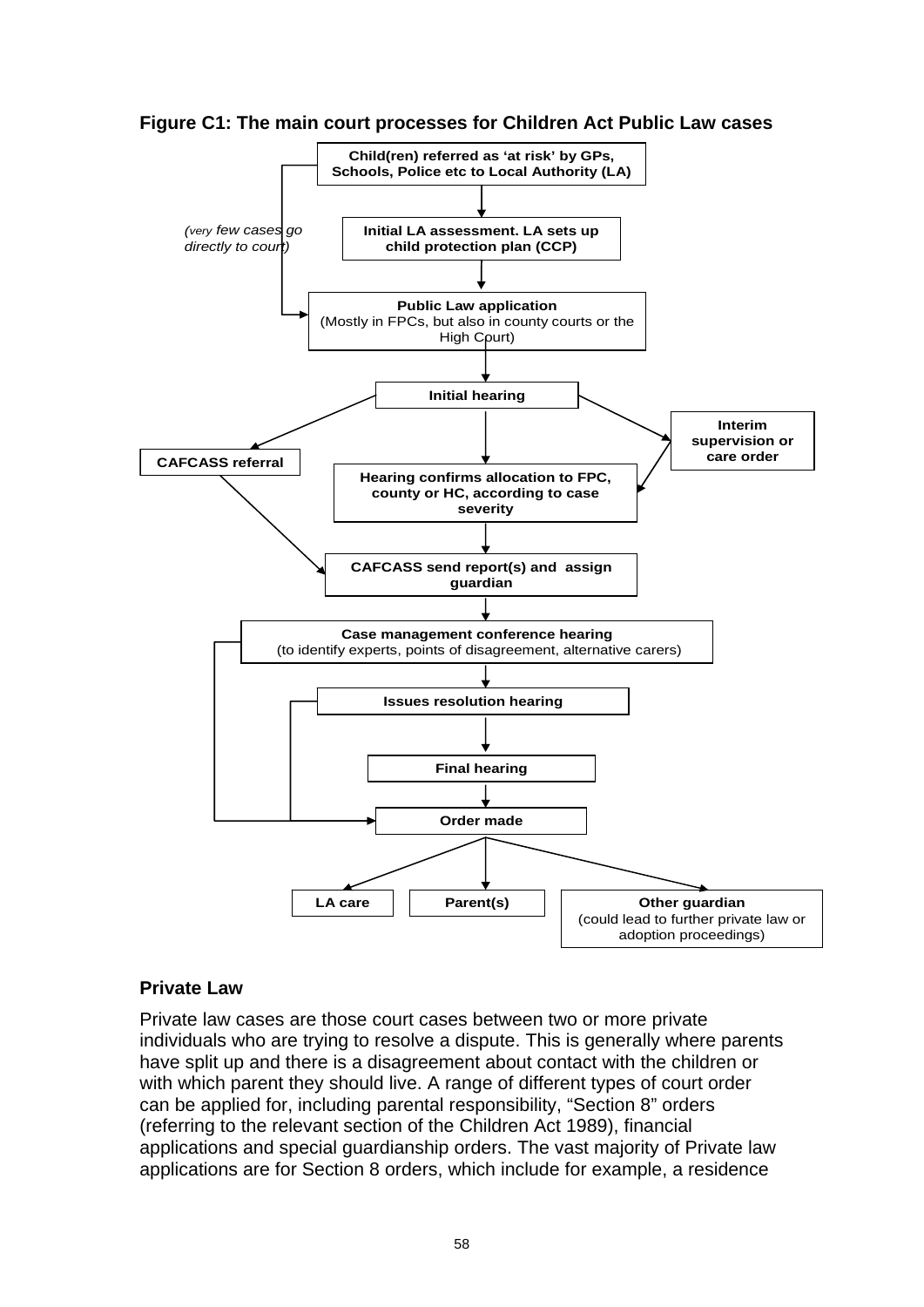order which settles where the child should live and a contact order which specifies the conditions under which the divorced or separated parents may spend time with a child. Figure C2 shows the main court processes for Children Act Private Law cases.

Section 8 orders include:

- Residence settles where the child should live and can be made in favour of anyone except a local authority. A residence order also gives the person named in the order parental responsibility for the child.
- Contact this order requires the person with whom the child lives to allow the child to have contact with the person named on the order. It can be granted to anyone except a local authority.
- Prohibited steps this order can be used to direct someone not to take specific action in relation to the child without the consent of the court. It could be used, for example, to stop a parent from moving the child to another country.
- Specific issue this order determines specific aspects as to the child's upbringing, for example, which religion s/he should be brought up in.

## **Parental responsibility**

Section 3(1) of the Children Act 1989 defines parental responsibility as "all the rights, duties, powers, responsibilities and authority which by law a parent of a child has in relation to the child and his property". Parental responsibility allows parents to make important decisions about their children's lives.

## **Financial applications**

A financial application order requires one or both parents to make a lump sum or regular payments to the child or guardian.

## **Special Guardianship**

The Adoption and Children Act 2002 introduced special guardianship orders, which give the special guardian legal parental responsibility for the child without taking away parental responsibility from the birth parents. This means that the child is no longer the responsibility of the local authority. The special guardian takes responsibility for all the day to day decisions and only needs to consult with the birth parents in exceptional circumstances.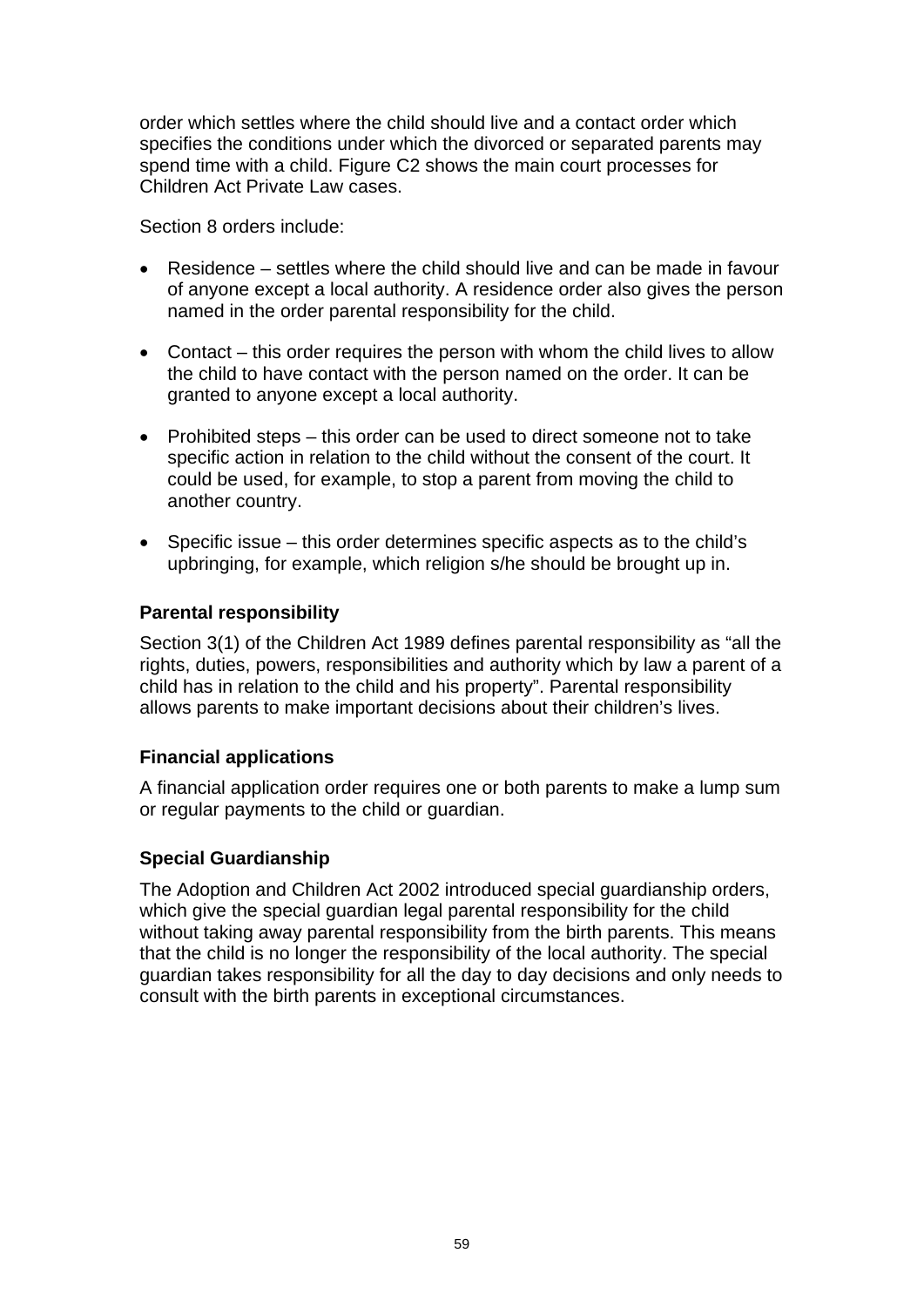

**Figure C2: The main court processes for Children Act Private Law cases** 

#### **Disposal of Public and Private Law applications**

There are four ways in which an application can be disposed of:

- withdrawn applications applications can only be withdrawn by order of the court
- $\bullet$  order refused in public law proceedings an order is refused if the grounds are not proved and the court has dismissed the application. In private law proceedings the court may refuse to make an order or make an order of no order
- $\bullet$  order of no order this is made if the court has applied the principle of non-intervention under section 1(5) of the Act. This provides that the court shall not make an order unless it considers that doing so would be better for the child than not making an order at all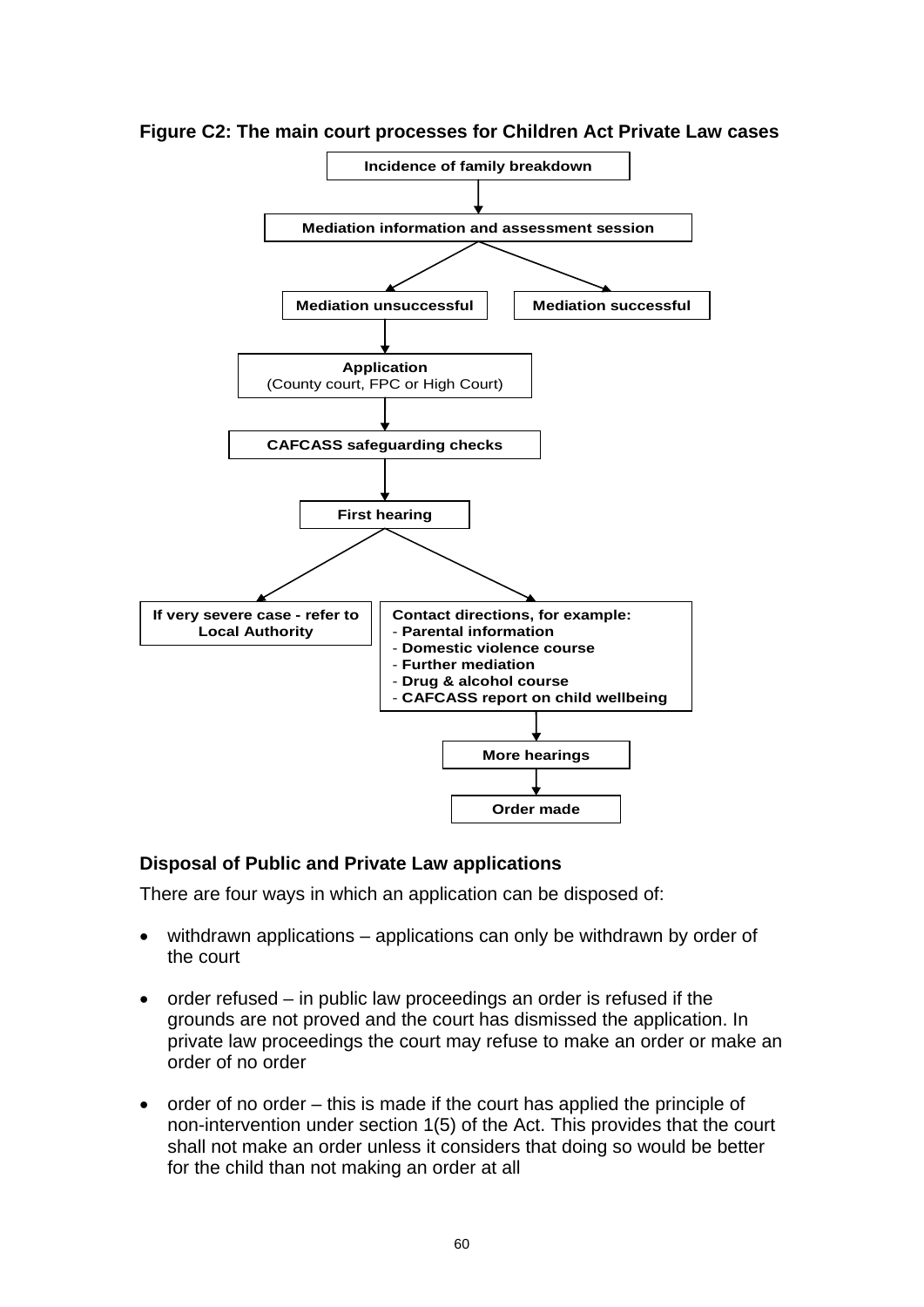• full order made - The type of order made may not be the same as the type of application that was originally applied for.

## **Timeliness of Public Law Care and Supervision applications**

In the interests of the child, courts are concerned to minimise the length of time it takes for a case to be resolved. However a large number of factors can affect how long the case takes, such as the type of order applied for, the number of parties involved and how complex the child's situation is. In general there is a wide spread of case durations with many straight-forward cases being completed fairly quickly, more complicated cases taking longer and a few very complex ones taking a long time. This bulletin presents the average, or 'mean', case duration, which can be quite heavily influenced by a few very long cases. For the first time, this bulletin also presents the median timeliness which is the length of time within which half of all cases were completed.

### **Legal representation and its relationship with timeliness**

Different types of cases tend to take different lengths of time to complete – in general public law cases for children take longer than private law cases and divorce cases tend to be quite lengthy due to set time limits, whereas domestic violence cases are usually completed in a fairly short time due to the nature of them. Another factor that may influence how long a case takes is whether one or both parties had a legal representative or alternatively represented themselves. This may also be affected by whether the parties consent to the application or are contesting it which in turn may reflect the complexity of the case.

#### **Matrimonial matters**

There are two ways to legally end a marriage or a civil partnership. An individual can apply for a divorce which will give them a decree absolute, ending a valid marriage or civil partnership – this occurs in the vast majority of cases. Alternatively the individual can apply for a decree of nullity, which declares that the marriage or civil partnership itself is void, i.e. no valid marriage or civil partnership ever existed, or voidable, i.e. the marriage or civil partnership was valid unless annulled. No application can be made for divorce within the first year of a marriage or a civil partnership. Figure C3 shows the main court processes for divorce or dissolution cases.

#### Divorce or dissolution of a civil partnership

To obtain a decree of divorce the marriage or civil partnership must be proved to have broken down irretrievably. This must be done on proof of one or more of the following facts:

- adultery (for marriage only)
- behaviour with which the petitioner cannot reasonably be expected to live
- desertion of at least two years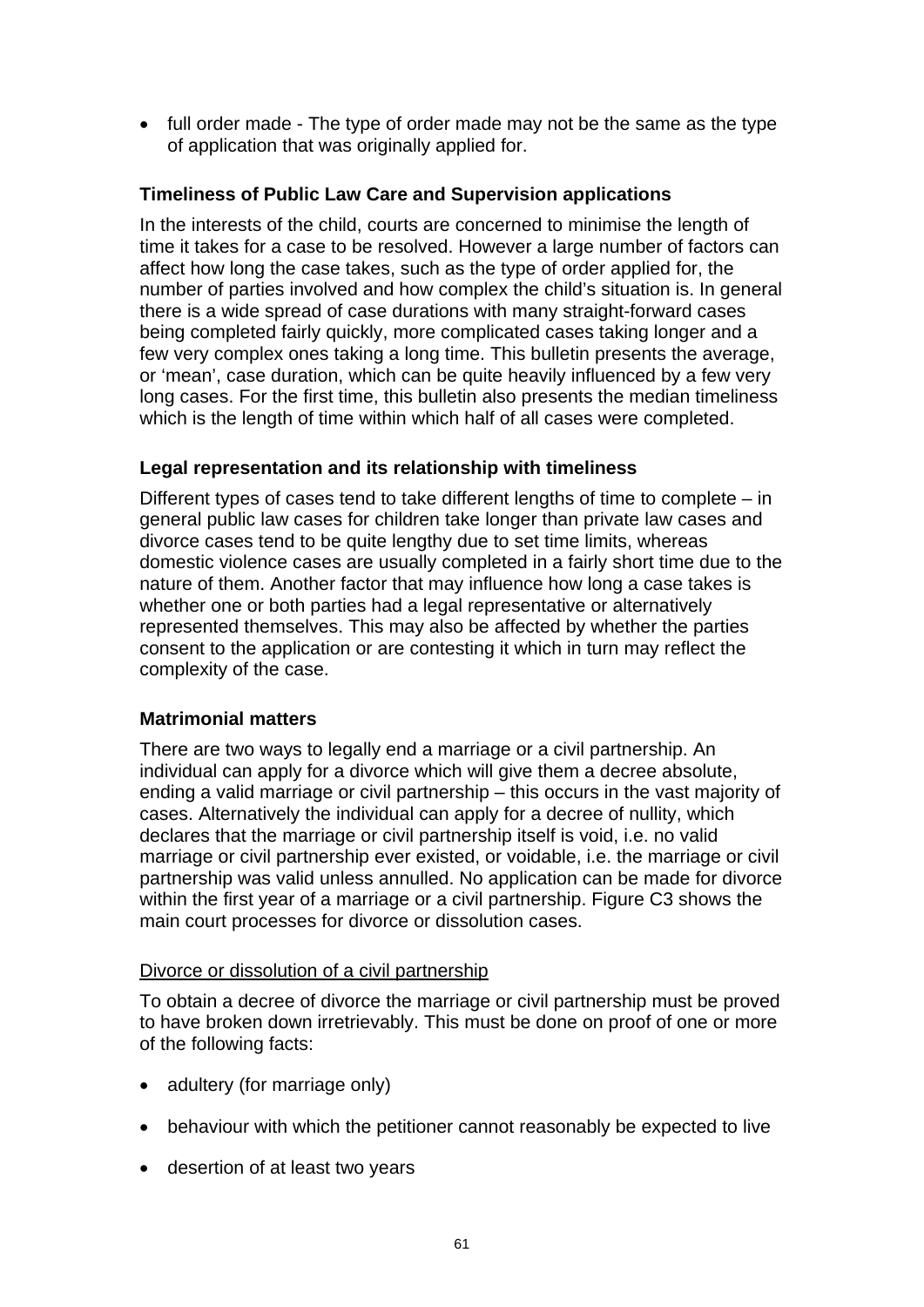- two years separation where the respondent consents
- (e) five years separation

#### **Nullity**

A void marriage or civil partnership is one that is legally invalid because, for example:

- either party was under the age of sixteen at the time of the marriage or civil partnership;
- either party was already married or in a civil partnership; or,
- the parties are prohibited from marrying, for example father and daughter.

Examples of voidable marriages or civil partnerships are those:

- not consummated due to incapacity or wilful refusal (most nullities are on these grounds) (for marriage only)
- where one party was suffering from a venereal disease in a communicable form, or was pregnant by someone else at the time of marriage or civil partnership.

An alternative to divorce is a decree of judicial separation or a decree of separation of civil partners which does not legally end the marriage or civil partnership but absolves the parties from the obligation to live together, and allows the court to exercise all the powers which it has to divide the matrimonial property just as it can in the case of a divorce. This procedure might, for instance, be used if religious beliefs forbid or discourage divorce.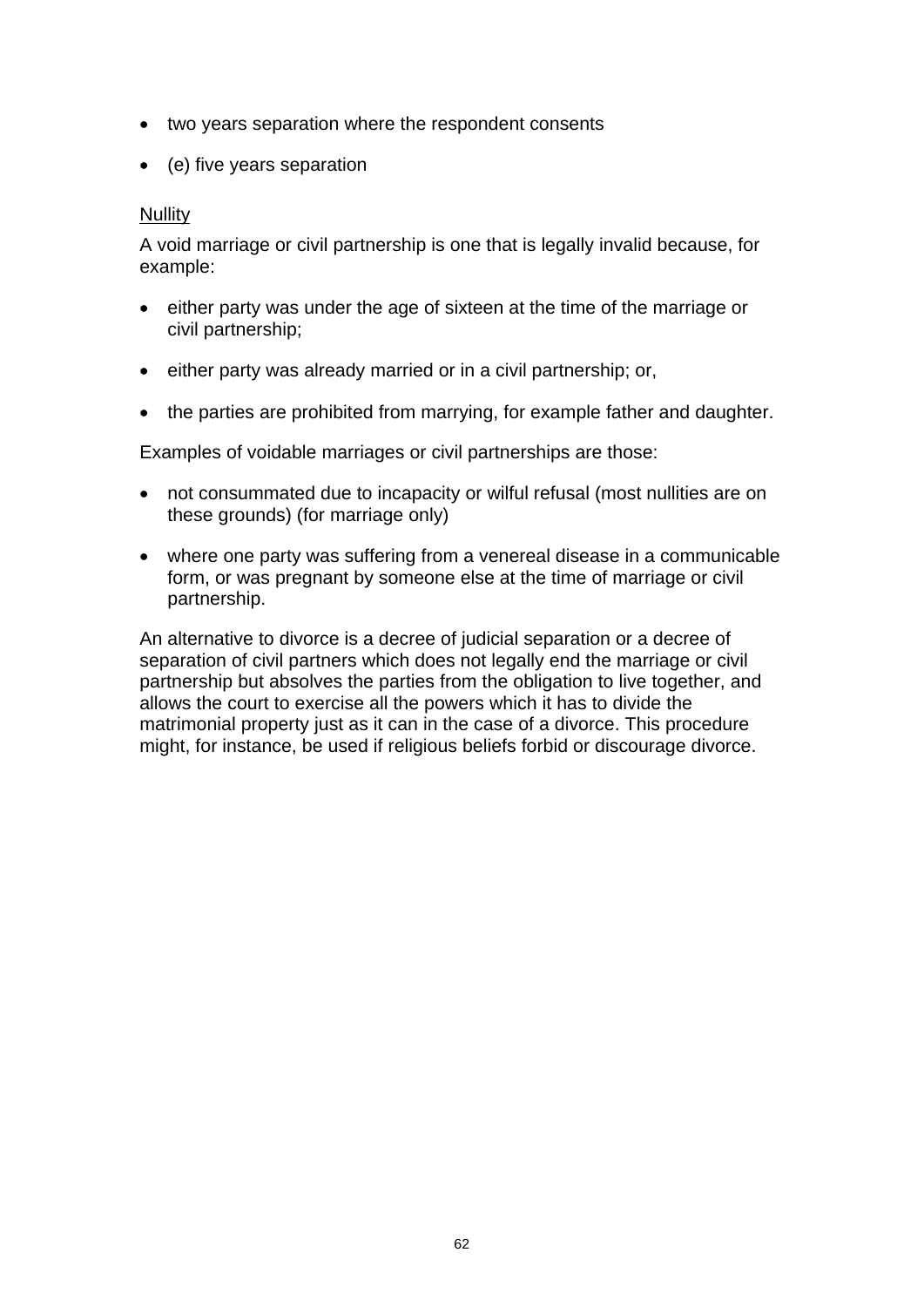



#### **Ancillary relief – financial disputes post-divorce/separation**

During a divorce, a marriage annulment, or a judicial separation, or the dissolution of a civil partnership there may still be a need for the court to settle disputes over money or property. The court can make a financial order, known as ancillary relief. These orders include dealing with the arrangements for the sale or transfer of property, maintenance payments, a lump sum payment or the sharing of a pension. Orders for financial provision other than for ancillary relief are not dependent upon divorce proceedings and may be made for children.

The Child maintenance and Other Payments Act 2008 led to the creation of the Child Maintenance Enforcement Commission (CMEC) which replaced the Child Support Agency (CSA), although the CSA retained its existing caseload. The Act also removed the requirement for all parents in receipt of benefit to go through the CMEC even if they could reach agreement. Parents who were not on benefit were previously allowed to come to courts for consent orders. This change is likely to increase the number of parties that come to court for maintenance consent orders.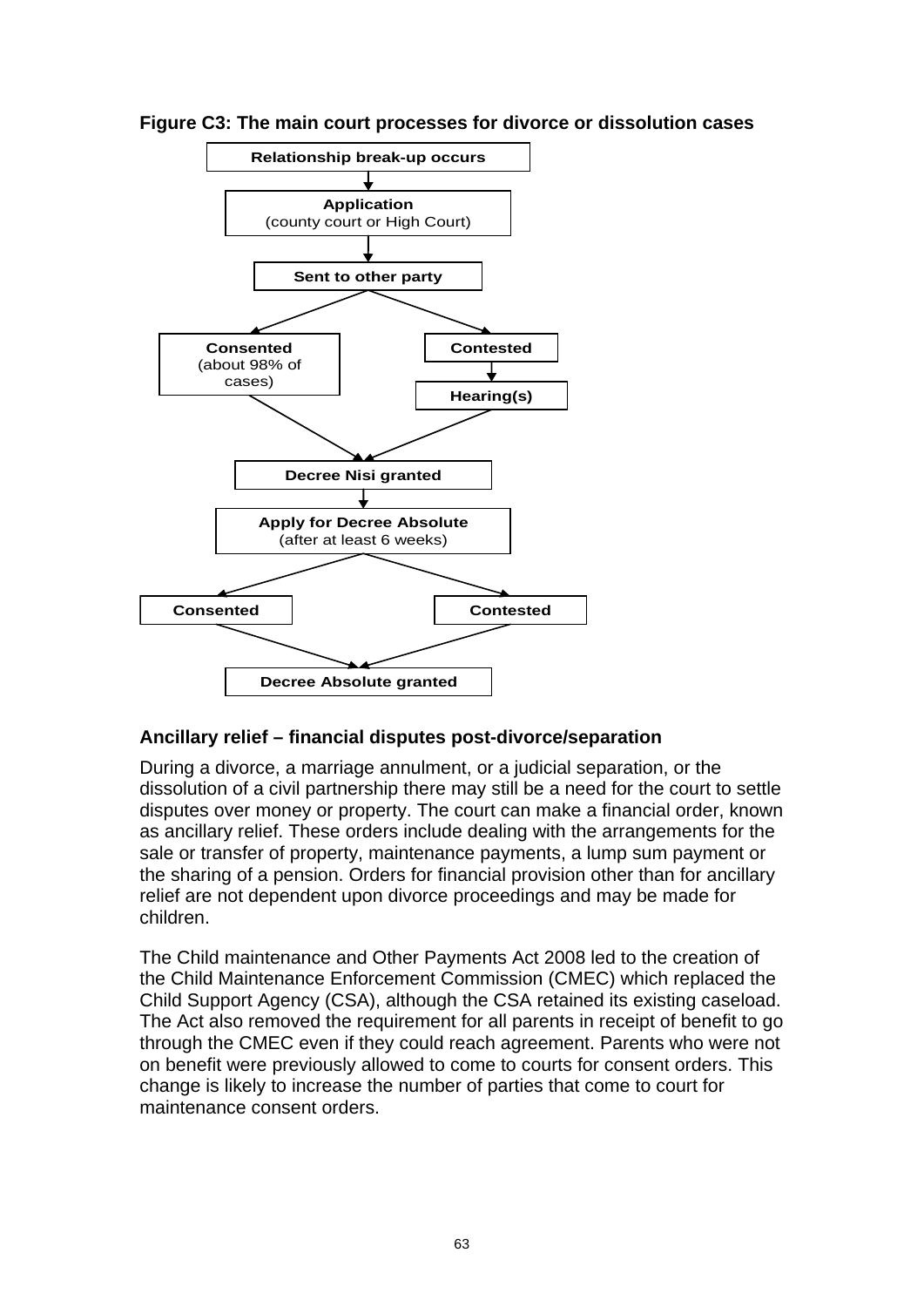### **Domestic violence**

Part IV of the Family Law Act 1996 provides single and unified domestic violence remedies in county courts and magistrates' courts, with the vast majority carried out in the former. Figure C4 shows the main court processes for domestic violence cases.

A range of people can apply to the court: spouses, cohabitants, excohabitants, those who live or have lived in the same household (other than by reason of one of them being the other's employee, tenant, lodger or boarder), certain relatives (e.g. parents, grandparents, in-laws, brothers, sisters), and those who have agreed to marry one another.

Two types of order can be granted:

- a non-molestation order, which can either prohibit particular behaviour or general molestation by someone who has previously been violent towards the applicant and/or any relevant children;
- an occupation order, which can define or regulate rights of occupation of the home by the parties involved.

In July 2007, section 1 of the Domestic Violence, Crime and Victims Act 2004 came into force, making the breach of a non-molestation order a criminal offence. A power of arrest is therefore no longer required on a nonmolestation order but instead include a penal notice. The court may also add an exclusion requirement to an emergency protection order or interim care order made under the Children Act 1989. This means a suspected abuser may be removed from the home, rather than the child.

Where the court makes an occupation order and it appears to the court that the respondent has used or threatened violence against the applicant or child, then the court must attach a power of arrest unless it is satisfied that the applicant or child will be adequately protected without such a power.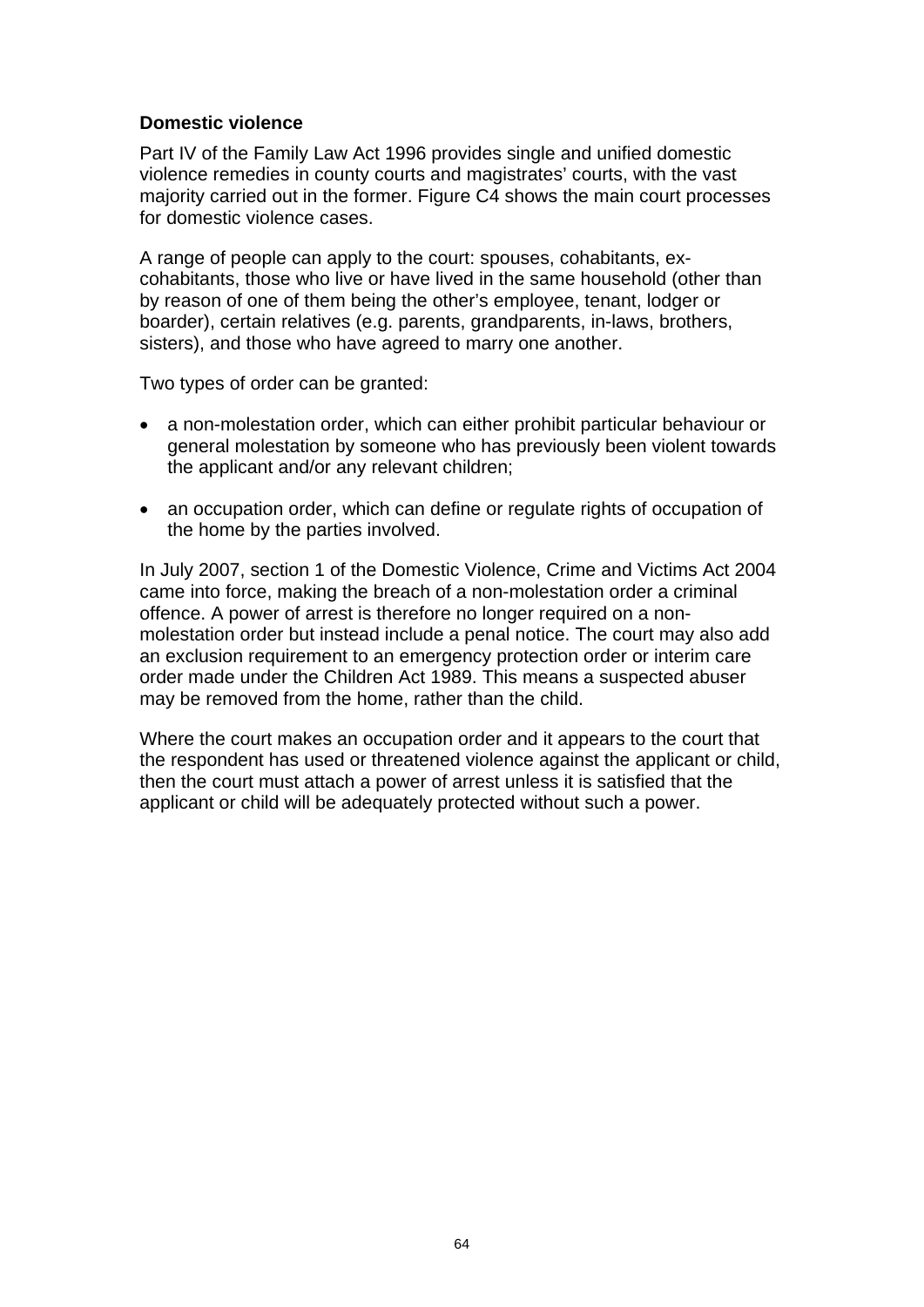

**Figure C4: The main court processes for domestic violence cases** 

#### **Forced Marriage Protection Orders**

The Forced Marriage (Civil Protection) Act 2007 came into force on 25 November 2008. The Act amended Part IV of the Family Law Act to enable 15 designated county courts (as well as the High Court) to make Forced Marriage Protection Orders to prevent forced marriages from occurring and to offer protection to victims who might have already been forced into a marriage.

#### **Adoptions**

An adoption order made by a court extinguishes the rights, duties and obligations of the natural parents or guardian and vests them in the adopters. On the conclusion of an adoption the child becomes, for virtually all purposes in law, the child of its adoptive parents and has the same rights of inheritance of property as any children born to the adoptive parents.

Figures for adoption are not yet published in Court Statistics Quarterly. Some statistics on adoptions are published by the Office for National Statistics, which can be found here:

[www.ons.gov.uk/ons/rel/vsob1/adoptions-in-england-and-wales/2011/index.html](http://www.ons.gov.uk/ons/rel/vsob1/adoptions-in-england-and-wales/2011/index.html)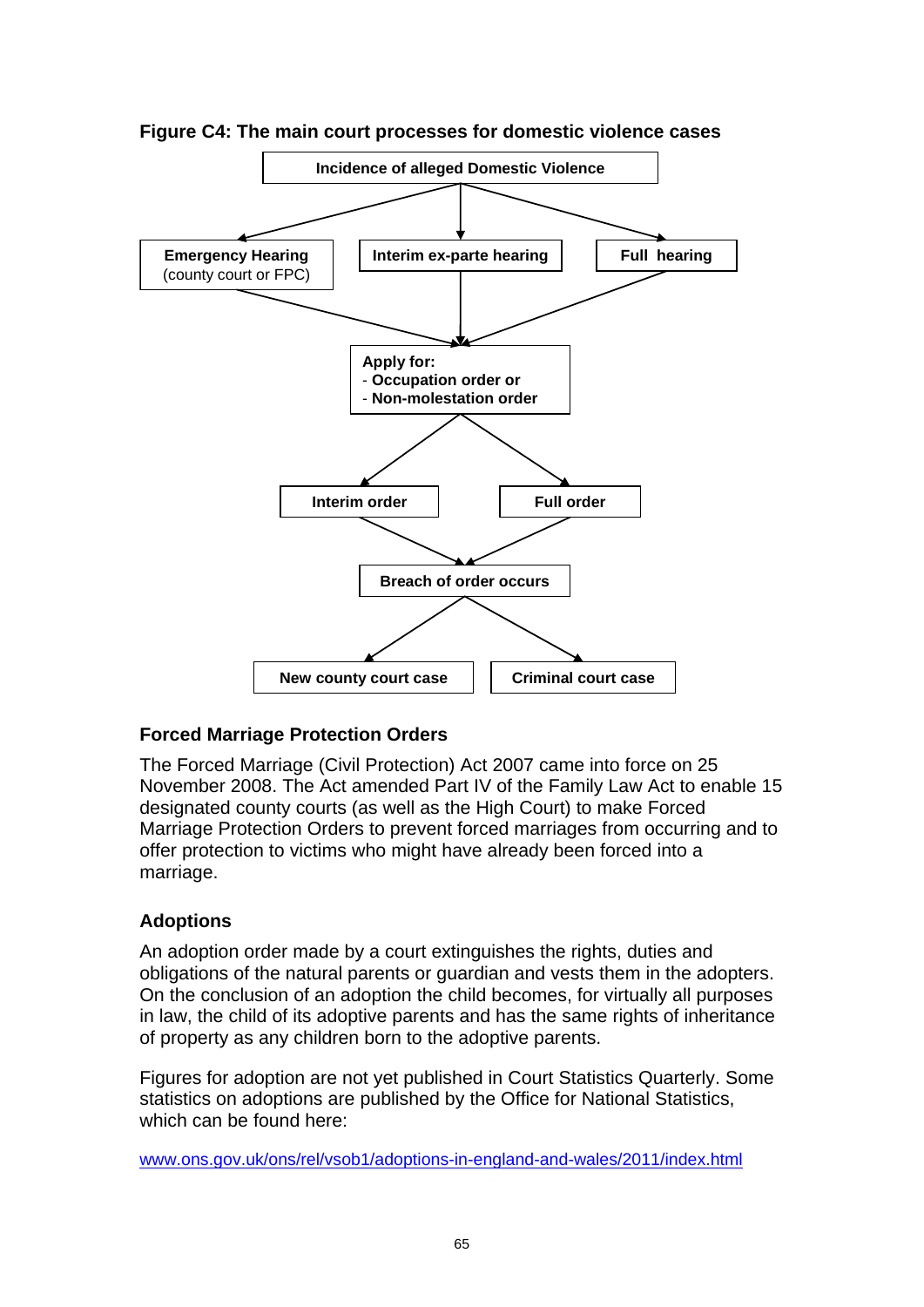#### **Family Justice Review**

The Family Justice Review panel was appointed to review the whole of the family justice system in England and Wales, looking at all aspects of the system from court decisions on taking children into care, to disputes over contact with children when parents divorce. It was commissioned by the Ministry of Justice, the Department for Education and the Welsh Government.

The panel's final report was published on 3 November 2011. It made a number of recommendations to improve public and private law and looked at how the agencies within the family justice system could work together more effectively to improve the experience for children and families. The report can be found here:

[www.justice.gov.uk/publications/policy/moj/2011/family-justice-review-final](http://www.justice.gov.uk/publications/policy/moj/2011/family-justice-review-final)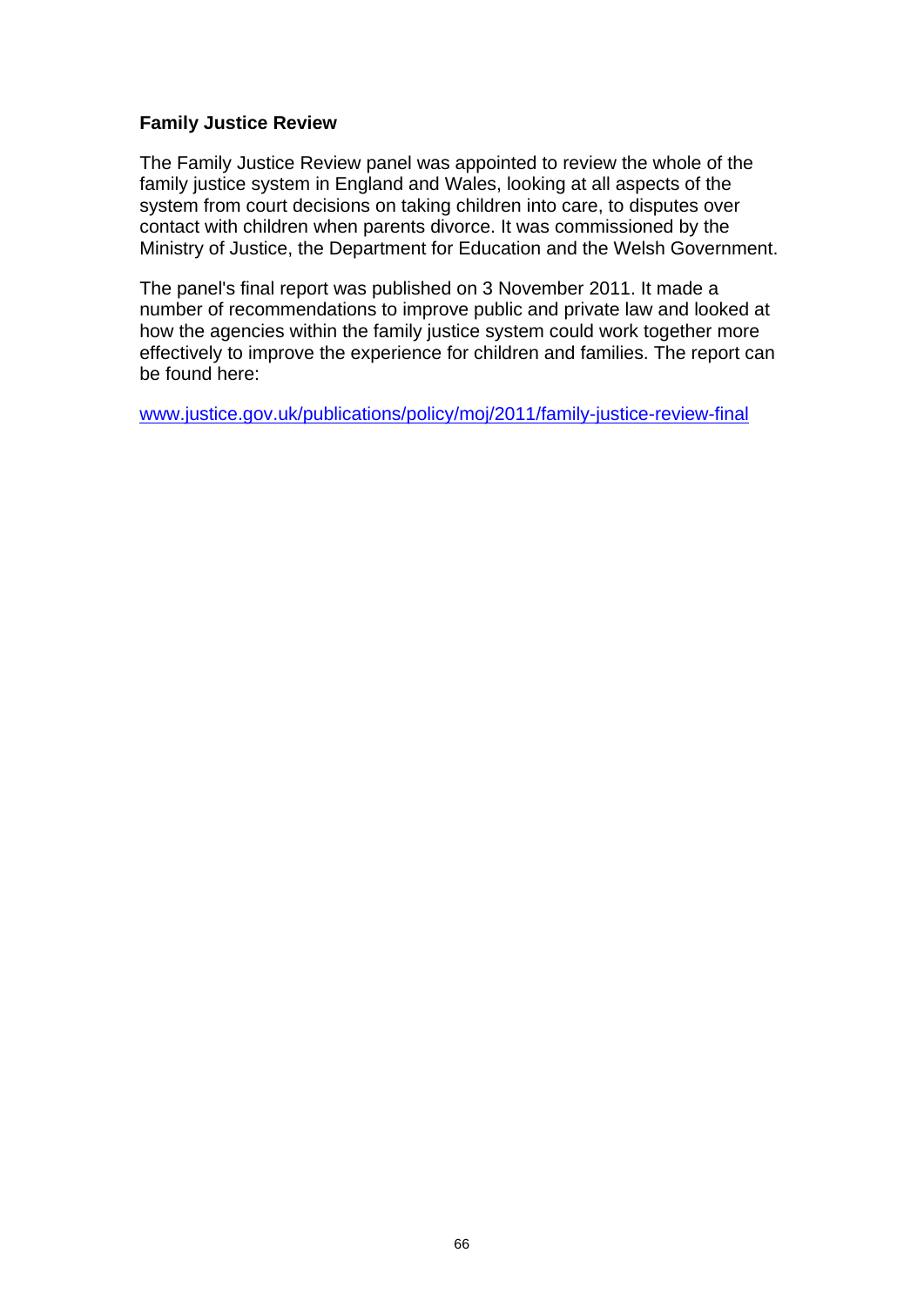# Annex D: Criminal court system

## **Introduction**

Much of the activity in the criminal justice system starts with the police, when a crime is committed, reported and detected. Some of these crimes are dealt with through out of court disposals, such as penalty notices for disorder, cautions and warnings, whilst others are dealt with through the criminal court system.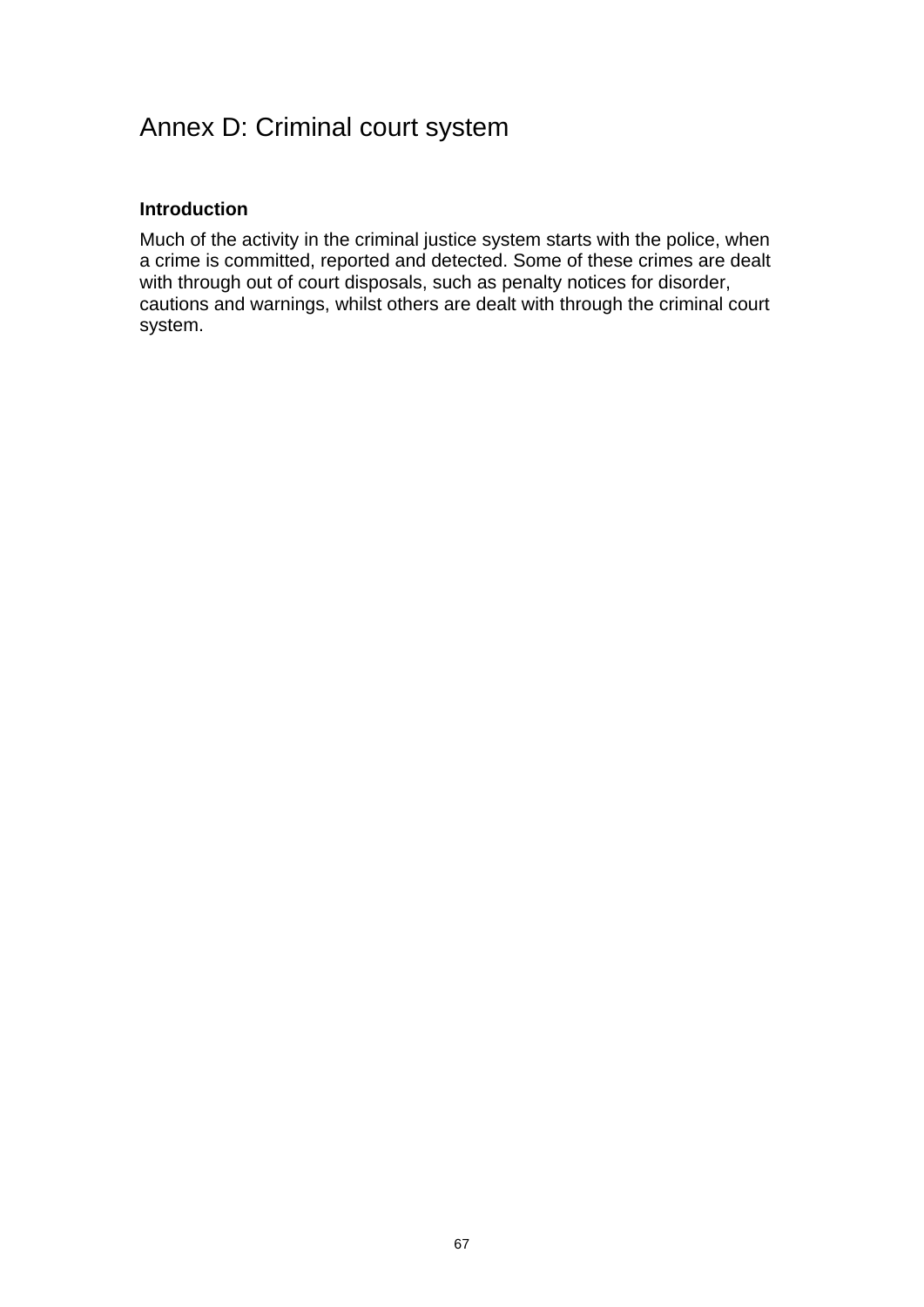

## **Figure D1: A description of the main court processes for criminal cases**

The police will formally charge or lay information against a defendant if there is sufficient evidence against the defendant and none of the out of court disposals are appropriate. All criminal courts cases start in a magistrates'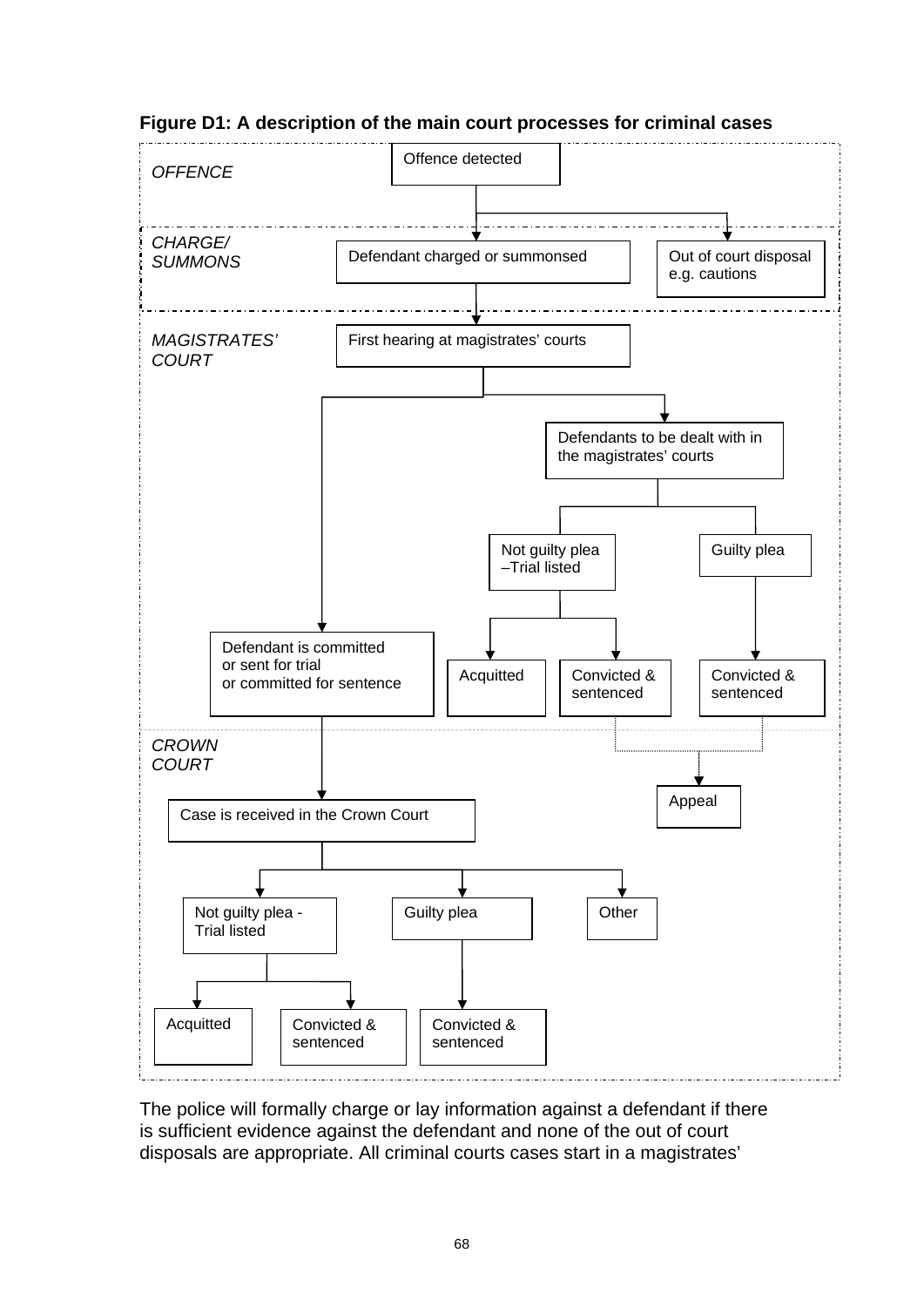court with the law requiring the defendant to be brought before the court as soon as possible.

## **The magistrates' courts**

The magistrates' court is the first tier of criminal courts in England and Wales and is presided over by three justices of peace (known as lay magistrates) or by a district judge who dispenses summary justice. A criminal case can start and finish in a magistrates' court or start in a magistrates' court and finish in a higher court, normally the Crown Court. The magistrates' courts hear the less serious summary cases such as common assault or motoring offences as well as some 'triable either way' cases such as theft.

Defendants in these cases are given the opportunity to enter their plea at the first hearing. If the defendant enters a not guilty or no plea, the case is heard summarily in a trial hearing. If a guilty plea is accepted the defendant is convicted and sentenced, and the case is completed.

The magistrates' courts also send cases for trial or commits cases for trial or sentencing in the Crown Court. These cases are considered to have completed in the magistrates' court; however are not concluded until the defendant is acquitted or sentenced at the Crown Court.

The magistrates' courts also deal with breaches, where the defendant breached the conditions of an order that was previously imposed by a court.

## **The Crown Court**

The Crown Court is formally a single court and sits in approximately 76 different locations across England and Wales. The Crown Court carries out three principal types of activity: jury trials, the sentencing of those who are convicted in the either the Crown Court or magistrates' courts and appeals from decisions of magistrates.

There are two types of cases which a suitable for a jury trial, cases which are "committed for trial" and "sent for trial". Triable either way cases are "committed for trial" to Crown Court when a defendant decides to be tried at the Crown Court or magistrates' courts decides that the circumstances of the case are sufficiently serious that it should be dealt with in the Crown Court. Serious 'indictable only' cases such as murder or serious sexual offences, are "sent for trial" at the Crown Court as they can not be heard summarily by magistrates' courts.

The Crown Court also deals with cases 'committed for sentence'. These cases are transferred to the Crown Court for sentencing after a defendant has been convicted (found guilty) in a magistrates' court. This would occur where a magistrate believes that their sentencing powers are insufficient to apply an appropriate sanction to the defendant. The Crown Court also deals with appeals against a conviction or sentence given by a magistrates' court.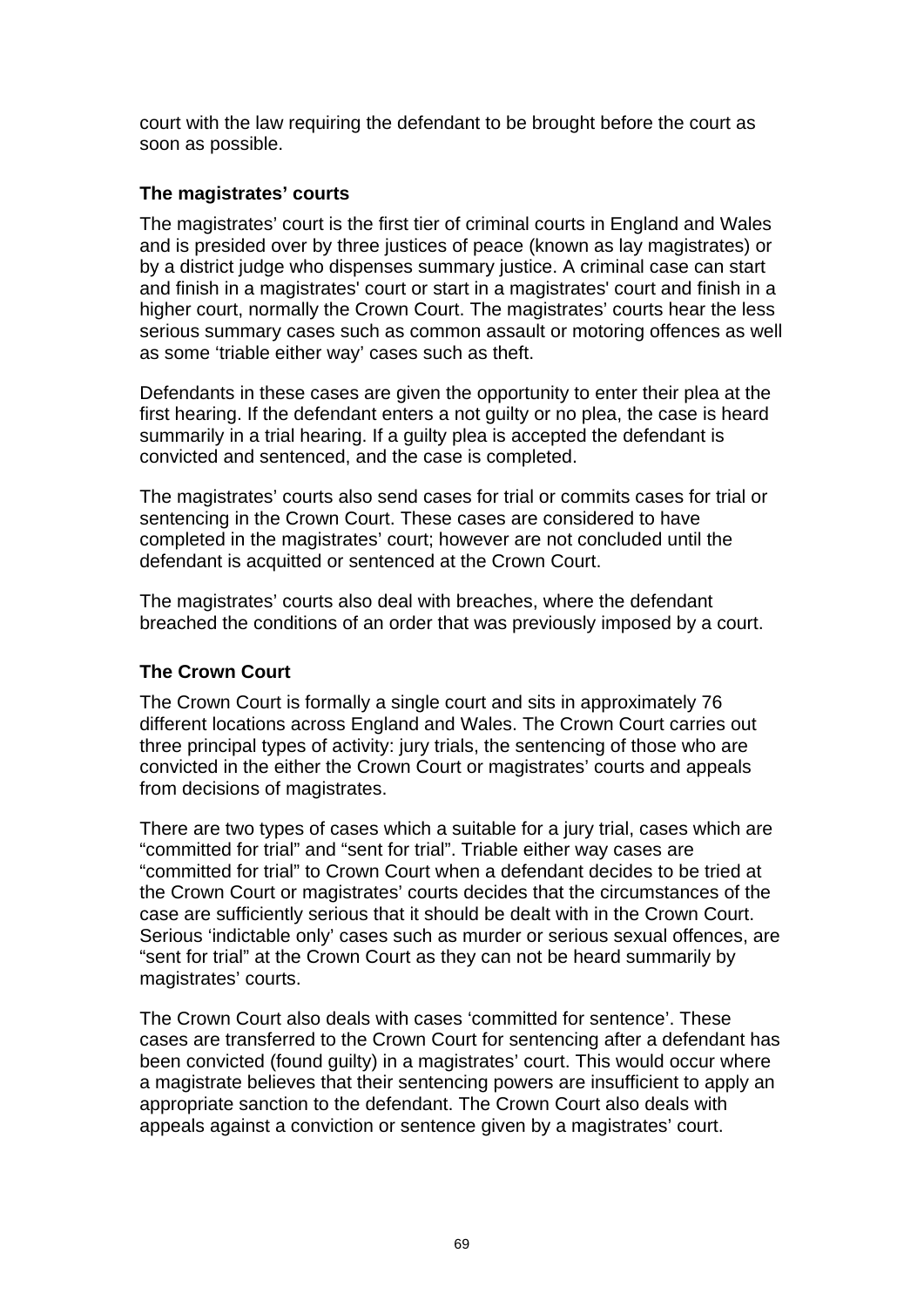Defendants tried in the Crown Court are provided the opportunity to plea at the Plea and Case Management hearing. Similar to cases heard summarily, a defendant who enters an accepted guilty plea is sentenced, whilst those who enter a not guilty plea are scheduled (listed) for a trial hearing. A defendant can enter a guilty plea at any point in the case.

#### **Effectiveness of trial hearings**

A trial in the magistrates' court or Crown Court is a hearing at which the prosecution produces evidence to prove the case against the defendant. Trial hearings conclude with a verdict of an acquittal for those found not guilty or a conviction for those found guilty. For those found guilty the case is completed once the defendant has been sentenced.

A trial hearing which commences on a scheduled date and reaches a conclusion is recorded as an 'Effective' trial. An 'Ineffective' trial does not commence on the due date and requires a rescheduling. This could be due to the absence of a defendant or a witness, the case not being ready or due to administrative reasons at the court centre.

In contrast, a 'Cracked' trial does not commence on the scheduled date and the trial is not rescheduled, as a trial hearing is no longer required. Cracked trials are usually the result of an acceptable plea being entered by the defendant on the day or the case ending as the prosecution decides not to proceed (offers no evidence) against the defendant.

#### **Figure D2: A description of the process for trial hearings in criminal court cases**

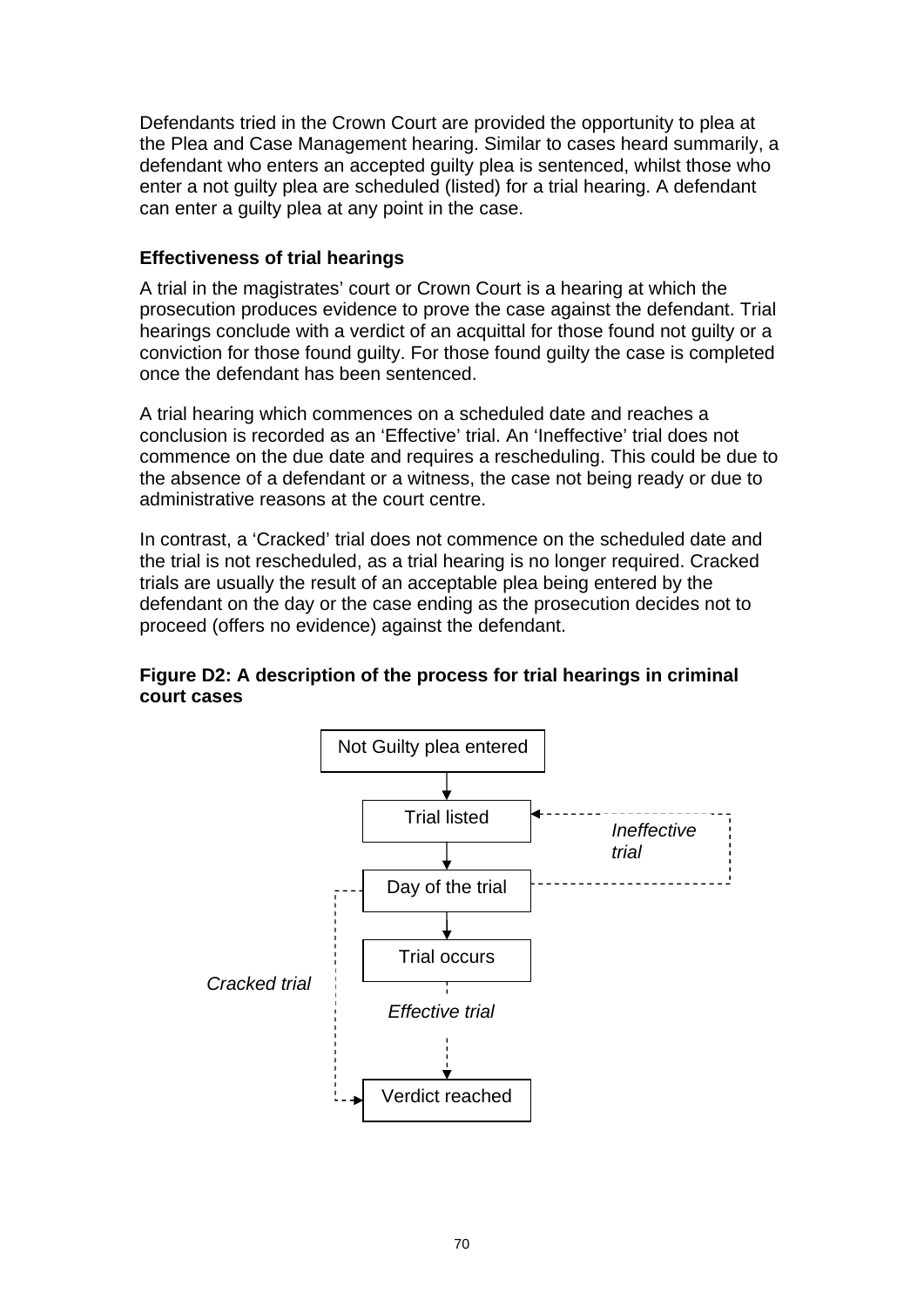## **Appealing decisions made in the Crown Court**

Defendants can appeal against decisions made by the Crown Court at the Court of Appeal. Defendants who enter a not guilty plea may appeal a conviction and or a sentence, where as those who enter a guilty plea can appeal against sentencing decisions only. Court statistics quarterly provides statistics on cases dealt with in the magistrates' courts and Crown Court. Statistics on the cases held in the court of appeal can be found in Judicial and Court statistics.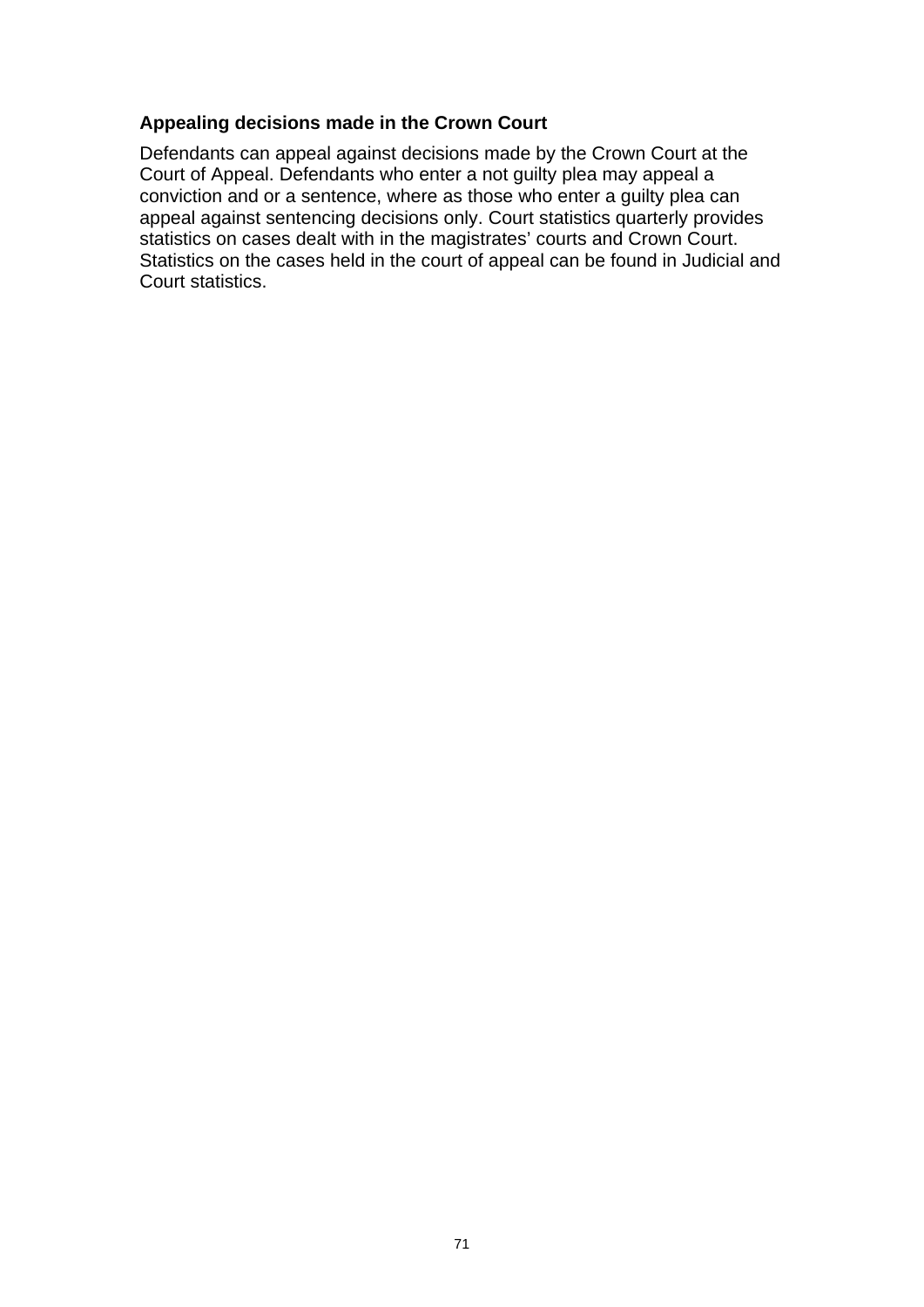## **Detailed Offence Level Data**

This annex provides provisional statistics on the timeliness of criminal cases heard in the magistrates' courts and the Crown Court, from offence to sentencing, by the different stages in the process and the type of offences brought to justice. The following new information is being made available:

- The mean time taken from offence to completion by offence type
- The median time taken from offence to completion by offence type

### **The average time taken from offence to completion by offences**

Table D1 provides the both the average (mean) and median time taken from offence to completion by the type of offence dealt with and the stages in the process.

The median time provides a measure of the typical time taken by providing the time that lies exactly in the middle for all cases. Since the distribution of the time taken includes a large number of cases with a relatively shorter time between offence and completion, and a smaller number of longer-running cases, the median provides a useful measure for understanding how long half theses cases take to process.

Some offences may take considerably longer than others to complete, such as those related fraud and forgery and sexual offences. In these cases, often the longest time if spent between offence to charge/ laying of information, which could be related to these offences often being reported to the police some time after the actual offence took place or time required for detection. Further more, caution should be taken as some average times are calculated on a small number of cases, and as a result are more likely to be skewed by extremely long or short cases.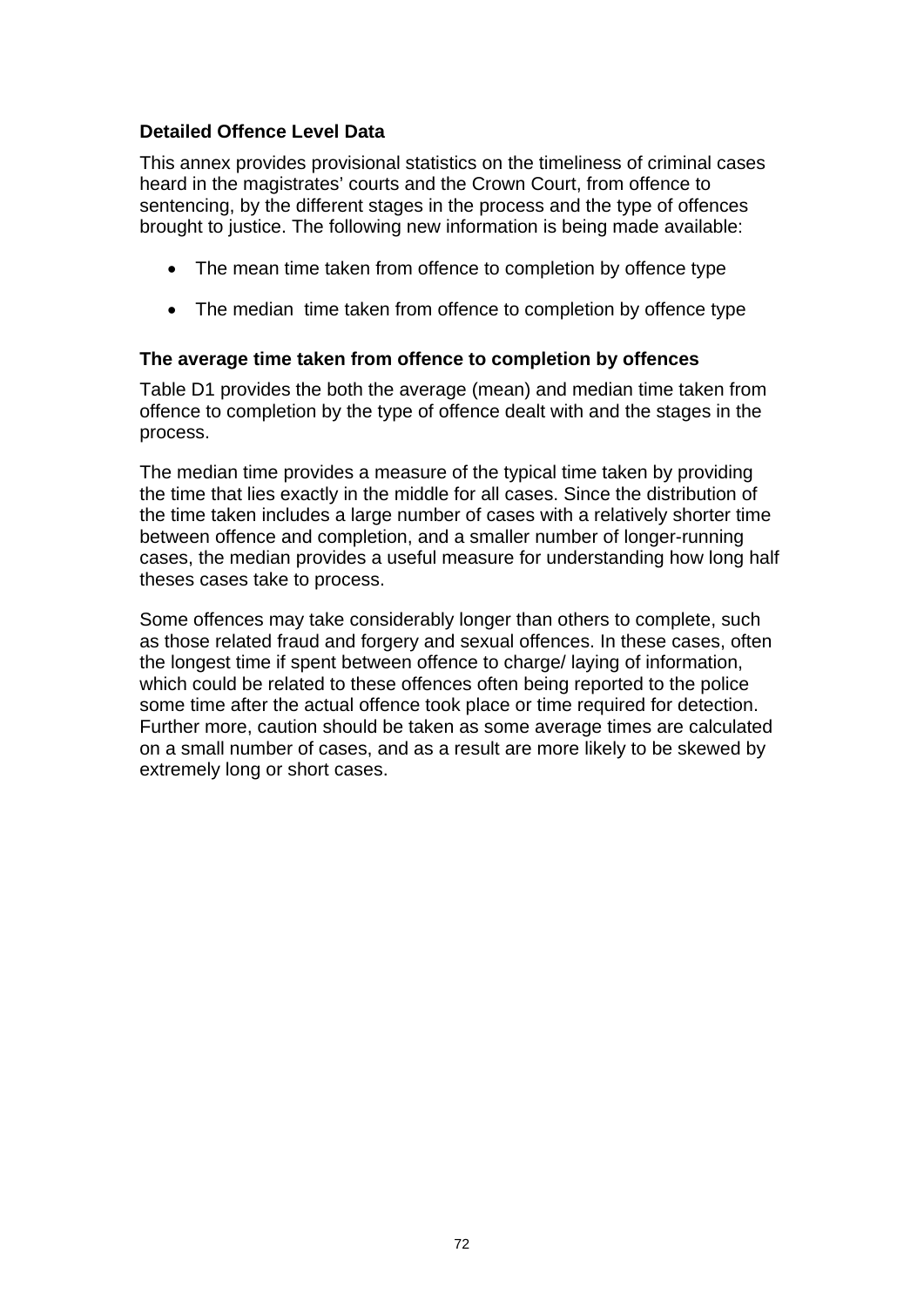## Table D1. Average time taken by stage of proceedings and offence for all defendants in completed criminal cases, England and Wales, Q2 2012

|                                                         | Mean & (median) number of days from offence to completion |                                                     |                                                              |                                                              |                                   |                                          |                          |                          |                         |  |
|---------------------------------------------------------|-----------------------------------------------------------|-----------------------------------------------------|--------------------------------------------------------------|--------------------------------------------------------------|-----------------------------------|------------------------------------------|--------------------------|--------------------------|-------------------------|--|
|                                                         | Offence to<br>charge or<br>laying of<br>information       | Offence to<br>charge or<br>laying of<br>information | Charge or<br>laying of<br>information<br>to first<br>listing | Charge or<br>laying of<br>information<br>to first<br>listing | First listing<br>to<br>completion | <b>First listing</b><br>to<br>completion | Offence to<br>completion | Offence to<br>completion | Number of<br>defendants |  |
| <b>Indictable offences</b>                              |                                                           |                                                     |                                                              |                                                              |                                   |                                          |                          |                          |                         |  |
| Murder                                                  | 129                                                       | (7)                                                 | 6                                                            | (1)                                                          | 341                               | (297)                                    | 475                      | (372)                    | 137                     |  |
| Attempted Murder                                        | 23                                                        | (4)                                                 | 2                                                            | (1)                                                          | 233                               | (189.5)                                  | 257                      | (205)                    | 76                      |  |
| Threat or Conspiracy to Murder                          | 34                                                        | (1)                                                 |                                                              | (1)                                                          | 128                               | (98)                                     | 169                      | (118)                    | 258                     |  |
| Manslaughter                                            | 199                                                       | (168)                                               | 40                                                           | (16.5)                                                       | 248                               | (229.5)                                  | 488                      | (434.5)                  | 86                      |  |
| Wounding or other act Endangering Life                  | 68                                                        | (8)                                                 | 13                                                           | (2)                                                          | 190                               | (170)                                    | 271                      | (224.5)                  | 1,294                   |  |
| Endangering Railway Passenger                           | 34                                                        | (11.5)                                              | 17                                                           | (12.5)                                                       | 45                                | (22.5)                                   | 96                       | (79)                     | 10                      |  |
| Endangering Life at Sea *                               | 10                                                        | (1)                                                 | 22                                                           | (22)                                                         | 26                                | (2)                                      | 58                       | (27)                     | 3                       |  |
| Malicious Wounding etc.                                 | 39                                                        | (4)                                                 | 16                                                           | (12)                                                         | 95                                | (55)                                     | 150                      | (99)                     | 9,855                   |  |
| Other Indictable Offences (Excluding Motoring Offences) | 59                                                        | (1)                                                 | 18                                                           | (2)                                                          | 47                                | (5)                                      | 124                      | (29)                     | 2,038                   |  |
| Cruelty to or Neglect of Children                       | 125                                                       | (59)                                                | 21                                                           | (14)                                                         | 159                               | (119)                                    | 306                      | (202)                    | 186                     |  |
| Abandoning Child aged under Two Years *                 | 27                                                        | (27)                                                | 22                                                           | (22)                                                         | 0                                 | (0)                                      | 49                       | (49)                     |                         |  |
| Child Abduction *                                       | 152                                                       | (24)                                                | 9                                                            | (1.5)                                                        | 150                               | (145)                                    | 310                      | (242.5)                  | 28                      |  |
| Procuring Illegal Abortion *                            | 238                                                       | (238)                                               | 16                                                           | (16)                                                         | 276                               | (276)                                    | 530                      | (530)                    |                         |  |
| Sexual Assault on a Male                                | 180                                                       | (75)                                                | 13                                                           | (13)                                                         | 213                               | (231)                                    | 406                      | (301.5)                  | 56                      |  |
| Sexual Assault on a Female                              | 236                                                       | (57.5)                                              | 22                                                           | (12)                                                         | 178                               | (167)                                    | 436                      | (269.5)                  | 706                     |  |
| Rape                                                    | 385                                                       | (124)                                               | 14                                                           | (2)                                                          | 230                               | (205)                                    | 629                      | (374)                    | 561                     |  |
| Sexual Activity with child                              | 481                                                       | (188)                                               | 23                                                           | (14)                                                         | 175                               | (171)                                    | 680                      | (426)                    | 277                     |  |
| Familial Sexual Offences (Incest) *                     | 899                                                       | (428)                                               | 10                                                           | (8.5)                                                        | 215                               | (215.5)                                  | 1124                     | (742)                    | 24                      |  |
| <b>Expolitation of Prostitution</b>                     | 108                                                       | (112)                                               | 16                                                           | (17)                                                         | 197                               | (221)                                    | 321                      | (401)                    | 10                      |  |
| Burglary in a Dwelling                                  | 39                                                        | (5)                                                 | 10                                                           | (1)                                                          | 95                                | (72)                                     | 145                      | (111)                    | 3,681                   |  |
| Aggravated Burglary in a Dwelling                       | 30                                                        | (1)                                                 | 6                                                            | (1)                                                          | 182                               | (160)                                    | 218                      | (179)                    | 207                     |  |
| Burglary in a Building Other than a Dwelling            | 50                                                        | (12)                                                | 14                                                           | (10)                                                         | 60                                | (24)                                     | 124                      | (70)                     | 2,842                   |  |
| Aggravated Burglary in a Building not a Dwelling *      | 28                                                        | (8)                                                 |                                                              | (1)                                                          | 100                               | (93)                                     | 130                      | (95)                     | 15                      |  |
| Going Equipped for Stealing, etc.                       | 13                                                        | (1)                                                 | 11                                                           | (9)                                                          | 54                                | (21)                                     | 78                       | (45)                     | 665                     |  |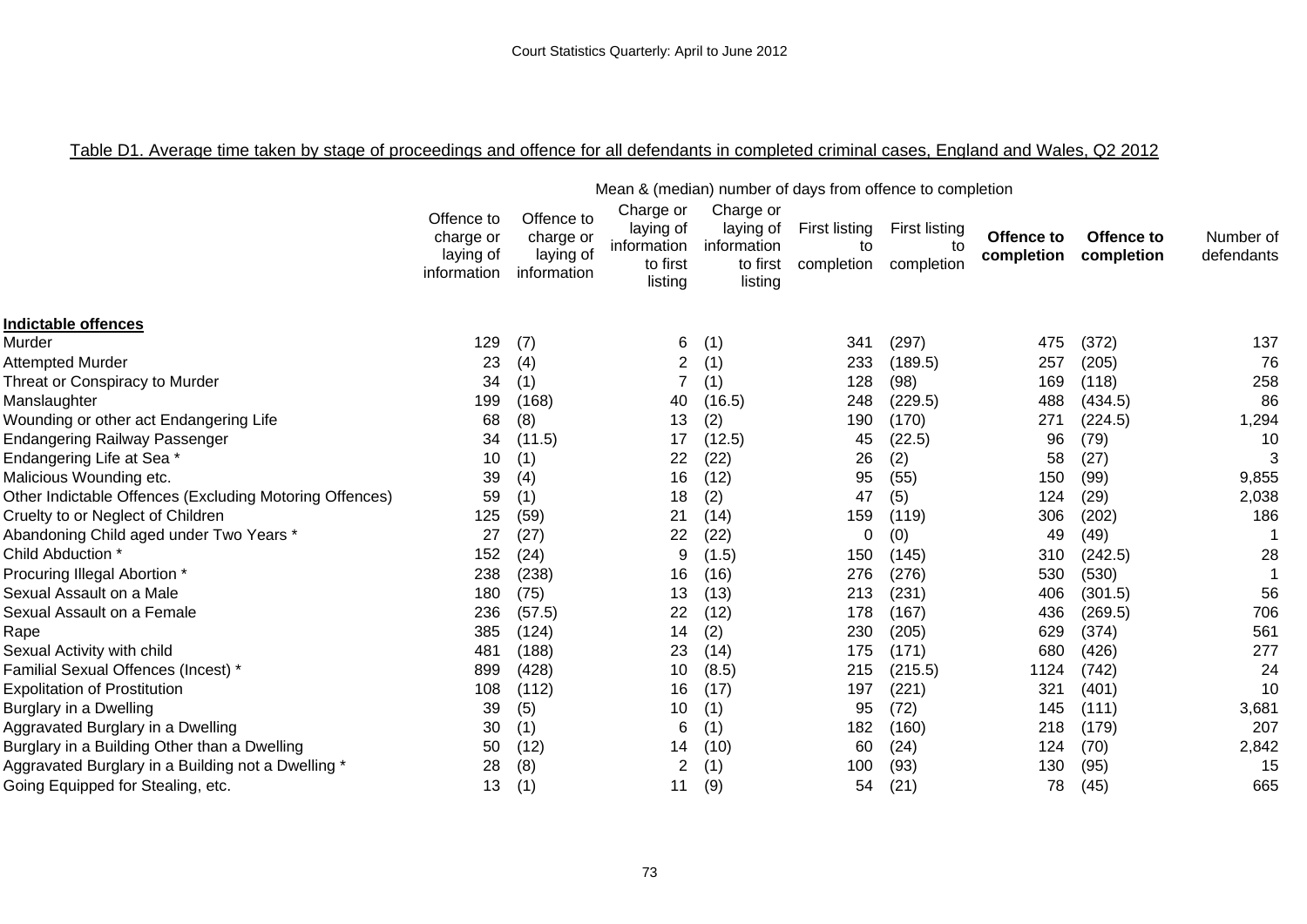| Robbery and assualts with intent to rob                     | 41   | (8)      | 11 | (2)    | 127 | (108)   | 179  | (148)    | 3,058          |
|-------------------------------------------------------------|------|----------|----|--------|-----|---------|------|----------|----------------|
| Blackmail                                                   | 150  | (59)     | 10 | (7)    | 221 | (181.5) | 381  | (280.5)  | 84             |
| Kidnapping, etc.                                            | 60   | (3)      | 8  | (1)    | 201 | (184.5) | 269  | (206.5)  | 266            |
| Aggravated Vehicle Taking                                   | 43   | (1)      | 16 | (12)   | 76  | (46)    | 135  | (87)     | 280            |
| Money laundering                                            | 317  | (152.5)  | 32 | (15)   | 182 | (105)   | 530  | (347)    | 380            |
| Theft from the Person of Another                            | 57   | (16)     | 18 | (12)   | 70  | (29)    | 145  | (83)     | 1,639          |
| Theft in Dwelling not Automatic M/c or Meter                | 48   | (19)     | 16 | (14)   | 47  | (20)    | 112  | (72)     | 771            |
| Theft by an Employee                                        | 125  | (65)     | 26 | (19)   | 63  | (21)    | 214  | (133)    | 636            |
| Theft or Unauthorised Taking from Mail                      | 84   | (76)     | 27 | (26)   | 37  | (4)     | 149  | (122)    | 35             |
| <b>Abstracting Electricity</b>                              | 74   | (58)     | 20 | (15)   | 93  | (44)    | 188  | (135)    | 141            |
| Theft of Pedal Cycle                                        | 42   | (14)     | 16 | (14)   | 32  | (7)     | 90   | (56)     | 574            |
| Theft from Vehicle                                          | 43   | (5)      | 12 | (10)   | 38  | (13)    | 92   | (45)     | 1,400          |
| Theft from Shops                                            | 18   | (1)      | 15 | (13)   | 24  | (0)     | 56   | (28)     | 22,119         |
| Theft from Automatic Machine or Meter                       | 59   | (22)     | 46 | (15)   | 101 | (23)    | 206  | (110)    | 91             |
| Theft or Unauthorised Taking of Motor Vehicle               | 70   | (10)     | 17 | (13)   | 67  | (28)    | 154  | (79)     | 337            |
| Other Theft or Unauthorised Taking                          | 51   | (13)     | 18 | (14)   | 48  | (10)    | 117  | (64)     | 3,801          |
| Fraud by Company Director etc. *                            | 1443 | (1443)   | 24 | (24)   | 180 | (180)   | 1647 | (1647)   |                |
| False Accounting                                            | 1035 | (1050.5) | 22 | (14.5) | 313 | (244.5) | 1369 | (1443.5) | 40             |
| Other Fraud                                                 | 388  | (144)    | 28 | (18)   | 98  | (30)    | 514  | (250)    | 4,042          |
| <b>Handling Stolen Goods</b>                                | 62   | (29)     | 18 | (14)   | 65  | (33)    | 146  | (99)     | 1,947          |
| <b>Bankruptcy Offence</b>                                   | 960  | (982)    | 52 | (37)   | 203 | (93)    | 1215 | (1378)   | 35             |
| Arson                                                       | 48   | (2)      | 11 | (2)    | 146 | (129.5) | 205  | (165.5)  | 442            |
| Criminal Damage Endangering Life *                          | 61   | (42.5)   | 18 | (13)   | 89  | (64)    | 169  | (167)    | 28             |
| <b>Other Criminal Damage</b>                                | 25   | (1)      | 19 | (15)   | 44  | (15)    | 88   | (50)     | 1,427          |
| Threat and possession with intent to commit Criminal        |      |          |    |        |     |         |      |          |                |
| Damage                                                      | 16   | (1)      | 11 | (8)    | 58  | (35)    | 85   | (58)     | 275            |
| Forgery etc. of Drug Prescription *                         | 58   | (52)     | 10 | (9)    | 52  | (21)    | 119  | (96)     | 9              |
| Other Forgery etc.                                          | 222  | (61)     | 60 | (11)   | 137 | (63)    | 419  | (176)    | 313            |
| Rioting *                                                   | 91   | (64)     | 3  | (1)    | 206 | (227)   | 301  | (301)    | 7              |
| Violent Disorder                                            | 111  | (105)    | 18 | (14)   | 240 | (230)   | 369  | (334)    | 311            |
| Other Offence against the State or Public Order             | 39   | (5)      | 14 | (10)   | 92  | (50)    | 145  | (94.5)   | 2,952          |
| Perjury *                                                   | 525  | (424)    | 33 | (26)   | 192 | (153)   | 751  | (669)    | 29             |
| Sexual activity etc. with a person with a mental disorder * | 279  | (277)    | 19 | (14.5) | 175 | (144.5) | 473  | (414)    |                |
| Abuse of children through prostitution and pornography *    | 371  | (123)    | 6  | (1)    | 175 | (140)   | 552  | (328)    |                |
| Trafficking for sexual exploitation *                       | 111  | (111)    | 10 | (10)   | 74  | (74)    | 195  | (195)    | $\overline{2}$ |
|                                                             |      |          |    |        |     |         |      |          |                |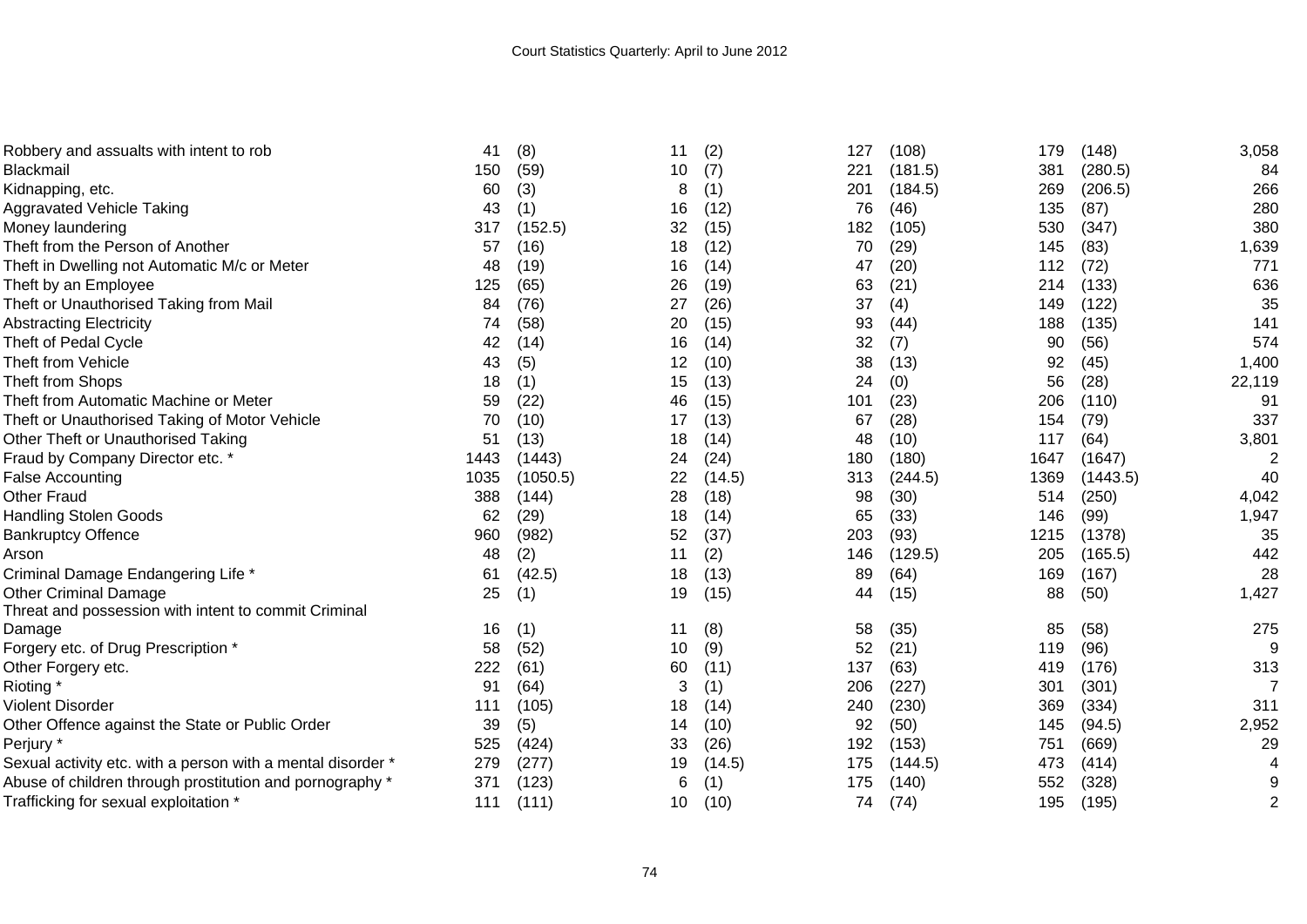| Abuse of trust - sexual offences                            | 921  | (307)    | 4  | (3)    | 172 | (165)   | 1096 | (479)    | 3              |
|-------------------------------------------------------------|------|----------|----|--------|-----|---------|------|----------|----------------|
| Gross Indecency with Children *                             | 2212 | (2211.5) | 10 | (9.5)  | 204 | (204)   | 2425 | (2425)   | 2              |
| Betting, Gaming and Lotteries offences *                    | 0    | (0)      |    | (7)    | 0   | (0)     |      | (7)      |                |
| Assist Entry of Illegal Immigrant                           | 284  | (124)    | 42 | (8)    | 188 | (174)   | 514  | (348)    | 85             |
| Perverting the Course of Justice                            | 95   | (22)     | 15 | (9)    | 140 | (114)   | 250  | (182)    | 609            |
| Absconding from Lawful Custody                              | 54   | (5)      | 9  | (1)    | 70  | (21)    | 133  | (48)     | 73             |
| <b>Firearms Act Offence</b>                                 | 82   | (54)     | 17 | (14)   | 106 | (57.5)  | 204  | (155.5)  | 354            |
| Revenue Law Offence *                                       | 268  | (272)    | 46 | (25)   | 33  | (0)     | 338  | (314)    | 7              |
| Failing to Surrender to Bail                                | 41   | (5)      | 12 | (0)    | 24  | (0)     | 77   | (14)     | 924            |
| Trade Descriptions Act and Similar Offences                 | 272  | (268.5)  | 46 | (36)   | 101 | (42)    | 419  | (407)    | 230            |
| Health and Safety at Work etc. Act 1974                     | 450  | (365)    | 48 | (44)   | 54  | (30)    | 553  | (458)    | 181            |
| Possession of Obscene Material etc.                         | 339  | (265)    | 47 | (15)   | 125 | (112)   | 511  | (434)    | 331            |
| Protection from Eviction Act 1977.                          | 322  | (151)    | 49 | (42)   | 115 | (119)   | 486  | (312)    | 6              |
| Miscellaneous sexual offences                               | 73   | (20.5)   | 20 | (14)   | 115 | (79)    | 208  | (157)    | 252            |
| Adulteration of Food *                                      | 180  | (182.5)  | 32 | (28.5) | 105 | (69.5)  | 317  | (327)    | 14             |
| <b>Public Health</b>                                        | 229  | (184)    | 36 | (34)   | 72  | (28)    | 336  | (273)    | 520            |
| Drug offences                                               | 48   | (1)      | 20 | (15)   | 50  | (0)     | 118  | (65)     | 14,961         |
| Town and Country Planning Act 1990                          | 166  | (70.5)   | 40 | (34)   | 79  | (35)    | 285  | (170)    | 244            |
| Disclosure, obstruction, false or misleading statements *   | 114  | (7)      | 13 | (7)    | 58  | (19.5)  | 186  | (48)     | 28             |
| Dangerous Driving                                           | 56   | (36.5)   | 27 | (18)   | 125 | (100.5) | 208  | (178)    | 700            |
| Driving licence related offences: Making false statements * | 1558 | (1557.5) | 9  | (8.5)  | 43  | (42.5)  | 1609 | (1608.5) | $\overline{2}$ |
| Vehicle insurance offences: Making false statements         | 185  | (107)    | 26 | (26)   | 45  | (14)    | 257  | (178)    | 83             |
| Work record or emplyment offences                           |      |          |    |        |     |         |      |          | 0              |
| Miscellaneous motoring offences (indictable)                |      |          |    |        |     |         |      |          | 0              |
| <b>Summary Non-Motoring offences</b>                        |      |          |    |        |     |         |      |          |                |
| Adulteration of Food, Drug, etc.                            |      |          |    |        |     |         |      |          | ∩              |
| Assault On Constable                                        | 15   | (1)      | 18 | (15)   | 52  | (21)    | 86   | (54)     | 2,953          |
| Common assault, etc                                         | 27   | (2)      | 18 | (14)   | 63  | (48)    | 107  | (81)     | 17,060         |
| Betting or Gaming Offence                                   | 3    | (0)      | 5  | (1)    | 91  | (0)     | 98   | (3)      | 73             |
| Brothel Keeping *                                           | 512  | (222)    | 11 | (14)   | 87  | (3)     | 610  | (498)    | 3              |
| <b>Cruelty to Animals</b>                                   | 97   | (87)     | 39 | (37)   | 72  | (40)    | 208  | (183.5)  | 420            |
| Diseases of Animals Act *                                   | 194  | (194)    | 22 | (22)   | 70  | (70)    | 286  | (286)    | 1              |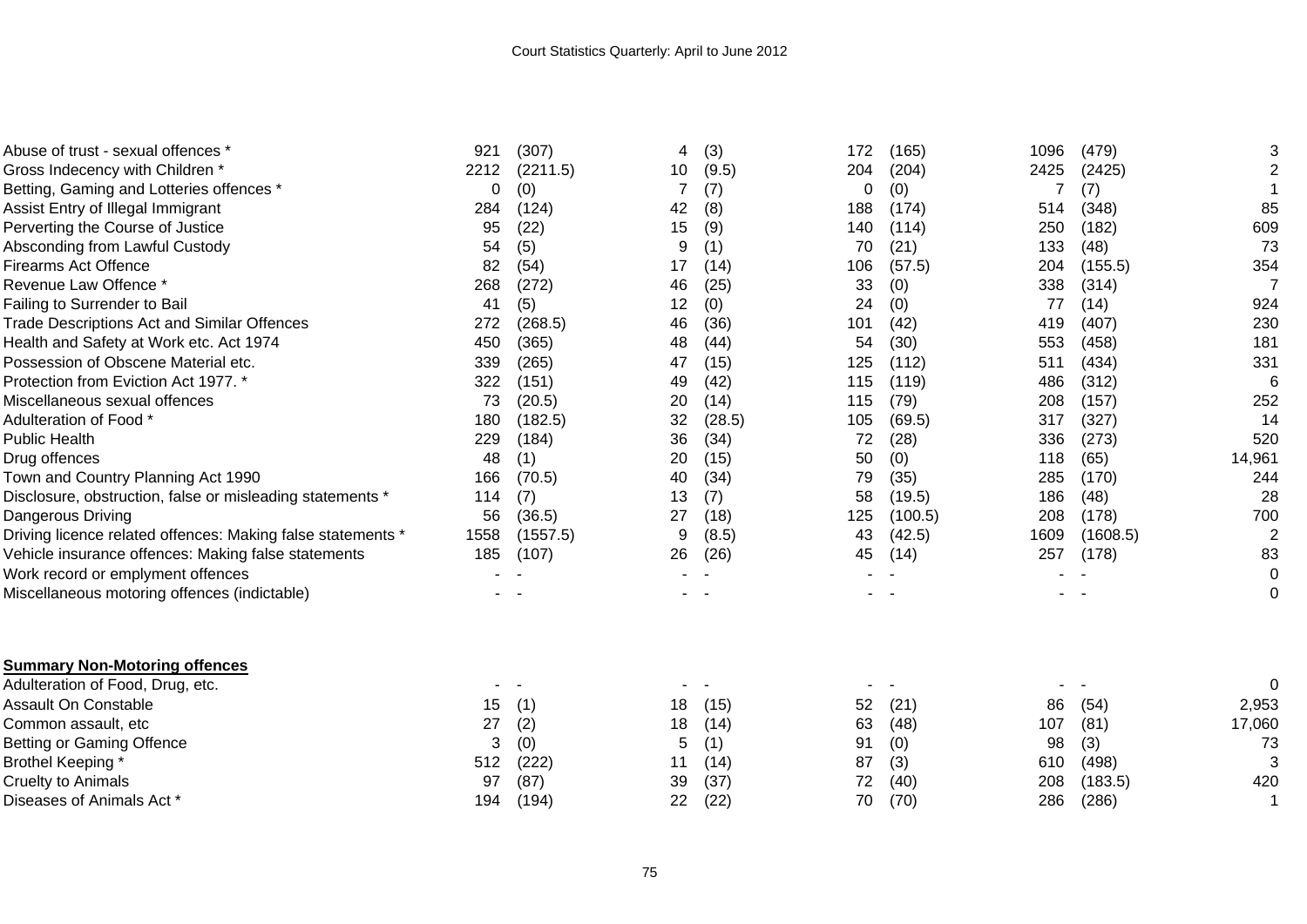| Offences Relating to Dogs                    | 83  | (75)    | 30  | (28)   | 39  | (12)   | 152 | (143)   | 285            |
|----------------------------------------------|-----|---------|-----|--------|-----|--------|-----|---------|----------------|
| <b>Education Acts</b>                        | 68  | (55)    | 40  | (35)   | 19  | (0)    | 127 | (111)   | 3,422          |
| Firearms Acts                                | 49  | (33)    | 26  | (21)   | 31  | (5)    | 106 | (86)    | 73             |
| Fishery Acts                                 | 161 | (166)   | 45  | (43)   |     | (0)    | 213 | (214)   | 684            |
| <b>Friendly Societies Acts *</b>             | 183 | (14)    | 35  | (39.5) | 0   | (0)    | 218 | (54)    | 6              |
| Night Poaching*                              | 61  | (42)    | 51  | (53)   | 42  | (21)   | 154 | (143)   | 23             |
| Day Poaching                                 | 47  | (44)    | 36  | (34.5) | 40  | (15)   | 123 | (99)    | 80             |
| Unlawful Possession of Game, etc.            |     |         |     |        |     |        |     |         | 0              |
| Other Offence against Game Law *             | 156 | (125.5) | 46  | (41.5) | 43  | (41.5) | 246 | (175.5) | 26             |
| Obstruction Other than by Vehicle            | 32  | (1)     | 29  | (25.5) | 54  | (31)   | 114 | (121)   | 46             |
| Nuisance Other than by Vehicle *             | 81  | (48)    | 45  | (43.5) | 25  | (0)    | 150 | (165)   | 10             |
| Other Highways Act Offence                   | 121 | (106)   | 24  | (18)   | 15  | (0)    | 159 | (141)   | 30             |
| Public Order Act 1986                        | 23  | (1)     | 19  | (16)   | 44  | (8)    | 86  | (52)    | 7,860          |
| <b>Interference with Motor Vehicles</b>      | 29  | (1)     | 14  | (12)   | 41  | (21)   | 84  | (65)    | 279            |
| Unauthorised Taking of a Conveyance          | 34  | (2)     | 17  | (14)   | 34  | (7)    | 85  | (51)    | 715            |
| Summary Aggravated Vehicle Taking            | 31  | (2)     | 20  | (16)   | 27  | (2)    | 77  | (49)    | 349            |
| Horsedrawn Vehicle offences *                | 23  | (22.5)  | 29  | (28.5) | 6   | (4)    | 57  | (55)    | 4              |
| Pedal Cycle offences                         | 72  | (62)    | 37  | (35)   | 21  | (0)    | 130 | (114)   | 208            |
| Offences involving impersonation *           | 38  | (21)    | 25  | (19)   | 53  | (14)   | 116 | (56)    | 13             |
| Drunkenness, Simple                          | 8   | (1)     | 15  | (14)   | 13  | (0)    | 36  | (19)    | 214            |
| Drunkenness, with Aggravation                |     | (1)     | 17  | (16)   | 15  | (0)    | 36  | (19)    | 4,659          |
| Offence by Licenced Person, etc.             | 575 | (300)   | 28  | (31)   | 34  | (43)   | 637 | (385)   |                |
| Other Offence against the Liquor Law         | 32  | (0)     | 21  | (18)   | 21  | (0)    | 74  | (23)    | 585            |
| Selling Tobacco to Juvenile *                | 165 | (169.5) | 35  | (32)   | 28  | (3.5)  | 228 | (227)   | 28             |
| Shops Act*                                   | 310 | (293)   | 140 | (63)   | 11  | (0)    | 461 | (355)   | 19             |
| <b>Employment of Children Acts</b>           |     |         |     |        |     |        |     |         | 0              |
| Summary Criminal or Malicious Damage Offence | 28  | (1)     | 17  | (15)   | 36  | (7)    | 82  | (48)    | 7,324          |
| Merchant Shipping Acts *                     |     | (0.5)   |     | (1.5)  | 145 | (145)  | 147 | (147)   | $\overline{2}$ |
| <b>Social Security Offence</b>               | 466 | (300.5) | 45  | (42)   | 35  | (6)    | 547 | (383)   | 1,786          |
| Military Law - Army                          |     |         |     |        |     |        |     |         |                |
| Military Law - Navy                          |     |         |     |        |     |        |     |         |                |
| Military Law - Air Force *                   | 28  | (31)    | 23  | (16)   | 52  | (3)    | 104 | (84)    | 11             |
| Park, Common or Other Open Space Offence *   | 77  | (77)    | 43  | (43)   | 97  | (97)   | 217 | (217)   |                |
| Reporting Restrictions offences *            | 174 | (174)   | 30  | (30)   | 0   | (0)    | 204 | (204)   |                |
|                                              |     |         |     |        |     |        |     |         |                |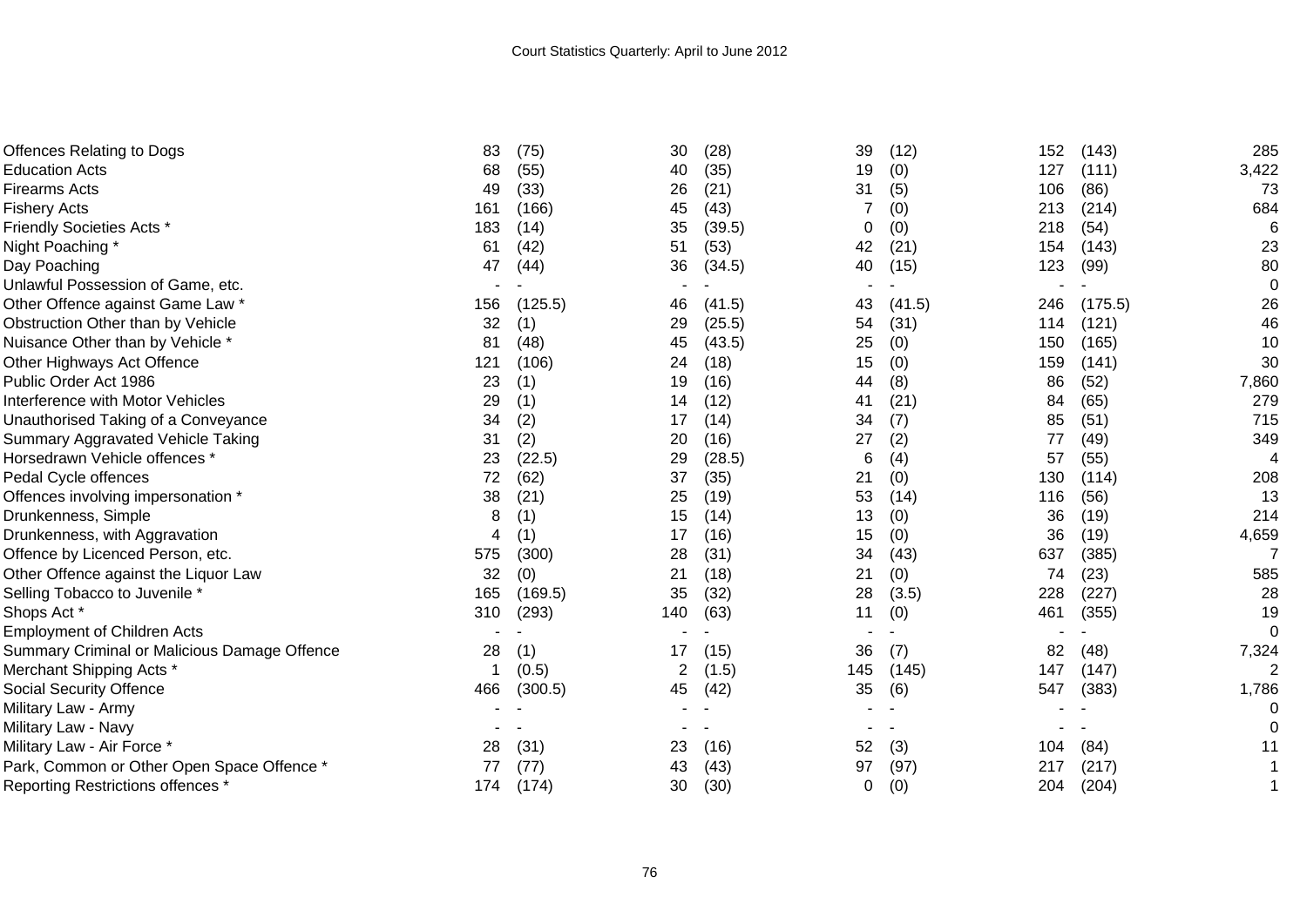| Pedlars Act                                         | 41  | (32)  | 40  | (39.5) | 8   | (0)    | 88  | (82.5)  | 52             |
|-----------------------------------------------------|-----|-------|-----|--------|-----|--------|-----|---------|----------------|
| <b>Disorderly Behaviour</b>                         | 50  | (34)  | 41  | (42)   | 9   | (0)    | 100 | (92)    | 259            |
| <b>Playing in Street</b>                            |     |       |     |        |     |        |     |         | 0              |
| Other Offence against local regulations             | 32  | (1)   | 19  | (15)   | 21  | (0)    | 72  | (42)    | 37             |
| Kerb Crawling *                                     | 25  | (0)   | 43  | (2)    | 180 | (0)    | 249 | (6)     | 19             |
| Offence by Prostitute                               | 4   | (0)   | 20  | (15)   | 38  | (5)    | 62  | (30)    | 137            |
| Aiding, etc. Offence by Prostitute                  | 18  | (4)   | 31  | (25)   | 43  | (14)   | 92  | (76)    | 57             |
| <b>Public Health Offence</b>                        | 135 | (142) | 45  | (40)   | 12  | (0)    | 193 | (193.5) | 2,326          |
| Railway Offence                                     | 106 | (105) | 50  | (46)   | 5   | (0)    | 161 | (158)   | 16,619         |
| Motor Vehicle Licence                               | 148 | (127) | 52  | (40)   |     | (0)    | 207 | (171)   | 8,497          |
| Other Offence Against Revenue Law                   | 235 | (195) | 76  | (83)   | 23  | (0)    | 334 | (278)   | 47             |
| Stage Carriage or Public Service Vehicle Offence    | 86  | (72)  | 32  | (35)   | 4   | (0)    | 122 | (111)   | 7,747          |
| Sexual Offences - Miscellaneous *                   | 37  | (13)  | 39  | (51)   | 25  | (42)   | 102 | (116)   | 5              |
| Private security industry *                         | 368 | (108) | 280 | (41)   | 155 | (29)   | 803 | (257)   | $\overline{7}$ |
| Tram or Trolley Vehicle Offence                     | 168 | (162) | 50  | (52)   |     | (0)    | 219 | (215)   | 503            |
| Begging                                             | 18  | (0)   | 22  | (16)   | 13  | (0)    | 52  | (31)    | 357            |
| Sleeping Out *                                      | 25  | (11)  | 34  | (40)   | 9   | (0)    | 68  | (57.5)  | 8              |
| <b>Found In Enclosed Premises</b>                   | 12  | (1)   | 15  | (14)   | 34  | (7)    | 61  | (46)    | 143            |
| Other Vagrancy Offences *                           | 109 | (109) | 14  | (13.5) | 39  | (39)   | 162 | (161.5) | $\overline{2}$ |
| Weights and Measures Acts *                         | 89  | (89)  | 36  | (36)   | 28  | (28)   | 153 | (153)   | 3              |
| Wild Birds Protection Acts <sup>*</sup>             | 92  | (101) | 37  | (30)   | 98  | (47.5) | 227 | (209.5) | 6              |
| Wireless Telegraphy Acts                            | 98  | (109) | 56  | (55)   | 5   | (0)    | 159 | (159)   | 45,142         |
| Video Recording Act 1984 *                          | 259 | (259) | 119 | (119)  | 127 | (127)  | 505 | (505)   |                |
| Drug Offence                                        | 26  | (12)  | 13  | (12)   | 19  | (0)    | 58  | (35)    | 581            |
| Immigration Offence *                               | 234 | (30)  | 32  | (29)   | 220 | (0)    | 486 | (59)    | 5              |
| Other Summary Non-Motoring Offence                  | 101 | (42)  | 28  | (21)   | 31  | (0)    | 160 | (107)   | 5,400          |
| <b>Summary Motoring</b>                             |     |       |     |        |     |        |     |         |                |
| Driving etc after consuming alcohol or taking drugs | 13  | (0)   | 23  | (16)   | 25  | (0)    | 61  | (23)    | 11,533         |
| Careless driving                                    | 103 | (99)  | 46  | (40)   | 32  | (0)    | 182 | (171)   | 10,289         |
| <b>Accident offences</b>                            | 93  | (95)  | 39  | (35)   | 38  | (2)    | 171 | (165)   | 901            |
| Driving licence related offences                    | 81  | (75)  | 43  | (36)   | 25  | (0)    | 148 | (137)   | 10,141         |
| Vehicle insurance offences                          | 87  | (80)  | 46  | (40)   | 26  | (0)    | 159 | (142)   | 19,349         |
| Vehicle registration and excise licence offences    | 187 | (165) | 52  | (41)   | 5   | (0)    | 245 | (220)   | 14,251         |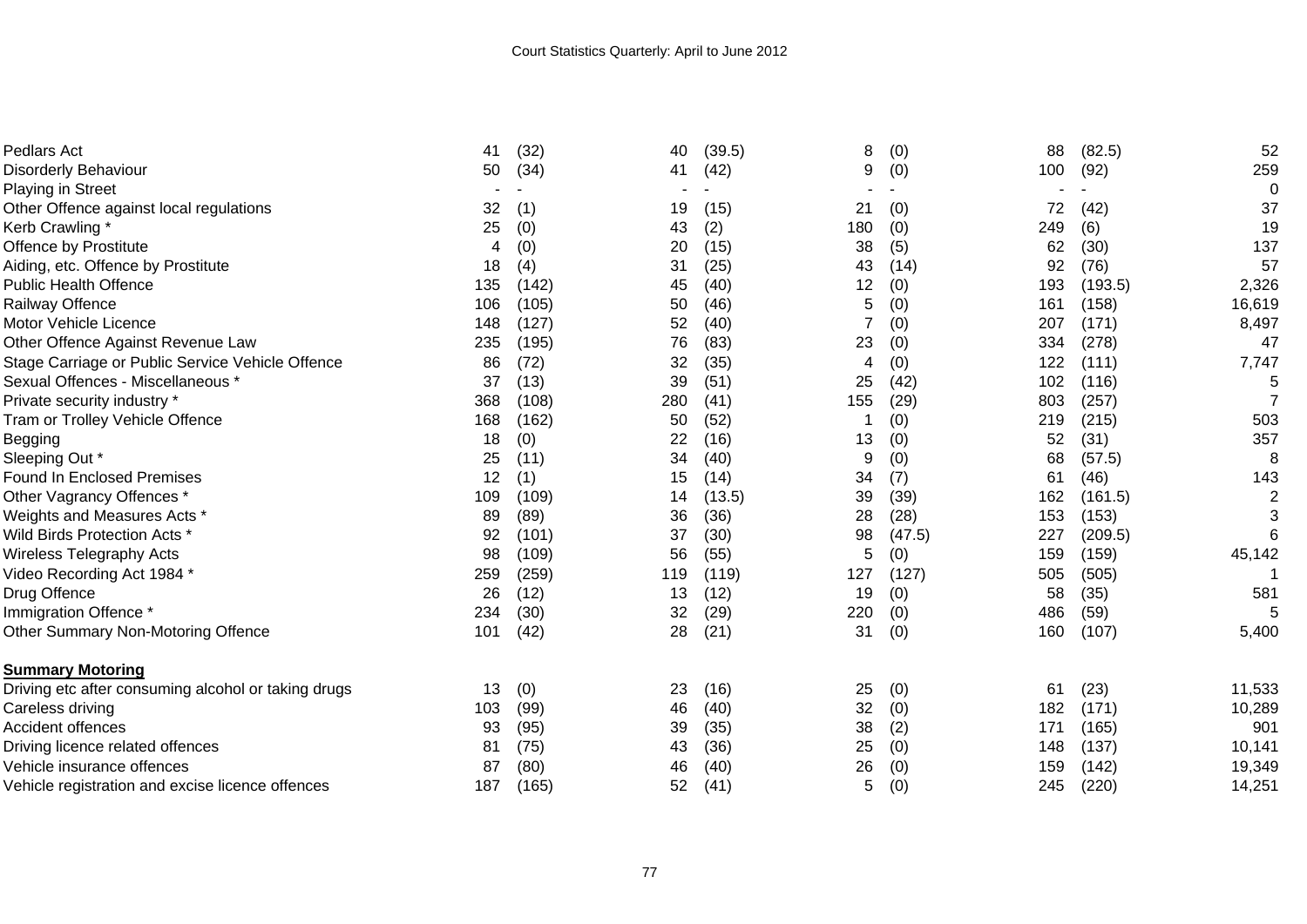| Work record or employment offences                    | 160 | (155)   | 54 | (50)   | 93 | (0)  | 307 | (221)   | 276     |
|-------------------------------------------------------|-----|---------|----|--------|----|------|-----|---------|---------|
| Operators licence offences                            | 125 | (124.5) | 38 | (35)   | 20 | (0)  | 183 | (189.5) | 64      |
| Vehicle test offences                                 | 94  | (89.5)  | 43 | (40)   | 25 | (0)  | 163 | (150)   | 652     |
| Fraud, Forgery etc associated with Vehicle or Driver  |     |         |    |        |    |      |     |         |         |
| Records                                               | 104 | (98)    | 43 | (35)   | 88 | (17) | 235 | (189)   | 137     |
| Vehicles or parts in dangerous or defective condition | 92  | (82)    | 47 | (41)   | 22 | (0)  | 160 | (143)   | 1,672   |
| Speed limit offences                                  | 136 | (153)   | 56 | (44)   | 12 | (0)  | 204 | (206)   | 31,279  |
| Motorway offences (other than speeding)               | 104 | (103)   | 43 | (39)   | 28 | (0)  | 175 | (157)   | 101     |
| Neglect of traffic directions                         | 119 | (135)   | 54 | (48)   | 17 | (0)  | 190 | (194)   | 4,334   |
| Neglect of pedestrian rights                          | 91  | (88)    | 41 | (38)   | 21 | (0)  | 153 | (155)   | 381     |
| Obstruction, waiting and parking offences             | 129 | (108.5) | 53 | (46)   | 28 | (0)  | 210 | (182.5) | 610     |
| Lighting offences                                     | 98  | (95)    | 53 | (47)   | 10 | (0)  | 162 | (157.5) | 438     |
| Noise offences                                        | 93  | (98)    | 45 | (43)   | 9  | (0)  | 147 | (158)   | 39      |
| Load offences                                         | 97  | (91.5)  | 49 | (41)   | 15 | (0)  | 161 | (153.5) | 768     |
| Offences particular to motorcycles                    | 71  | (50)    | 37 | (30.5) | 15 | (0)  | 123 | (93)    | 36      |
| Miscellaneous motoring offences (including trailer    |     |         |    |        |    |      |     |         |         |
| offences)                                             | 120 | (132)   | 54 | (50)   | 28 | (0)  | 203 | (196)   | 16,450  |
| Other offences                                        | 10  | (1)     | 4  | (0)    | 6  | (0)  | 20  | (1)     | 1,009   |
| All criminal offences                                 | 89  | (66)    | 37 | (31)   | 33 | (0)  | 158 | (137)   | 352,043 |

\* Figures for these offences should be treated with caution as they are based on less than 30 cases and are more likely to be skewed by extremely long or short cases.

– no cases recorded for these offences

(66) numbers in brackets refer to the median timeliness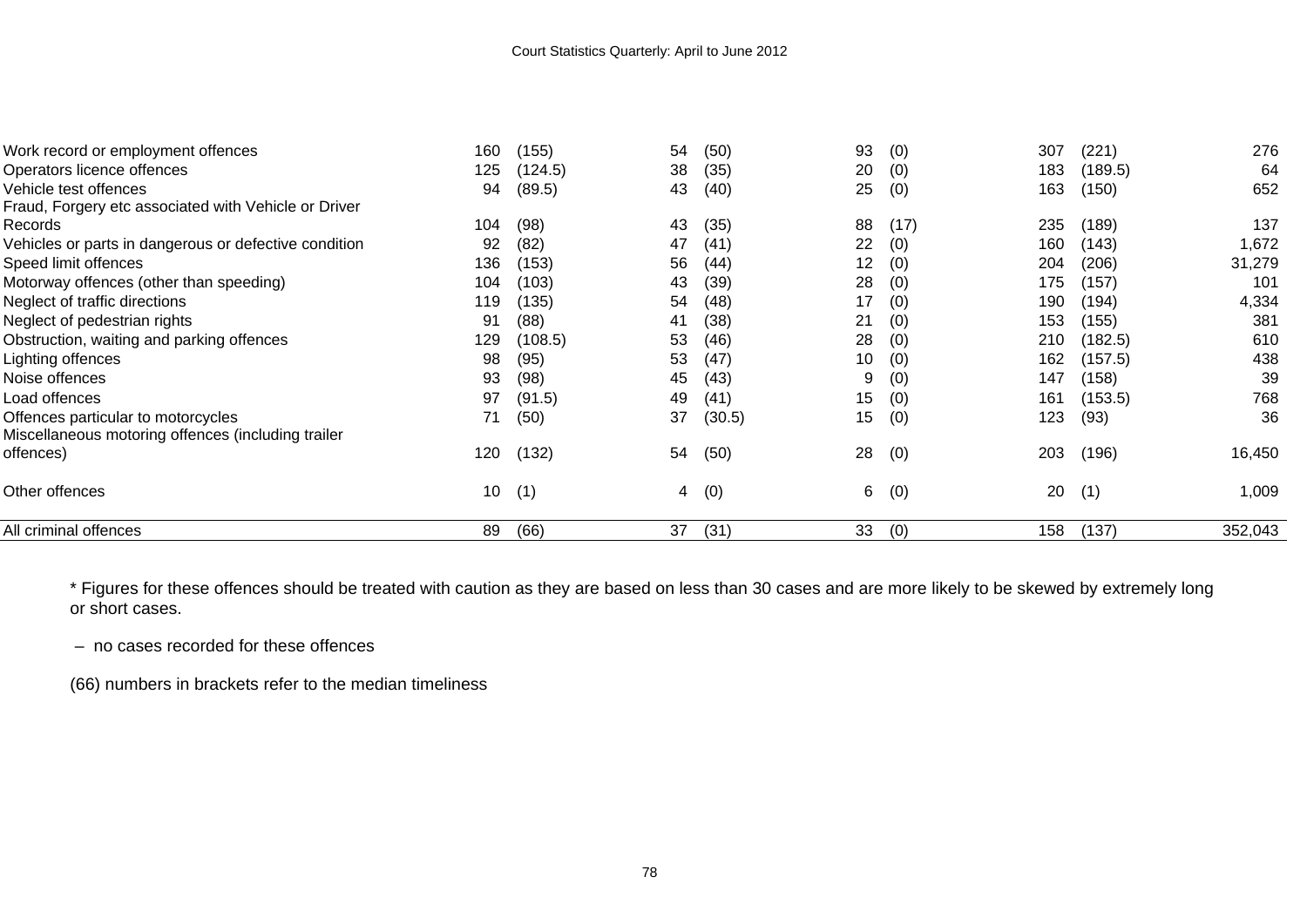# **Glossary**

This glossary provides a brief description of the main terms used in the Commentary section of this report. For further information, please contact the Justice Statistics Analytical Services division using the details provided in the Contacts section at the end of this bulletin.

# **Civil (non-family) matters**

**Administration order**: Combines a debtor's debts under certain conditions (see note 6 to Table 1.8), enabling the debtor to make regular payments to the court which are then distributed to the various creditors.

**Attachment of earnings order**: Obliges the debtor's employer to deduct a set sum from the debtor's pay and forward it to the court.

**Bankruptcy petitions**: Petitions made by a debtor (who owes the debt) or one or more creditors where an individual is unable to pay his or her debt(s).

**Charging order**: Enables the creditor to obtain security for the payment against an asset(s), typically property, owned by the debtor.

**Claims for recovery of land**: These include claims for the repossession of property by a mortgage lender, social or private landlord e.g. where the mortgagee or tenant fails to keep up with mortgage or rental payments.

**Company windings up petitions**: Petitions made by a creditor, shareholder or director to wind up (or dissolve) a company which cannot pay its creditor(s), to whom debt is owed.

**Orders for sale**: A court order forcing the debtor to sell an asset(s), typically a property, following a charging order.

**Other claims**: These include, amongst others, claims for the return of goods, injunctions (to make somebody do something or to stop them doing it), and insolvency petitions (where a company or individual has debts that they are unable to pay).

**Small claim/fast track/multi track cases**: If a claim is defended, the next step is for further information to be provided by the parties following which a judge in the county court assigns the case to one of three case management tracks. The small claims track is for less complex cases, which generally have claim values of up to £5,000. The fast track is for more complicated cases, generally with a claim value of over £5,000 and up to £15,000 for proceedings issued before 6 April 2009, otherwise £25,000. The multi track is for the most complex cases which are not allocated to the small claim or fast track. Many defended cases are settled by the parties involved, or withdrawn, either before or after allocation to one of these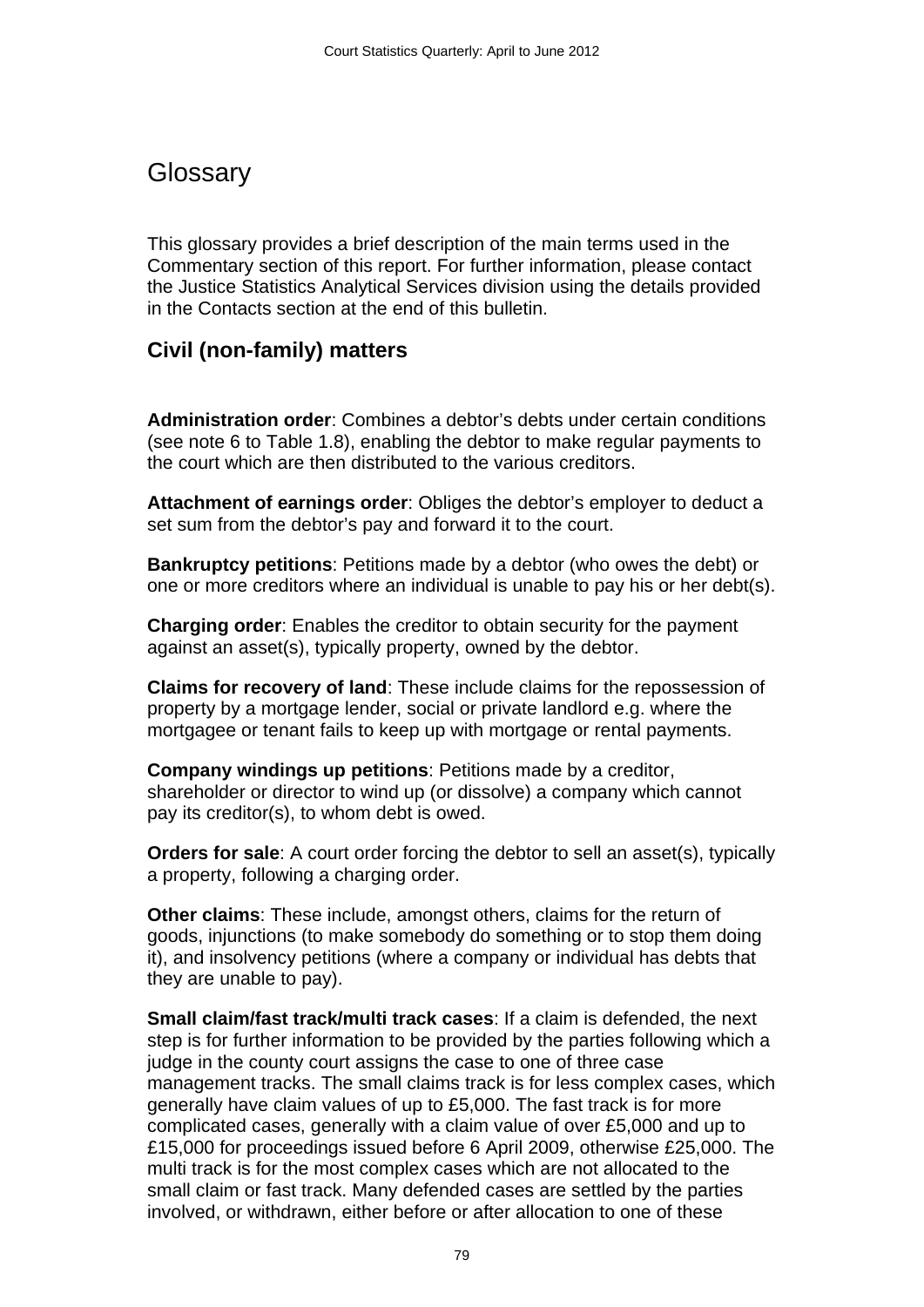tracks. Around half of cases allocated to the small claims track are resolved at small claims hearings while a lower proportion of cases allocated to the fast or multi track are disposed of by trials.

**Specified money claims**: Claims made by an individual, company or organisation for a specified amount of money.

**Third party debt order**: Enables the creditor to secure payment by freezing and then seizing money owed or payable by a third party to the debtor.

**Unspecified money claims**: Claims made by an individual, company or organisation for an unspecified amount of money.

**Warrant of committal**: Enforces a judgment for which the penalty for failure to comply is imprisonment. It authorises the bailiff to arrest the person and deliver them to prison or court.

**Warrant of delivery**: Enforces a judgment for the return of particular goods or items.

**Warrant of execution**: To enforce a judgment made in a county court, where unless the amount due under the warrant is paid, saleable items owned by the debtor can be recovered by the court and sold.

**Warrant of possession**: To enforce a court order for the repossession of property.

## **Family matters**

**Ancillary Relief**: This refers to a number of different types of order used to settle financial disputes during divorce proceedings. Examples include: periodical payments, pension sharing, property adjustment and lump sums, and they can be made in favour of either the former spouse or the couple's children.

**Application**: The act of asking the court to make an order.

**Decree Absolute**: This is the final order made in divorce proceedings that can be applied for six weeks and one day after a decree nisi has been given. Once this is received, the couple are no longer legally married and are free to remarry.

**Decree Nisi:** This is the first order made in divorce proceedings and is given when the court is satisfied that there are reasonable grounds for granting the divorce. It is used to apply for a decree absolute.

**Disposal**: Completion of a case, where an outcome is determined by an order being made or refused or where the application is withdrawn.

**Dissolution**: The legal termination of a marriage by a decree of divorce, nullity or presumption of death or of a civil partnership by the granting of a dissolution order.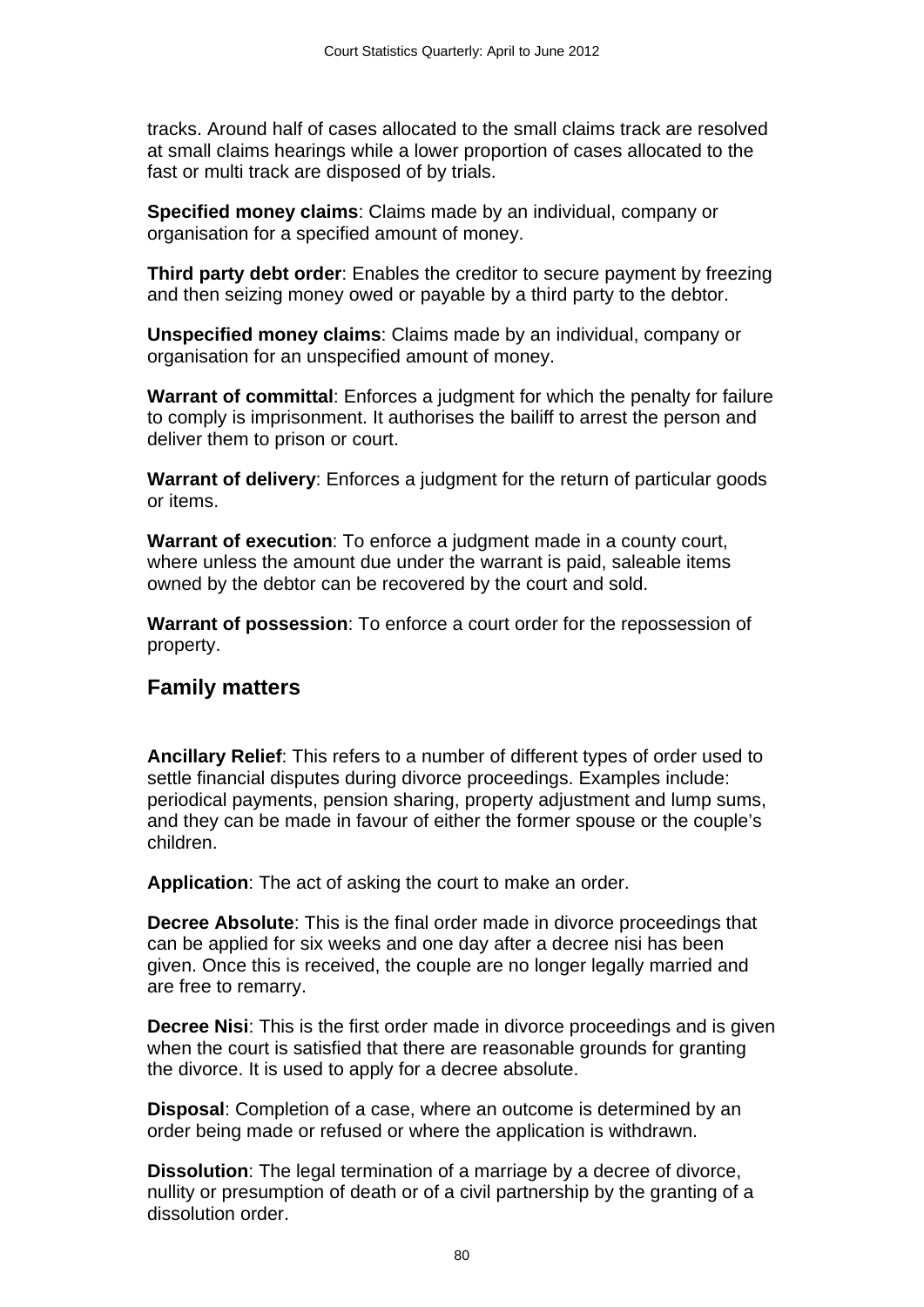**Divorce**: This is the legal ending of a marriage.

**Judicial Separation**: This is a type of order that does not dissolve a marriage but absolves the parties from the obligation to live together and allows the court to exercise all the powers which it has to divide the matrimonial property just as it can in the case of a divorce. This procedure might, for instance, be used if religious beliefs forbid or discourage divorce.

**Non-molestation Order**: This is a type of civil injunction used in domestic violence cases. It prevents the applicant and/or any relevant children from being molested by someone who has previously been violent towards them. Since July 2007, failing to obey the restrictions of these orders has been a criminal offence for which someone could be arrested.

**Nullity**: This is where a marriage is ended by being declared not valid. This can either be because the marriage was void (not allowed by law) or because the marriage was voidable (the marriage was legal but there are circumstances that mean it can be treated as if it never took place).

**Occupation Order**: This is a type of civil injunction used in domestic violence cases. It restricts the right of a violent partner to enter or live in a shared home.

**Order**: The document bearing the seal of the court recording its decision in a case.

**Petition (for divorce)**: An application for a decree nisi or a judicial separation order.

**Private Law**: Refers to Children Act 1989 cases where two or more parties are trying to resolve a private dispute. This is commonly where parents have split up and there is a disagreement about contact with, or residence of, their children.

**Public Law**: Refers to Children Act 1989 cases where there are child welfare issues and a local authority, or an authorised person, is stepping in to protect the child and ensure they get the care they need.

## **Criminal matters**

### **Magistrates' courts**

**Adult breach proceedings**: Proceedings against an adult defendant (aged 18 or over) who has breached an order which was previously imposed against him/her.

**Adult indictable cases**: The most serious offences, such as murder and rape, which must be heard at the Crown Court. The involvement of the magistrates' court is generally brief: a decision is made on whether to grant bail, and other legal issues, such as reporting restrictions, are considered. The case is then passed to the Crown Court.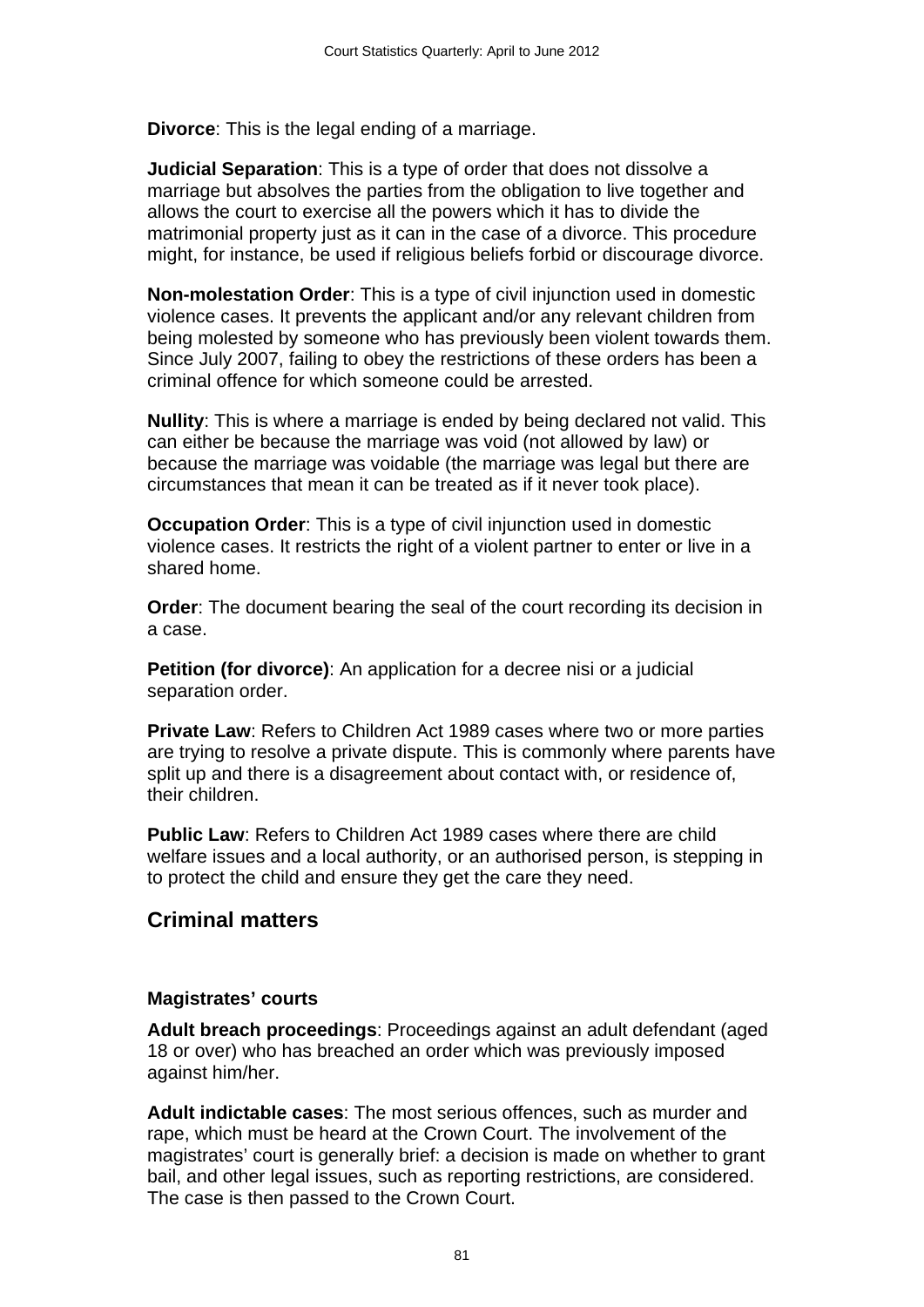**Adult summary proceedings**: The less serious offences, where the defendant is an adult (aged 18 or over). The defendant is not usually entitled to trial by jury, so these cases are disposed of in the magistrates' courts. Summary offences are subdivided into Summary Motoring and Summary Non-Motoring cases:

**Adult summary motoring proceedings**: Offences such as driving whilst disqualified, speeding and failure to stop.

**Adult summary non-motoring proceedings**: Offences such as TV license evasion, minor assaults and criminal damage where less than £5000 worth of damage is caused.

**Adult triable-either-way cases**: These are more serious than summary offences, and can be dealt with either by magistrates or before a judge and jury at the Crown Court. Such offences include dangerous driving and theft and handling stolen goods. A defendant can invoke his/her right to trial in the Crown Court, or the magistrates can decide that a case is sufficiently serious that it should be dealt with in the Crown Court where tougher sentences can be imposed if the defendant is found guilty.

**'Cracked' trial**: A trial where, on the day, an acceptable plea is offered by the defendant or the prosecution offers no evidence against the defendant.

**Criminal proceeding**: The administration of justice in cases involving an individual who has been accused of a crime, beginning with the initial investigation of the crime and concluding either with an acquittal or conviction.

**'Effective' trial**: A trial which begins on the scheduled date and reaches a conclusion.

**'Ineffective' trial**: A trial that does not go ahead on the scheduled trial date due to action or inaction by one or more of the prosecution, the defence or the court and a further listing for trial is required.

**Youth proceedings**: These are proceedings of any type where the defendant is a youth, aged between 10 and 17.

### **The Crown Court**

The Crown Court is a unitary court which sits in approximately 77 different locations across England and Wales. It deals with serious criminal cases, which can be classified into the following four categories:

- 1. **Sent for trial cases**: Cases sent for trial by the magistrates' court because they can only be heard by the Crown Court.
- 2. **Committed for trial cases**: Cases which can be heard in either a magistrates' court or the Crown Court. A defendant can elect to be tried in the Crown Court or a magistrate can decide that a case is sufficiently serious that it should be dealt with in the Crown Court.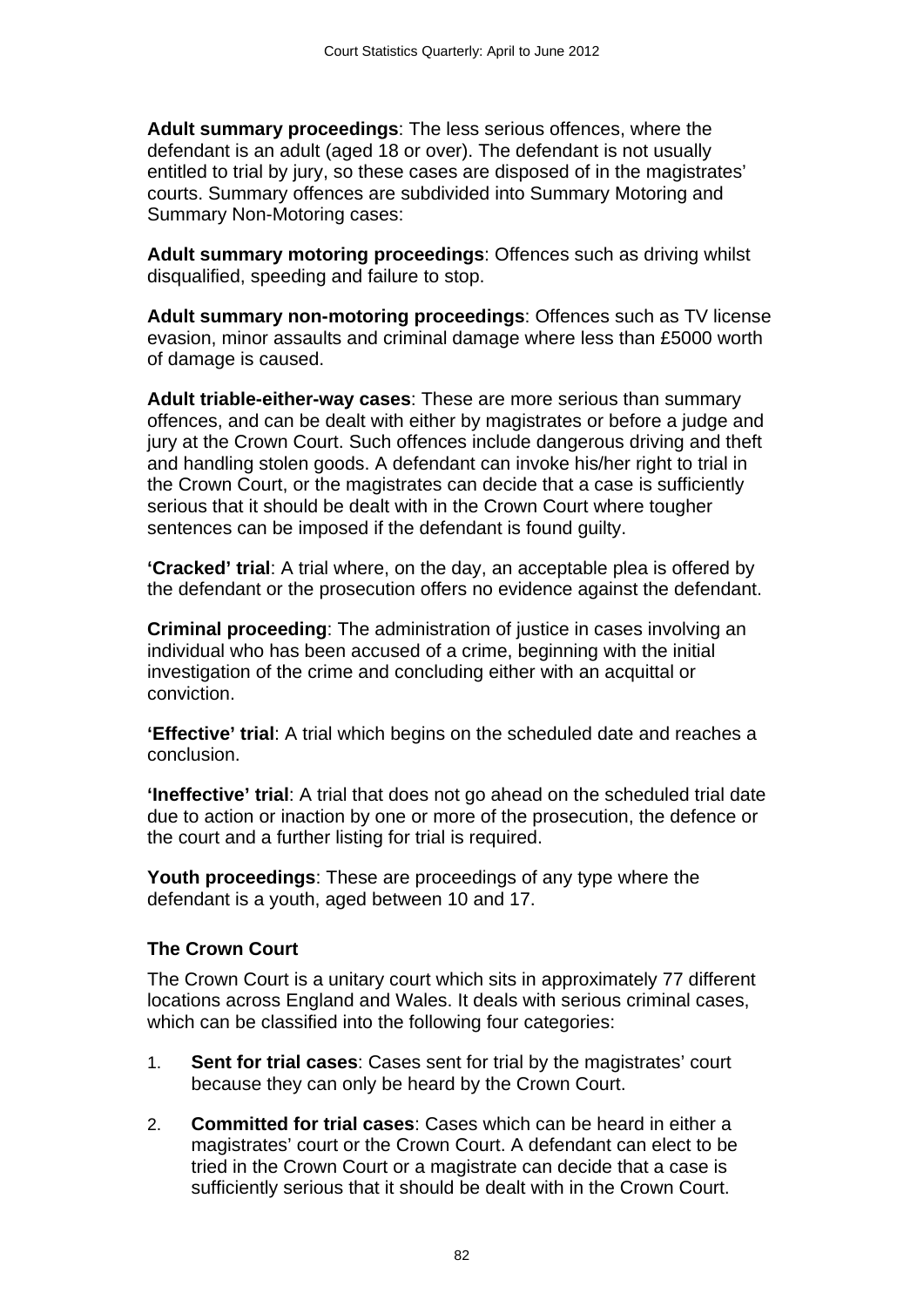3. **Committed for sentence cases**: Cases transferred to the Crown Court for sentencing where defendants are found guilty in the magistrates' court. This happens if a magistrate is of the opinion that a greater punishment should be imposed than they are allowed to impose.

#### 4. **Appeals against the decisions of magistrates' courts**.

**Disposal**: The completion of a case referred to the Crown Court.

**Guilty plea**: A guilty plea is recorded if a defendant either: (i) pleads guilty to all counts; (ii) pleads guilty to some counts and not guilty to others and no jury is sworn in respect of the not guilty counts; or (iii) pleads not guilty to some or all counts but offers a guilty plea to alternatives which are accepted (providing no jury is sworn in respect of other counts). A case is treated as a guilty plea only if pleas of guilty are recorded in respect of all defendants.

**Hearing time**: The total duration of all hearings heard in the Crown Court for each case including preliminary, main and sentence hearings.

**Receipt**: A case referred to the Crown Court.

**Waiting time**: The length of time between the date of sending or committal, and the start of the substantive Crown Court hearing.

*Definitions of 'effective', 'cracked' and 'ineffective' trials are under the magistrates' courts section.* 

### **Timeliness of criminal proceedings**

**Charge or laying of information**: This relates to when the defendant is first charged at a police station (for charged cases, where an individual is arrested and formally accused of a crime at a police station) or when the information is laid (for summonsed cases, where an individual receives a written summons advising that an action has been begun against them, and that they are required either to appear in person, or to respond in writing, to the court regarding the alleged offence).

**Completion in magistrates' courts**: When a defendant's case is completed in the magistrates' courts, either when a final decision is reached or the case is passed to the Crown Court.

**Completion**: When a defendant's case is completed and a final decision is reached in either the magistrates' courts or the Crown Court.

**Date of offence**: This relates to the date the alleged offence was committed.

**First listing**: The first hearing of the case in a magistrates' court, whether or not the defendant is present.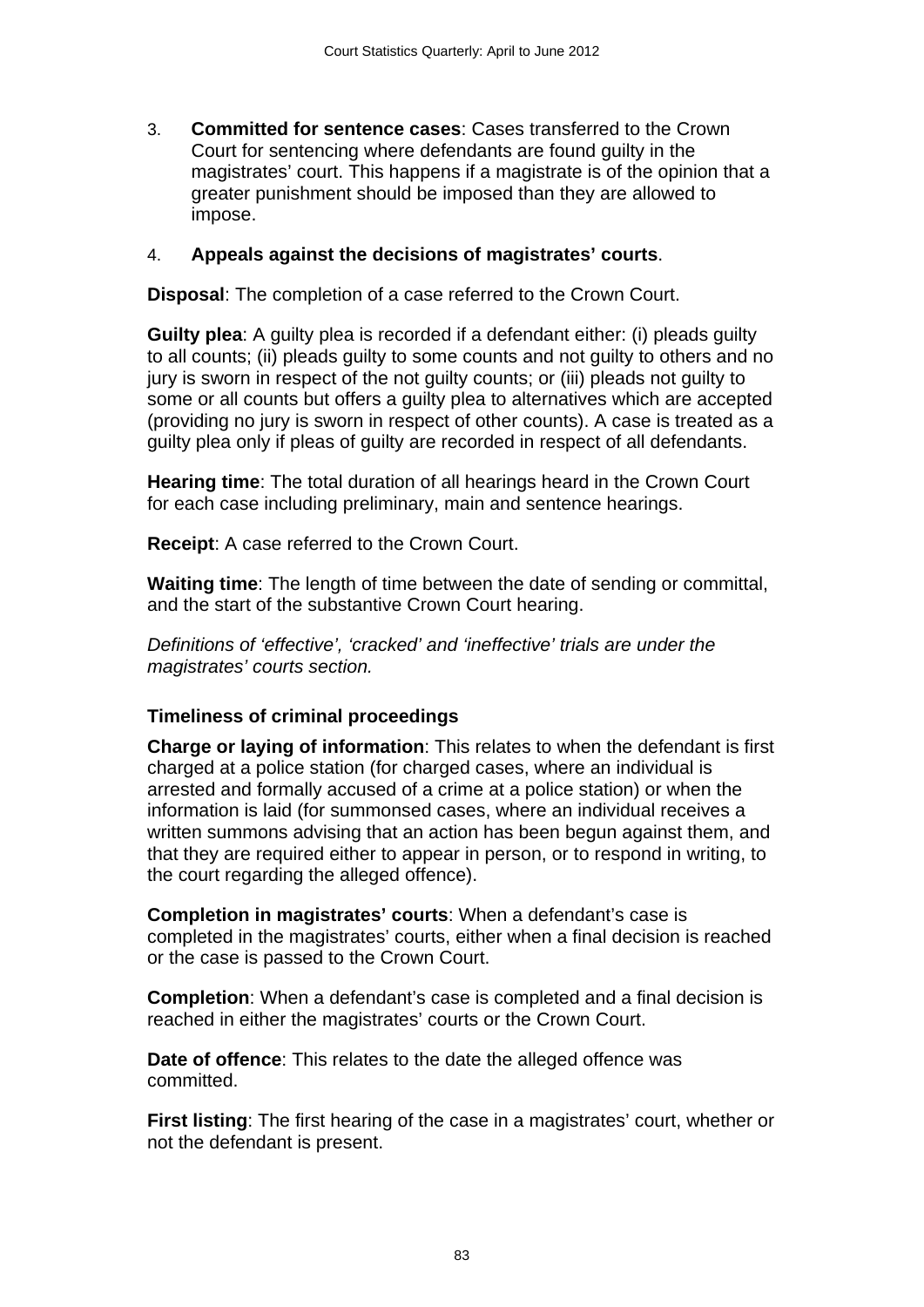#### **Magistrates' courts enforcement data**

**Financial Impositions**: monies owed by defendants, which include court fines, prosecutors' costs, compensation orders, penalty notices and victim surcharge. Excludes confiscation orders

**Imposition month**: the month in which the fine, costs, court orders, penalty notices, or victim surcharge was ordered by the court.

**Fines, prosecutors' costs and compensation orders**: These items are imposed by both magistrates' and Crown court but are enforced by magistrates' courts. Fines monies collected by HMCTS are surrendered to the Consolidated Fund. Prosecutors' costs and compensation order monies are passed by HMCTS to either Crown or private prosecutors and the victims of the crimes committed respectively.

**Confiscation Orders**: Confiscation orders are imposed by the Crown Court under the Proceeds of Crime Act 2003 and are enforced by HMCS, the Crown Prosecution Service and Serious Fraud Office (SFO). Confiscation order receipts are surrendered to the Home Office.

**Penalty Notices**: Penalty Notices are imposed by the police and other agencies and include both Fixed Penalty Notices (FPNs) for traffic rule violations and Anti-Social Behaviour Orders (ASBOs). Notices that remain unpaid after 28 days are converted into fines and enforced as detailed above. Receipts of Penalty Notices and the associated fines are surrendered to the HM Treasury Consolidated Fund.

**Victims' Surcharge**: An additional surcharge is added to fines that are imposed and are enforced as detailed above. The receipts obtained from the collection of these monies by HMCS are passed to the Justice Policy Group of the MoJ to fund victims' services.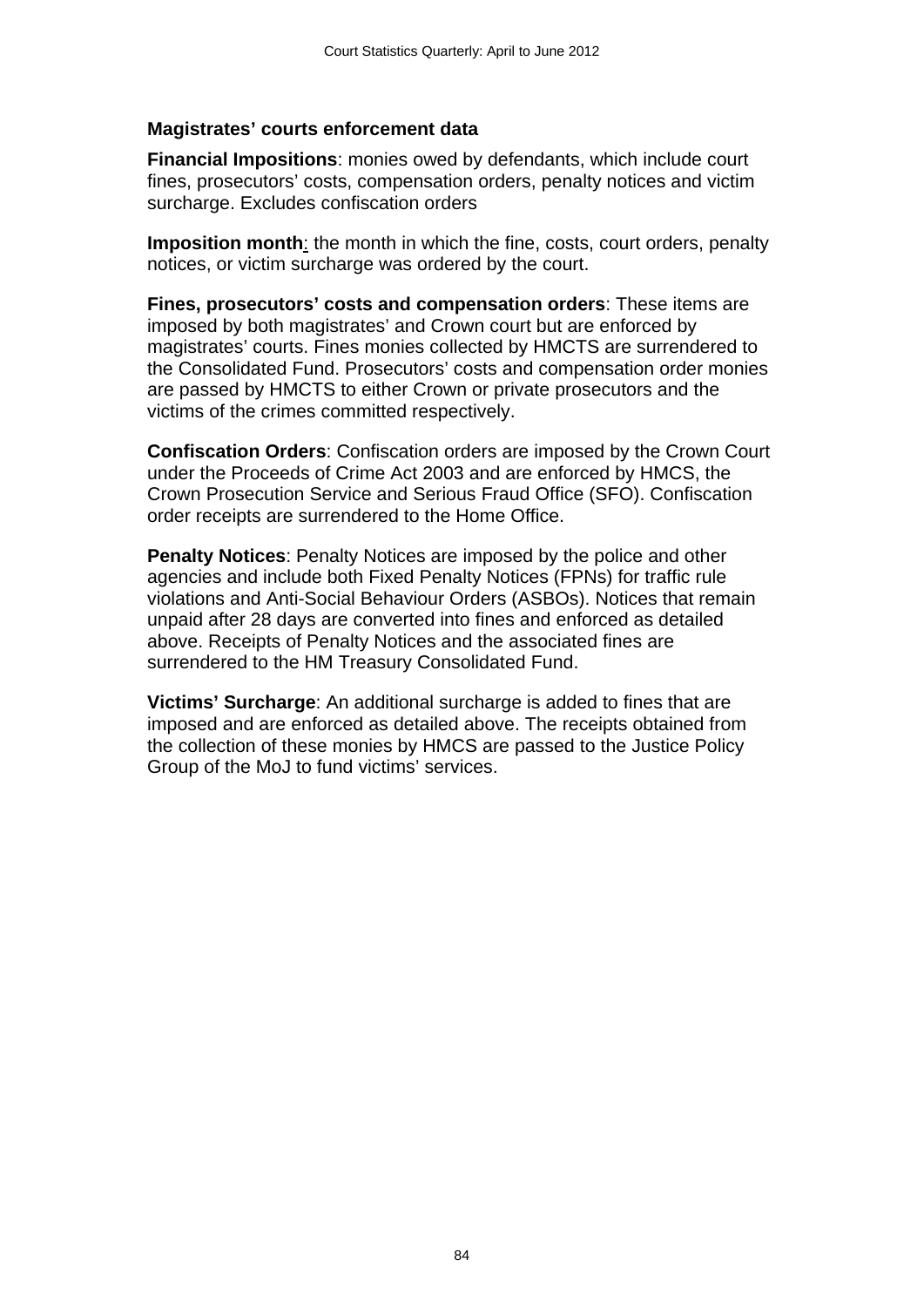# Explanatory notes

1. The United Kingdom Statistics Authority has designated these statistics as National Statistics, in accordance with the Statistics and Registration Service Act 2007 and signifying compliance with the Code of Practice for Official Statistics.

Designation can be broadly interpreted to mean that the statistics:

- meet identified user needs:
- are well explained and readily accessible;
- are produced according to sound methods, and
- are managed impartially and objectively in the public interest.

Once statistics have been designated as National Statistics it is a statutory requirement that the Code of Practice shall continue to be observed.

- 2. The statistics in this bulletin relate to cases in the county, family, Crown and magistrates' courts in England and Wales during the second quarter (April-June) of 2012. Calendar year statistics are published by the MoJ in the statistics report Judicial and Court Statistics.
- 3. Breakdowns of many of the summary figures presented in this bulletin, such as split by case type or by HMCTS area, are available on request. Please contact the Justice Statistics Analytical Services division using the details in the Contacts section.
- 4. Revisions: The statistics for the latest quarter are provisional, and are therefore liable to revision to take account of any late amendments to the administrative databases from which these statistics are sourced. The standard process for revising the published statistics to account for these late amendments is as follows: An initial revision to the statistics for the latest quarter may be made when the next edition of this bulletin is published. Final figures for this quarter, and for other quarters in the same calendar year, will be published in the bulletin presenting the statistics for the first of the following year.

### **Symbols and conventions**

The following symbols have been used throughout the tables in this bulletin:

- $=$  Not applicable
- $0 = Nil$
- $(r)$  = Revised data
- $(p)$  = Provisional data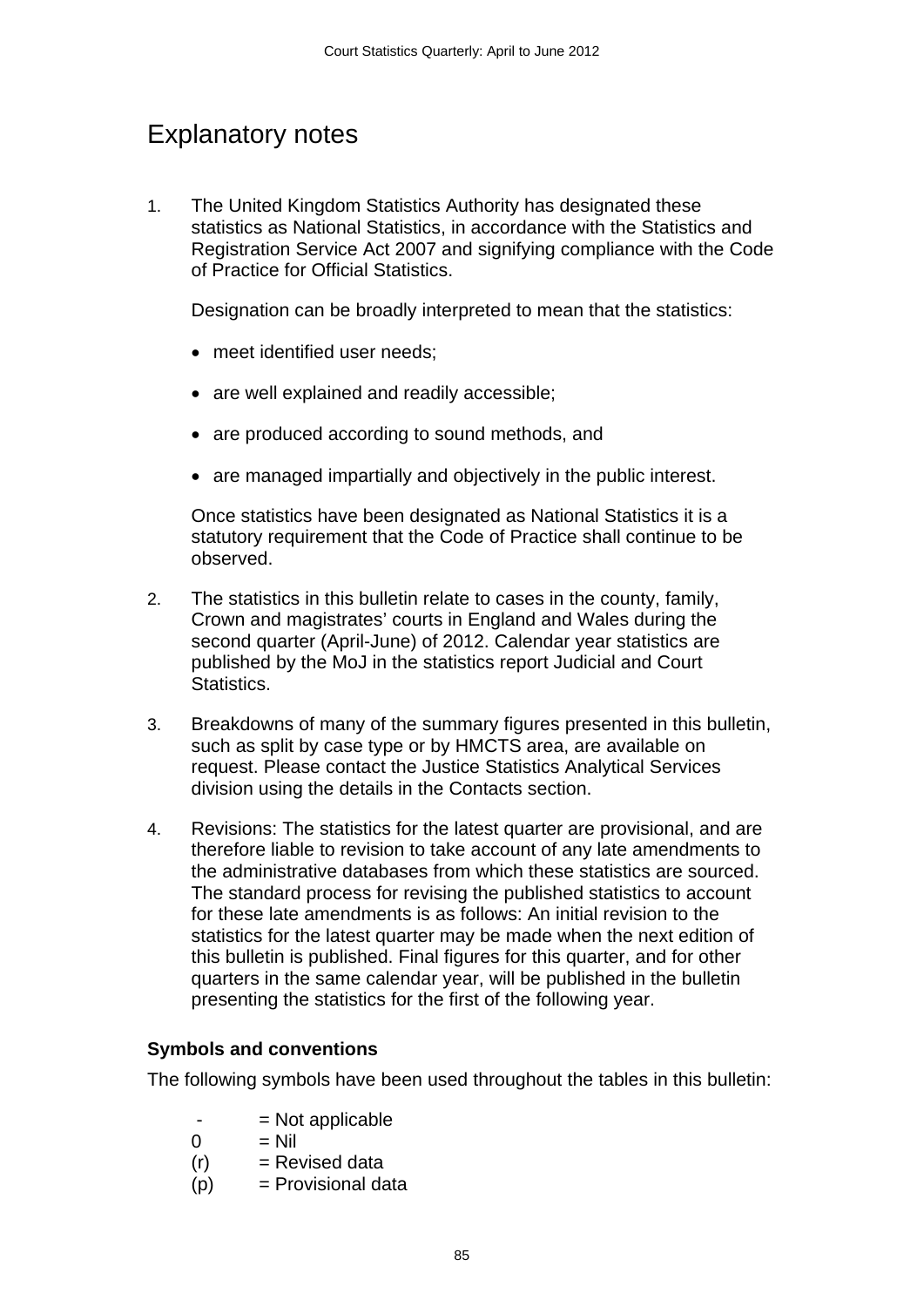# **Contacts**

Press enquiries on the contents of this bulletin should be directed to the MoJ or HMCTS press offices:

**Peter Morris** Tel: 020 3334 3531 Email: [peter.morris@justice.gsi.gov.uk](mailto:peter.morris@justice.gsi.gov.uk)

#### **Mark Kram**

Tel: 020 3334 6697 Email: [mark.kram@hmcts.gsi.gov.uk](mailto:mark.kram@hmcts.gsi.gov.uk)

Other enquiries about these statistics should be directed to the Justice Statistics Analytical Services division of the MoJ:

#### **John Marais**

Chief Statistician Ministry of Justice 7th floor 102 Petty France London SW1H 9AJ Tel: 020 3334 3737

Email: [statistics.enquiries@justice.gsi.gov.uk](mailto:statistics.enquiries@justice.gsi.gov.uk)

General enquiries about the statistics work of the MoJ can be e-mailed to [statistics.enquiries@justice.gsi.gov.uk](mailto:statistics.enquiries@justice.gsi.gov.uk)

General information about the official statistics system of the UK is available from [www.statistics.gov.uk](http://www.statistics.gov.uk/)